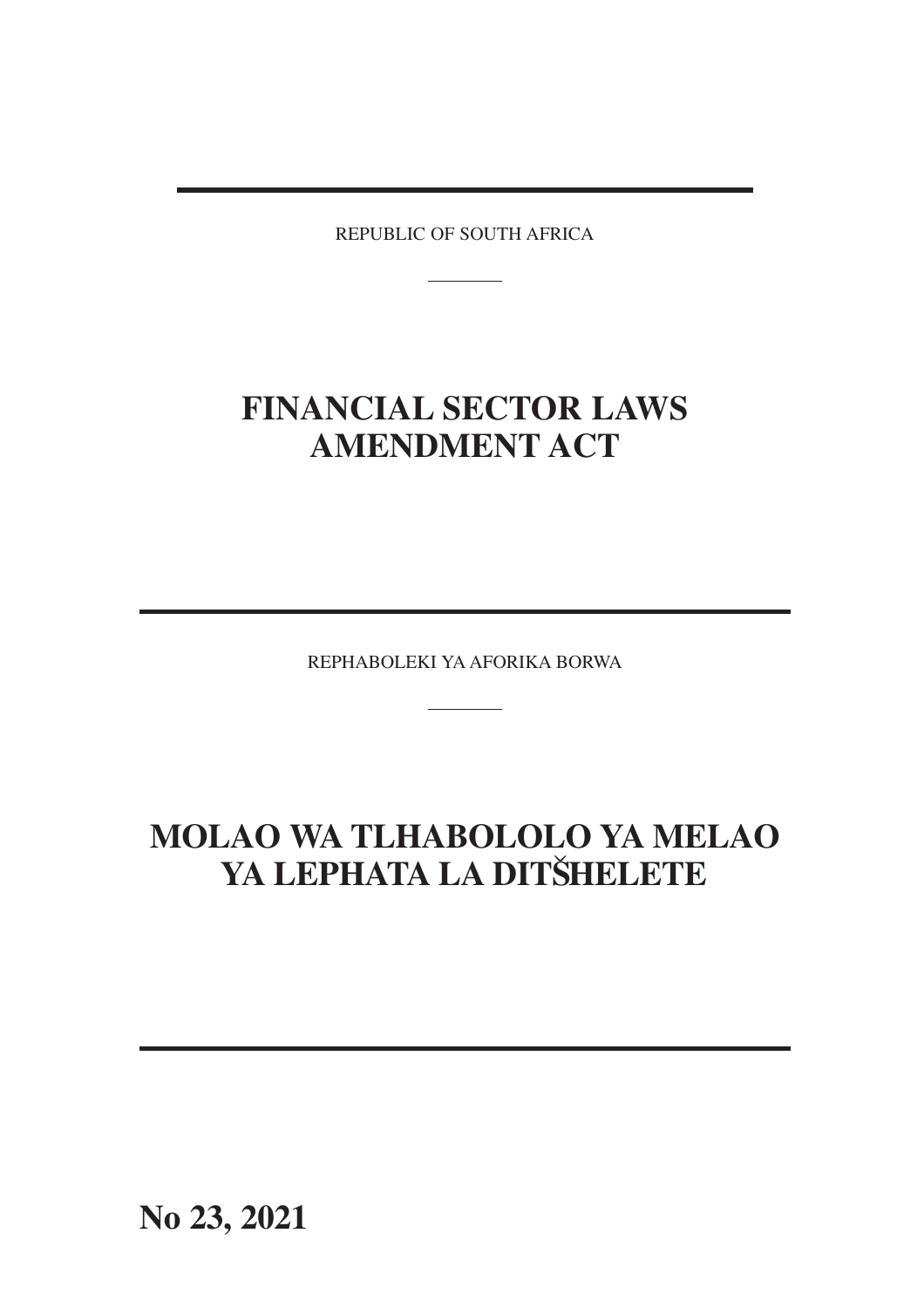#### **GENERAL EXPLANATORY NOTE:**

|  | Words in bold type in square brackets indicate omissions from<br>existing enactments. |
|--|---------------------------------------------------------------------------------------|
|  | Words underlined with a solid line indicate insertions in<br>existing enactments.     |

# **ACT**

#### **To amend—**

- **the Insolvency Act, 1936, to clarify that the provisions of the Financial Sector Regulation Act, 2017, apply to the liquidation or sequestration of the estate of a designated institution; to exclude dispositions made in case of resolution from the application of the Insolvency Act; to clarify and refine the application of certain provisions of the Insolvency Act;**
- **the South African Reserve Bank Act, 1989, to provide for the performance of resolution functions by the Reserve Bank;**
- **the Banks Act, 1990, to exclude banks in resolution from the application of certain provisions; to provide for set-off against any amounts paid by the Corporation for Deposit Insurance; to repeal certain provisions;**
- **the Mutual Banks Act, 1993, to provide for the issuing of guidance notes and directives by the Prudential Authority; to provide for an offence in the case of non-compliance with a directive; to repeal certain provisions; to exclude a mutual bank in resolution from the application of certain provisions;**
- **the Competition Act, 1998, to exclude transactions in relation to resolution from the application of certain provisions; and to provide for consultation with the Competition Commission in relation to certain transactions;**
- **the Financial Institutions (Protection of Funds) Act, 2001, to exclude designated institutions in resolution from the application of certain provisions;**
- **the Co-operative Banks Act, 2007, so as to repeal certain provisions; and to exclude the application of certain provisions to co-operative banks as designated institutions;**
- **the Companies Act, 2008, to provide for the winding up of a company in resolution in certain circumstances; to exclude transactions, amalgamations or mergers or arrangements in relation to resolution from the application of certain provisions; to exclude an institution in resolution from the application of a Chapter;**
- **the Financial Markets Act, 2012, to exclude designated institutions from the application of certain provisions; and to exclude designated institutions in resolution from the application of certain provisions;**
- **the Financial Sector Regulation Act, 2017, to provide for the establishment of a framework for the resolution of designated institutions to ensure that the impact or potential impact of a failure of a designated institution on financial stability is managed appropriately; to designate the Reserve Bank as the resolution authority; to establish a deposit insurance scheme, including a Corporation for Deposit Insurance and a Deposit Insurance Fund; to provide for co-ordination, co-operation, collaboration and consultation between the**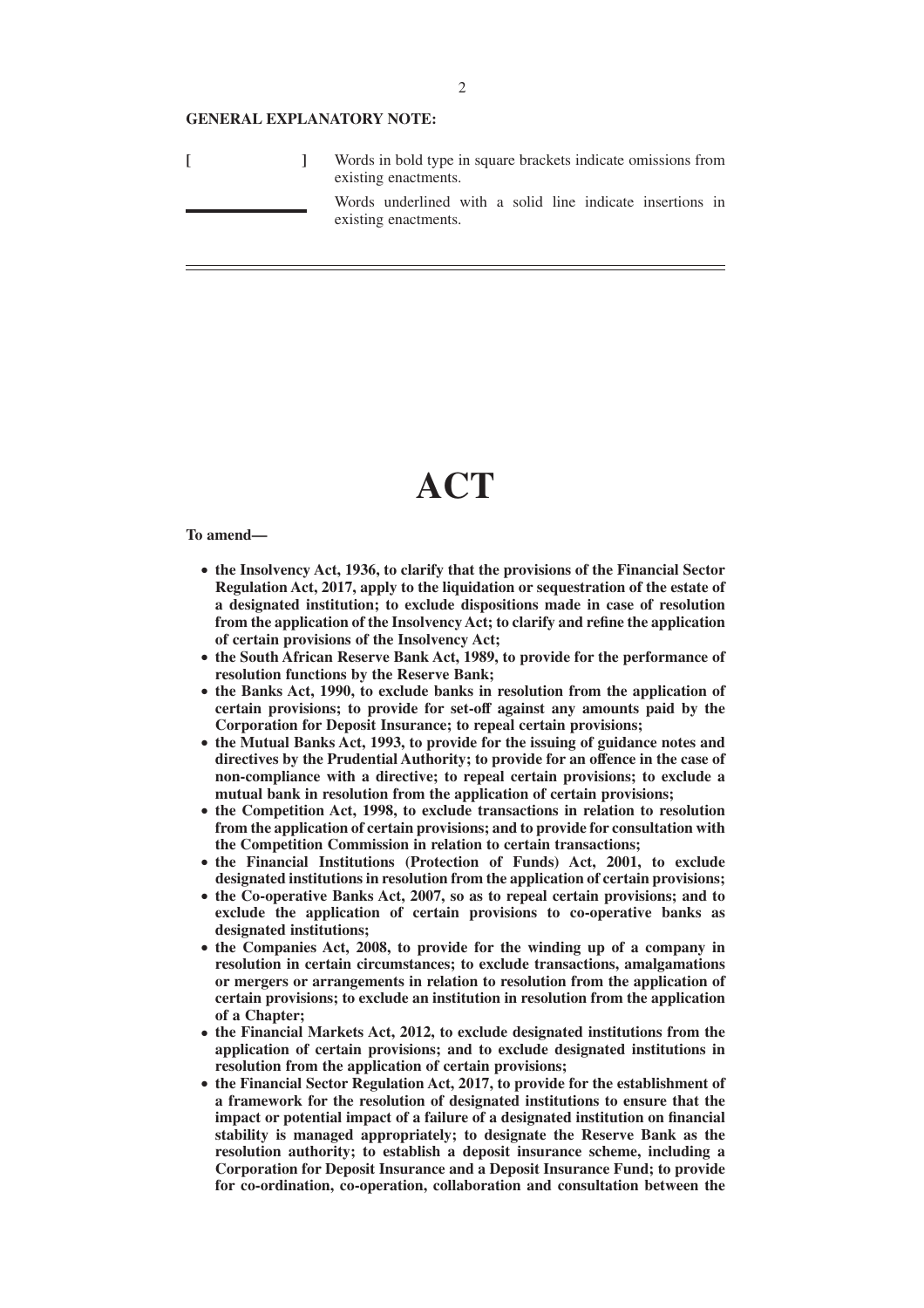# **NTLHAKAKARETSO YA TLHALOSO:**

|  | Mafoko a a kwetsweng ka bontsho jo bo tseneletseng mo<br>masakaneng a sekwere a bontsha tseo di tlogetsweng go tswa<br>mo melaong e e leng teng. |
|--|--------------------------------------------------------------------------------------------------------------------------------------------------|
|  | Mafoko a a thaletsweng ka fa tlase ka mola o o kopaneng a<br>bontsha tse di tsenyeleditsweng mo melaong e e leng teng.                           |

# **MOLAO**

**Go tlhabolola—**

- *Insolvency Act, 1936***, go tlhalosa gore ditaelo tsa Molao wa Taolo ya Lephata la Ditsˇhelete, 2017, o diriswa mo phedisong kgotsa kgapong ya thoto ya setheo se se tlhomilweng; go se akaretse ditseelothoto tse di dirilweng mo lebakeng la tharabololo mo go dirisweng ga** *Insolvency Act***; go tokafatsa tiriso ya ditaelo tse di rileng tsa** *Insolvency Act***;**
- *South African Reserve Bank Act, 1989***, go laela mabapi le tiragatso ya ditiro tsa tharabololo ka Banka ya Resefe;**
- *Banks Act, 1990***, go se akaretse dibanka tse di mo tharabololong mo tirisong ya ditaelo tse di rileng; go laela mabapi le tuelelo mabapi le madi afe a a duetsweng ke Koporasi ya Insˇorense ya Ditipositi; go phimola ditaelo tse di rileng;**
- *Mutual Banks Act, 1993***, go laela mabapi le g rebolwa ga dintlhakaelo le ditaelo ke Bothati jwa Tlhokomelo; go laela mabapi le tlolomolao mo lebakeng la botlhokakobamelo ya taelo; go phimola ditaelo tse di rileng; go se akaretse bankatlhakanelo mo tharabololong mo tirisong ya ditaelo tse di rileng;**
- *Competition Act, 1998***, go se akaretse ditirisano mabapi le tharabololo mo go** diriseng ditaelo tse di rileng; le go laela mabapi le therisano le Khomišene ya **Kgaisano mabapi le ditirisano tse di rileng;**
- *Financial Institutions (Protection of Funds) Act, 2001***, go se akaretse ditheo tse di tlhomilweng tse di leng mo tharabololong mo tirisong ya ditaelo tse di rileng;**
- *Co-operative Banks Act, 2007***, gore go phimolwe ditaelo tse di rileng; le go se akaretse tiriso ya ditaelo tse di rileng mo mo dibankatirisanommogong jaaka ditheo tse di tlhomilweng;**
- *Companies Act, 2008***, go laela mabapi le phediso ya setlamo se se mo tharabololong mo mabakeng a a rileng; go se akaretse ditirisano; dikopanyo kgotsa ditlhakanyo kgotsa dithulaganyetso mabapi le tharabololo mo tirisong ya ditaelo tse di rileng; go se akaretse setheo se se mo tharabololong mo tirisong ya Kgaolo;**
- *Financial Markets Act, 2012***, go se akaretse ditheo tse di tlhomilweng mo go diriseng ditaelo tse di rileng; le go se akaretse ditheo tse di tlhomilweng mo tirisong ya ditaelo tse di rileng;**
- **Molao wa Taolo ya Lephatala Ditsˇhelete, 2017, go laela mabapi le go tlhomiwa ga letlhomeso la tharabololo ya ditheo tse di tlhomilweng go netefatsa gore kamego ya go retelelwa ga setheo se se tlhomilweng mo tlhomamong ya ditsˇhelete e laolwa ka nepagalo, go tlhoma Banka ya Resefe jaaka bothati jwa**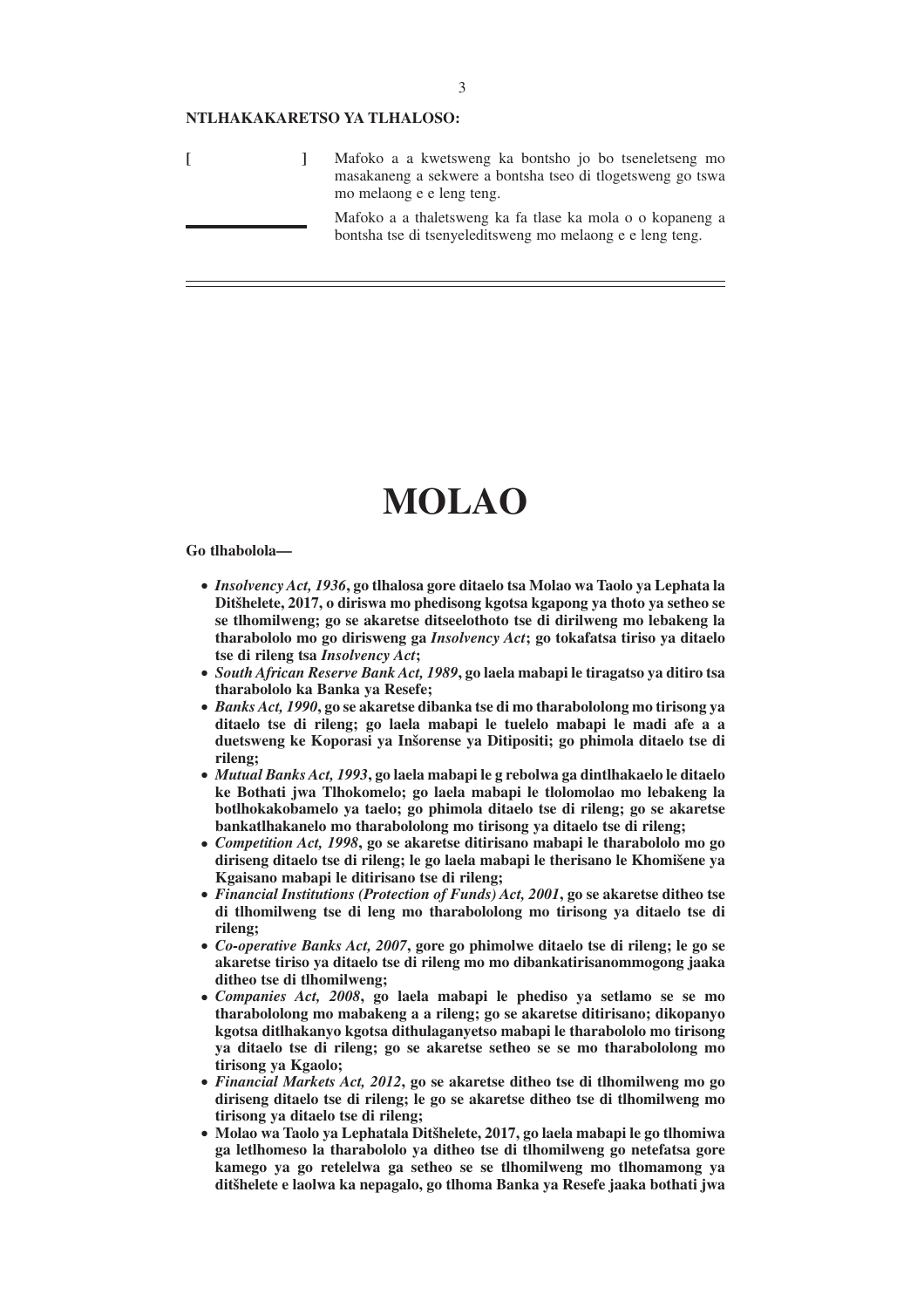**Corporation for Deposit Insurance and other entities in relation to financial stability and the functions of these entities; to make provision for designated institutions in connection with resolution matters; to further provide for information required to assess a levy; to effect consequential and technical amendments to certain provisions; to accordingly amend the long title and the Arrangement of Sections; and**

● **the Insurance Act, 2017, to exclude certain insurers from the application of a Chapter;**

**and to provide for matters connected therewith.**

**BE IT ENACTED** by the Parliament of the Republic of South Africa, as follows:—

#### **Insertion of section 22A in Act 24 of 1936**

**1.** The following section is hereby inserted in the Insolvency Act, 1936, after section 22:

5

#### ''**Liquidation of designated institutions**

**22A.** Notwithstanding the provisions of this Act or any other law, the provisions of the Financial Sector Regulation Act, 2017 (Act No. 9 of 2017), relating to the liquidation of a designated institution as defined in section 1 of that Act, apply to the liquidation or sequestration of the estate of the institution in terms of this Act, and the trustee may not, in terms of this Act or any other law, set aside any action taken or disposition made by the Reserve Bank in the exercise of its resolution functions in terms of the Financial Sector Regulation Act, 2017.''. 10

# **Amendment of section 35A of Act 24 of 1936, as amended by section 1 of Act 32 of** 15 **1995, section 2 of Act 104 of 1996, section 117 of Act 36 of 2004, section 111 of Act 19 of 2012 and section 290 of Act 9 of 2017**

**2.** Section 35A of the Insolvency Act, 1936, is hereby amended by the substitution for the heading of the following heading:

''**Transactions on [exchange] market infrastructure**''.

20

# **Amendment of section 83 of Act 24 of 1936, as amended by section 24 of Act 16 of 1943, section 27 of Act 99 of 1965, section 30 of Act 54 of 1991, section 290 of Act 9 of 2017 and section 1 of Act 18 of 2019**

**3.** Section 83 of the Insolvency Act, 1936, is hereby amended—

- *(a)* by the substitution for subsection (5) of the following subsection: ''(5) The creditor shall, as soon as possible after he or she has realized such property, other than property held as security in favour of a secured creditor for obligations arising out of a master agreement defined in section 35B(2) or a transaction referred to in section 35A (including eligible collateral in terms of the applicable standards or rules made 30 under the Financial Sector Regulation Act, 2017 (Act No. 9 of 2017), or the Financial Markets Act, 2012 (Act No. 19 of 2012)), prove in terms of section forty-four the claim thereby secured and **[he]** the creditor shall attach to the affidavit submitted in proof of **[his]** the creditor's claim a statement of the proceeds of the realization and of the facts on which **[he]** 35 the creditor relies for his or her preference.''; 25
- (b) by the substitution for subsection  $(10)$  of the following subsection:

''(10) Whenever a creditor has realized his or her security, other than property held as security in favour of a secured creditor for obligations arising out of a master agreement defined in section 35B(2) or a 40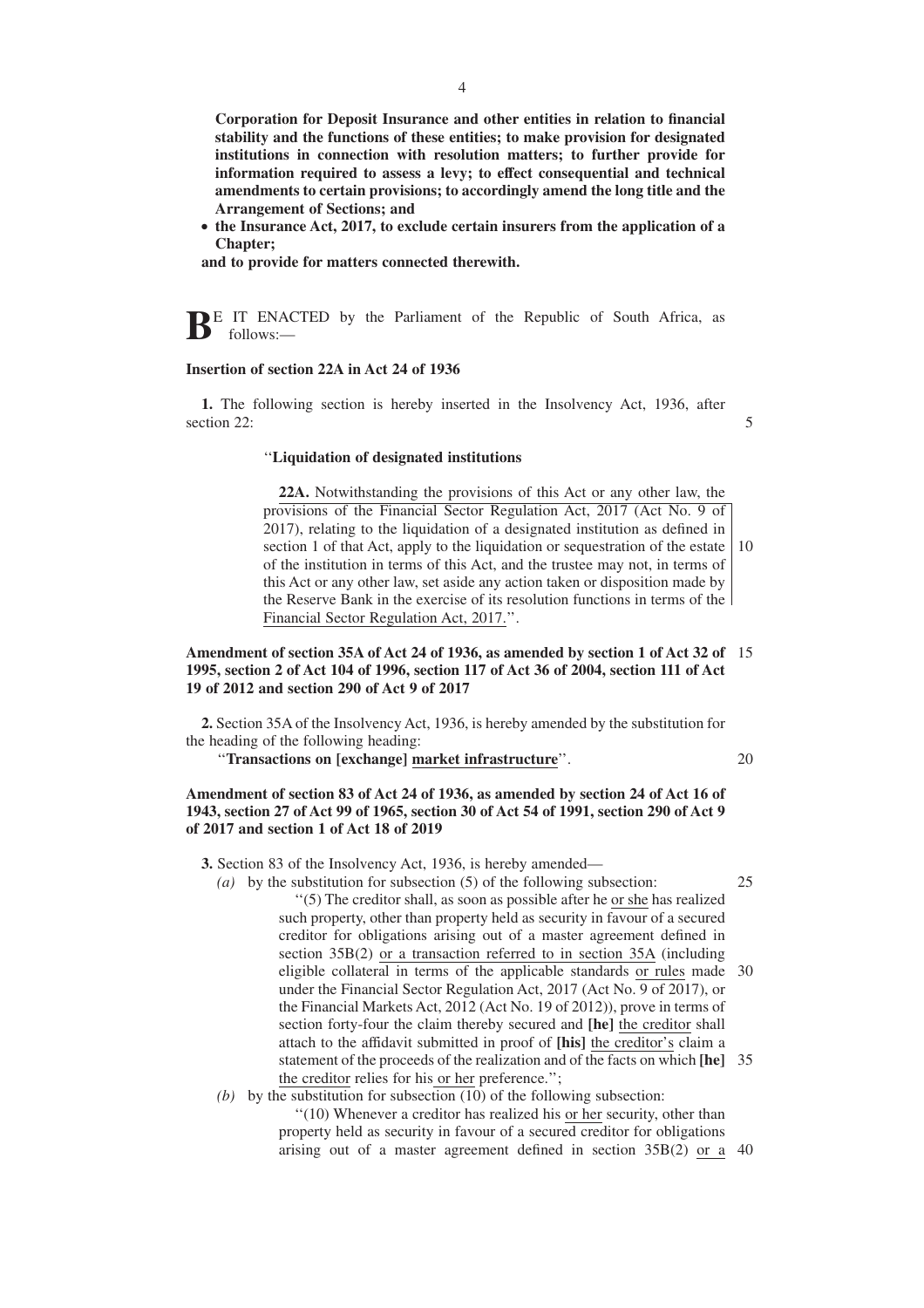**ditharabololo; go tlhoma sekema sa insˇorense ya tipositi, go akaretsa le Koporasi ya Insˇorense ya Tipositi le Letlole la Insˇorense ya Tipositi; go laela mabapi le thulaganyo, thusano, tirisanommogo le therisano magareng ga Koporasi ya Insˇorense ya Tipositi le ditheo tse dingwe mabapi le tlhomamo ya ditsˇhelete le ditiro tsa ditheo tseo; go laela mabapi le ditheo tse di tlhomilweng mabapi le merero ya tharabololo; go laela gape mabapi le tshedimosetso e e tlhokegang go sekaseka lekgethwana; go diragatsa ditlhabololo tsa ditlamorago le setegeniki mo ditaelong tse di rileng; go tlhabolola ka nepagalo setlhogo se se leele le Thulaganyo ya dikarolo; le**

● *Insurance Act, 2017***, go se akaretse baabainsˇorense ba ba rileng mo tirisong ya Kgaolo;**

**le go laela mabapi le merero e e amanang le ona.**

**O**DIRWA MOLAO ke Palamente ya Rephaboleki ya Aforika Borwa, jaana:—

#### **Invoeging van artikel 22A in Wet 24 van 1936**

**1.** Die volgende artikel word hierby ná artikel 22 in die Insolvensiewet ingevoeg:

#### ''**Likwidasie van aangewese instellings**

5

**22A.** Ongeag die bepalings van hierdie Wet of enige ander wet, is die bepalings van die 'Financial Sector Regulation Act, 2017' (Wet No. 9 van 2017), rakende die likwidasie van 'n aangewese instelling soos omskryf in artikel 1 van daardie Wet, van toepassing op die likwidasie of sekwestrasie van die boedel van die instelling ingevolge hierdie Wet, en die trustee mag nie, ingevolge hierdie Wet of enige ander wet, enige aksie gedoen of vervreemding gedoen deur die Reserwebank in die uitoefening van die Reserwebank se ontbindingsfunksies ingevolge die 'Financial Sector Regulation Act, 2017', tersyde stel nie.''. 10

# **Wysiging van artikel 35A van Wet 24 van 1936, soos gewysig deur artikel 1 van Wet** 15 **32 van 1995, artikel 2 van Wet 104 van 1996, artikel 117 van Wet 36 van 2004, artikel 111 van Wet 19 van 2012 en artikel 290 van Wet 9 van 2017**

**2.** Artikel 35A van die Insolvensiewet, 1936, word hierby gewysig deur die opskrif deur die volgende opskrif te vervang:

''**Transaksies op ['n beurs] markinsfrastruktuur**''.

20

# **Wysiging van artikel 83 van Wet 24 van 1936, soos gewysig deur artikel 24 van Wet 16 van 1943, artikel 27 van Wet 99 van 1965, artikel 30 van Wet 54 van 1991, artikel 290 van Wet 9 van 2017 en artikel 1 van Wet 18 van 2019**

**3.** Artikel 83 van die Insolvensiewet, 1936, word hierby gewysig—

*(a)* deur subartikel (5) deur die volgende subartikel te vervang: ''(5) Die skuldeiser moet, so spoedig moontlik nadat hy of sy bedoelde goed, behalwe goed gehou as sekuriteit ten gunste van 'n versekerde skuldeiser vir verpligtings na aanleiding van 'n meestersooreenkoms omskryf in artikel 35B(2) of 'n transaksie bedoel in artikel 35A (met inbegrip van kwalifiserende aanvullende sekuriteit ingevolge die toepaslike standaarde of reëls gestel kragtens die 'Financial Sector Regulation Act', 2017 (Wet No. 9 van 2017), of die 'Financial Markets Act', 2012 (Wet No. 19 van 2012)), te gelde gemaak het, die daardeur versekerde vordering volgens artikel vier-en-veertig bewys, en **[hy]** die skuldeiser moet aan die beëdigde verklaring wat **[hy]** die skuldeiser tot 35 bewys van sy of haar vordering indien, 'n opgawe heg van die opbrings van die tegeldemaking en van die feite waarop sy of haar preferensie steun.''; 25 30

*(b)* deur subartikel (10) deur die volgende subartikel te vervang:

''(10) Wanneer 'n skuldeiser sy of haar sekuriteit volgens voorgaande 40 bepalings te gelde gemaak het, behalwe goed gehou as sekuriteit ten gunste van 'n versekerde skuldeiser vir verpligtinge na aanleiding van 'n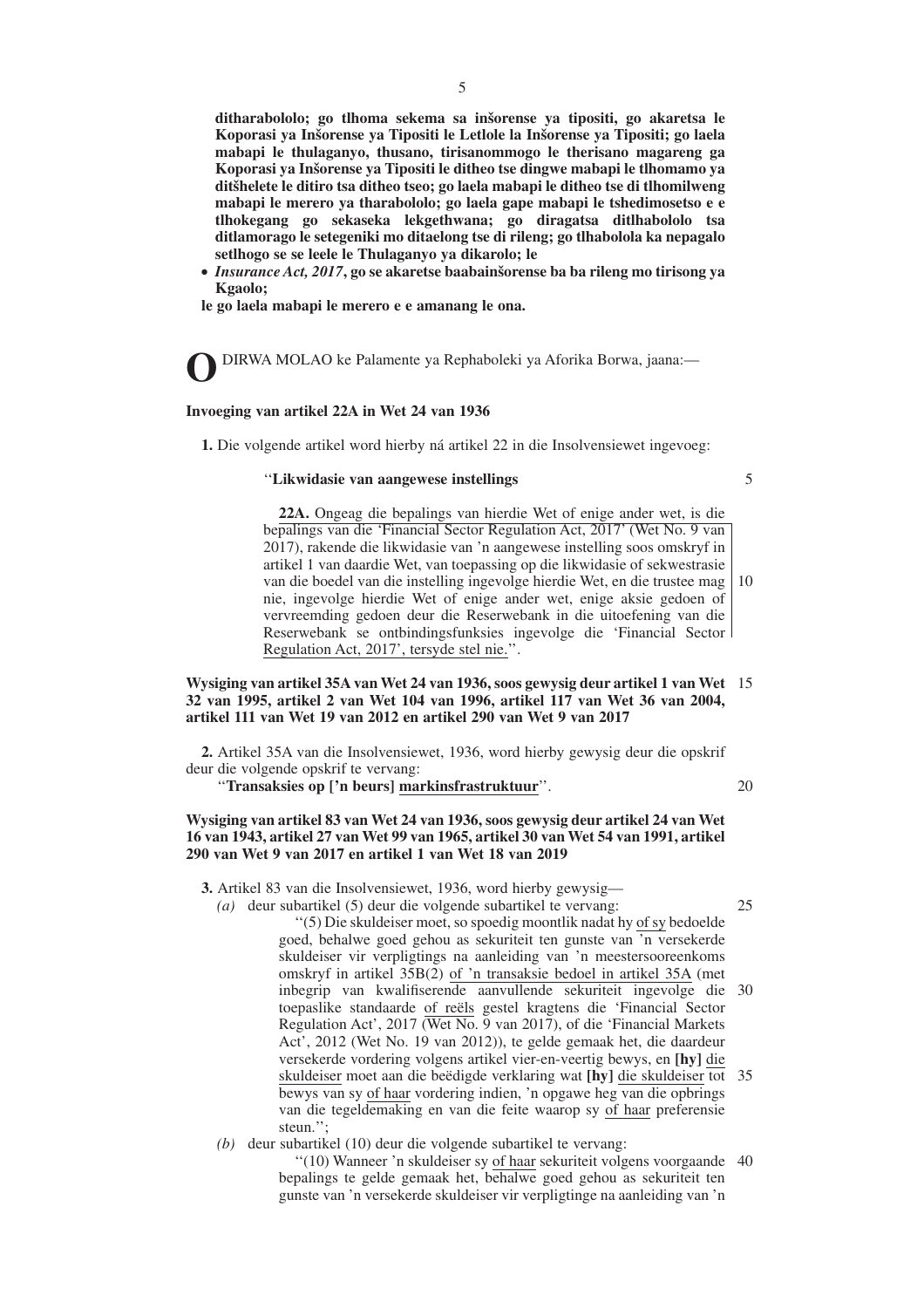transaction referred to in section 35A (including eligible collateral in terms of the applicable standards or rules made under the Financial Sector Regulation Act, 2017 (Act No. 9 of 2017), or the Financial Markets Act, 2012 (Act No. 19 of 2012)), as hereinbefore provided **[he]** the creditor shall forthwith pay the net proceeds of the realization to the trustee, or if there is no trustee, to the Master and thereafter the creditor shall be entitled to payment, out of such proceeds, of his or her preferment claim if such claim was proved and admitted as provided by section forty-four and the trustee or the Master is satisfied that the claim was in fact secured by the property so realized. If the trustee disputes the 10 preference, the creditor may either lay before the Master an objection under section one hundred and eleven to the trustee's account, or apply to court, after notice of motion to the trustee, for an order compelling the trustee to pay **[him]** the creditor forthwith. Upon such application the court may make such order as to it seems just.''; 5 15

*(c)* by the substitution in subsection  $(10A)(a)$  for the words preceding subparagraph (i) of the following words:

> ''Whenever a creditor has realized property held as security in respect of claims arising out of a master agreement defined in section 35B(2) or a transaction referred to in section 35A (including eligible collateral in 20 terms of the applicable standards or rules under the Financial Sector Regulation Act, 2017 (Act No. 9 of 2017), or the Financial Markets Act, 2012 (Act No. 19 of 2012)), such creditor may retain the proceeds of the realization for the settlement of the secured claim and shall as soon as possible after realization—''; 25

*(d)* by the substitution in subsection (10A)*(a)*(i) for the words preceding item *(aa)* of the following words:

"give written notice of that fact to the trustee or the Master and provide the trustee or the Master with a certified copy of the master agreement or contract in terms of a transaction referred to in section 35A and an 30 affidavit confirming—''; and

- *(e)* by the substitution in subsection (10A)*(a)*(i) for item *(aa)* of the following item:
	- ''*(aa)* that the master agreement or contract in terms of a transaction referred to in section 35A had been entered into;''. 35

40

# **Amendment of Arrangement of Sections of Act 24 of 1936**

- **4.** The Arrangement of Sections of the Insolvency Act, 1936, is hereby amended— *(a)* by the insertion after item 22 of the following item:
	- "22A. Liquidation of designated institutions"; and
	- *(b)* by the substitution for item 35A of the following item:
		- ''35A. Transactions on **[exchange]** market infrastructure''.

# **Amendment of section 10 of Act 90 of 1989, as amended by section 3 of Act 10 of 1993, section 5 of Act 2 of 1996, section 2 of Act 39 of 1997 and section 290 of Act 9 of 2017**

**5.** Section 10 of the South African Reserve Bank Act, 1989, is hereby amended by the 45 substitution in subsection (1) for paragraph *(d)* of the following paragraph:

- ''*(d)* form a company or acquire shares in a **[limited]** company formed and registered in accordance with the provisions of the Companies Act, **[1973,]** 2008—
	- (i) for the purposes of the performance of its resolution functions in terms 50 of the Financial Sector Regulation Act, 2017 (Act No. 9 of 2017); or
	- (ii) if the Board is of the opinion that any such acquisition will be conducive to the attainment of any of the objects of this Act;''.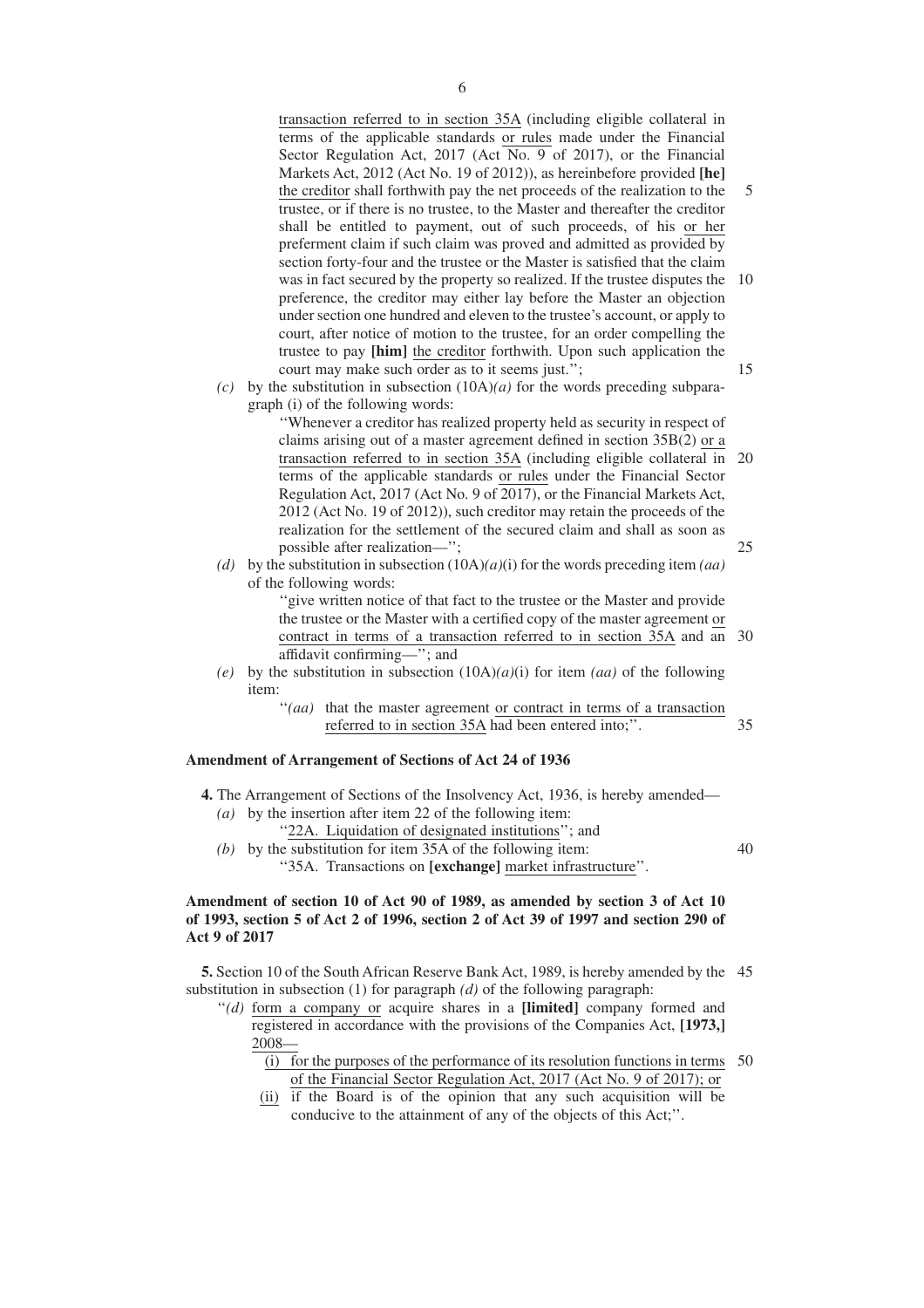meestersooreenkoms omskryf in artikel 35B(2) of 'n transaksie in artikel 35A bedoel (met inbegrip van kwalifiserende aanvullende sekuriteit ingevolge die standaarde of reëls kragtens die 'Financial Sector Regulation Act', 2017 (Wet No. 9 van 2017), of die 'Financial Markets Act', 2012 (Wet No. 19 van 2012)), moet **[hy]** die skuldeiser onverwyld die nettoopbrings van die tegeldemaking oorbetaal aan die kurator, of as daar geen kurator is nie, aan die Meester en daarop is die skuldeiser geregtig op betaling, uit daardie opbrings, van sy of haar preferente vordering as daardie vordering volgens voorskrif van artikel vier-enveertig bewys en toegelaat is en die kurator of die Meester van oordeel is dat die vordering inderdaad deur die aldus tegeldegemaakte goed verseker was. As die kurator die preferensie betwis, dan kan die skuldeiser òf volgens artikel honderd-en-elf by die Meester verset teen die kuratorsrekening aanteken, òf die hof versoek, na kennisgewing van die mosie aan die kurator, om 'n bevel dat die kurator **[hom]** die 15 skuldeiser onverwyld moet betaal. Op daardie versoek kan die hof beskik soas hy billik ag."; 5 10

*(c)* deur in subartikel (10A)*(a)* die woorde wat subparagraaf (i) voorafgaan deur die volgende woorde te vervang:

> ''Wanneer 'n skuldeiser goed wat as sekuriteit gehou is ten opsigte van 20 vorderings voortspruitend uit 'n meestersooreenkoms omskryf in artikel 35B(2) of 'n transaksie in artikel 35A bedoel (met inbegrip van kwalifiserende aanvullende sekuriteite ingevolge die toepaslike standaarde of reëls kragtens die 'Financial Sector Regulation Act', 2017 (Wet No. 9 van 2017), of die 'Financial Markets Act', 2012 (Wet No. 19 25 van 2012)), te gelde maak, kan sodanige skuldeiser die opbrings behou van die tegeldemaking vir die vereffening van die versekerde vordering en moet so gou as moontlik na tegeldemaking—'';

> > 30

40

*(d)* deur in subartikel (10A)*(a)*(i) die woorde wat item *(aa)* voorafgaan deur die volgende woorde te vervang:

''skriftelik kennis gee van daardie feit aan die trustee of die Meester en die trustee of die Meester voorsien van 'n gesertifiseerde afskrif van die meestersooreenkoms of kontrak ingevolge 'n transaksie in artikel 35A bedoel en 'n beëdigde verklaring wat bevestig—''; en

*(e)* deur in subartikel (10A)*(a)*(i) item *(aa)* deur die volgende item te vervang: ''*(aa)* dat die meestersooreenkoms of kontrak ingevolge 'n transaksie bedoel in artikel 35 aangegaan is;''. 35

# **Wysiging van Indeling van Artikels van Wet 24 van 1936**

**4.** Die Indeling van Artikels van die Insolvensiewet, 1936, word hierby gewysig—

- *(a)* deur die volgende item ná item 22 in te voeg:
	- ''22A. Likwidasie van aangewese instellings''; en
- *(b)* deur item 35A deur die volgende item te vervang: ''35A. Transaksies op **['n beurs]** markinsfrastruktuur''.

# **Wysiging van artikel 10 van Wet 90 van 1989, soos gewysig deur artikel 3 van Wet 10 van 1993, artikel 5 van Wet 2 van 1996, artikel 2 van Wet 39 van 1997 en artikel** 45 **290 van Wet 9 van 2017**

**5.** Artikel 10 van die Wet op die Suid-Afrikaanse Reserwebank, 1989, word hierby gewysig deur in subartikel (1) paragraaf *(d)* deur die volgende paragraaf te vervang:

- ''*(d)* 'n maatskappy vorm of aandele verkry in 'n **[beperkte]** maatskappy wat ooreenkomstig die bepalings van die Maatskappywet, **[1973,]** 2008, opgerig 50 en geregistreer is**[,]**—
	- (i) vir die doeleindes van die Reserwebank se ontbindingswerksaamhede ingevolge die 'Financial Sector Regulation Act, 2017' (Wet No. 9 van  $2017$ ; of
	- (ii) indien so 'n verkryging, na die oordeel van die Raad, bevorderlik is vir 55 die bereiking van 'n oogmerk van hierdie Wet;''.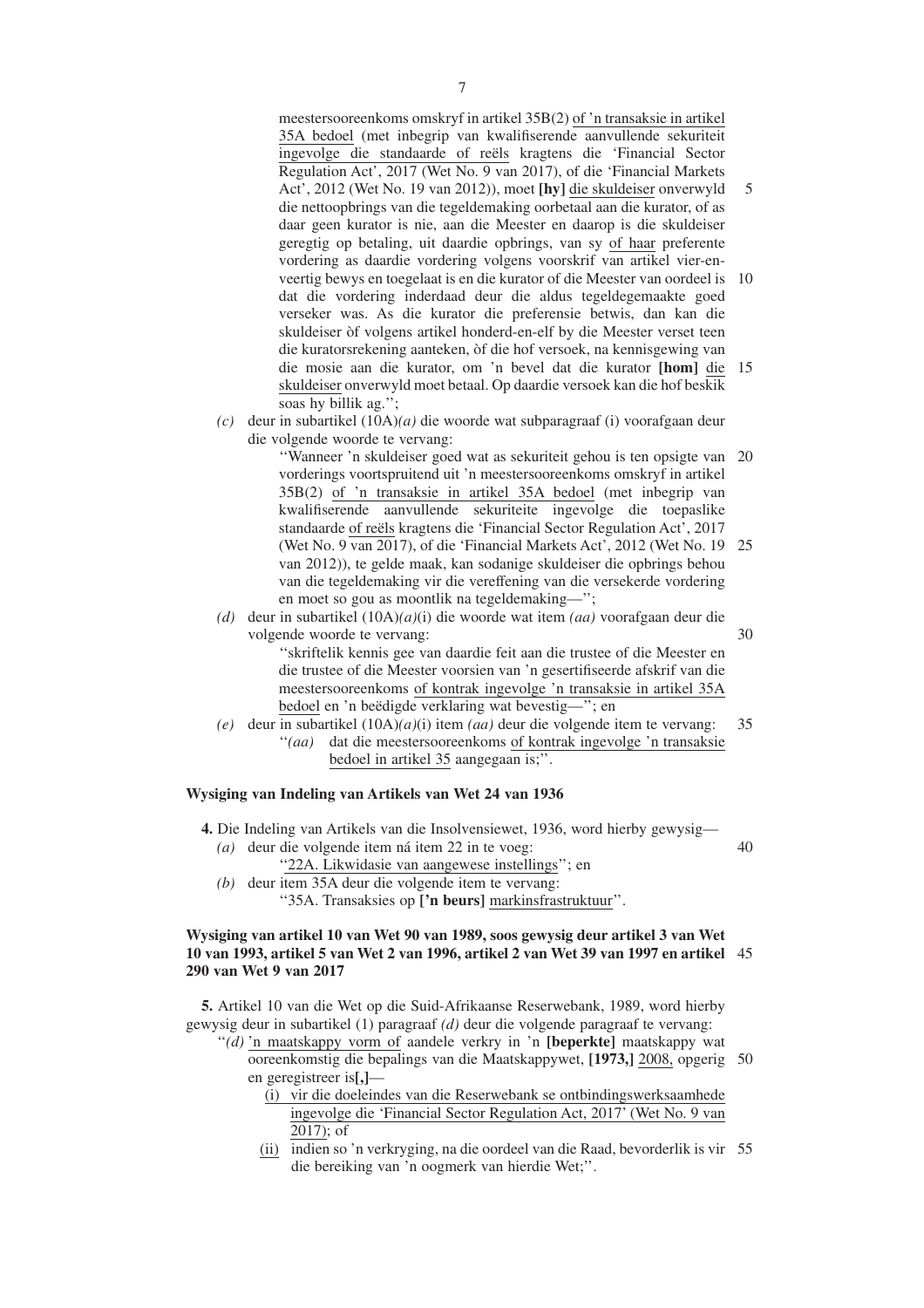# **Amendment of section 51 of Act 94 of 1990, as amended by section 11 of Act 9 of 1993, section 34 of Act 19 of 2003, section 22 of Act 22 of 2013 and section 1 of Act 3 of 2015**

**6.** Section 51 of the Banks Act, 1990, is hereby amended by the deletion in subsection (1) of paragraphs *(c)* and *(d)*.

5

15

# **Amendment of section 54 of Act 94 of 1990, as amended by section 6 of Act 42 of 1992, section 12 of Act 9 of 1993, section 36 of Act 26 of 1994, section 5 of Act 55 of 1996, section 36 of Act 19 of 2003, section 13 of Act 20 of 2007, section 90 of Act 17 of 2009, section 24 of Act 22 of 2013 and section 25 of Act 9 of 1993**

**7.** Section 54 of the Banks Act, 1990, is hereby amended by the insertion after 10 subsection (1C) of the following subsection:

''(1D) This section does not apply to a bank in resolution.''.

# **Amendment of section 60 of Act 94 of 1990, as substituted by section 1 of Act 81 of 1991 and amended by section 39 of Act 26 of 1994, section 40 of Act 19 of 2003, section 15 of Act 20 of 2007 and section 29 of Act 22 of 2013**

**8.** Section 60 of the Banks Act, 1990, is hereby amended by the substitution in subsection  $(1B)(b)$  for subparagraph (ii) of the following subparagraph:

''(ii) thereafter to set off against any amount—

- *(aa)* paid by the Corporation for Deposit Insurance established in terms of section 166AE of the Financial Sector Regulation Act, 2017 (Act 20 No. 9 of 2017), to or in respect of depositors of the bank;
- *(bb)* paid to depositors by **[the Authority, a deposit insurance scheme,]** a financial sector regulator as defined in section 1(1) of the Financial Sector Regulation Act, 2017 (Act No. 9 of 2017) or any governmental body**[,]** as part or full compensation for the losses suffered by 25 depositors as a result of the bank being unable to repay their deposits; and''.

# **Repeal of sections 68, 69 and 69A of Act 94 of 1990**

**9.** (1) Sections 68, 69 and 69A of the Banks Act, 1990, are hereby repealed.

(2) Despite the amendments to the Banks Act, 1990, contained in subsection (1), an 30 investigation by a commissioner in terms of section 69A of the Banks Act, 1990, that is pending and not concluded immediately before the date on which subsection (1) comes into effect must be continued, concluded and reported on by the commissioner in terms of that section as if it had not been repealed.

### **Amendment of section 89A of Act 94 of 1990, as inserted by section 3 of Act 3 of** 35 **2015**

**10.** The following section is hereby substituted for section 89A of the Banks Act, 1990:

#### ''**Fair administrative action**

**89A.** Any administrative action taken in terms of this Act**[, including** 40 **any administrative action taken by a curator appointed in terms of section 69,]** is subject to the Promotion of Administrative Justice Act, 2000 (Act No. 3 of 2000).''.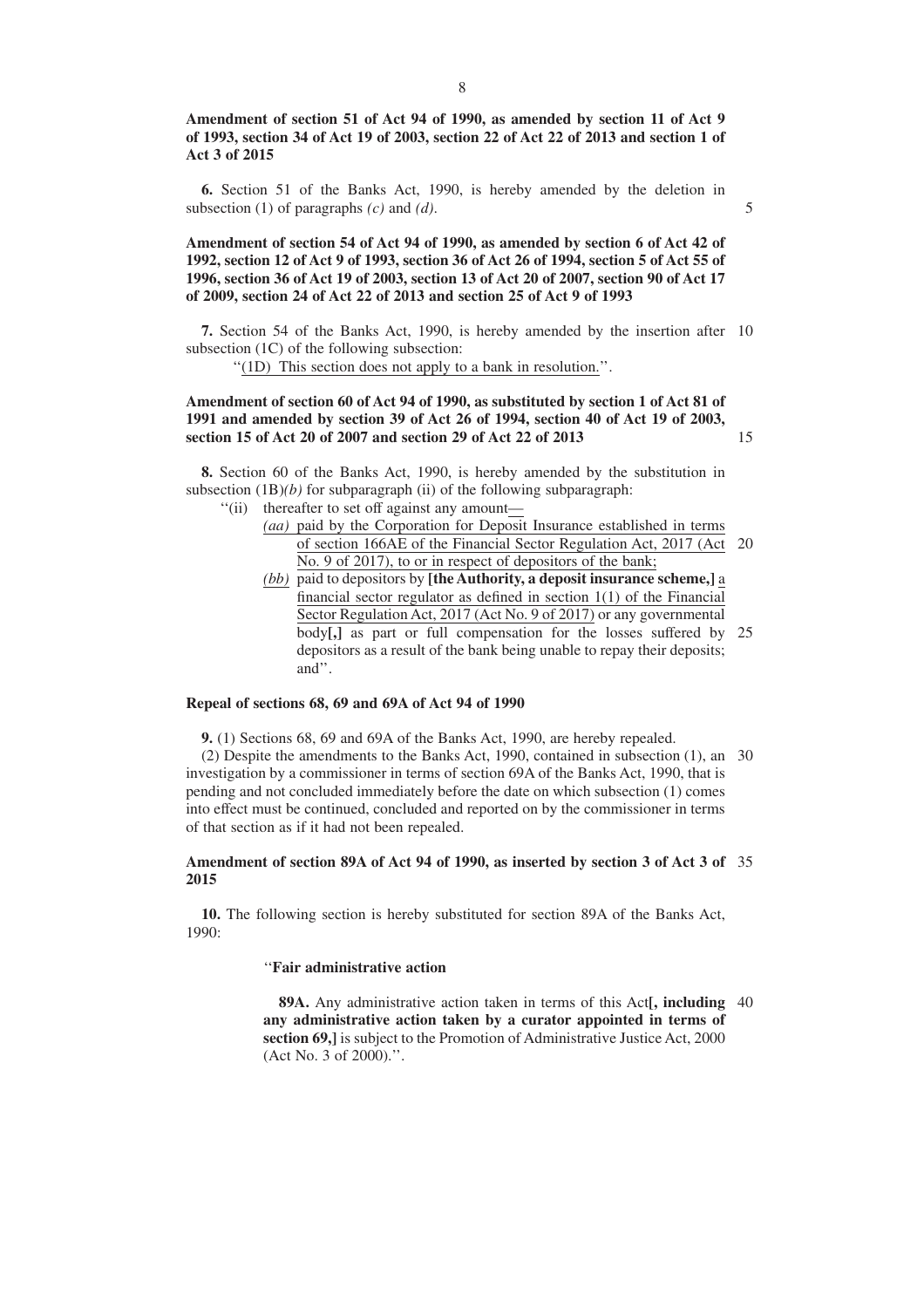**Wysiging van artikel 51 van Wet 94 van 1990, soos gewysig deur artikel 11 van Wet 9 van 1993, artikel 34 van Wet 19 van 2003, artikel 22 van Wet 22 van 2013 en artikel 1 van Wet 3 van 2015**

**6.** Artikel 51 van die Bankwet, 1990, word hierby gewysig deur in subartikel (1) paragrawe *(c)* en *(d)* te skrap.

**Wysiging van artikel 54 van Wet 94 van 1990, soos gewysig deur artikel 6 van Wet 42 van 1992, artikel 12 van Wet 9 van 1993, artikel 36 van Wet 26 van 1994, artikel 5 van Wet 55 van 1996, artikel 36 van Wet 19 van 2003, artikel 13 van Wet 20 van 2007, artikel 90 van Wet 17 van 2009, artikel 24 van Wet 22 van 2013 en artikel 25 van Wet 9 van 1993**

10

5

**7.** Artikel 54 van die Bankwet, 1990, word hierby gewysig deur die volgende subartikel ná subartikel (1C) in te voeg:

''(1D) Hierdie artikel is nie van toepassing op 'n bank wat ontbind word nie.''.

# **Wysiging van artikel 60 van Wet 94 van 1990, soos vervang deur artikel 1 van Wet 81 van 1991 en gewysig deur artikel 39 van Wet 26 van 1994, artikel 40 van Wet 19** 15 **van 2003, artikel 15 van Wet 20 van 2007 en artikel 29 van Wet 22 van 2013**

**8.** Artikel 60 van die Bankwet, 1990, word hierby gewysig deur in subartikel (1B)*(b)* subparagraaf (ii) deur die volgende subparagraaf te vervang:

- ''(ii) om daaropvolgens enige bedrag te verreken—
	- *(aa)* wat deur die 'Corporation for Deposit Insurance' ingestel ingevolge 20 artikel 166AE van die 'Financial Sector Regulation Act, 2017 (Wet No. 9 van 2017), aan of ten opsigte van deposante van die bank betaal is;
	- *(bb)* wat deur **[die Owerheid, 'n depositoversekeringskema]** 'n reguleerder van die finansiële sector soos omskryf in artikel 1(1) van die 'Financial Sector Regulation Act, 2017' (Wet No. 9 van 2017), of enige regeringsliggaam aan deposante betaal is, as gedeeltelike of volle vergoeding vir verliese deur deposante gely as gevolg daarvan dat die bank nie daartoe in staat was om hul deposito's terug te betaal nie; en''. 25 30

# **Herroeping van artikels 68, 69 en 69A van Wet 94 van 1990**

**9.** (1) Artikels 68, 69 en 69A van die Bankwet, 1990, word hierby herroep.

(2) Ondanks die wysigings van die Bankwet, 1990, in subartikel (1) vervat, moet 'n ondersoek deur 'n kommissaris ingevolge artikel 69A van die Bankwet, 1990, wat hangende is en onmiddellik voor die datum waarop subartikel (1) in werking tree, nog 35 nie afgehandel is nie, deur die kommissaris voortgesit, afgehandel en oor verslag gedoen word ingevolge daardie artikel asof dit nie herroep is nie.

# **Wysiging van artikel 89A van Wet 94 van 1990, soos ingevoeg deur artikel 3 van Wet 3 van 2015**

**10.** Artikel 89A van die Bankwet, 1990, word hierby deur die volgende artikel 40 vervang:

# ''**Regverdige administratiewe handeling**

**89A.** Enige administratiewe handeling ingevolge hierdie Wet geneem, **[met inbegrip van enige administratiewe aksie deur 'n kurator aangestel ingevolge artikel 69,]** is onderhewig aan die 'Promotion of 45 Administrative Justice Act, 2000' (Wet No. 3 van 2000).''.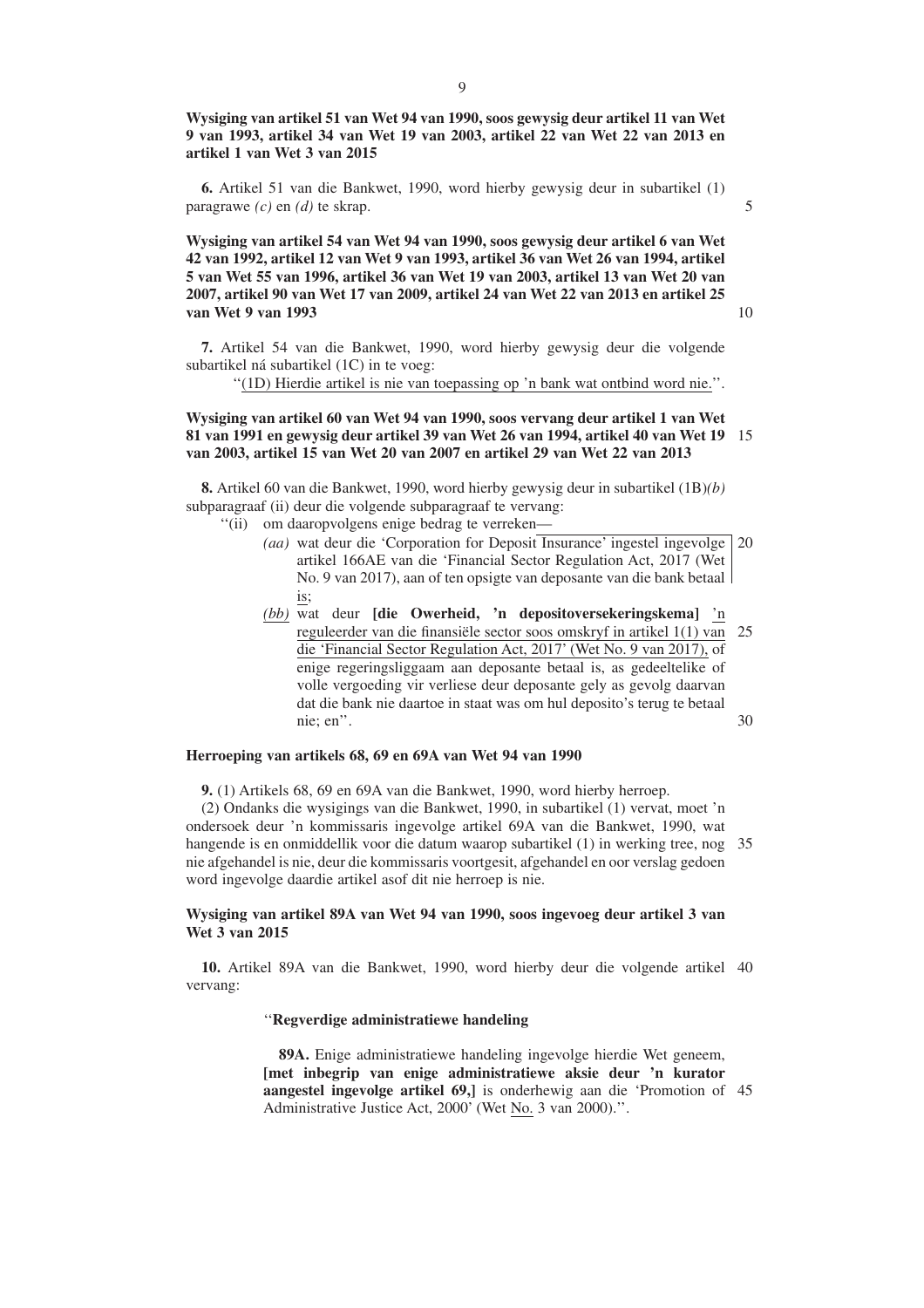# **Amendment of section 91 of Act 94 of 1990, as amended by section 23 of Act 9 of 1993, section 56 of Act 26 of 1994, section 16 of Act 36 of 2000, section 65 of Act 19 of 2003, section 32 of Act 20 of 2007, section 47 of Act 22 of 2013 and section 290 of Act 9 of 2017**

**11.** Section 91 of the Banks Act, 1990, is hereby amended by the substitution in subsection (4) for paragraph *(b)* of the following paragraph: 5

''*(b)* section 17(6), 21, 22(3) or (8), 32(4)*(a)*, **[69A(14),]** 78(2), 82(3), 83(3)*(a)*, 84(1A), 84(8) or subsection (1), (2) or (3) of this section (excluding the offence in terms of subsection (1)*(b)*, referred to in paragraph *(a)*), shall be liable to a fine or to imprisonment for a period not exceeding five years or to 10 both a fine and such imprisonment.''.

# **Amendment of section 4 of Act 124 of 1993, as amended by section 2 of Act 54 of 1999 and section 290 of Act 9 of 2017**

- **12.** Section 4 of the Mutual Banks Act, 1993, is hereby amended—
	- *(a)* by the substitution for the heading of the following heading: ''**Powers of inspection of, guidance notes, directives and guidelines by, [Registrar] Authority**''; 15
	- *(b)* by the substitution for subsections (3) and (4) of the following subsections respectively:

''(3) Neither the provisions of this section nor any other provision of 20 this Act shall be construed as prohibiting the **[Registrar]** Authority from holding discussions, from time to time, with the chief executive officer of any mutual bank, or with any executive officer or employee, designated by such chief executive officer, of—

*(a)* that mutual bank; or

*(b)* any associate of that mutual bank,

with a view to achieving effective supervision by the **[Registrar]** Authority, on an individual or a consolidated basis, of that mutual bank or of that mutual bank and any of its associates.

(4) The **[Registrar]** Authority may from time to time by means of a 30 circular furnish mutual banks with guidelines regarding the application and interpretation of the provisions of this Act.''; and

*(c)* by the addition of the following subsections:

''(5) The Authority may, by means of a guidance note, furnish mutual

banks and auditors of mutual banks with information in respect of market practices or market or industry developments within or outside the Republic. 35

(6) The Authority may, in writing, after consultation with the relevant mutual bank or auditor of the mutual bank, issue a directive to such a mutual bank or auditor of a mutual bank, either individually or collectively, regarding the application of the Act and may include the issuing of a non-financial sanction or a directive requiring a mutual bank or an auditor of a mutual bank, either individually or collectively, within the period specified in the directive, to— 40

- *(a)* cease or refrain from engaging in any act, omission or course of conduct or to perform such acts necessary to remedy the situation; 45
- *(b)* perform such acts necessary to comply with the directive or to effect the changes required to give effect to the directive; or
- *(c)* provide the Authority with such information and documents relating to the matter specified in the directive.

(7) The directive contemplated in subsection (6) may—

- *(a)* be cancelled in writing by the Authority, after consultation with the mutual bank or auditor of a mutual bank that is subject to the directive; and
- *(b)* not be issued by the Authority with retroactive effect.

55

50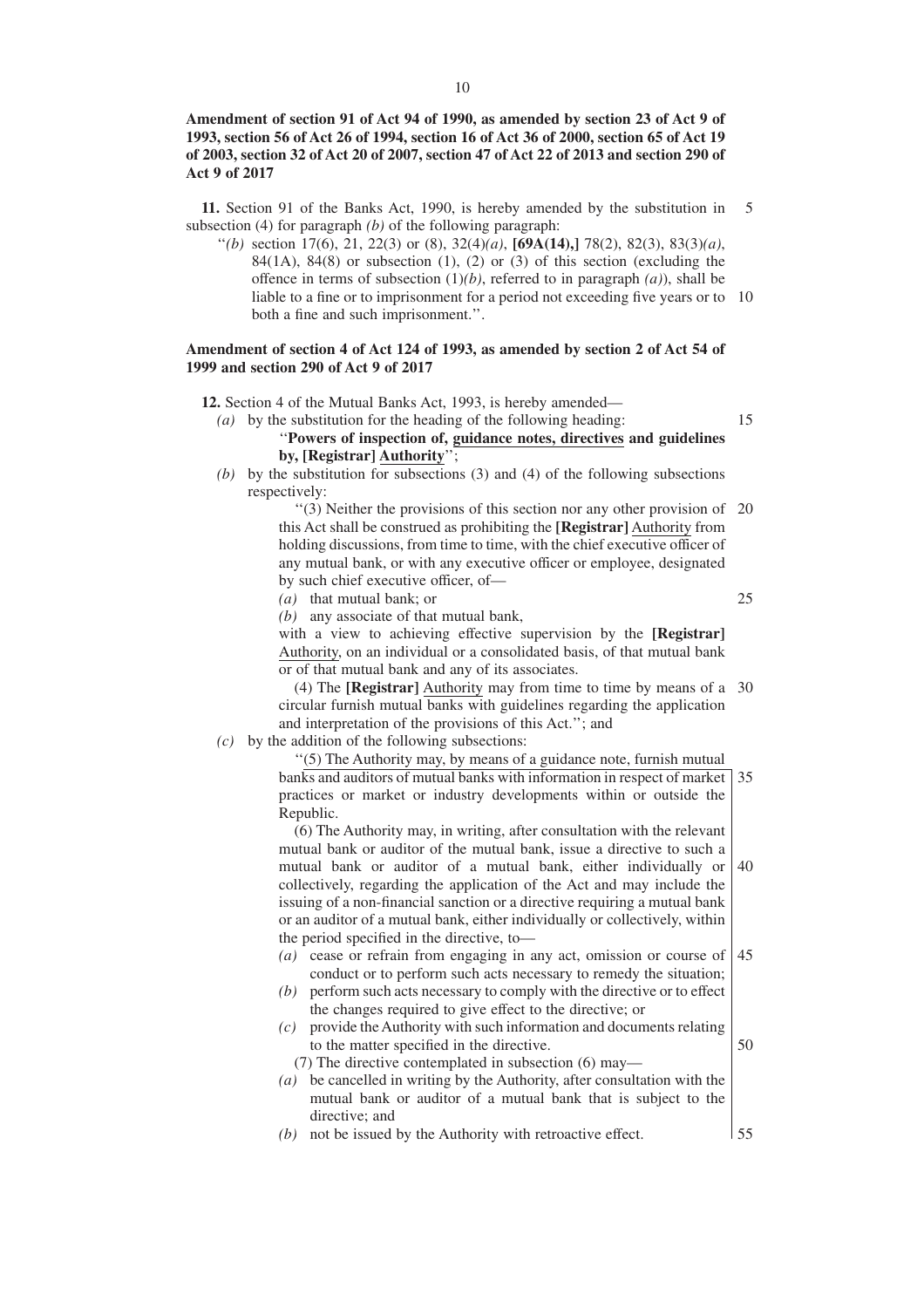# **Wysiging van artikel 91 van Wet 94 van 1990, soos gewysig deur artikel 23 van Wet 9 van 1993, artikel 56 van Wet 26 van 1994, artikel 16 van Wet 36 van 2000, artikel 65 van Wet 19 van 2003, artikel 32 van Wet 20 van 2007, artikel 47 van Wet 22 van 2013 en artikel 290 van Wet 9 van 2017**

**11.** Artikel 91 van die Bankwet, 1990, word hierby gewysig deur in subartikel (4) paragraaf *(b)* deur die volgende paragraaf te vervang: 5

''*(b)* artikel 17(6), 21, 22(3) of (8), 32(4)*(a)*, **[69A(14),]** 78(2), 82(3), 83(3)*(a)*, 84(1A), 84(8) of subartikel (1), (2) of (3) van hierdie artikel (uitgesonderd die misdryf ingevolge subartikel (1)*(b)*, waarna in paragraaf *(a)* verwys word), is strafbaar met 'n boete of met gevangenisstraf vir 'n tydperk van hoogstens vyf 10 jaar of met 'n boete sowel as daardie gevangenisstraf.''.

# **Wysiging van artikel 4 van Wet 124 van 1993, soos gewysig deur artikel 2 van Wet 54 van 1999 en artikel 290 van Wet 9 van 2017**

**12.** Artikel 4 van die Wet op Onderlinge Banke, 1993, word hierby gewysig— *(a)* deur die opskrif deur die volgende opskrif te vervang:

15

# ''**Inspeksiebevoegdhede van, leidingsnotas, voorskrifte en riglyne deur [Registrateur] Owerheid**'';

*(b)* deur subartikels (3) en (4) onderskeidelik deur die volgende subartikels te vervang:

> ''(3) Nóg die bepalings van hierdie artikel nóg enige ander bepaling 20 van hierdie Wet word so uitgelê dat dit die **[Registrateur]** Owerheid belet om van tyd tot tyd samesprekings te voer met die hoof- uitvoerende beampte van 'n onderlinge bank, of met 'n uitvoerende beampte of werknemer, wat deur so 'n hoof- uitvoerende beampte aangewys is, van— 25

- *(a)* daardie onderlinge bank; of
- *(b)* enige geassosieerde van daardie onderlinge bank,

met die oog op die bewerkstelliging van doelmatige toesighouding deur die **[Registrateur]** Owerheid, op 'n individuele of 'n gekonsolideerde grondslag, oor daardie onderlinge bank of oor daardie onderlinge bank 30 en enige van sy geassosieerdes.

(4) Die **[Registrateur]** Owerheid kan van tyd tot tyd deur middel van 'n omsendbrief aan onderlinge banke riglyne verstrek met betrekking tot die toepassing en vertolking van die bepalings van hierdie Wet.''; en

*(c)* deur die volgende subartikels by te voeg:

35

''(5) Die Owerheid kan, by wyse van 'n leidingsnota, onderlinge banke en ouditeure van onderlinge banke van inligting oor markpraktyke of mark- of bedryfsontwikkeling binne of buite die Republiek inlig.

(6) Die Owerheid kan, na oorleg met die tersaaklike onderlinge bank of ouditeur van die onderlinge bank, 'n skriftelike voorskrif aan sodanige onderlinge bank of ouditeur van 'n onderlinge bank uitreik, hetsy individueel of gesamentlik, oor die toepassing van die Wet en kan insluit die uitreiking van 'n niefinansiële straf of 'n voorskrif wat vereis dat 'n onderlinge bank of 'n ouditeur van 'n onderlinge bank, hetsy individueel of kollektief, binne die tydperk in die voorskrif gespesifiseer— 40 45

- *(a)* enige handeling, versuim of gedragspatroon staak of hom of haar daarvan weerhou of die dade verrig wat nodig is om die situasie reg te stel;
- *(b)* die dade verrig wat nodig is om te voldoen aan die lasgewing of om die veranderinge teweeg te bring wat nodig is om aan die voorskrif uitvoering te gee; of 50
- *(c)* die Owerheid te voorsien van die inligting en dokumente rakende die aangeleentheid wat in die voorskrif vermeld word.
	- (7) Die voorskrif in subartikel (6) beoog, kan —
- *(a)* skriftelik deur die Owerheid gekanselleer word, na oorleg met die onderlinge bank of ouditeur van 'n onderlinge bank wat aan die voorskrif onderhewig is; en 55
- *(b)* nie terugwerkend deur die Owerheid uitgereik word nie.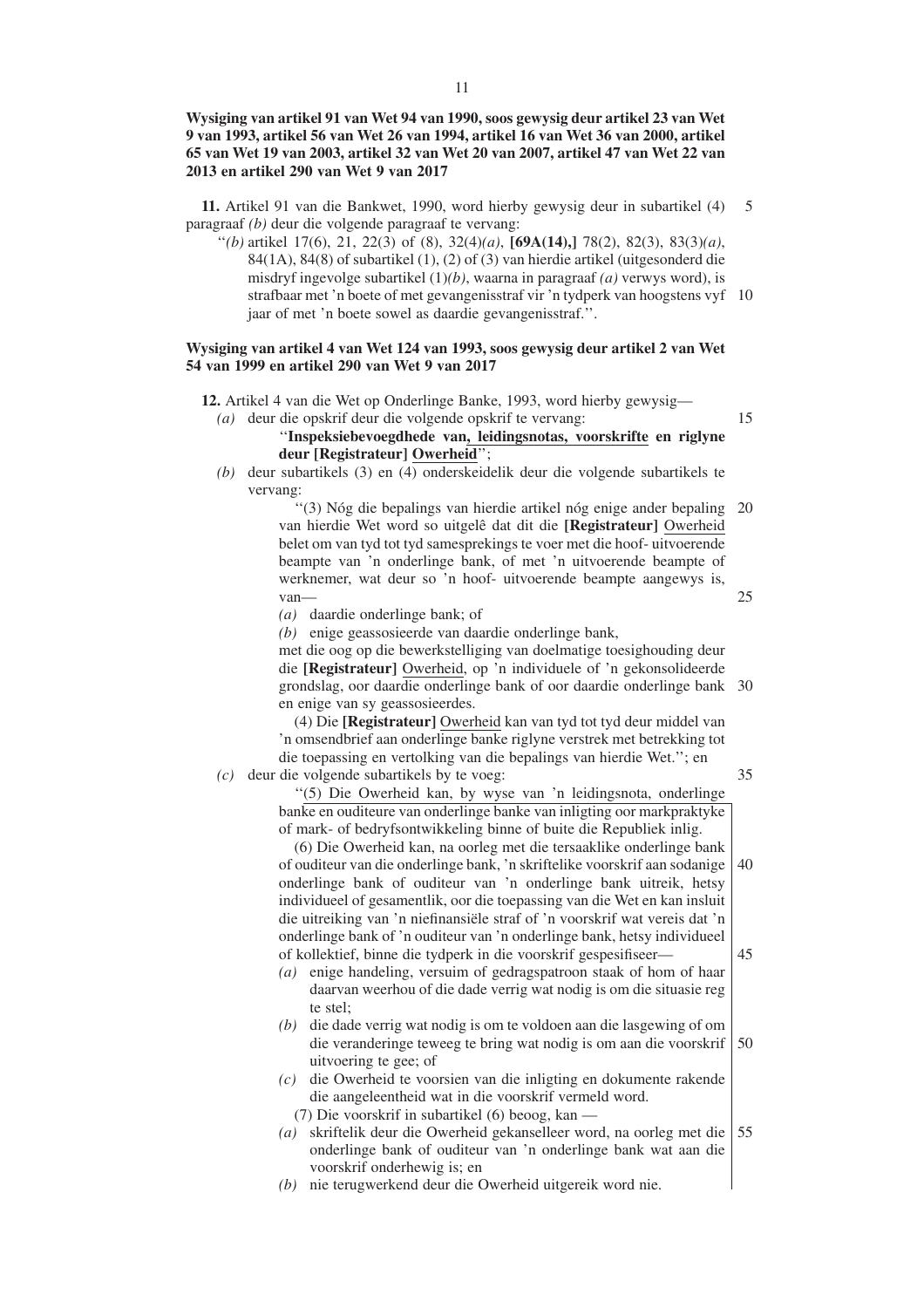(8) Any mutual bank or auditor of a mutual bank that neglects, refuses or fails to comply with a directive issued under this section, shall be guilty of an offence.''.

#### **Amendment of section 29 of Act 124 of 1993, as amended by section 20 of Act 54 of 1999**

**13.** Section 29 of the Mutual Banks Act, 1993, is hereby amended by the deletion in subsection (4) of paragraph *(b)*.

#### **Repeal of sections 73, 74, 75, 76 and 77 of Act 124 of 1993**

**14.** Sections 73, 74, 75, 76 and 77 of the Mutual Banks Act, 1993, are hereby repealed.

# **Insertion of section 78A of Act 124 of 1993**

**15.** The following section is hereby inserted in the Mutual Banks Act, 1993, after section 78:

#### ''**Sections 71, 72 and 78 do not apply to mutual banks in resolution**

**78A.** Sections 71, 72 and 78 do not apply to a mutual bank in respect of which a determination in terms of section 166J of the Financial Sector 15 Regulation Act.''.

## **Repeal of sections 80 and 81 of Act 124 of 1993**

**16.** Sections 80 and 81 of the Mutual Banks Act, 1993, are hereby repealed.

# **Amendment of section 92 of Act 124 of 1993, as amended by section 290 of Act 9 of 2017**

**17.** Section 92 of the Mutual Banks Act, 1993, is hereby amended by the substitution in subsection (4) for paragraph *(b)* of the following paragraph:

''*(b)* section 4(8), 14(6), 18, 20(3) or (6), 29(4)*(a)*, 45(22), 59(2) or 84(2) or subsection  $(1)$ ,  $(2)$  or  $(3)$  of this section, shall be liable to a fine, or to imprisonment for a period not exceeding six months.''. 25

#### **Amendment of Arrangement of Sections of Act 124 of 1993**

**18.** The Arrangement of Sections of the Mutual Banks Act, 1993, is hereby amended—

- *(a)* by the insertion after item 78 of the following item:
	- "78A. Sections 71, 72 and 78 do not apply to mutual banks in 30 resolution''; and
- *(b)* by the deletion of items 80 and 81.

# **Amendment of section 18 of Act 89 of 1998, as substituted by section 6 of Act 39 of 2000 and amended by section 90 of Act 40 of 2007, section 111 of Act 19 of 2012 and substituted by section 13 of Act 18 of 2018**

**19.** Section 18 of the Competition Act, 1998, is hereby amended by the addition of the following subsection:

''(4) In addition to subsections (2) and (3), if the Governor of the Reserve Bank,

or a person authorised by the Governor to do so, has, after consultation with the Competition Commission, determined in writing that this section applies to a transaction in terms of section 166S of the Financial Sector Regulation Act, 2017 (Act No. 9 of 2017)— 40

*(a)* the Competition Commission may not make a decision in terms of section  $13(5)(b)$  or  $14(1)(b)$  in relation to the transaction;

10

5

20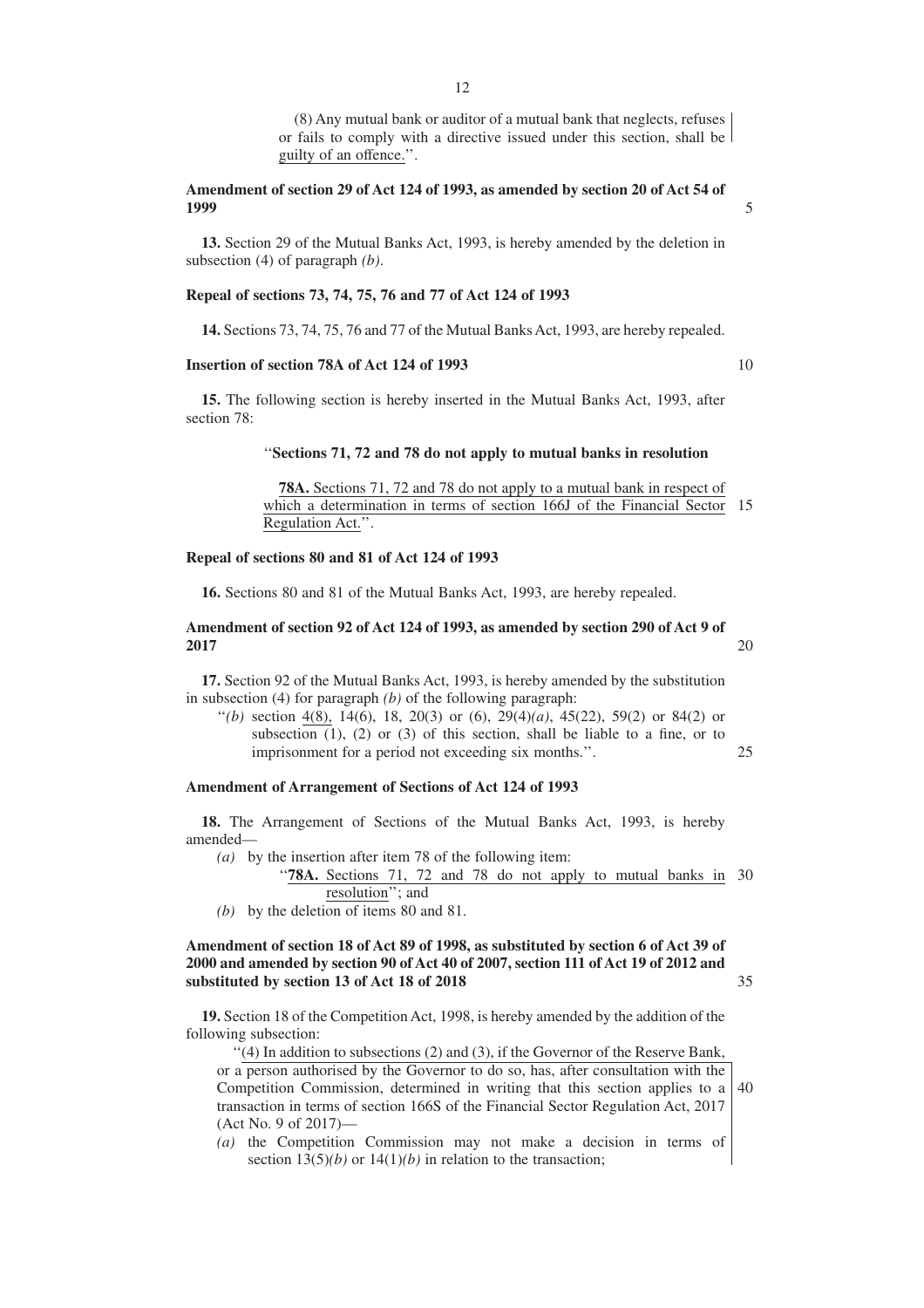(8) Enige onderlinge bank of ouditeur van 'n onderlinge bank wat nalaat, weier of versuim om te voldoen aan 'n voorskrif kragtens hierdie artikel uitgereik, is skuldig aan 'n misdryf.''.

# **Wysiging van artikel 29 van Wet 124 van 1993, soos gewysig deur artikel 20 van Wet 54 van 1999**

**13.** Artikel 29 van die Wet op Onderlinge Banke, 1993, word hierby gewysig deur paragraaf *(b)* in subartikel (4) te skrap.

#### **Herroeping van artikels 73, 74, 75, 76 en 77 van Wet 124 van 1993**

**14.** Artikels 73, 74, 75, 76 en 77 van die Wet op Onderlinge Banke, 1993, word hierby herroep.

#### **Invoeging van artikel 78A in Wet 124 van 1993**

**15.** Die volgende artikel word hierby ná artikel 78 in die Wet op Onderlinge Banke ingevoeg:

# ''**Artikels 71, 72 en 78 is nie van toepassing nie op onderlinge banke wat ontbind word**

**78A.** Artikels 71, 72 en 78 is nie van toepassing nie op 'n onderlinge bank ten opsigte waarvan 'n bepaling ingevolge artikel 166J van die 'Financial Sector Regulation Act, 2017' (Wet No. 9 van 2017), van krag  $\overline{\text{is."}}$ .

# **Herroeping van artikels 80 en 81 van Wet 124 van 1993**

**16.** Artikels 80 en 81 van die Wet op Onderlinge Banke, 1993, word hierby herroep.

# **Wysiging van artikel 92 van Wet 124 van 1993, soos gewysig deur artikel 290 van Wet 9 van 2017**

**17.** Artikel 92 van die Wet op Onderlinge Banke, 1993, word hierby gewysig deur in subartikel (4) paragraaf *(b)* deur die volgende paragraaf te vervang:

''*(b)* artikel 4(8), 14(6), 18, 20(3) of (6), 29(4)*(a)*, 45(22), 59(2) of 84(2) of subartikel (1), (2) of (3) van hierdie artikel, is strafbaar met 'n boete, of met gevangenisstraf vir 'n tydperk van hoogstens ses maande.''.

#### **Wysiging van Indeling van Artikels van Wet 124 van 1993**

**18.** Die Indeling van Artikels van die Wet op Onderlinge Banke, 1993, word hierby 30 gewysig—

*(a)* deur die volgende item ná item 78 in te voeg:

- '78A. Artikels 71, 72 en 78 is nie van toepassing nie op onderlinge banke wat ontbind word''; en
- *(b)* deur items 80 en 81 te skrap.

# **Wysiging van artikel 18 van Wet 89 van 1998, soos vervang deur artikel 6 van Wet 39 van 2000 en gewysig deur artikel 90 van Wet 40 van 2007, artikel 111 van Wet 19 van 2012 en vervang deur artikel 13 van Wet 18 van 2018**

**19.** Artikel 18 van die Wet op Mededinging, 1998, word hierby gewysig deur die volgende subartikel by te voeg:

''(4) Benewens subartikels (2) en (3), as die President van die Reserwebank, of 'n persoon deur die President gemagtig om dit te doen, na oorleg met die Mededingingskommissie, skriftelik bepaal het dat hierdie artikel van toepassing is op 'n transaksie ingevolge artikel 166S van die 'Financial Sector Regulation Act, 2017' (Wet No. 9 van 2017)—

*(a)* mag die Mededingingskommissie nie 'n besluit ingevolge artikel 13(5)*(b)* of 14(1)*(b)* met betrekking tot die transaksie neem nie;

13

35

40

45

5

10

15

20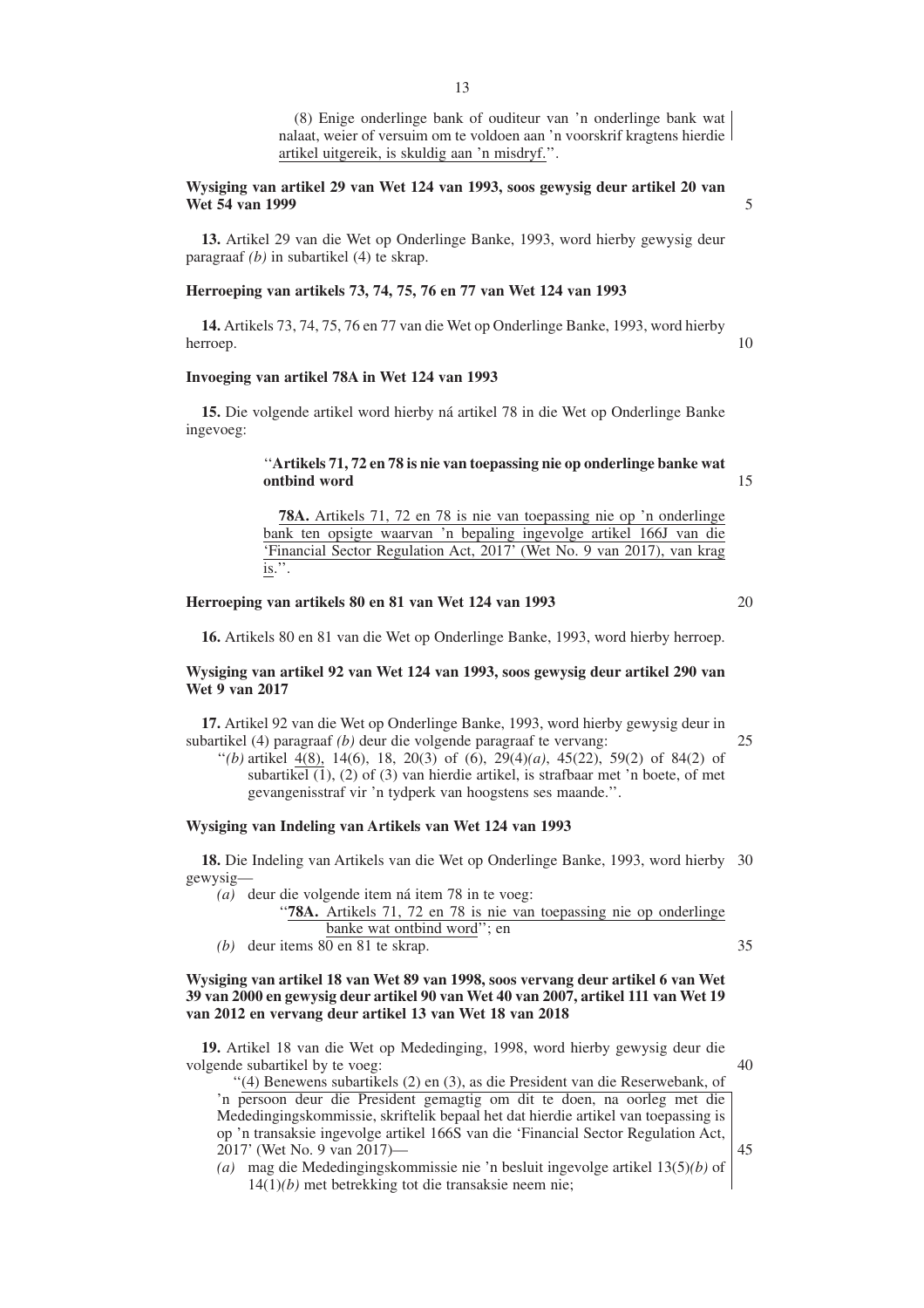- *(b)* the Competition Tribunal may not make an order in terms of section 16(2) in relation to the transaction; and
- sections 13(6) and 14(2) do not apply in relation to the transaction.''.

#### **Insertion of section 9B in Act 28 of 2001**

**20.** The following section is hereby inserted in the Financial Institutions (Protection of Funds) Act, 2001, after section 9A: 5

#### ''**Sections 5 and 6 do not apply to designated institutions in resolution**

**9B.** Sections 5 and 6 do not apply to an institution of which a determination, in terms of section 166J of the Financial Sector Regulation Act, 2017, is in force.''.

# **Amendment of Arrangement of Sections of Act 28 of 2001**

**21.** The Arrangement of Sections of the Financial Institutions (Protection of Funds) Act, 2001, is hereby amended by the insertion after item 9A of the following item: ''**9B.** Sections 5 and 6 do not apply to designated institutions in resolution''.

### **Amendment of section 1 of Act 40 of 2007, as amended by section 240 of Act 45 of** 15 **2013 and section 290 of Act 9 of 2017**

**22.** Section 1 of the Co-operative Banks Act, 2007, is hereby amended by the substitution in subsection (1) for the definition of 'Fund' of the following definition:

'' **'Fund'**means the Deposit Insurance Fund established in terms of section 166BD of the Financial Sector Regulation Act;''.

#### **Repeal of sections 24, 25, 26 and 30 of Act 40 of 2007**

**23.** Sections 24, 25, 26 and 30 of the Co-operative Banks Act, 2007, are hereby repealed.

#### **Insertion of section 30A in Act 40 of 2007**

**24.** The following section is hereby inserted in the Co-operative Banks Act, 2007, 25 after section 30:

### ''**Co-operative Banks as designated institutions in terms of Financial Sector Regulation Act, 2017**

**30A.** Sections 27, 28, and 29 do not apply to a co-operative bank in respect of which a determination in terms of section 166J of the Financial 30 Sector Regulation Act is in force.''.

### **Amendment of section 55 of Act 40 of 2007, as amended by section 251 of Act 45 of 2013 and section 290 of Act 9 of 2017**

**25.** Section 55 of the Co-operative Banks Act, 2007, is hereby amended by the deletion in subsection (1) of paragraph *(g)*.

35

10

20

#### **Amendment of section 80 of Act 40 of 2007**

**26.** Section 80 of the Co-operative Banks Act, 2007, is hereby amended by the substitution for paragraph *(b)* of the following paragraph: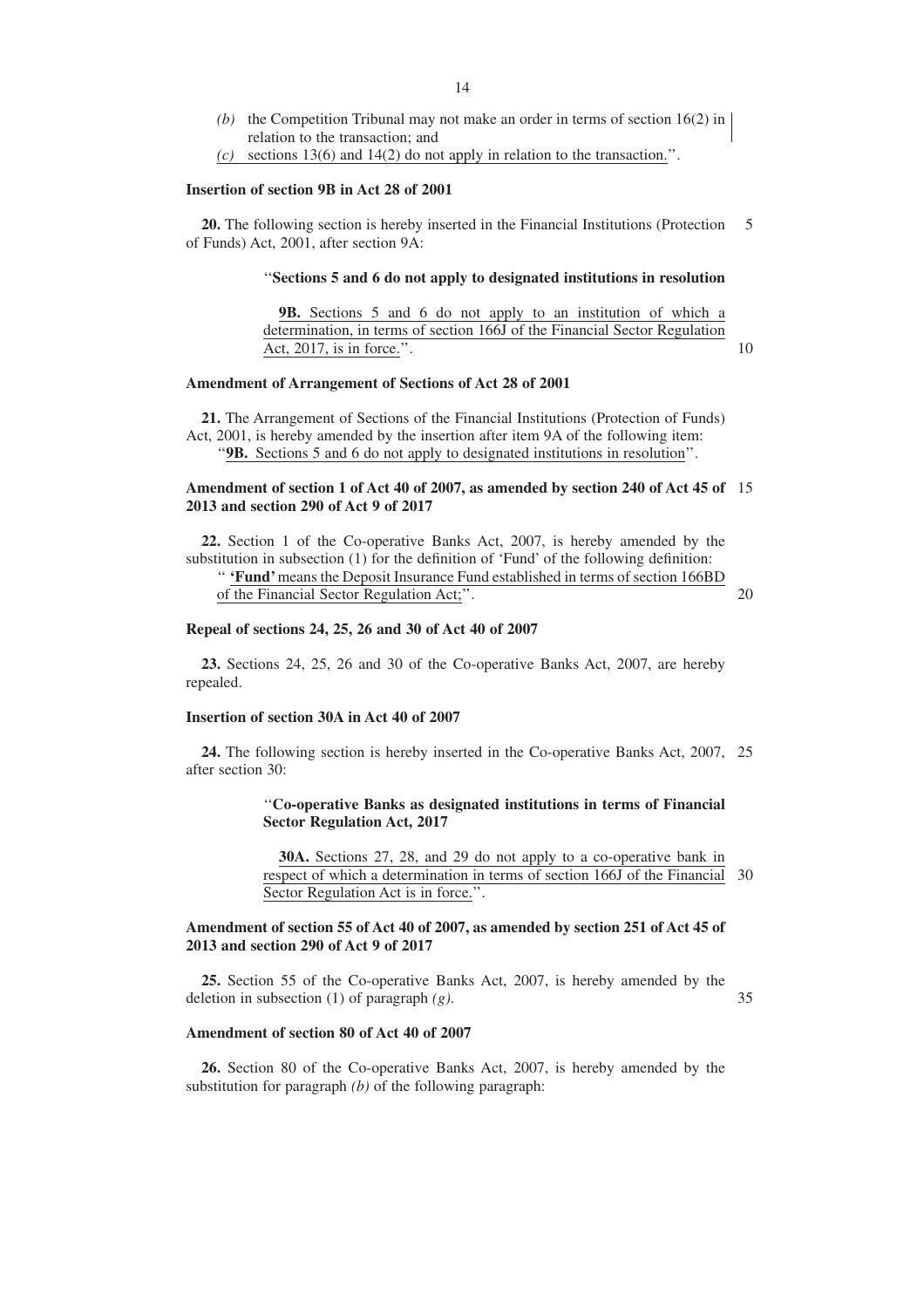- *(b)* mag die Medingingskommissie nie 'n bevel ingevolge artikel 16(2) met betrekking tot die transaksie gee nie; en
- *(c)* is artikel 13(6) en 14(2) nie van toepassing met betrekking tot die transaksie nie.''.

# **Invoeging van artikel 9B in Wet 28 van 2001**

**20.** Die volgende artikel word hierby ná artikel 9A in die Wet op Finansiële Instellings (Beskerming van Fondse), 2001, ingevoeg:

# ''**Artikels 5 en 6 is nie op aangewese instellings in ontbinding van toepassing nie**

**9B.** Artikels 5 en 6 is nie van toepassing op 'n instelling waarvan 'n 10 besluit, ingevolge artikel 166J van die 'Financial Sector Regulation Act', 2017, van krag is nie.''.

#### **Wysiging van Indeling van Artikels van Wet 28 van 2001**

**21.** Die Indeling van Artikels van die Wet op Finansiële Instellings (Beskerming van Fondse), 2001, word hierby gewysig deur die volgende item ná item 9A in te voeg: ''**9B.** Artikels 5 en 6 is nie op aangewese instellings in ontbinding van toepassing nie''. 15

# **Kwenziwa utshintsho kwicandelo 1 loMthetho 40 ka-2007, owathi wenziwa utshintsho licandelo 240 loMthetho 45 ka-2013 nalicandelo 290 loMthetho 9 ka-2017**

**22.** Kwenziwa utshintsho kwicandelo 1 loMthetho weeBhanki zeNtsebenziswano, ka-2007, ngokuthi kwicandelwana (1) ukuchazwa kwegama elithi 'iNgxowa-mali' indawo yako ithatyathwe kukuchazwa kwegama okulandelayo:

''**'iNgxowa-mali'** yiNgxowa-mali yeDiphozithi ye-Inshorensi eyasekwa ngokwecandelo 166BD le*Financial Sector Regulation Act*;''. 25

#### **Kutshitshiswa icandelo 24, 25, 26 nelama-30 loMthetho 40 ka-2007**

**23.** Kutshitshiswa icandelo 24, 25, 26 nelama-30 loMthetho weeBhanki zeNtsebenziswano ka-2007.

# **Kufakelwa icandelo 30A kuMthetho 40 ka-2007**

**24.** Kufakelwa eli candelo lilandelayo kuMthetho weeBhanki zeNtsebenziswano, 30 ka-2007, emva kwecandelo 30:

## ''**IiBhanki zeNtsebenziswano njengamaziko amiselweyo ngokwe-***Financial Sector Regulation Act***, ka-2017**

**30A.** Icandelo 27, 28, nelama-29 akasebenzi kwibhanki yentsebenziswano ekusebenza kuyo isigqibo esingokwecandelo 166J 35 se-*Financial Sector Regulation Act*.''.

# **Kwenziwa utshintsho kwicandelo 55 loMthetho 40 ka-2007, owathi wenziwa utshintsho licandelo 251 loMthetho 45 ka-2013 nalicandelo 290 loMthetho 9 ka-2017**

**25.** Kwenziwa utshinthso kwicandelo 55 loMthetho weeBhanki zeNtsebenziswano, 40 ka-2007, ngokuthi kwicandelwana (1) kucinywe isiqendu *(g)*.

# **Kwenziwa utshintsho kwicandelo 80 loMthetho 40 ka-2007**

**26.** Kwenziwa utshintsho kwicandelo 80 loMthetho weeBhanki zeNtsebenziswano, ka-2007, ngokuthi indawo yesiqendu *(b)* ithatyathwe sisiqendu esilandelayo:

5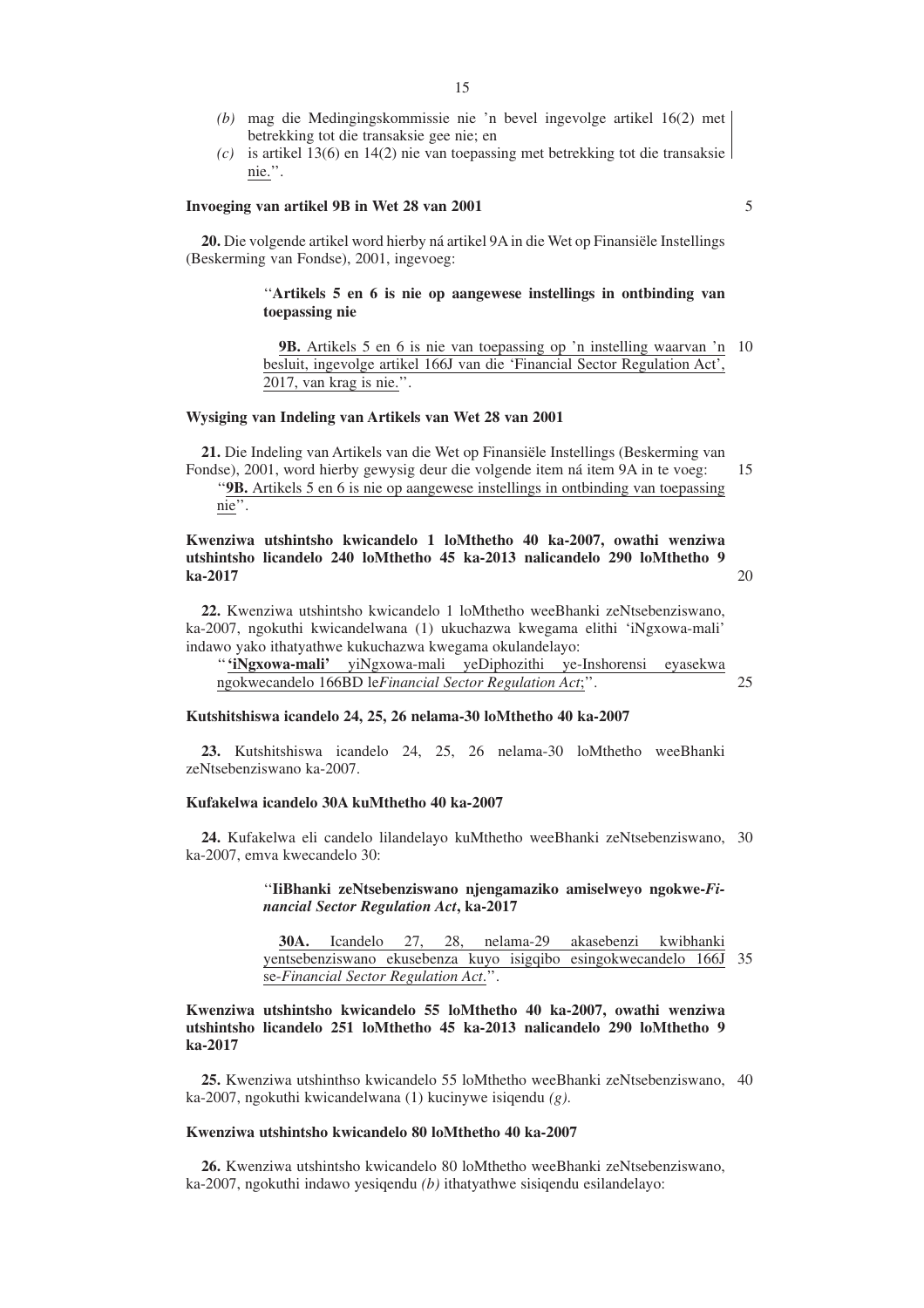"(b) contravene or fail to comply with section  $3(2)$ ,  $10$ ,  $21(1)[$ **,**  $\]$  or  $23$   $\[$  or  $25(4)]$ ;".

#### **Amendment of section 81 of Act 71 of 2008**

**27.** Section 81 of the Companies Act, 2008, is hereby amended—

- *(a)* by the deletion in subsection (1) of the word "or" at the end of paragraph  $(e)$ ; and 5
- *(b)* by the insertion of the word ''or'' at the end of paragraph *(f)* and the addition of the following paragraph:
	- $f'(g)$  in the case of a designated institution as defined in the Financial Sector Regulation Act, 2017 (Act No. 9 of 2017), the Reserve Bank has applied to the court for an order to wind up the company on the grounds that the company has been placed in resolution in terms of that Act and there are no reasonable prospects that the company will cease to be in resolution.". 10

# **Amendment of section 112 of Act 71 of 2008, as amended by section 69 of Act 3 of 2011**

**28.** Section 112 of the Companies Act, 2008, is hereby amended by the insertion in subsection (1) after paragraph *(a)* of the following paragraph:

"(*a*A) to which section 166S of the Financial Sector Regulation Act, 2017 (Act No. 9 of 2017), applies;''.

# **Amendment of section 113 of Act 71 of 2008**

**29.** Section 113 of the Companies Act, 2008, is hereby amended by the insertion after subsection (1) of the following subsection:

"(1A) This section does not apply to an amalgamation or merger to which section 166S of the Financial Sector Regulation Act, 2017 (Act No. 9 of 2017), applies.''. 25

# **Amendment of section 114 of Act 71 of 2008, as amended by section 70 of Act 3 of 2011**

**30.** Section 114 of the Companies Act, 2008, is hereby amended by the substitution in subsection (1) for the words preceding paragraph *(a)* of the following words:

''Unless **[it]** the company is in liquidation, **[or]** in the course of business rescue 30 proceedings in terms of Chapter 6 or the arrangement is one to which section 166S of the Financial Sector Regulation Act, 2017 (Act No. 9 of 2017), applies, the board of a company may propose and, subject to subsection (4) and approval in terms of this Part, implement any arrangement between the company and holders of any class of its securities by way of, among other things—''. 35

# **Amendment of section 128 of Act 71 of 2008, as amended by section 81 of Act 3 of 2011**

**31.** Section 128 of the Companies Act, 2008, is hereby amended by the addition of the following subsection:

"(4) This Chapter does not apply to an institution in respect of which a 40 determination in terms of section 166J of the Financial Sector Regulation Act, 2017 (Act No. 9 of 2017), is in force.''.

# **Amendment of section 3 of Act 19 of 2012, as amended by section 290 of Act 9 of 2017**

**32.** Section 3 of the Financial Markets Act, 2012, is hereby amended by the 45 substitution for subsection (1) of the following subsection:

''(1) Sections 100 to 103 do not apply in relation to the South African Reserve Bank, or a **[bank]** designated institution as defined in section 1(1) of the Financial Sector Regulation Act, 2017 (Act No. 9 of 2017).''.

20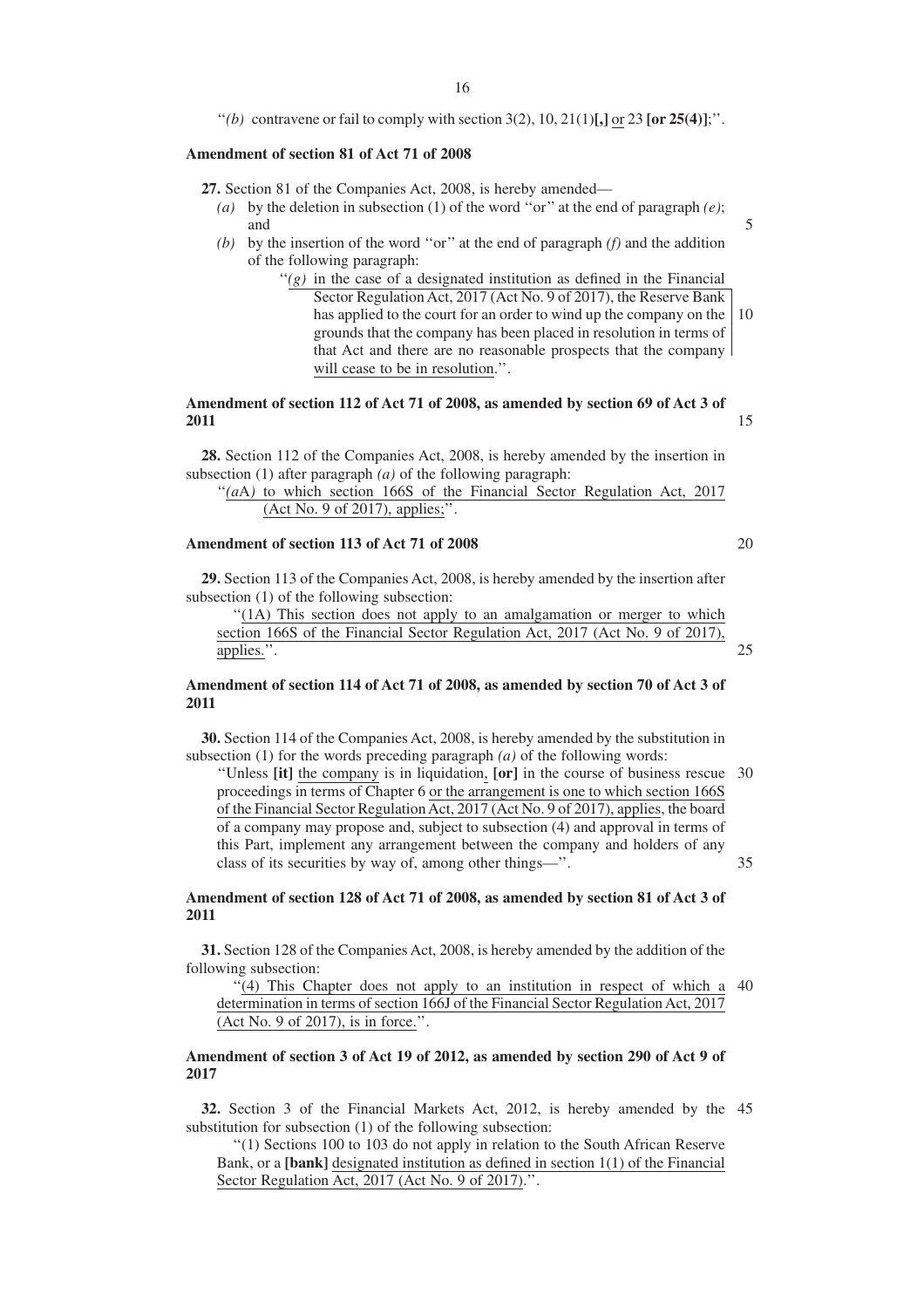''*(b)* ophule okanye angathobeli amacandelo 3(2), 10, 21(1)**[,]** okanye 23 **[okanye 25(4)]**;''.

#### **Wysiging van artikel 81 van Wet 71 van 2008**

**27.** Artikel 81 van die Maatskappywet, 2008, word hierby gewysig—

- *(a)* deur in subartikel (1) die word ''of'' aan die einde van paragraaf *(e)* te skrap; en 5
- *(b)* deur die word ''of'' aan die einde van paragraaf *(f)* in te voeg en die volgende paragraaf by te voeg:
	- ''*(g)* in die geval van 'n aangewese instelling soos omskryf in die 'Financial Sector Regulation Act, 2017' (Wet No. 9 van 2017), het 10 die Reserwebank by die hof aansoek gedoen om 'n bevel om die maatskappy te likwideer op die gronde dat die maatskappy ontbind word ingevolge daardie Wet en daar geen redelike vooruitsigte is dat die maatskappy sal ophou ontbind nie.''.

#### **Wysiging van artikel 112 van Wet 71 van 2008, soos gewysig deur artikel 69 van** 15 **Wet 3 van 2011**

**28.** Artikel 112 van die artikel 112 van die Maatskappywet, 2008, word hierby gewysig deur die volgende paragraaf na paragraaf *(a)* in subartikel (1) in te voeg:

"(aA) waarop artikel 166S van die 'Financial Sector Regulation Act, 2017' (Wet No. 9 van 2017), van toepassing is;''.

# **Wysiging van artikel 113 van Wet 71 van 2008**

**29.** Artikel 113 van die Maatskappywet, 2008, word hierby gewysig deur die volgende subartikel ná subartikel (1) in te voeg:

''(1A) Hierdie artikel is nie van toepassing op 'n amalgamasie of samesmelting waarop artikel 166S van die 'Financial Sector Regulation Act, 2017' (Wet No. 9 25 van 2017), nie.''.

# **Wysiging van artikel 114 van Wet 71 van 2008, soos gewysig deur artikel 70 van Wet 3 van 2011**

**30.** Artikel 114 van die Maatskappywet, 2008, word hierby gewysig deur in subartikel (1) die woorde wat paragraaf *(a)* voorafgaan deur die volgende woorde te vervang: 30

''Tensy **[dit]** die maatskappy in likwidasie is, **[of]** in die loop van ondernemingreddingsverrigtinge ooreenkomstig Hoofstuk 6 is of die reëling een is waarop artikel 166S van die 'Financial Sector Regulation Act, 2017' (Wet No. 9 van 2017), van toepassing is, mag die direksie van 'n maatskappy voorstel en, behoudens subartikel (4) en goedkeuring kragtens hierdie Deel, enige reëling 35 tussen die maatskappy en houers van enige klas van sy sekuriteite implementeer by wyse van, onder andere—''.

# **Wysiging van artikel 128 van Wet 71 van 2008, soos gewysig deur artikel 81 van Wet 3 van 2011**

**31.** Artikel 128 van die Maatskappywet, 2008, word hierby gewysig deur die 40 volgende subartikel by te voeg:

''(4) Hierdie Hoofstuk is nie van toepassing op 'n instelling ten opsigte waarvan 'n bepaling ingevolge artikel 166J van die 'Financial Sector Regulation Act, 2017' (Wet No. 9 van 2017), van krag is nie.''.

#### **Kuchitjiyelwa kwesigaba 3 seMtsetfo 19 wa 2012, njengoba uchitjiyelwe sigaba 290** 45 **seMtsetfo 9 wa 2017**

**32.** Sigaba 3 seMtsetfo Wetimakethe Tetetimali, 2012, siyachitjiyelwa ngekufaka esikhundleni sesigatiana (1) salesigatiana lesiladzelako:

''(1) Tigaba 100 kuya ku-103 atisebenti macondzana neliBhange Lembuso laseNingizimu Afrika, noma sikhungo lesibekwe **[libhange]** njengoba kuchazwe 50 esigabeni 1(1) seMtsetfo Wekulawulwa Kwemkhakha Wetetimali.''.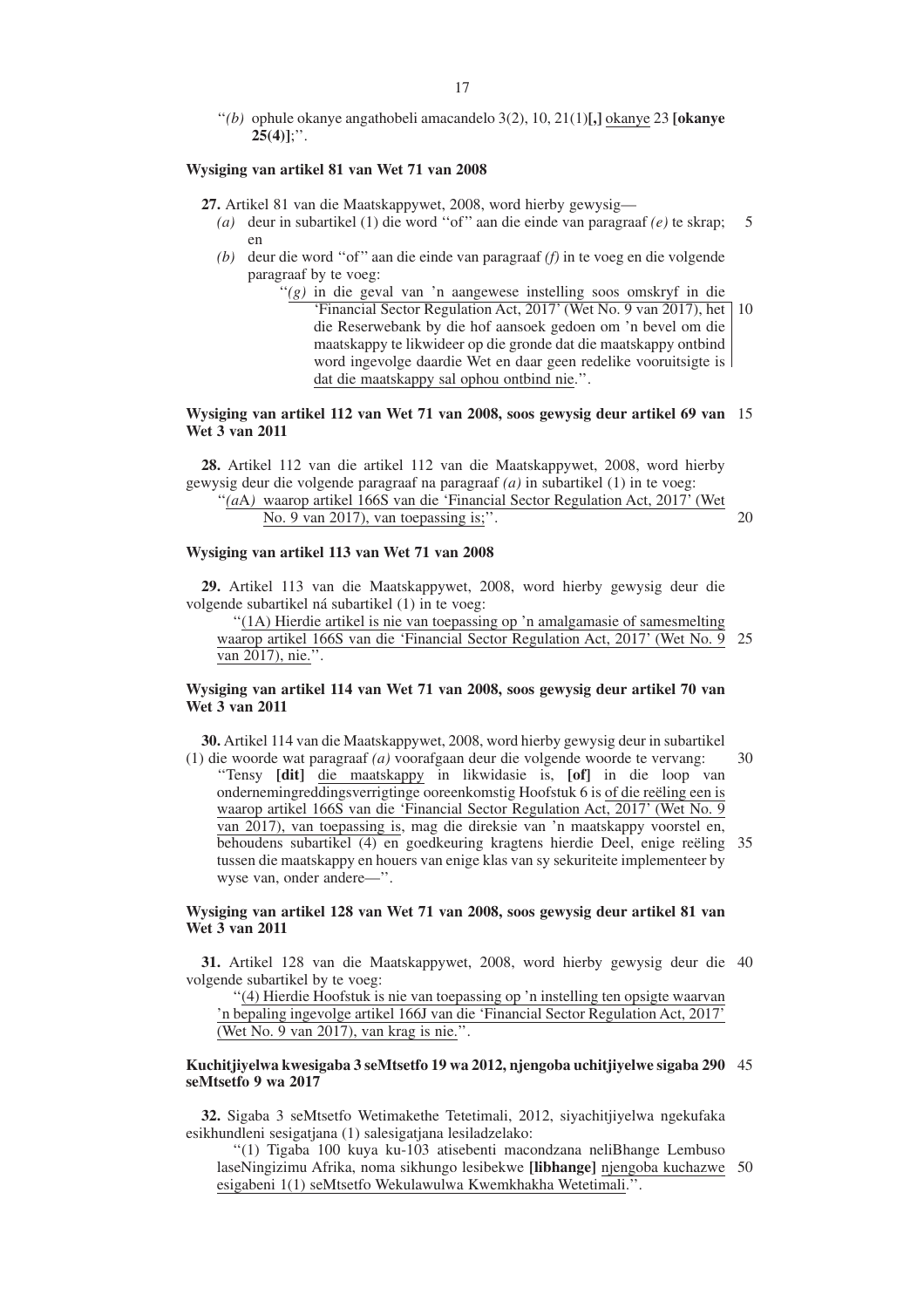# **Amendment of section 60 of Act 19 of 2012, as amended by section 290 of Act 9 of 2017**

**33.** Section 60 of the Financial Markets Act, 2012, is hereby amended by the addition of the following subsection:

''(5) If the market infrastructure is a designated institution in resolution as defined in section 1(1) of the Financial Sector Regulation Act, 2017 (Act No. 9 of 2017), the Authority must give notice to the Reserve Bank before taking any action in terms of this section.''. 5

# **Amendment of section 64 of Act 19 of 2012, as amended by section 290 of Act 9 of 2017**

**34.** Section 64 of the Financial Markets Act, 2012, is hereby amended by the addition of the following subsection:

''(7) This section does not apply to a designated institution in resolution as defined in section 1(1) of the Financial Sector Regulation Act, 2017 (Act No. 9 of 2017).''.

# **Amendment of section 1 of Act 9 of 2017**

**35.** Section 1 of the Financial Sector Regulation Act, 2017, is hereby amended—

*(a)* by the insertion in subsection (1) after the definition of ''administrative penalty order'' of the following definitions:

'' **'agreement'**includes an arrangement or an understanding, whether in 20

10

15

|     | writing or not;                                                                  |    |
|-----|----------------------------------------------------------------------------------|----|
|     | " 'bank' means each of the following:                                            |    |
|     | a bank as defined in the Banks Act;<br>(a)                                       |    |
|     | a branch as defined in the Banks Act;<br>(b)                                     |    |
|     | a mutual bank as defined in the Mutual Banks Act, 1993 (Act No.<br>(c)           | 25 |
|     | 124 of 1993); or                                                                 |    |
|     | a co-operative bank as defined in the Co-operative Banks Act, 2007<br>(d)        |    |
|     | (Act No. 40 of 2007);";                                                          |    |
| (b) | by the insertion in subsection (1) after the definition of "benchmark" of the    |    |
|     | following definitions:                                                           | 30 |
|     | "'Board' means the Board of the Corporation referred to in                       |    |
|     | section 166AI;                                                                   |    |
|     | 'bridge company' means a company incorporated in terms of section                |    |
|     | 166F;";                                                                          |    |
| (c) | by the insertion in subsection (1) after the definition of "Chief Executive 35   |    |
|     | Officer" of the following definition:                                            |    |
|     | " 'Chief Executive Officer of the Corporation' means the Chief                   |    |
|     | Executive Officer of the Corporation appointed in terms of section               |    |
|     | 166AL(1), and includes a person acting as the Chief Executive Officer of         |    |
|     | the Corporation;";                                                               | 40 |
| (d) | by the insertion in subsection (1) after the definition of "control function" of |    |
|     | the following definition:                                                        |    |
|     | " 'Corporation' means the Corporation for Deposit Insurance estab-               |    |
|     | lished by section 166AE;";                                                       |    |
| (e) | by the insertion in subsection (1) after the definition of "Court" of the 45     |    |
|     | following definition:                                                            |    |
|     | " 'covered deposit' means the portion of a qualifying deposit covered            |    |
|     | by the Deposit Insurance Fund provided for in section 166AB;";                   |    |
| (f) | by the insertion in subsection (1) after the definition of "credit agreement" of |    |
|     | the following definitions:                                                       | 50 |
|     | " 'creditor hierarchy' means the order in which a liquidator must, in            |    |

'' **'creditor hierarchy'** means the order in which a liquidator must, in terms of the Insolvency Act, read with sections 166U and 166W, apply property to satisfy claims of creditors;

**'critical function'**, in relation to a designated institution, means a function that is— 55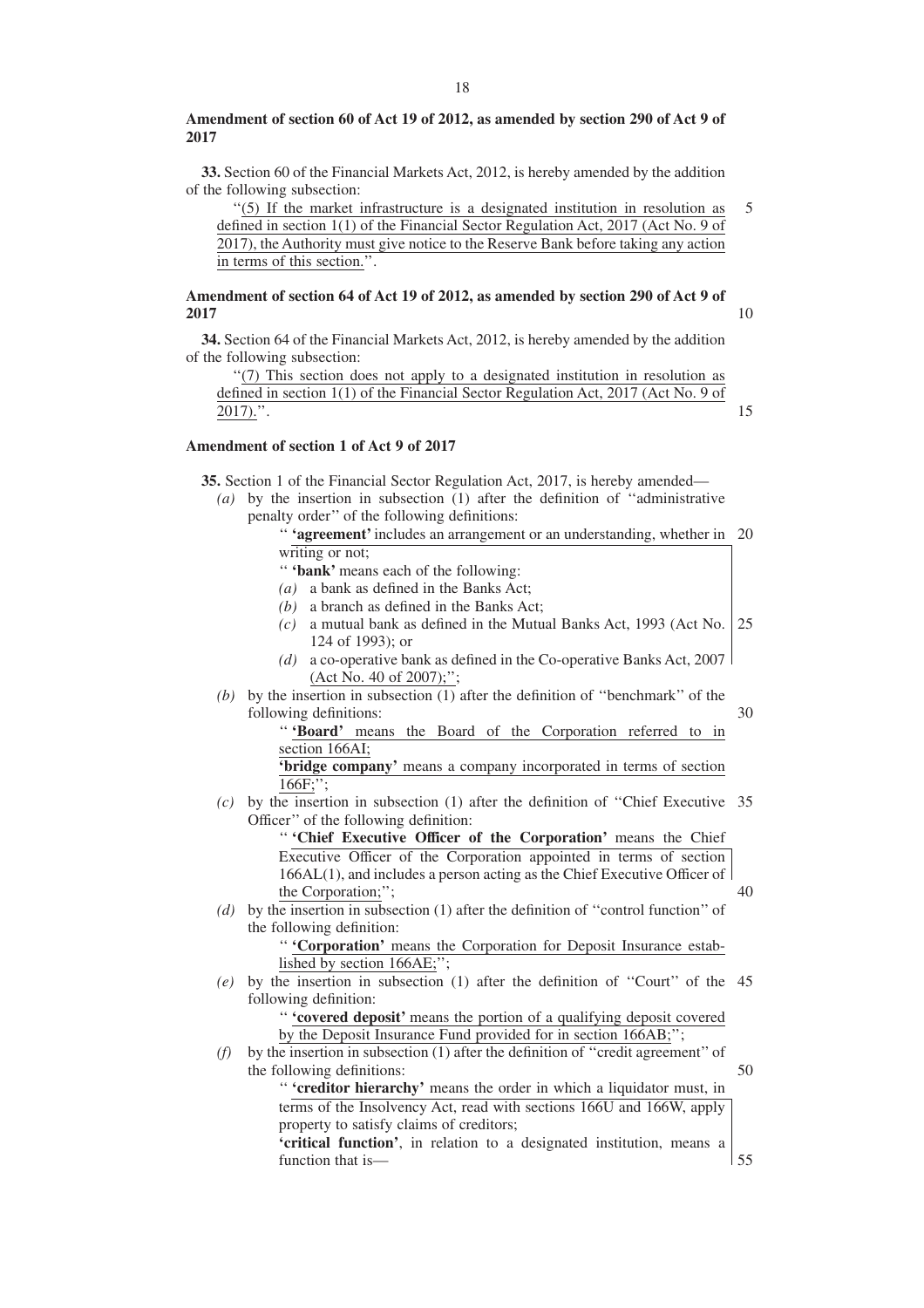**33.** Sigaba 60 seMtsetfo Wetimakethe Tetetimali, 2012, siyachitjiyelwa ngekwengeta lesigatjana lesiladzelako:

''(5) Uma sakhiwoncanti semakethe sikhungo lesicokiwe kusisombululo njengoba kuchazwe esigabeni 1(1) seMtsetfo Wekulawulwa Kwemkhakha Wetetimali, Siphatsimandla kufanele sinikete liBhangengodla satiso ngaphambi kwekutsatsa noma ngusiphi sinyatselo ngekwalesi sigaba.''. 5

# **Kuchitjiyelwa kwesigaba 64 seMtsetfo 19 wa 2012, njengoba uchitjiyelwe sigaba 290 seMtsetfo 9 wa 2017**

**34.** Sigaba 64 seMtsetfo Wetimakethe Tetetimali, 2012, siyachitiyelwa ngekwengeta lesigatjana lesiladzelako:

''(7) Lesigaba asisebenti esikhungweni lesicokiwe ekusombululeni njengoba kuchazwe esigabeni 1(1) seMtsetfo Wekulawulwa Kwemkhakha Wetetimali.''.

# **Tlhabololo ya karolo 1 ya Molao 9 wa 2017**

**35.** Karolo 1 ya Molao wa Taolo ya Lephata la Ditšhelete, 2017, e tlhabololwa jaana—

*(a)* ka go tsenngwa mo karolotlaleletsong (1) morago ga tlhaloso ya ''taelo ya kotlhao ya tsamaiso'' ga ditlhaloso tse di latelang:

|        | "'tumalano' e akaretsa thulaganyo kgotsa kutlwano, ka go kwala kgotsa 20 |  |
|--------|--------------------------------------------------------------------------|--|
| nnyaa; |                                                                          |  |

'' **'banka'** e kaya nngwe le nngwe ya tse di latelang:

- *(a)* banka jaaka e tlhalositswe mo *Banks Act*;
- *(b)* lekala jaaka le tlhalositswe mo *Banks Act*;
- *(c)* bankatlhakanelo jaaka e tlhalositswe mo *Mutual Banks Act*, 1993 25 (Molao 124 wa 1993); kgotsa
- *(d)* bankatirisanommogo jaaka e tlhalositswe mo *Co-operative Banks Act*, 2007 (Molao 40 wa 2007);'';
- *(b)* ka go tsenngwa mo karolotlaleletsong (1) morago ga tlhaloso ya ''kaelo'' ga ditlhaloso tse di latelang:
	- ''**'Boto'** e kaya Boto ya Koporasi e e kailweng mo karolong 166AI; **'setlamokgolaganyo'** se kaya setlamo se se akareditsweng go ya ka karolo 166F;'';
- *(c)* ka go tsenngwa mo karolotlaleletsong (1) morago ga tlhaloso ya ''Motlhankedimogolo wa Khuduthamaga'' ga tlhaloso e e latelang: ''**'Motlhankedimogolo wa Khuduthamaga wa Koporasi'** o kaya Motlhankedimogolo wa Khuduthamaga wa Koporasi yo o tlhomilweng go ya ka karolo 166AL(1), le go akaretsa motho yo o tshwereng nakwana mo boemong jwa Motlhankedimogolo wa Khuduthamaga wa Koporasi;''; 35 40
- *(d)* ka go tsenngwa mo karolotlaleletsong (1) morago ga tlhaloso ya ''tiro ya taolo'' ga tlhaloso e e latelang:

"'Koporasi' e kaya Koporasi ya Inšorense ya Tipositi e e tlhomilweng ka karolo 166AE;'';

*(e)* ka go tsenngwa mo karolotlaleletsong (1) morago ga tlhaloso ya 45 ''Kgotlatshekelo'' ga tlhaloso e e latelang:

''**'tipositi e e sireleditsweng'** e kaya karolo ya tipositi e e siametseng e e sireleditsweng ke Letlole la Inšorense ya Tipositi le le laetsweng mo karolong 166AB;'';

*(f)* ka go tsenngwa mo karolotlaleletsong (1) morago ga tlhaloso ya ''tumalano ya 50 sekoloto'' ga ditlhaloso tse di latelang:

''**'thulaganyotatelano ya mokolotwa'** e kaya tatelano e ka yona mogapi a tshwanetseng, go ya ka *Insolvency Act*, go e diragatsa mmogo le dikarolo 166U le 166W, go dirisa thoto go kgotsofatsa ditleleime tsa bakolotwa;

**'tiro ya botlhokwa'**, mabapi le setheo se se tlhomilweng, e kaya tiro e  $\mathbf{e}$ 

15

10

30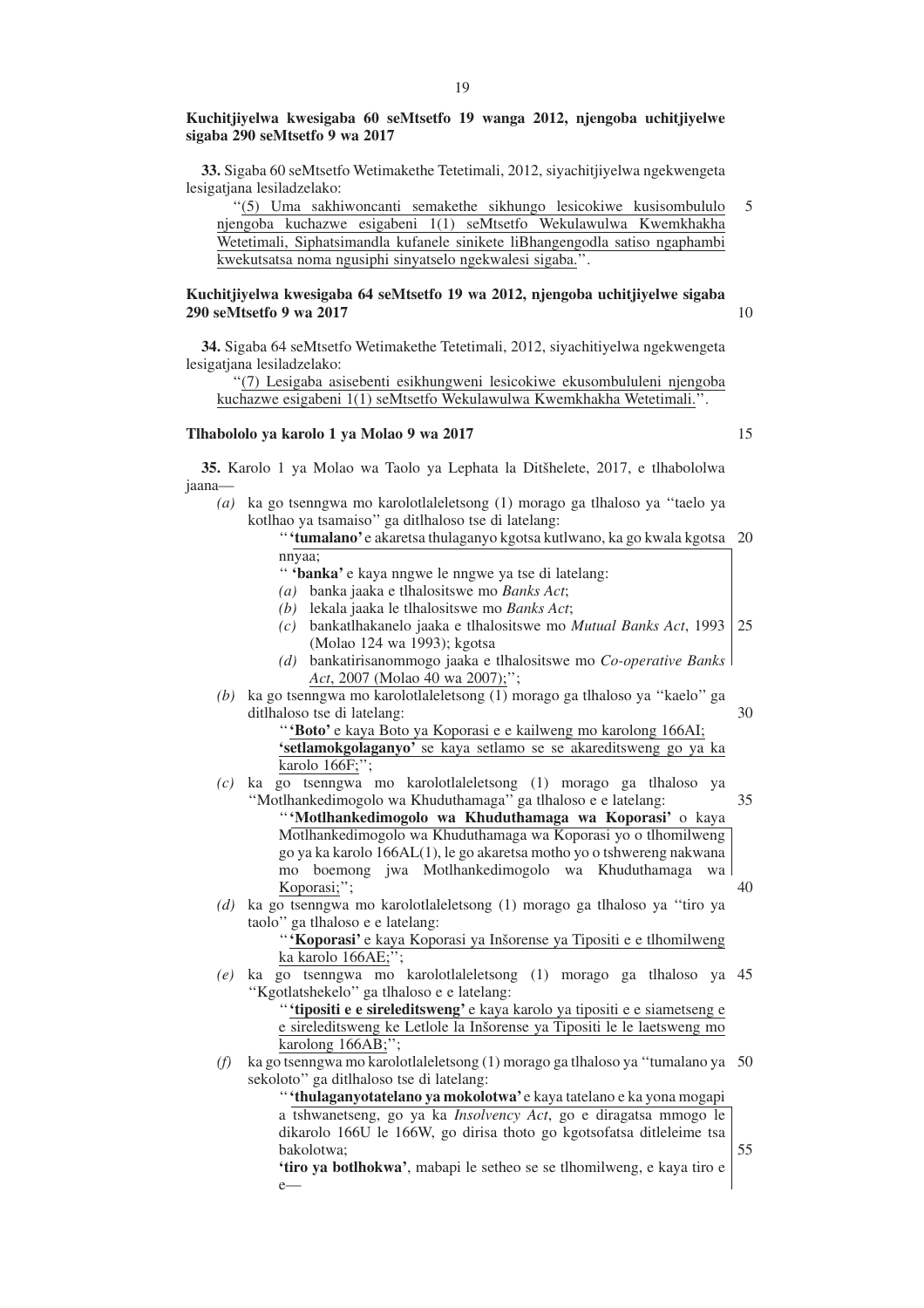*(a)* essential to, or that contributes substantially to, financial stability and is performed by the designated institution; or *(b)* provided to, and essential to the continued operation of, the designated institution;"; *(g)* by the insertion in subsection (1) after the definition of ''debarment order'' of 5 the following definitions: '' **'deposit'** has the meaning assigned to it in section 1(1) of the Banks Act; **'deposit insurance levy'**means a levy of that name that may be imposed by legislation, in accordance with section 166BC; **'deposit insurance premium'** means a premium imposed by legislation, in accordance with section 166BG; **'depositor'** means a person that holds a deposit as defined in section 1 of the Banks Act;''; *(h)* by the insertion in subsection (1) after the definition of ''Deputy Governor'' of 15 the following definitions: '' **'designated institution'** means a designated institution as defined in section 29A; **'designated institution in resolution'** means a designated institution in respect of which a determination in terms of section 166J(2), is in force; 20 **'director'** means a director of the Corporation;''; *(i)* by the addition in subsection (1) to the definition of "financial sector body" of the following paragraphs:  $'(g)$  the Reserve Bank, in relation to its resolution functions; and  $(h)$  the Corporation;" *(j)* by the insertion in subsection (1) after the definition of ''financial year'' of the following definition: '' **'flac instrument'** means a financial instrument issued by a designated institution, being an instrument that— *(a)* complies with the requirements prescribed by a prudential standard for a flac instrument; and is of a kind that is not counted for the purpose of determining whether the designated institution satisfies the applicable requirements of— (i) Chapter VI of the Banks Act; (ii) Chapter V of the Mutual Banks Act, 1993 (Act No. 124 of 1993); (iii) Chapter III of the Co-operative Banks Act, 2007 (Act No. 40 of 2007); or (iv) Chapter 6 of the Insurance Act, 2017 (Act No. 18 of 2017), or prudential standards made for the purposes of any of those provisions;"; *(k)* by the insertion in subsection (1) after the definition of ''Friendly Societies Act'' of the following definition: "**'Fund'** means the Deposit Insurance Fund established by section 45  $166BD$ ; *(l)* by the insertion in subsection (1) after the definition of ''industry ombud scheme'' of the following definition: '' **'Insolvency Act'** means the Insolvency Act, 1936 (Act No. 24 of  $1936$ ;"; *(m)* by the insertion in subsection (1) after the definition of ''ombud scheme'' of the following definition: '' **'orderly resolution of a designated institution'** means the management of the affairs of the designated institution as provided in Chapter 12A in a way that— *(a)* assists in maintaining financial stability; *(b)* ensures that the critical functions performed by the designated institution continue to be performed; and *(c)* in the case of a bank, protects the interests of depositors;'';  $(n)$  by the insertion in subsection  $(1)$  after the definition of "payment system" of 60 the following definitions: 10 25 30 35 40 50 55

> '' **'payment system operator'** means an operator of a payment system, and includes—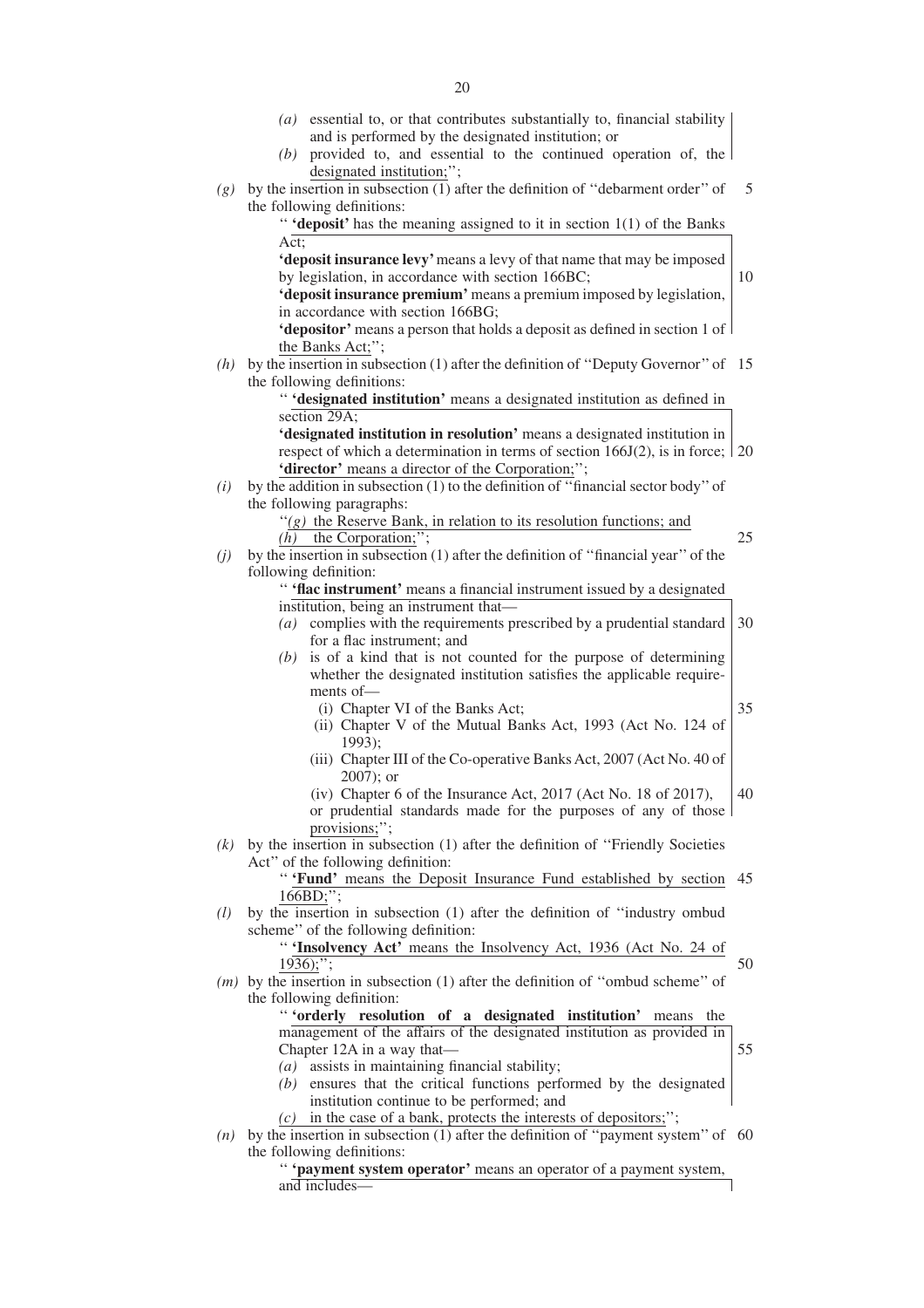|     | botlhokwa mo, kgotsa e e tshamekang karolo ya botlhokwa mo,<br>(a)<br>tlhomamong ya ditšhelete e bile e dirwa ke setheo se se<br>tlhomilweng; kgotsa<br>(b) laetsweng, e bile e le botlhokwa mo go tsweleleng go dira ga, setheo<br>se se tlhomilweng;"; | 5   |
|-----|----------------------------------------------------------------------------------------------------------------------------------------------------------------------------------------------------------------------------------------------------------|-----|
|     | (g) ka go tsenngwa mo karolotlaleletsong (1) morago ga tlhaloso ya "taelo ya<br>kganelo" ga ditlhaloso tse di latelang:<br>"'tipositi' e na le bokao jo e bo neilweng mo karolong 1(1) ya Banks                                                          |     |
|     | Act;                                                                                                                                                                                                                                                     |     |
|     | 'lekgethwana la inšorense ya tipositi' le kaya lekgethwana la leina leo<br>le le ka pateletswang ka molao, go tsamaelana le karolo 166BC;<br>'tuelotshireletso ya tipositi' e kaya tuelotshireletso e e pateletswang ka                                  | 10  |
|     | molao, go tsamaelana le karolo 166BG;                                                                                                                                                                                                                    |     |
|     | 'mmayamadi' o kaya motho yo o nang le tipositi jaaka go tlhalositswe<br>mo karolong 1 ya Banks Act;";                                                                                                                                                    | 15  |
| (h) | ka go tsenngwa mo karolotlaleletsong (1) morago ga tlhaloso ya                                                                                                                                                                                           |     |
|     | "Motlatsammusisi" ga ditlhaloso tse di latelang:<br>"'setheo se se tlhomilweng' se kaya setheo se se tlhomilweng jaaka go                                                                                                                                |     |
|     | tlhalositswe mo karolong 29A;<br>'setheo se se tlhomilweng se se mo tharabololong' se kaya setheo se se                                                                                                                                                  | 20  |
|     | tlhomilweng seo mabapi le sona tlhomamiso go ya ka karolo 166J(2), e                                                                                                                                                                                     |     |
|     | leng mo tirisong;                                                                                                                                                                                                                                        |     |
|     | 'mokaedi' o kaya mokaedi wa Koporasi;";                                                                                                                                                                                                                  |     |
| (i) | ka go tsenngwa mo karolotlaleletsong (1) mo tlhalosong ya "mokgatlho wa<br>lephata la ditšhelete" ga ditemana tse di latelang:                                                                                                                           | 25  |
|     | "(g) Banka ya Resefe, mabapi le ditiro tsa yona tsa tharabololo; le<br>$(h)$ Koporasi;";                                                                                                                                                                 |     |
| (j) | ka go tsenngwa mo karolotlaleletsong (1) morago ga tlhaloso ya ngwaga wa                                                                                                                                                                                 |     |
|     | ditšhelete ga tlhaloso e e latelang:                                                                                                                                                                                                                     |     |
|     | "'sediriswa sa flac' se kaya sediriswa sa ditšhelete se se rebotsweng ke<br>setheo se se tlhomilweng, e le sediriswa se se-                                                                                                                              | 30  |
|     | (a) obamelang ditlhokego tse di beilweng ke maemo a botlhokwa a<br>sediriswa sa flac; le                                                                                                                                                                 |     |
|     | sa mofuta o o sa balweng mabapi le maitlhomo a go tlhomamisa<br>(b)                                                                                                                                                                                      |     |
|     | gore setheo se se tlhomilweng se tsamaelana le ditlhokego tsa-<br>(i) Kgaolo VI ya Banks Act;                                                                                                                                                            | 35  |
|     | (ii) Kgaolo V ya Mutual Banks Act, 1993 (Molao 124 wa 1993);<br>(iii) Kgaolo III ya Co-operative Banks Act, 2007 (Molao 40 wa                                                                                                                            |     |
|     | 2007); kgotsa<br>(iv) Kgaolo 6 ya Insurance Act, 2017 (Molao 18 wa 2017),                                                                                                                                                                                | 40  |
|     | Kgotsa maemo a botlhokwa a a dirilweng mabapi le maitlhomo a                                                                                                                                                                                             |     |
|     | nngwe le nngwe ya ditaelo tseo;";                                                                                                                                                                                                                        |     |
|     | $(k)$ ka go tsenngwa mo karolotlaleletsong $(1)$ morago ga tlhaloso ya "Friendly"<br>Societies Act" ga tlhaloso e e latelang:                                                                                                                            |     |
|     | "Letlole' le kaya Letlole la Inšorense ya Tipositi e e tlhomilweng ka 45                                                                                                                                                                                 |     |
| (l) | karolo 166BD;";<br>ka go tsenngwa mo karolotlaleletsong (1) morago ga tlhaloso ya "sekema sa                                                                                                                                                             |     |
|     | ombud wa bodirelo" ga tlhaloso e e latelang:                                                                                                                                                                                                             |     |
|     | "Molao wa Phutlhamo' o kaya Insolvency Act, 1936 (Molao 24 wa<br>$1936);$ ";                                                                                                                                                                             | 50  |
|     | (m) ka go tsenngwa mo karolotlaleletsong (1) morago ga tlhaloso ya"sekema sa<br>ombud" ga tlhaloso e e latelang:                                                                                                                                         |     |
|     | "'tharabololo e e rulaganeng ya setheo se se tlhomilweng' e kaya<br>taolo ya merero ya setheo se se tlhomilweng jaaka go laetswe mo<br>Kgaolong 12A ka tsela e e-                                                                                        | 55  |
|     | (a) thusang mo go tlhokomeleng tlhomamo ya ditšhelete;                                                                                                                                                                                                   |     |
|     | (b) netefatsang gore ditiro tsa botlhokwa tse di dirwang ke setheo se se                                                                                                                                                                                 |     |
|     | tlhomilweng di tswelela go dirwa; le<br>mo lebakeng la banka, sireletsang dikgatlhegelo tsa babayamadi;";<br>(c)                                                                                                                                         |     |
| (n) | ka go tsenngwa mo karolotlaleletsong (1) morago ga tlhaloso ya "thulaganyo<br>ya tuelo" ga ditlhaloso tse di latelang:                                                                                                                                   | -60 |
|     | "'modirisi wa thulaganyo ya tuelo' o kaya modirisi wa thulaganyo ya<br>tuelo, le go akaretsa-                                                                                                                                                            |     |
|     |                                                                                                                                                                                                                                                          |     |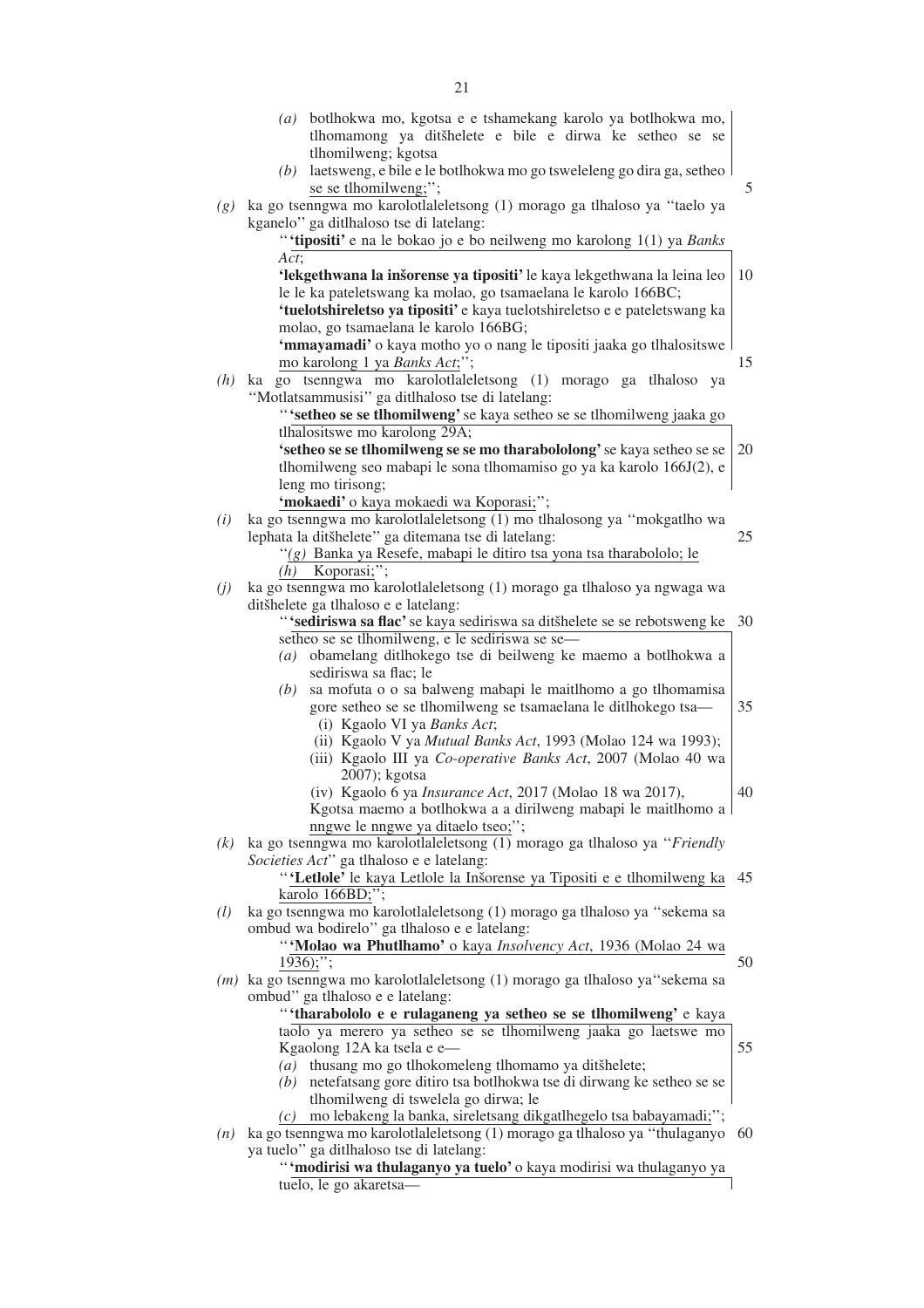|     | (a) | a designated settlement system operator as defined in section 1 of                                |    |
|-----|-----|---------------------------------------------------------------------------------------------------|----|
|     |     | the National Payment System Act; and                                                              |    |
|     | (b) | a payment clearing house system operator as defined in section 1 of                               |    |
|     |     | the National Payment System Act;                                                                  |    |
|     |     | 'payment system participant' includes-                                                            | 5  |
|     | (a) | a settlement system participant as defined in section 1 of the                                    |    |
|     |     | National Payment System Act;                                                                      |    |
|     | (b) | a Reserve Bank settlement system participant as defined in section                                |    |
|     |     | 1 of the National Payment System Act; and                                                         |    |
|     | (c) | a clearing system participant as defined in section 1 of the National 10                          |    |
|     |     | Payment System Act;";                                                                             |    |
|     |     | ( $o$ ) by the insertion in subsection (1) after the definition of "person" of the                |    |
|     |     | following definition:                                                                             |    |
|     |     | " 'placing a designated institution in resolution' refers to making a                             |    |
|     |     | determination in terms of section 166J(2) in relation to the designated                           | 15 |
|     |     | institution;";                                                                                    |    |
| (p) |     | by the insertion in subsection (1) after the definition of "Public Finance                        |    |
|     |     | Management Act" of the following definition:                                                      |    |
|     |     | " 'qualifying deposit' means a deposit with a bank, other than-                                   |    |
|     | (a) | a deposit evidenced by a bearer deposit instrument; or                                            | 20 |
|     | (b) | a deposit where the depositor holds the deposit in the capacity of-                               |    |
|     |     | (i) a financial institution, excluding a financial institution that is a                          |    |
|     |     | co-operative financial institution as defined in section $1(1)$ of<br>the Co-operative Banks Act; |    |
|     |     | (ii) the national government, a provincial government, a local                                    | 25 |
|     |     | government or an organ of state;                                                                  |    |
|     |     | (iii) an entity listed in Schedule 2 to the Public Finance Manage-                                |    |
|     |     | ment Act;                                                                                         |    |
|     |     | (iv) the Corporation for Public Deposits established by section 2 of                              |    |
|     |     | the Corporation for Public Deposits Act, 1984 (Act No. 46 of                                      | 30 |
|     |     | 1984); or                                                                                         |    |
|     |     | (v) the Public Investment Corporation established by section 2 of                                 |    |
|     |     | the Public Investment Corporation Act, 2004 (Act No. 23 of                                        |    |
|     |     | $2004);$ ";                                                                                       |    |
| (q) |     | by the insertion in subsection (1) after the definition of "Reserve Bank Act" 35                  |    |
|     |     | of the following definitions:                                                                     |    |
|     |     | " 'resolution', of a designated institution, means the management of the                          |    |
|     |     | affairs of the designated institution as provided for in Chapter 12A;                             |    |
|     |     | 'resolution action' means action in terms of section 166S;                                        |    |
|     |     | 'resolution function' means a function or a power-                                                | 40 |
|     | (a) | conferred on the Reserve Bank for the purpose of; or                                              |    |
|     |     | (b) performed by the Reserve Bank in connection with,                                             |    |
|     |     | the resolution of a designated institution (including a function or power                         |    |
|     |     | conferred or performed for the purpose of reducing the risk that a                                |    |
|     |     | designated institution may need to be placed in resolution);                                      | 45 |
|     |     | 'resolution practitioner', for a designated institution, means a person                           |    |
|     |     | appointed in terms of section 1660;";                                                             |    |
| (r) |     | by the insertion in subsection (1) after the definition of "service provided by                   |    |
|     |     | a market infrastructure" of the following definition:                                             |    |
|     |     | "Share' means a share as defined in section 1 of the Companies Act;";                             | 50 |
| (s) |     | by the insertion in subsection (1) after paragraph $(a)$ of the definition of                     |    |
|     |     | "supervised entity" of the following paragraph:                                                   |    |
|     |     | " $(aA)$ a designated institution that is not otherwise a licensed financial                      |    |
|     |     | institution;"; and                                                                                |    |
| (t) |     | by the insertion in subsection (1) after the definition of "systemically 55                       |    |
|     |     | important financial institution" of the following definition:                                     |    |
|     |     | " 'systemically important payment system' means a payment system                                  |    |
|     |     | designated in terms of section 29B;".                                                             |    |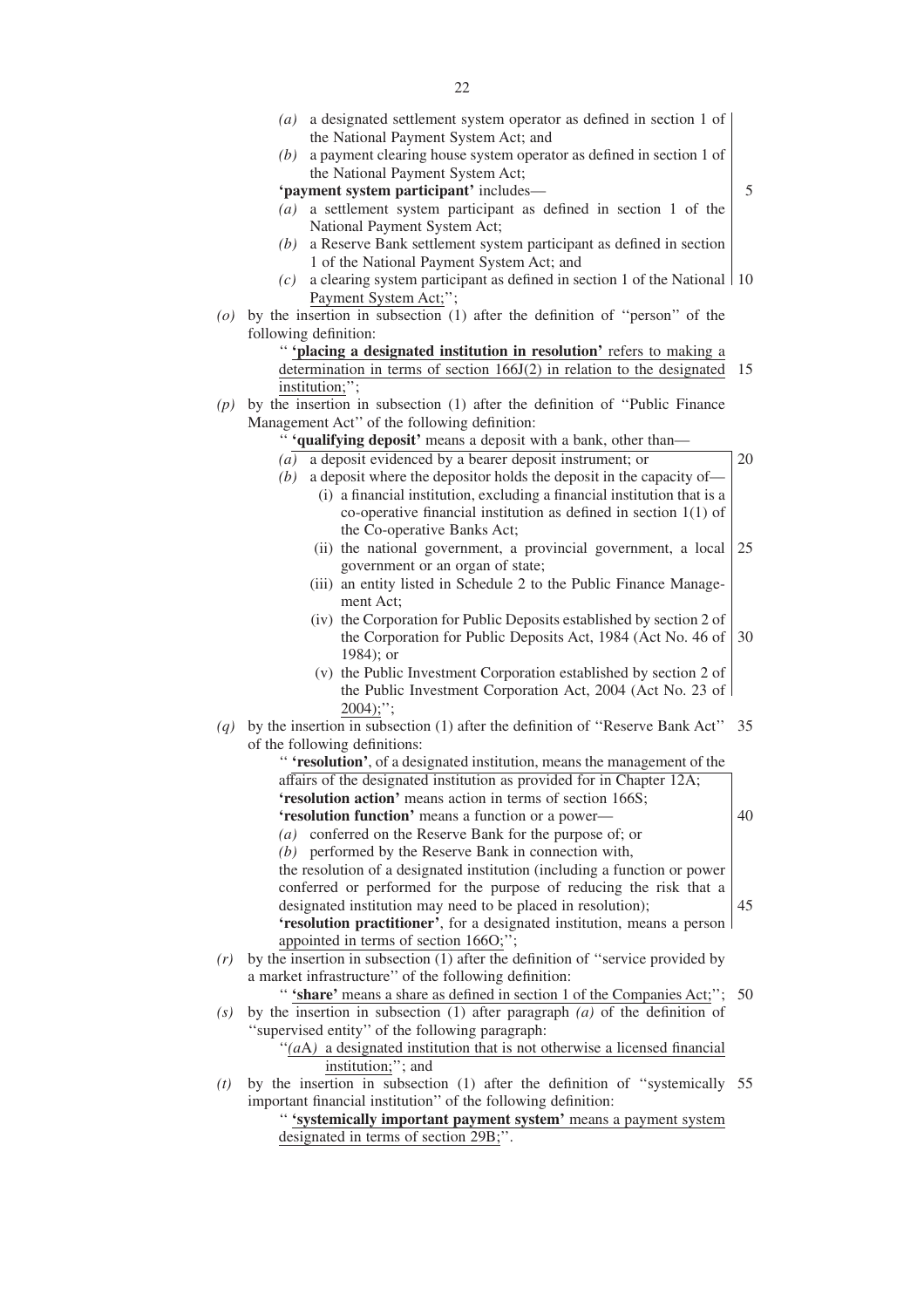|     | $(a)$ modirisi wa thulaganyo ya pheleletsotuelo yo o tlhomilweng jaaka<br>go tlhalositswe mo karolong 1 ya National Payment System Act; le<br>tuelo e e tlosang modirisi wa thulaganyo e e phimolang molato wa<br>(b) |      |
|-----|-----------------------------------------------------------------------------------------------------------------------------------------------------------------------------------------------------------------------|------|
|     | dintlo jaaka go tlhalositswe mo karolong 1 ya National Payment<br>System Act;                                                                                                                                         | 5    |
|     | 'motsayakarolo mo thulaganyong ya tuelo' o akaretsa-                                                                                                                                                                  |      |
|     |                                                                                                                                                                                                                       |      |
|     | motsayakarolo mo thulaganyong ya pheleletsotuelo jaaka go<br>(a)                                                                                                                                                      |      |
|     | tlhalositswe mo karolong 1 ya National Payment System Act;<br>motsayakarolo mo thulaganyong ya pheleletsotuelo ya Banka ya<br>(b)                                                                                     |      |
|     | Resefe jaaka go tlhalositswe mo karolong 1 National Payment                                                                                                                                                           | 10   |
|     | System Act; le                                                                                                                                                                                                        |      |
|     | motsayakarolo mo thulaganyong ya go phimola molato jaaka go<br>(c)                                                                                                                                                    |      |
|     | tlhalositswe mo karolong 1 ya National Payment System Act;";<br>( $o$ ) ka go tsenngwa mo karolotlaleletsong (1) morago ga tlhaloso ya "motho" ga                                                                     |      |
|     |                                                                                                                                                                                                                       | 15   |
|     | tlhaloso e e latelang:                                                                                                                                                                                                |      |
|     | "'go baya setheo se se tlhomilweng mo tharabololong' go kaya go                                                                                                                                                       |      |
|     | dira tlhomamiso go ya ka karolo 166J(2) mabapi le setheo se se<br>tlhomilweng;";                                                                                                                                      |      |
|     |                                                                                                                                                                                                                       |      |
| (p) | ka go tsenngwa mo karolotlaleletsong (1) morago ga tlhaloso ya "Public<br>Finance Management Act" ga tlhaloso e e latelang:                                                                                           | 20   |
|     |                                                                                                                                                                                                                       |      |
|     | "'tipositi e e matshwanedi' e kaya tipositi e e dirwang le banka, ntle<br>$le-$                                                                                                                                       |      |
|     | tipositi e e nang le bosupi jwa sediriswa sa mmei wa tipositi; kgotsa                                                                                                                                                 |      |
|     | (a)<br>tipositi e mmayamadi a tshwereng tipositi mo maemong a-                                                                                                                                                        |      |
|     | (b)<br>(i) setheo sa ditšhelete, go sa akaretse setheo sa ditšhelete seo e                                                                                                                                            | 25   |
|     |                                                                                                                                                                                                                       |      |
|     | leng setheo sa ditšhelete sa tirisano jaaka go tlhalositswe mo                                                                                                                                                        |      |
|     | karolong 1 ya Co-operative Banks Act;                                                                                                                                                                                 |      |
|     | (ii) puso ya bosetšhaba, puso ya selegae kgotsa lekala la puso;<br>(iii) setheo se se tlhagisitsweng mo Šejuleng 2 ya Public Finance                                                                                  |      |
|     | Management Act;                                                                                                                                                                                                       | 30   |
|     | (iv) Koporasi ya Tipositi ya Setšhaba e e tlhomilweng ka karolo 2                                                                                                                                                     |      |
|     | ya Corporation for Public Deposits Act, 1984 (Molao 46 wa                                                                                                                                                             |      |
|     | 1984); kgotsa                                                                                                                                                                                                         |      |
|     | (v) Koporasipeeletso ya Setšhaba e e tlhomilweng ka karolo 2 ya                                                                                                                                                       |      |
|     | Public Investment Corporation Act, 2004 (Molao 23 wa 35                                                                                                                                                               |      |
|     | $2004);$ ";                                                                                                                                                                                                           |      |
| (q) | ka go tsenngwa mo karolotlaleletsong (1) morago ga tlhaloso ya "Molao wa                                                                                                                                              |      |
|     | Banka ya Resefe" ga ditlhaloso tse di latelang:                                                                                                                                                                       |      |
|     | "'tharabololo', ya setheo se se tlhomilweng, e kaya taolo ya merero ya                                                                                                                                                |      |
|     | setheo se se tlhomilweng jaaka go laetswe mo Kgaolong 12A;                                                                                                                                                            | 40   |
|     | 'kgato ya tharabololo' e kaya kgato go ya ka karolo 166S;                                                                                                                                                             |      |
|     | 'tiro ya tharabololo' e kaya tiro kgotsa thata-                                                                                                                                                                       |      |
|     | (a) e e roletsweng mo Bankeng ya Resefe mabapi le maitlhomo a;                                                                                                                                                        |      |
|     | kgotsa                                                                                                                                                                                                                |      |
|     | e e dirilweng ke Banka ya Resefe mabapi le, tharabololo ya setheo<br>(b)                                                                                                                                              | 45   |
|     | se se tlhomilweng (go akaretsa le tiro kgotsa thata e e roletsweng                                                                                                                                                    |      |
|     | kgotsa e e dirilweng mabapi le maitlhomo a go fokotsa matshosetsi                                                                                                                                                     |      |
|     | a gore setheo se se tlhomilweng se ka bewa mo tharabololong);                                                                                                                                                         |      |
|     | 'modiri wa tsa tharabololo', mabapi le setheo se se tlhomilweng, o                                                                                                                                                    |      |
|     | kaya motho yo o thapilweng go ya ka karolo 1660;";                                                                                                                                                                    | 50   |
| (r) | ka go tsenngwa mo karolotlaleletsong (1) morago ga tlhaloso ya "tirelo e e                                                                                                                                            |      |
|     | abiwang ke popegotheo ya mmaraka" ga tlhaloso e e latelang:                                                                                                                                                           |      |
|     | "'Sere' e kaya šere jaaka e tlhalositswe mo karolong 1 ya Companies                                                                                                                                                   |      |
|     | $Act;$ ";                                                                                                                                                                                                             |      |
| (s) | ka go tsenngwa mo karolotlaleletsong $(1)$ morago ga temana $(a)$ ya tlhaloso ya                                                                                                                                      | - 55 |
|     | "setheo se se tlhokometsweng" ga temana e e latelang:                                                                                                                                                                 |      |
|     | " $(aA)$ setheo se se tlhomilweng se ka mokgwa mongwe e seng setheo sa                                                                                                                                                |      |
|     | ditšhelete se se sa abelwang laesense;"; le                                                                                                                                                                           |      |
| (t) | ka go tsenngwa mo karolotlaleletsong (1) morago ga tlhaloso ya "setheo sa                                                                                                                                             |      |
|     | ditšhelete sa thulaganyo e e botlhokwa" ga tlhaloso e e latelang:                                                                                                                                                     | 60   |
|     | "'thulaganyotuelo ya thulaganyo e e botlhokwa' e kaya thulaganyo ya                                                                                                                                                   |      |
|     | tuelo e e tlhomilweng go ya ka karolo 29B;".                                                                                                                                                                          |      |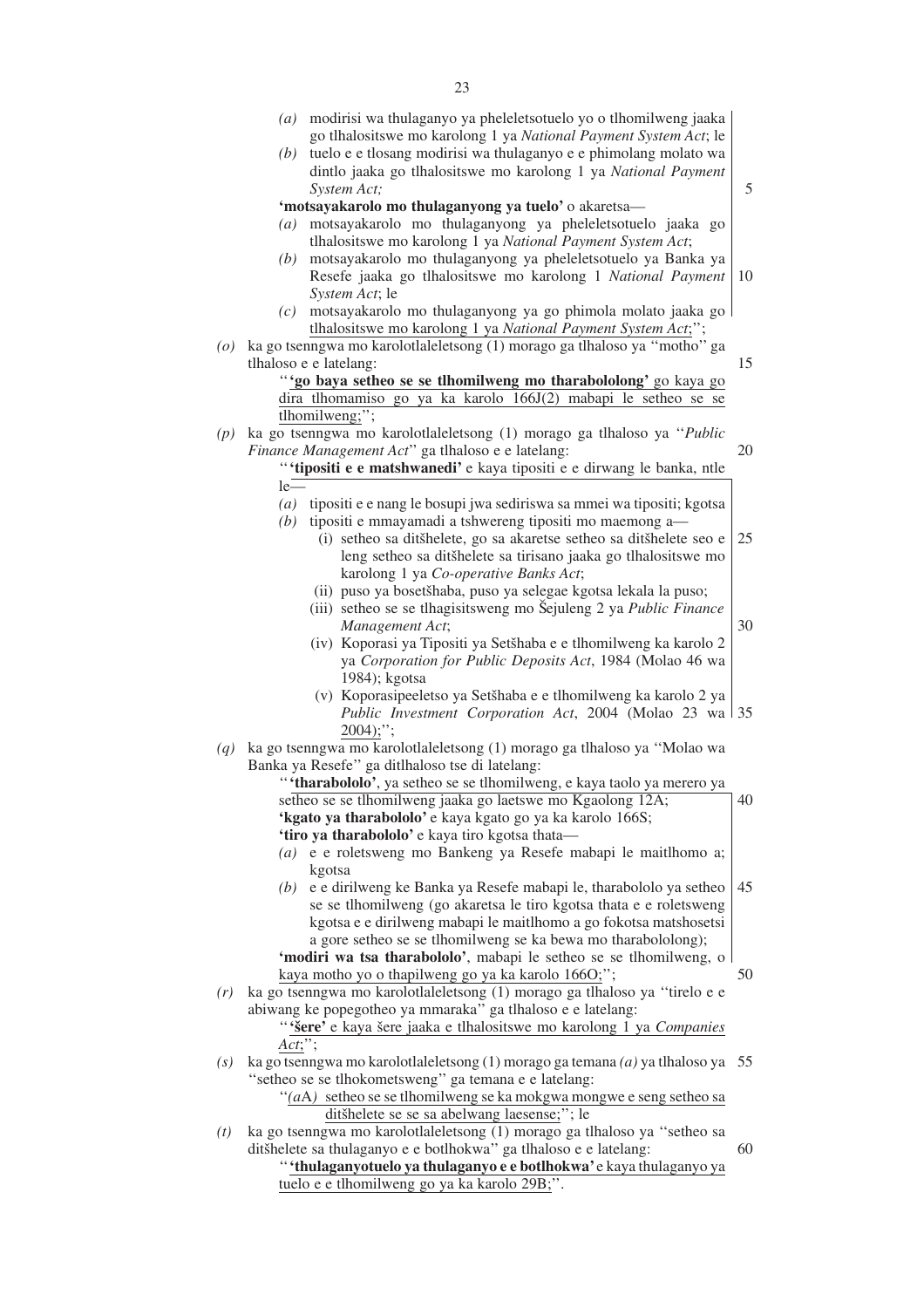### **Amendment of section 7 of Act 9 of 2017**

- **36.** Section 7 of the Financial Sector Regulation Act, 2017, is hereby amended—
	- (a) by the deletion in subsection (1) of the word "and" at the end of paragraph  $(g)$ ; and
	- *(b)* by the insertion of the word ''and'' at the end of paragraph *(h)* and the addition of the following paragraph: 5
		- ''*(i)* the orderly resolution of designated institutions in resolution and, in connection with that, protection of depositors in banks through a deposit insurance scheme and containing the cost to the Republic of the steps taken.''. 10

# **Substitution of section 9 of Act 9 of 2017**

**37.** The following section is hereby substituted for section 9 of the Financial Sector Regulation Act, 2017:

# ''**Inconsistencies between Act and other [financial sector] laws**

**9.** (1) In the event of any inconsistency between a provision of this Act, 15 other than a Regulation or a regulatory instrument made under this Act, and a provision of another Act that—

- *(a)* is a financial sector law; or
- *(b)* deals with the failure or insolvency of a company or the appointment of a statutory manager, curator or similar person to a designated 20 institution,

the provision of this Act prevails.

(2) In the event of any inconsistency between a provision of a Regulation or a regulatory instrument made in terms of this Act and a provision of a Regulation or a regulatory instrument made—

25

- *(a)* in terms of a specific financial sector law; or
- $\overline{(b)}$  in terms of another law that deals with the failure or insolvency of a company or the appointment of a statutory manager, curator or similar person to a designated institution,

the provision of the Regulation or regulatory instrument made in terms of 30 this Act prevails.''.

# **Amendment of section 26 of Act 9 of 2017**

**38.** Section 26 of the Financial Sector Regulation Act, 2017, is hereby amended—

- *(a)* by the substitution in subsection (1) for paragraphs*(a)* and *(b)* of the following paragraphs, respectively: 35
	- '' *(a)* co-operate and collaborate with the Reserve Bank, including in relation to its resolution functions, and with each other, to maintain, protect and enhance financial stability;
	- *(b)* provide such assistance and information to the Reserve Bank, including in relation to its resolution functions, and the Financial 40 Stability Oversight Committee, to maintain or restore financial stability as the Reserve Bank or the Financial Stability Oversight Committee may reasonably request;'';
- *(b)* by the insertion in subsection (1) after paragraph *(b)* of the following paragraph: 45
	- "(bA) provide such assistance and information to the Reserve Bank in relation to designated institutions and its resolution functions as the Reserve Bank may reasonably request;''; and
- *(c)* by the substitution in subsection (1) for paragraph *(d)* of the following paragraph: 50
	- ''*(d)* gather information from, or about, financial institutions and designated institutions that concerns financial stability or affects or may affect the performance of the Reserve Bank's resolution functions.".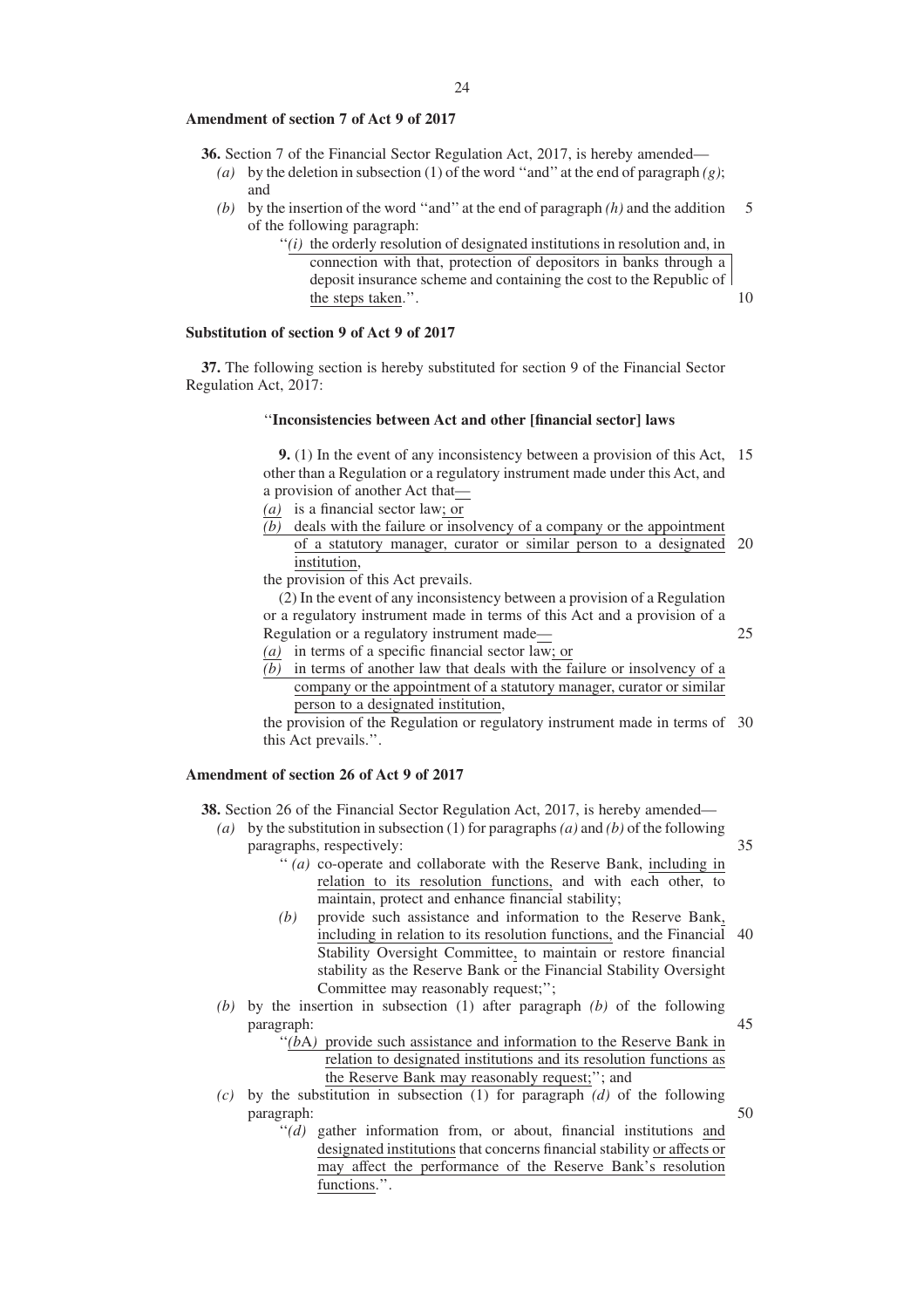# **Tlhabololo ya karolo 7 ya Molao 9 wa 2017**

**36.** Karolo 7 ya Molao wa Taolo ya Lephata la Ditšhelete, 2017, e tlhabololwa—

- *(a)* ka go phimolwa mo karolotlaleletsong (1) ga lefoko ''le'' kwa bofelong jwa temana *(g)*; le
- *(b)* ka go tsenngwa ga lefoko ''le'' kwa bofelong jwa temana *(h)* le go tsenngwa ga temana e e latelang: 5
	- ''*(i)* tharabololo e e rulaganeng ya ditheo tse di tlhomilweng tse di mo tharabololong le, mabapi le seo, tshireletso ya babayamadi mo dibankeng ka sekema sa inšorense ya tipositi le go akaretsa ditshenyegelo tsa Rephaboleki tsa dikgato tse di tserweng.''. 10

#### **Kemisetso ya karolo 9 ya Molao 9 wa 2017**

**37.** Karolo e e latelang e tsenngwa mo boemong jwa karolo 9 ya Molao wa Taolo ya Lephata la Ditšhelete, 2017:

#### ''**Go sa tsamaelaneng magareng ga Molao le melao e mengwe ya [lephata la ditsˇhelete]** 15

**9.** (1) Mo lebakeng la fa go na le go sa tsamaelaneng gofe magareng ga taelo ya Molao ono, eo e seng Molawanataolo kgotsa sediriswa sa taolo se se dirilweng ka fa tlase ga Molao ono, le taelo ya Molao o mongwe e e— *(a)* leng molao wa lephata la ditšhelete; kgotsa

*(b)* ka ga go retelelwa kgotsa go phutlhama ga setlamo kgotsa go thapiwa 20 ga molaodi wa semolao, motlhomamisi kgotsa motho yo o jalo kwa setheong se se tlhomilweng,

ditaelo tsa Molao ono di a diriswa.

(2) Mo lebakeng la fa go na le go sa tsamaelaneng magareng ga taelo ya Molawanataolo kgotsa sediriswa sa taolo se se dirilweng go ya ka Molao 25 ono le taelo ya Molawanataolo kgotsa sediriswa sa taolo se se dirilweng— *(a)* go ya ka molao o o rileng wa lephata la ditšhelete; kgotsa

- 
- *(b)* go ya ka molao o mongwe o o ka ga go retelelwa kgotsa go phutlhama ga setheo kgotsa go thapiwa ga molaodi wa semolao, motlhomamisi kgotsa motho yo o jalo kwa setheong se se tlhomilweng, 30

taelo ya Molawanataolo kgotsa sediriswa sa taolo se se dirilweng go ya ka Molao ono se a diriswa.''.

#### **Tlhabololo ya karolo 26 ya Molao 9 wa 2017**

**38.** Karolo 26 ya Molao wa Taolo ya Lephata la Ditšhelete, 2017, e tlhabololwa—

- *(a)* ka kemisetso mo karolotlaleletsong (1) ya ditemana *(a)* le *(b)* ka ditemana tse 35 di latelang, ka tatelano:
	- ''*(a)* go thusana le go dirisanammogo le Banka ya Resefe, go akaretsa le mabapi le ditiro tsa tharabololo, le ka bo tsona, go tlamela, go sireletsa le go maatlafatsa tlhomamo va ditšhelete;
	- *(b)* go tlamela thuso eo le tshedimosetso kwa Bankeng ya Resefe, go 40 akaretsa le mabapi le ditiro tsa yona tsa tharabololo, le Komiti ya Kelotlhoko ya Tlhomamo ya Ditšhelete, go tlamela le go busetsa tlhomamo ya ditšhelete jaaka Banka ya Resefe kgotsa Komiti ya Kelotlhoko ya Tlhomamo ya Ditšhelete e ka kopa ka mabaka a a utlwagalang;''; 45
- *(b)* ka go tsenngwa mo karolotlaleletsong (1) morago ga temana *(b)* ga temana e e latelang:

''*(b*A*)* go tlamela thuso eo le tshedimosetso kwa Bankeng ya Resefe mabapi le ditheo tse di tlhomilweng le ditiro tsa tsona tsa tharabololo jaaka Banka ya Resefe e ka kopa ka mabaka a a 50 utlwagalang;"; le

*(c)* ka kemisetso mo karolotlaleletsong (1) ya temana *(d)* ka temana e e latelang: ''*(d)* kgobokanya tshedimosetso go tswa, kgotsa ka ga, ditheo tsa ditsॅhelete le ditheo tse di tlhomilweng e e amanang le tlhomamo ya ditšhelete kgotsa e e amang kgotsa e e ka amang tiragatso ya 55 ditiro tsa tharabololo tsa Banka ya Resefe.''.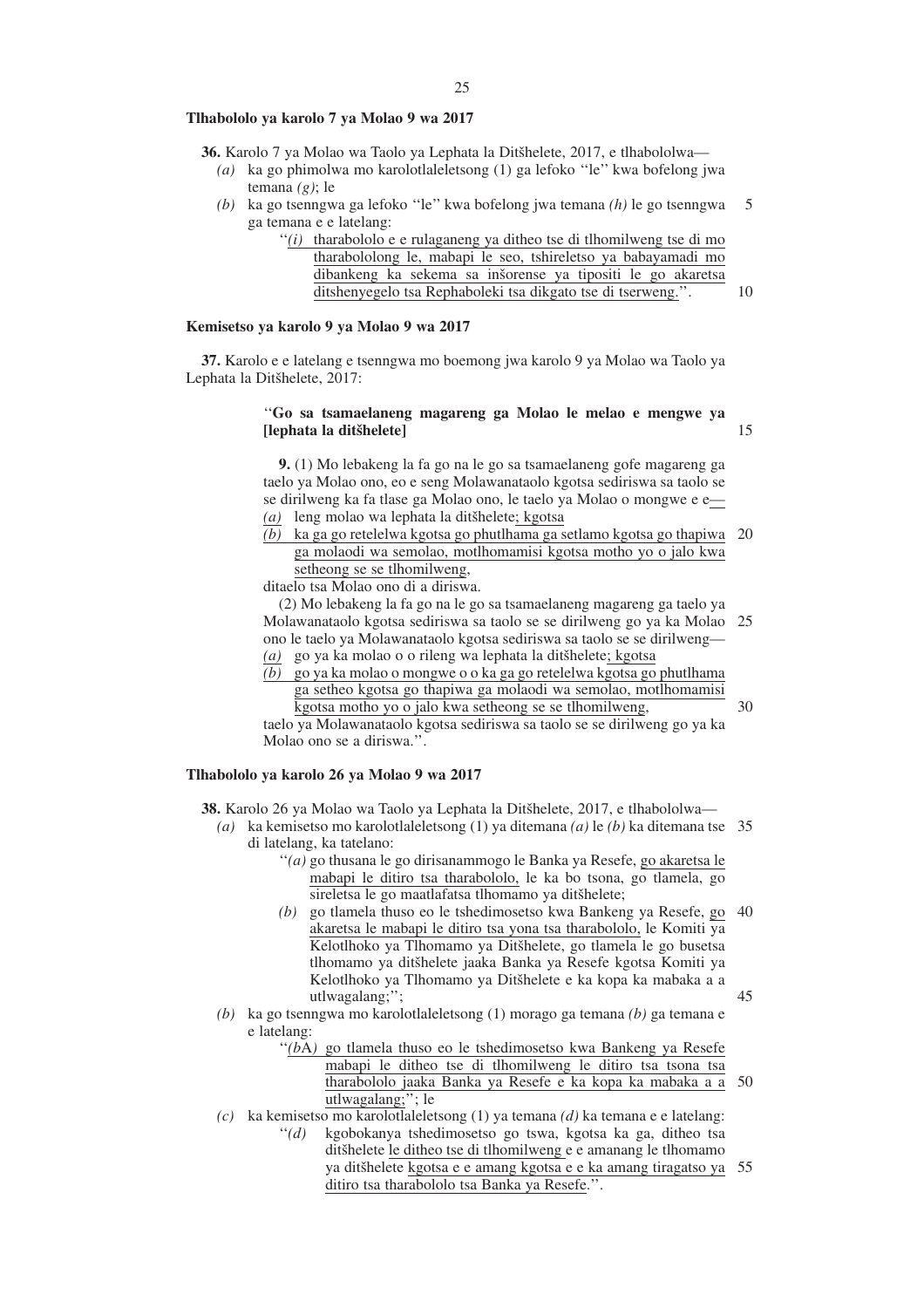- **39.** Section 27 of the Financial Sector Regulation Act, 2017, is hereby amended—
	- *(a)* by the substitution for the heading of the following heading:

''**Memoranda of understanding [relating to financial stability]**'';

- *(b)* by the insertion after subsection (1) of the following subsection: ''(1A) Not later than six months after this subsection takes effect, the financial sector regulators and the Reserve Bank must amend the memoranda of understanding to include a provision with respect to how they will co-operate and collaborate with, and provide assistance to, each other and otherwise perform their roles and comply with their duties 10 relating to designated institutions.''; and 5
- $(c)$  by the insertion after subsection (3) of the following subsection:

''(3A) The Reserve Bank may enter into memoranda of understanding with either or both—

- *(a)* the Corporation; and
- *(b)* a body in a foreign country that has functions corresponding to the resolution functions of the Reserve Bank,

with respect to how they will co-operate and collaborate with, and provide assistance to, each other in connection with their functions in relation to a resolution in terms of this Act or the law of the foreign 20 country.''.

# **Substitution of section 28 of Act 9 of 2017**

**40.** The following section is hereby substituted for section 28 of the Financial Sector Regulation Act, 2017:

# ''**Roles of other organs of state in relation to financial stability and** 25 **resolution**

**28.** An organ of state, other than a financial sector regulator, must—

- *(a)* in performing its functions, have regard to the implications of its activities on financial stability**[;]** and the Reserve Bank's resolution functions;
- *(b)* provide such assistance and information to the Reserve Bank and the Financial Stability Oversight Committee so as to maintain and restore financial stability as the Bank or the Committee may reasonably request**[.]**; and
- *(c)* provide such assistance and information to the Reserve Bank in 35 relation to designated institutions and its resolution functions as the Reserve Bank may reasonably request.''.

#### **Substitution of heading to Part 6 of Chapter 2 of Act 9 of 2017**

**41.** The following heading is hereby substituted for the heading to Part 6 of Chapter 2 of the Financial Sector Regulation Act, 2017: 40

# ''*Part 6*

# *Systemically important financial institutions and payment systems*''.

# **Insertion of sections 29A and 29B in Act 9 of 2017**

**42.** The following sections are hereby inserted in the Financial Sector Regulation Act, 2017, after section 29:

45

15

30

### ''**Designated institutions**

**29A.** (1) In this Act, 'designated institution'means each of the following:

 $(a)$  A bank:

*(b)* a systemically important financial institution;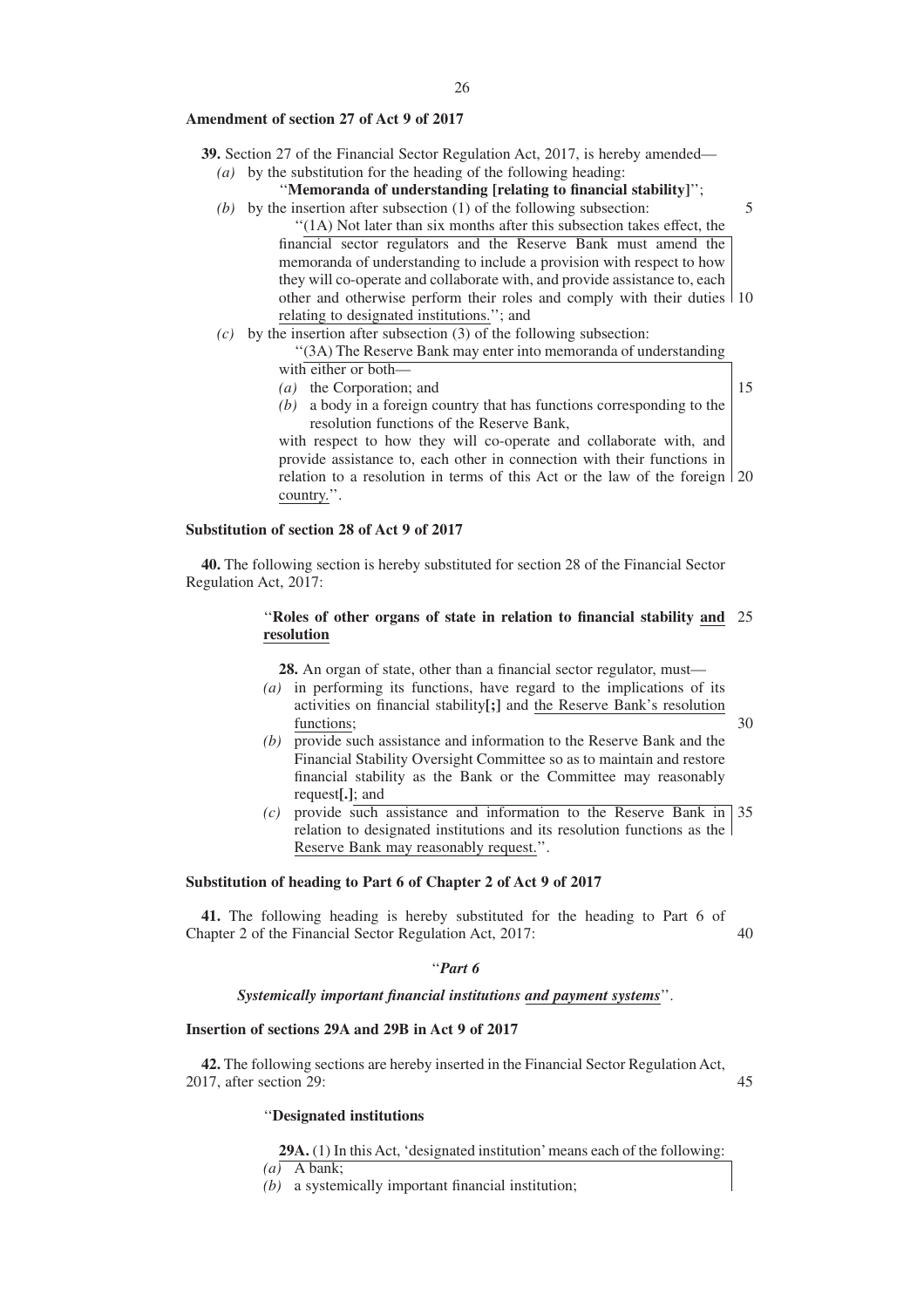#### **Tlhabololo ya karolo 27 ya Molao 9 wa 2017**

- **39.** Karolo 27 ya Molao wa Taolo ya Lephata la Ditšhelete, 2017, e tlhabololwa—
	- *(a)* ka go tsenngwa mo boemong jwa setlhogo ga setlhogo se se latelang:
		- "**Memorantamo wa tumalano [mabapi le tlhomamo ya ditšhelete]**";
	- *(b)* ka go tsenngwa morago ga karolotlaleletso (1) ga karolotlaleletso e e latelang: ''(1A) Mo dikgweding tse di sa feteng tse thataro morago ga karolotlaleletso eno e tsenngwa mo tirisong, balaodi ba lephata la ditšhelete le Banka ya Resefe ba tshwanetse go tlhabolola memorantamo gore o akaretse taelo mabapi le gore ba tla thusa le go dirisana mmogo jang le, le go neelana ka thuso, ka bobona le ka mokgwa mongwe go dira ditiro tsa bona le go obamela ditlamego tsa bona tse di amanang le ditheo tse di tlhomilweng.''; le 5 10
	- *(c)* ka go tsenngwa morago ga karolotlaleletso (3) ga karolotlaleletso e e latelang: ''(3A) Banka ya Resefe e ka dira memorantamo wa tumalano le ka
		- gongwe kgotsa ka bobedi—
		- *(a)* Koporasi; le
		- *(b)* mokgatlho kwa nageng esele o o nang le ditiro tse di tsamaelanang le ditiro tsa tharabololo tsa Banka ya Resefe, mabapi le gore ba tla thusana le go dirisana mmogo jang, le go neelana ka thuso, magareng ga bona mabapi le ditiro tsa bona tse di amanang le 20 tharabololo go ya ka Molao ono kgotsa molao wa naga esele.''.

#### **Kemisetso ya karolotlaleletso 28 ya Molao 9 wa 2017**

**40.** Karolo e e latelang e tsenngwa mo boemong jwa karolo 28 ya Molao wa Taolo ya Lephata la Ditšhelete, 2017:

#### ''**Botsayakarolo jwa maphata a mangwe a puso mabapi le tlhomamo ya** 25 **ditsˇhelete le tharabololo**

28. Lephata la puso, ntle le molaodi wa lephata la ditsॅhelete, le tshwanetse—

- *(a)* mo go direng ditiro tsa lona, go tsaya tsia bokao jwa ditiro tsa lona mo tlhomamong ya ditšhelete<sup>[</sup>;] le ditiro tsa Banka ya Resefe tsa 30 tharabololo;
- *(b)* go neelana ka thuso eo le tshedimosetso go Banka ya Resefe le Komiti ya Kelotlhoko ya Tlhomamo ya Ditšhelete go tshegetsa le go busetsa tlhomamo ya ditšhelete, jaaka Banka kgotsa Komiti e kopa ka mabaka a a utlwagalang**[.]**; le
	- 35

15

*(c)* go neelana ka thuso eo le tshedimosetso go Banka ya Resefe mabapi le ditheo tse di tlhomilweng le ditirona tsa tsona tsa tharabololo jaaka Banka ya Resefe e ka kopa ka mabaka a a utlwagalang.''.

#### **Kemisetso ya setlhogo mo Karolong 6 ya Kgaolo 2 ya Molao 9 wa 2017**

**41.** Setlhogo se se latelang se tsenngwa mo boemong jwa setlhogo sa Karolo 6 ya 40 Kgaolo 2 ya Molao wa Taolo ya Lephata la Ditšhelete, 2017:

#### **''***Karolo 6*

#### *Ditheo tsa ditsˇhelete tse di botlhokwa mo thulaganyong le dithulaganyo tsa tuelo*''.

#### **Go tsenngwa ga dikarolo 29A le 29B mo Molaong 9 wa 2017**

**42.** Dikarolo tse di latelang di tsenngwa mo Molaong wa Taolo ya Lephata la 45 Ditšhelete, 2017, morago ga karolo 29:

#### ''**Ditheo tse di tlhomilweng**

| 29A. (1) Mo Molaong ono, 'ditheo tse di thomilweng' di kaya nngwe le |  |  |  |
|----------------------------------------------------------------------|--|--|--|
| nngwe ya tse di latelang:                                            |  |  |  |

*(a)* Banka;

*(b)* setheo sa ditšhelete se se botlhokwa mo thulaganyong;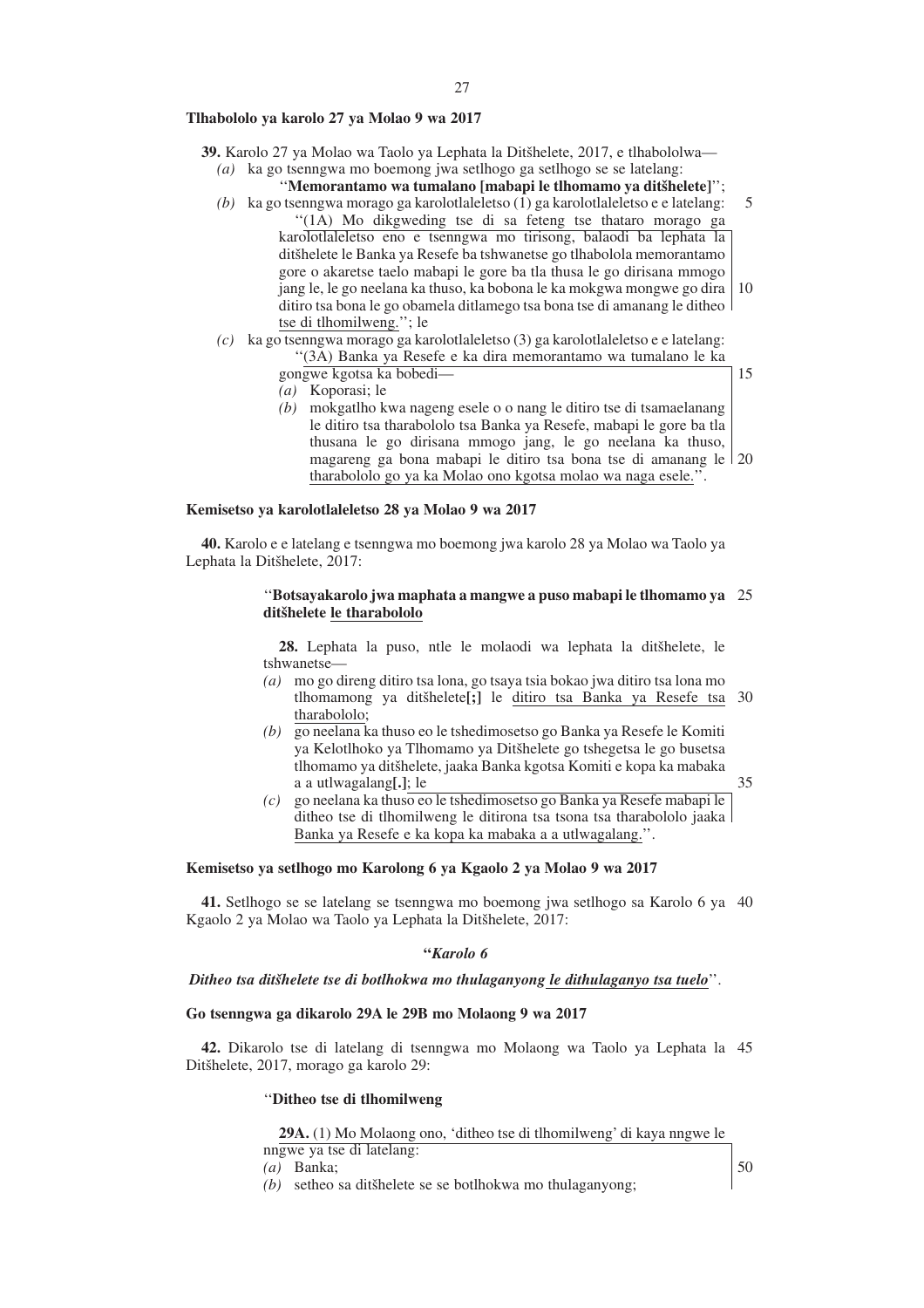- *(c)* the payment system operator and participants of a systemically important payment system;
- *(d)* a company that is a holding company of a bank, a systemically important financial institution, or a payment system operator of a systemically important payment system; and
- *(e)* subject to any determination in terms of subsection (2), if a bank or a systemically important financial institution is a member of a financial conglomerate in terms of section 160, each of the other members of the financial conglomerate.

(2) The Governor may, by written notice to a person or body that is a designated institution because of subsection (1)*(e)*, determine that the person or body is not a designated institution. 10

# **Designation of systemically important payment systems**

**29B.** (1) *(a)* The Governor may, by written notice to the payment system

operator of a payment system, designate the payment system as a 15 systemically important payment system.

*(b)* The power of the Governor in terms of paragraph *(a)* may not be delegated.

(2) Subsection (1) does not apply to a payment system owned or operated by the Reserve Bank.

- (3) Before designating a payment system in terms of subsection (1) as a systemically important payment system, the Governor must—
- *(a)* give the Financial Stability Oversight Committee notice of the proposed designation and a statement of the reasons why the designation is proposed, and invite the Committee to provide advice on the proposal within a specified reasonable period; and 25
- *(b)* if, after considering the Financial Stability Oversight Committee's advice, the Governor proposes to designate the payment system in terms of subsection (1), invite the payment system operator of the payment system to make submissions on the matter, and give the operator a reasonable period to do so. 30

(4) In deciding whether to designate a payment system in terms of subsection (1), the Governor must take into account at least the following:

- *(a)* The size and complexity of the payment system;
- *(b)* the interconnectedness of the payment system with the financial system; 35
- *(c)* whether there are readily available substitutes for the payment services that the payment system provides;
- *(d)* recommendations of the Financial Stability Oversight Committee;

*(e)* submissions made by or for the payment system operator; and 40

*(f)* any Regulation made in terms of section 288.

# **Amendment of section 30 of Act 9 of 2017**

**43.** Section 30 of the Financial Sector Regulation Act, 2017, is hereby amended— *(a)* by the substitution for the heading of the following heading:

> ''**Prudential standards and regulator's directives in respect of** 45 **systemically important financial institutions and designated institutions**'';

*(b)* by the substitution in subsection (1) for the words preceding paragraph *(a)* of the following words:

> ''To mitigate the risks that systemic events may occur, the Reserve Bank 50 may, after consulting the Prudential Authority, **[direct]** give a directive to the Prudential Authority requiring it to impose, either through prudential standards or regulator's directives, requirements applicable to one or more specific systemically important financial institutions or to such institutions generally in relation to any of the following matters:''; 55

*(c)* by the insertion in subsection (1) of the word ''and'' at the end of paragraph *(g)*;

5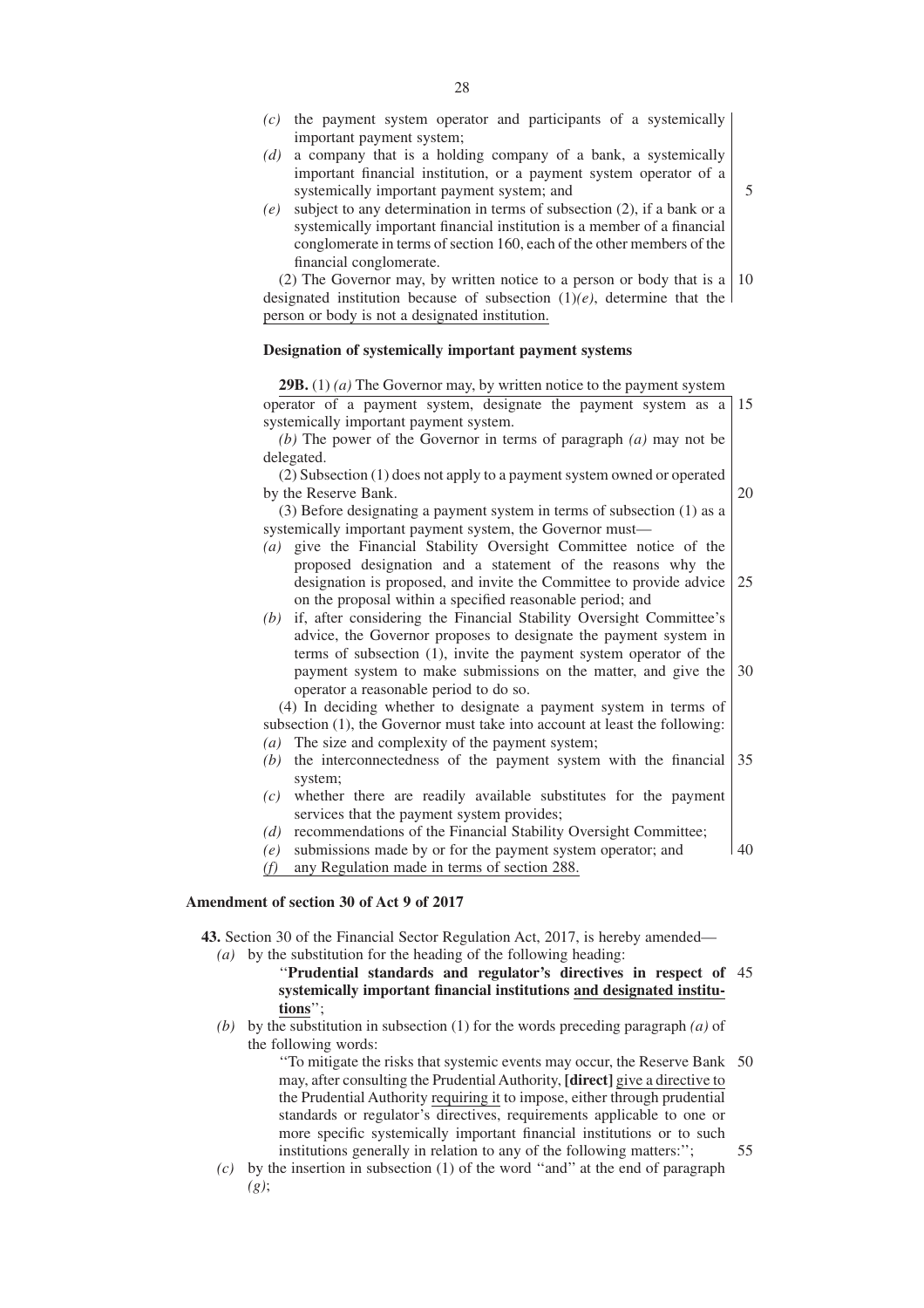- *(c)* modirisi wa thulaganyo le batsayakarolo ba thulaganyotuelo e e botlhokwa mo thulaganyong;
- *(d)* setlamo se e leng setlamo se se okameng sa banka, setheo sa ditšhelete se se botlhokwa mo thulaganyong, kgotsa modirisi wa thulaganyotuelo e e botlhokwa mo thulaganyong; le
- *(e)* go latela tlhomamiso efe go ya ka karolotlaleletso (2), fa banka kgotsa setheo sa ditšhelete se se botlhokwa mo thulaganyong e le leloko la setheo sa ditšhelete se se kopantsweng go ya ka karolo160, mongwe le mongwe wa maloko a setlhopha sa ditlamo tse di kopantsweng.

(2) Mmusisi o ka, ka kitsiso e e kwetsweng go motho kgotsa mokgatlho o e leng setheo se se tlhomilweng ka ntlha ya karolotlaleletso (1)*(e)*, tlhomamisa gore motho kgotsa mokgatlho ga se setheo se se tlhomilweng.

#### **Go tlhongwa ga dithulaganyotuelo tse di botlhokwa mo thulaganyong**

**29B.** (1) *(a)* Mmusisi o ka, ka kitsiso e e kwetsweng go modirisi wa thulaganyotuelo e e botlhokwa mo thulaganyong, tlhoma thulaganyotuelo jaaka thulaganyotuelo e e botlhokwa mo thulaganyong. 15

*(b)* Thata ya Mmusisi go ya ka temana *(a)* e ka se rolelwe.

(2) Karolotlaleletso (1) ga e diriswe mo thulaganyotuelong eo e leng ya kgotsa e e tsamaiswang ke Banka ya Resefe.

- (3) Pele go tlhongwa thulaganyotuelo go ya ka karolotlaleletso (1) jaaka thulaganyotuelo e e botlhokwa mo thulaganyong, Mmusisi o tshwanetse— 20
- *(a)* go naya Komiti ya Kelotlhoko ya Tlhomamo ya Ditšhelete kitsiso ya tlhomo e e tshitsintsweng le polelotlhagiso ya mabaka a gore goreng tlhomo e tshitsintswe, le go laletsa Komiti gore e tlamele ka kgakololo mabapi le tshitsinyo mo nakong e e beilweng e e utlwagalang; le 25
- *(b)* fa, morago ga go tsaya tsia kgakololo ya Komiti ya Kelotlhoko ya Tlhomamo ya Ditšhelete, Mmusisi o tshitsinya go tlhoma thulaganyotuelo go ya ka karolotlaleletso (1), o laletsa motsamaisi wa thulaganyotuelo go dira ditlhagiso mabapi le morero, le go naya modirisi nako e e maleba go dira jalo. 30

(4) Mo go swetseng ka go tlhoma thulaganyotuelo go ya ka karolotlaleletso (1), Mmusisi o tshwanetse go tsaya tsia bonnye tse di latelang:

- *(a)* Bogolo le tharaano ya thulaganyotuelo;
- *(b)* ka moo thulaganyotuelo e gokaganegareng le thulaganyo ya ditšhelete; 35
- *(c)* gore a go na le dikemisetso tse di baakantsweng mabapi le ditirelo tsa tuelo tse thulaganyotuelo e di tlamelang;
- *(d)* dikatlanegiso tsa Komiti ya Kelotlhoko ya Tlhomamo ya Ditšhelete;
- *(e)* ditlhagiso tse di dirilweng ke kgotsa tse di diretsweng modirisi wa thulaganyotuelo; le 40
- *(f)* Molawanataolo ofe o o dirilweng mabapi le karolo 288.

#### **Tlhabololo ya karolo 30 ya Molao 9 wa 2017**

43. Karolo 30 ya Molao wa Taolo ya Lephata la Ditšhelete, 2017, e tlhabololwa-*(a)* ka kemisetso ya setlhogo ka setlhogo se se latelang:

# ''**Maemo a tlhokomelo le ditaelo tsa molaodi mabapi le ditheo tsa ditsˇhelete tse di botlhokwa mo thulaganyong le ditheo tse di tlhomilweng**'';

*(b)* ka kemisetso mo karolotlaleletsong (1) ya mafoko a a tlang pele ga temana *(a)* ka mafoko a a latelang: 50

> ''Go fokotsa matshoseti a gore ditiragalo tse di rulaganeng di ka diragala, Banka ya Resefe e ka, morago ga go rerisana le Bothati jwa Tlhokomelo, **[laela]** naya taelo go Bothati jwa Tlhokomelo e e lopang gore bo pateletse, ka maemo a tlhokomelo kgotsa ditaelo tsa molaodi, ditlhokego tse di diriswang mo go e le nngwe kgotsa go feta ya ditheo tsa ditšhelete tseo ka tsepamo di leng botlhokwa mo thulaganyong kgotsa mo ditheong tse di jalo tse ka kakaretso di amanang le efe ya merero e e latelang:''; 55

*(c)* ka go tsenngwa mo karolotlaleletsong (1) ga lefoko ''le'' kwa bofelong jwa temana *(g)*;

10

5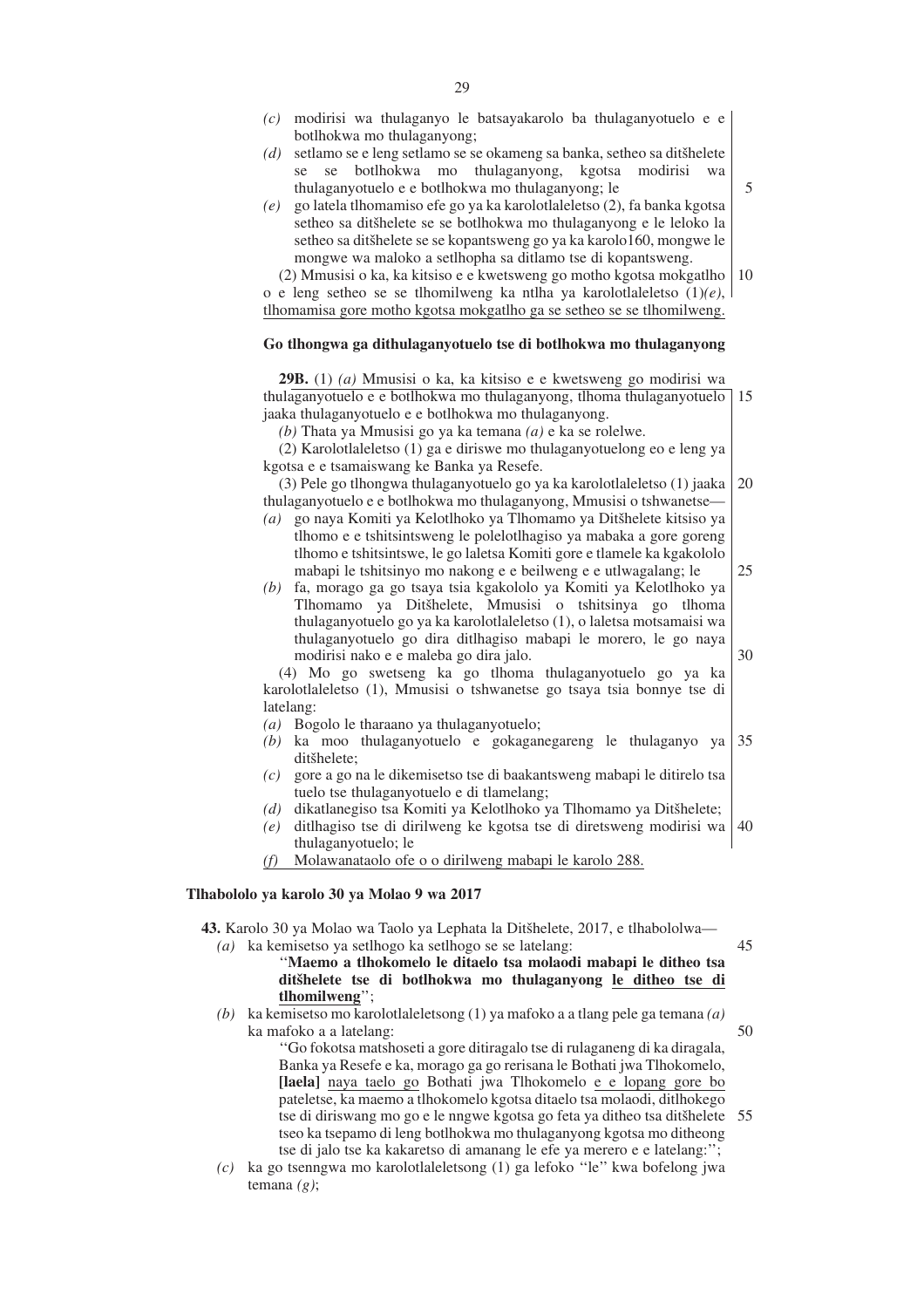*(d)* by the deletion in subsection (1) of paragraph *(h)*;

| by the insertion after subsection (1) of the following subsections:<br>(e)    |    |
|-------------------------------------------------------------------------------|----|
| "(1A) To mitigate the risk that a designated institution may need to be       |    |
| placed in resolution, the Reserve Bank may, after consulting the              |    |
| Prudential Authority, give either or both of the following directives to the  | 5  |
| Prudential Authority:                                                         |    |
| A directive to make one or more prudential standards that do any of<br>(a)    |    |
| the following:                                                                |    |
| (i) Specify the characteristics of flac instruments;                          |    |
| (ii) prescribe requirements for the conduct of valuations for the             | 10 |
| purposes of section 166Q; or                                                  |    |
| (iii) prescribe requirements for record keeping, data management              |    |
| and reporting to the Reserve Bank or the Prudential Authority;                |    |
| and                                                                           |    |
| a directive to issue a regulator's directive to a specified designated<br>(b) | 15 |
| institution requiring the designated institution to hold flac                 |    |
| instruments to at least the value specified in the Reserve Bank's             |    |
| directive.                                                                    |    |
| (1B) Subsection (1A) does not apply to a designated institution that is       |    |
| an operator of a systemically important payment system.                       | 20 |
| (1C) Without limiting the matters that the Reserve Bank must consider         |    |
| in relation to subsection $(1A)(b)$ in a particular case—                     |    |
| ( <i>a</i> ) it must consider the —                                           |    |
| (i) capital that the designated institution is required to hold in            |    |
| terms of a financial sector law;                                              | 25 |
| (ii) assets and liabilities of the designated institution;                    |    |
| (iii) difficulties that the Reserve Bank may face in performing its           |    |
| resolution functions in relation to the designated institution if             |    |
| the designated institution does not hold flac instruments to at               |    |
| least the value proposed; and                                                 | 30 |
| (iv) impact on the viability of the designated institution of holding         |    |
| flac instruments to at least the value proposed; and                          |    |
| it may also consider international best practice."; and<br>(b)                |    |
| by the substitution for subsection (2) of the following subsection:<br>(f)    |    |
| "(2) The Prudential Authority may comply with a directive in terms of         | 35 |
| subsection $(1)$ or $(1A)$ .".                                                |    |

### **Repeal of section 31 of Act 9 of 2017**

**44.** Section 31 of the Financial Sector Regulation Act, 2017, is hereby repealed.

# **Substitution of section 91 of Act 9 of 2017**

**45.** The following section is hereby substituted for section 91 of the Financial Sector 40 Regulation Act, 2017:

# ''**Applicability of Promotion of Administrative Justice Act [to administrative action by financial sector regulators]**

**91. [The]** Subject to this Act and to the specific financial sector laws, the Promotion of Administrative Justice Act applies to any administrative 45 action taken by the Reserve Bank, a financial sector regulator or the Corporation in terms of this Act or a specific financial sector law.''.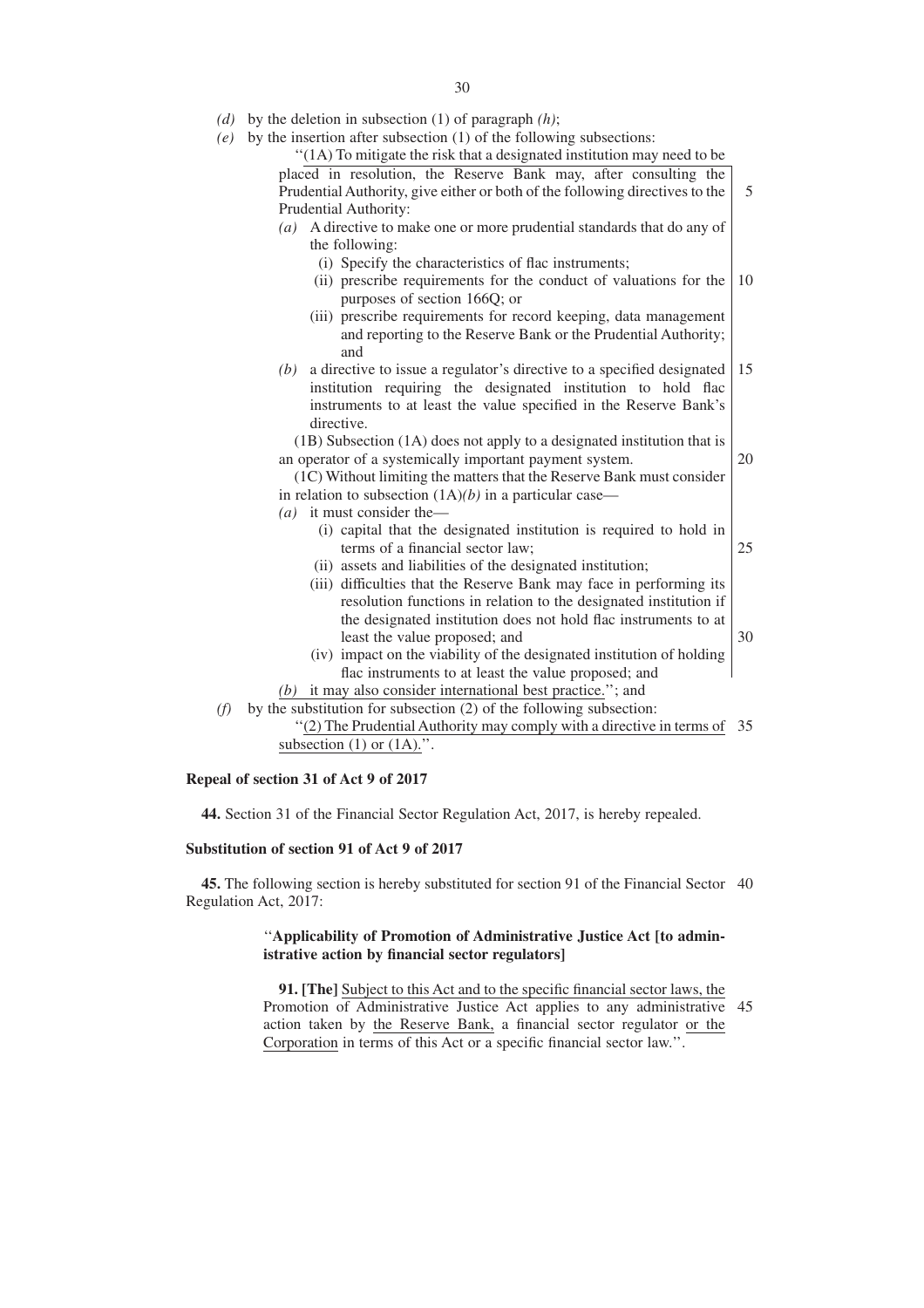*(d)* ka go phimolwa mo karolotlaleletsong (1) ga temana *(h)*;

*(e)* ka go tsenngwa morago ga karolotlaleletso (1) ga dikarolotlaleletso tse di latelang:

| "(1A) Go fokotsa matshosetsi a gore setheo se se tlhomilweng se ka                      |    |
|-----------------------------------------------------------------------------------------|----|
| tlhoka go bewa ka fa tlase ga tharabololo, Banka ya Resefe e ka, morago                 | 5  |
| ga go rerisana le Bothati jwa Tlhokomelo, naya e le nngwe kgotsa ka                     |    |
| bobedi ditaelo tse di latelang go Bothati jwa Tlhokomelo:                               |    |
| (a) Taelo ya go dira e le nngwe kgotsa go feta ya maemo a tlhokomelo                    |    |
| a a dirang nngwe ya tse di latelang:                                                    |    |
| (i) Totobatsang diponagalo tsa didiriswa tsa flac;                                      | 10 |
| (ii) neelana ka ditlhokego tsa go dirwa ga dipeotlhotlhwa mabapi                        |    |
| le maitlhomo a karolo 166Q; kgotsa                                                      |    |
| (iii) neelana ka ditlhokego tsa go tsholwa ga direkoto, taolo ya                        |    |
| tshedimosetso le go begela Banka ya Resefe kgotsa Bothati                               |    |
| jwa Tlhokomelo; le                                                                      | 15 |
| (b) taelo ya go rebola taelo ya molaodi go setheo se se tlhomilweng se                  |    |
| se rileng e e lopang setheo se se tlhomilweng go tshola didiriswa tsa                   |    |
| flac mo bonnyeng jwa tlhotlhwa e e totobaditsweng mo taelong ya                         |    |
| Banka ya Resefe.                                                                        |    |
| (1B) Karolotlaleletso (1A) ga e diriswe mo setheong se se                               | 20 |
| tlhomilweng seo e leng botsamaisi jwa thulaganyotuelo e e botlhokwa                     |    |
| mo thulaganyong.                                                                        |    |
| (1C) Ntle le go lekanyetsa merero e Banka ya Resefe e tshwanetseng                      |    |
| go e tsaya tsia mabapi le karolotlaleletso (1A)(b) segolobogolo mo                      |    |
| ntlheng e e rileng-                                                                     | 25 |
| $(a)$ e tshwanetse go tsaya tsia—                                                       |    |
| (i) khapetlele e setheo se se tlhomilweng se tshwanetseng go e                          |    |
| tshola go ya ka molao wa lephata la ditšhelete;                                         |    |
| (ii) dithoto le maikarabelosemolao a setheo se se tlhomilweng;                          |    |
| (iii) dikgwetlho tse Banka ya Resefe e ka lebaganang le tsona mo                        | 30 |
| go direng ditiro tsa yona tsa tharabololo mabapi le setheo se se                        |    |
| tlhomilweng fa setheo se se tlhomilweng se sa tshole didiriswa                          |    |
| tsa flac mo bonnyeng jwa tlhotlhwa e e tshitsintsweng; le                               |    |
| (iv) kutlwalo mo bokgoning jwa setheo se se tlhomilweng jwa go                          | 35 |
| tshola didiriswa tsa flac mo bonnyeng jwa tlhotlhwa e e                                 |    |
| tshitsintsweng; le<br>ka tsaya tsia gape<br>tiragatso e e<br>(b)<br>manontlhotlho<br>e. |    |
| ya  <br>boditšhabatšhaba."; le                                                          |    |
| ka kemisetso ya temanatlaleletso (2) ka temanatlaleletso e e latelang:<br>(f)           |    |
| "(2) Bothati jwa Tlhokomelo bo ka obamela taelo go ya ka                                | 40 |
| karolotlaleletso (1) kgotsa (1A).".                                                     |    |
|                                                                                         |    |

# **Phimolo ya karolo 31 ya Molao 9 wa 2017**

44. Karolo 31 ya Molao wa Taolo ya Lephata la Ditšhelete, 2017, e a phimolwa.

#### **Kemisetso ya karolo 91 ya Molao 9 wa 2017**

**45.** Karolo e e latelang e tsenngwa mo boemong jwa karolo 91 ya Molao wa Taolo ya 45 Lephata la Ditšhelete, 2017:

# ''**Tiragatso ya** *Promotion of Administrative Justice Act* **[mo tirong ya** tsamaiso ka balaodi ba lephata la ditšhelete]

91. Go latela Molao ono le melao e e rileng ya lephata la ditšhelete, *Promotion of Administrative Justice Act* e diriswa mo tirong nngwe le 50 nngwe ya tsamaiso e e dirilweng ke Banka ya Resefe, molaodi wa lephata la ditšhelete kgotsa Koporasi go ya ka Molao ono kgotsa molao o o rileng wa lephata la ditšhelete.".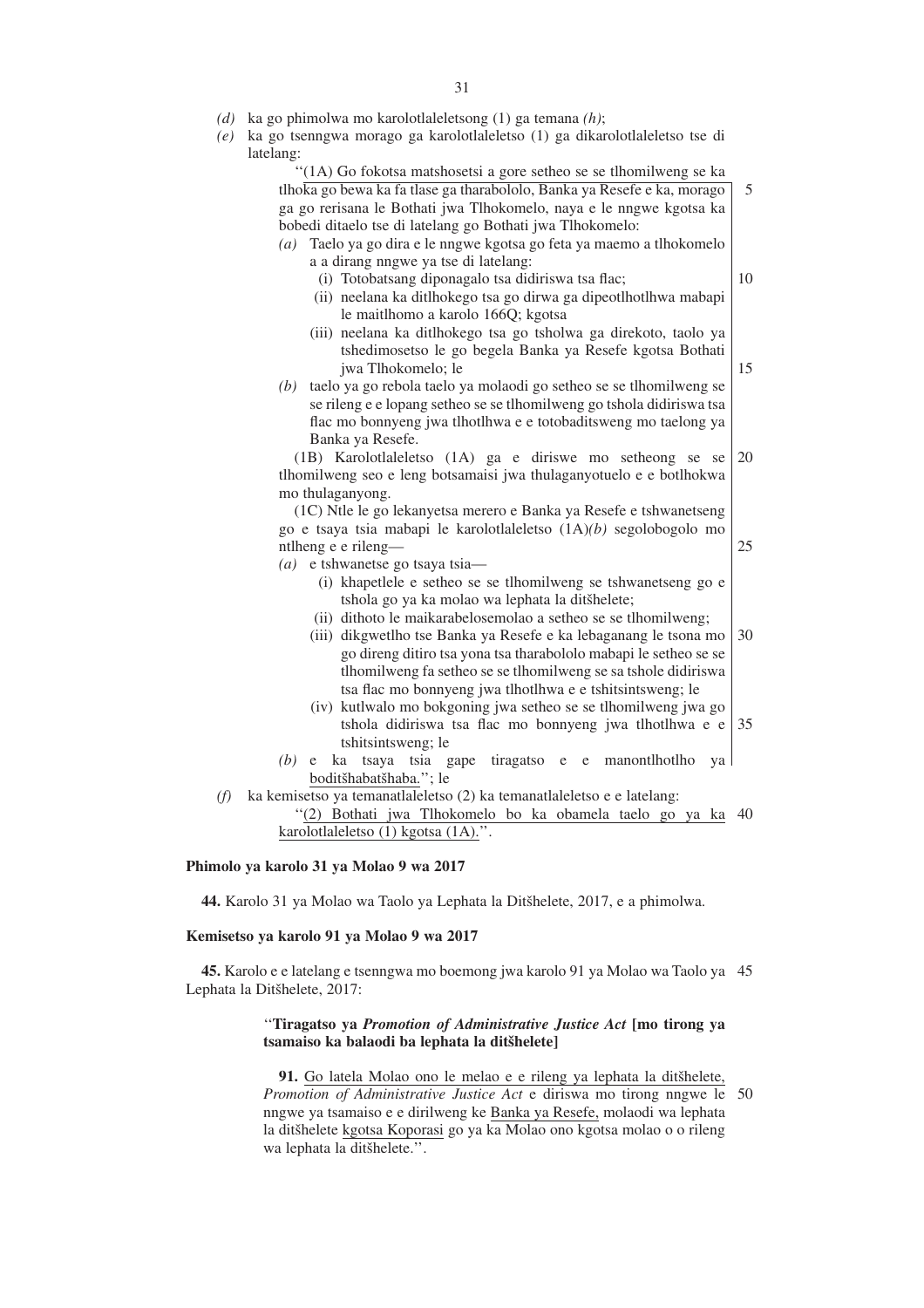#### **Amendment of section 105 of Act 9 of 2017**

**46.** Section 105 of the Financial Sector Regulation Act, 2017, is hereby amended by the substitution in subsection (3) for paragraph *(b)* of the following paragraph:

"(b) matters on which a regulatory instrument may be made by the Prudential Authority in terms of this Act or a specific financial sector law;''.

#### **Amendment of section 109 of Act 9 of 2017**

**47.** Section 109 of the Financial Sector Regulation Act, 2017, is hereby amended by the substitution for subsection (2) of the following subsection:

''(2) A financial sector regulator may not make a standard aimed at assisting in maintaining financial stability, including a standard related to designated institu-10 tions in resolution, without the concurrence of the Reserve Bank.''.

# **Amendment of section 129 of Act 9 of 2017**

**48.** Section 129 of the Financial Sector Regulation Act, 2017, is hereby amended by the substitution for subsection (1) of the following subsection:

''(1) This Chapter applies to—

15

40

5

- *(a)* information gathering, supervisory on-site inspections and investigations by the Prudential Authority or the Financial Sector Conduct Authority; and
- *(b)* investigations in relation to a designated institution in resolution by an investigator appointed in terms of section 134(1A), or a person appointed to assist the investigator.''. 20

### **Amendment of section 134 of Act 9 of 2017**

**49.** Section 134 of the Financial Sector Regulation Act, 2017, is hereby amended—

*(a)* by the insertion after subsection (1) of the following subsection:

''(1A) The Reserve Bank may, in writing, appoint a person as an investigator to conduct an investigation into the business, trade, dealings, affairs or assets and liabilities— 25

- *(a)* of a designated institution in resolution; and
- *(b)* if the appointment so provides, of one or more companies in the group of companies of which the designated institution is part,

before the designated institution was placed in resolution, and may appoint any person to assist the investigator in carrying out the investigation.''; and 30

*(b)* by the substitution for subsection (3) of the following subsection:

''(3) *(a)* The financial sector regulator must issue an investigator appointed in terms of subsection (1) with a certificate of appointment**[,** 35 **which must be in the possession of the investigator when]**.

*(b)* The Reserve Bank must issue an investigator appointed in terms of subsection (1A) with a certificate of appointment.

*(c)* When an investigator exercises any power or performs any duty in terms of this Act, **[and such]** the investigator must—

(i) be in possession of a certificate of appointment; and

(ii) produce the certificate of appointment at the request of any person in respect of whom such power is being exercised.''.

# **Insertion of section 135A in Act 9 of 2017**

**50.** The following section is hereby inserted in the Financial Sector Regulation Act, 45 2017, after section 135: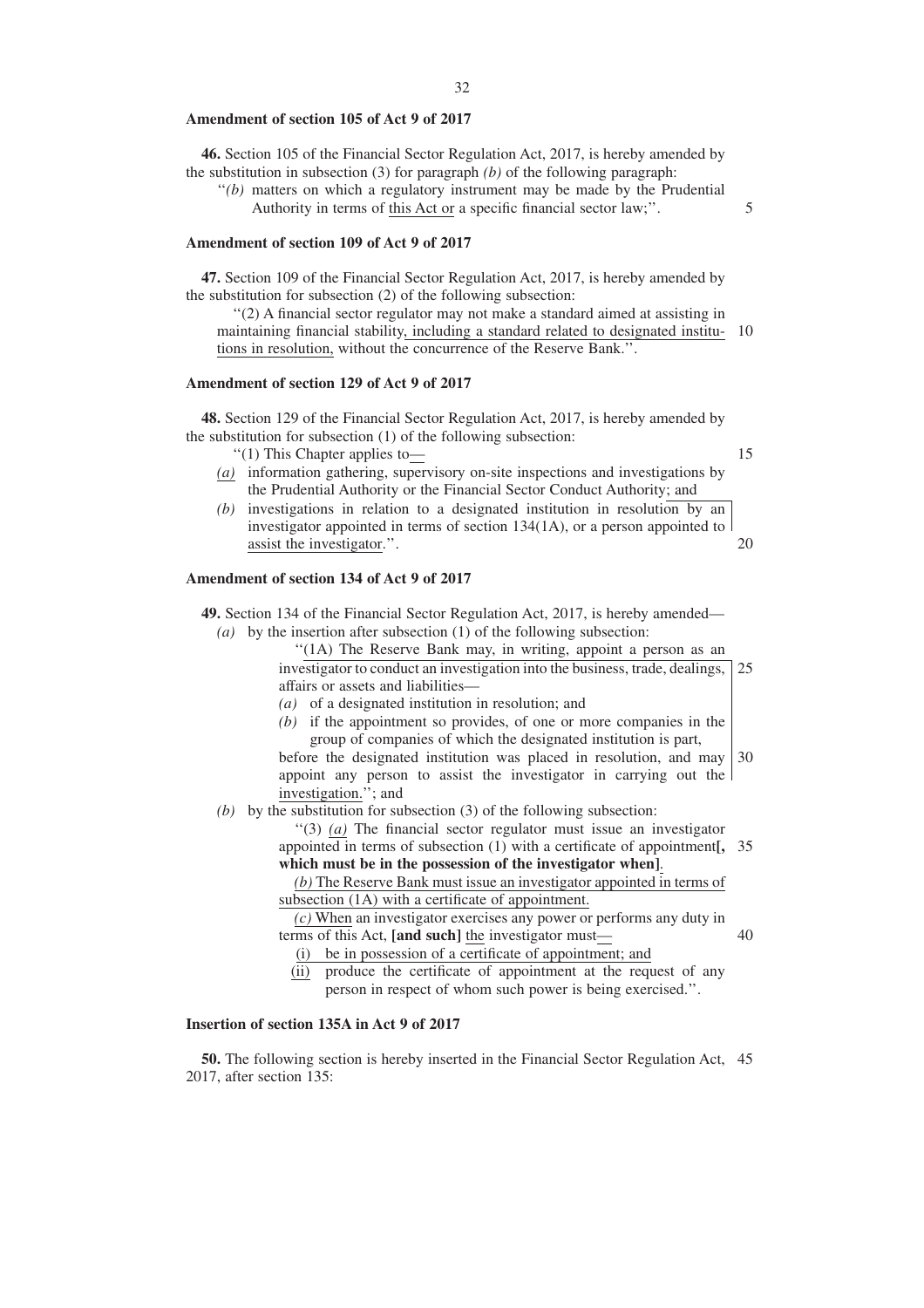#### **Tlhabololo ya karolo 105 ya Molao 9 wa 2017**

46. Karolo 105 ya Molao wa Taolo ya Lephata la Ditšhelete, 2017, e tlhabololwa ka kemisetso mo karolotlaleletsong (3) ya temana *(b)* ka temana e e latelang:

''*(b)* merero e mo go yona go ka dirwang sediriso sa bolaodi ke Bothati jwa Tlhokomelo go ya ka Molao ono kgotsa molao wa ditšhelete o o tsepamisitsweng;''. 5

#### **Tlhabololo ya karolo 109 ya Molao 9 wa 2017**

47. Karolo 109 ya Molao wa Taolo ya Lephata la Ditšhelete, 2017, e tlhabololwa ka go tsenngwa mo boemong jwa karolotlaleletso (2) ga karolotlaleletso e e latelang:

"(2) Molaodi wa lephata la ditšhelete o ka se dire maemo a a ikaelelang go thusa 10 go tshegetsa tlhomamo ya ditšhelete, go akaretsa le maemo a a amanang le setheo se se tlhomilweng, ntle le tumalano ya Banka ya Resefe.''.

#### **Tlhabololo ya karolo 129 ya Molao 9 wa 2017**

**48.** Karolo 129 ya Molao wa Taolo ya Lephata la Ditšhelete, 2017, e tlhabololwa ka go tsenngwa mo boemong jwa karolotlaleletso (1) ga karolotlaleletso e e latelang: 15

''(1) Kgaolo eno e diriswa mo—

- *(a)* kokoanyong ya tshedimosetso, ditlhatlhobong tsa botlhokomedi tsa kwa tirong le mo dipatlisisong ka Bothati jwa Tlhokomelo kgotsa Bothati jwa Boitshwaro jwa Lephata la Ditšhelete; le
- *(b)* dipatlisisong mabapi le setheo se se tlhomilweng se se mo tharabololong ka 20 mmatlisisi yo o thapilweng go ya ka karolo 134(1A), kgotsa mootho yo o thapilweng go thusa mmatlisisi.''.

#### **Tlhabololo ya karolo 134 ya Molao 9 wa 2017**

**49.** Karolo 134 ya Molao wa Taolo ya Lephata la Ditšhelete, 2017, e tlhabololwa—

| (a) ka go tsenngwa morago ga karolotlaleletso (1) ga karolotlaleletso e e latelang: 25 |  |  |  |  |
|----------------------------------------------------------------------------------------|--|--|--|--|
| "(1A) Banka ya Resefe e ka, ka go kwala, thapa motho jaaka                             |  |  |  |  |
| mmatlisisi go dira dipatlisiso mo kgwebong, kgwebisanong,                              |  |  |  |  |
| ditirisanommogong,<br>dithotong<br>le.<br>kgotsa<br>mererong                           |  |  |  |  |
| maikarabelosemolaong—                                                                  |  |  |  |  |
| 30<br>( <i>a</i> ) a setheo se se thomilweng se se mo tharabololong; le                |  |  |  |  |

*(a)* a setheo se se tlhomilweng se se mo tharabololong; le

*(b)* fa go thapiwa go laela jalo, mabapi le e le nngwe kgotsa go feta ya ditlamo mo setlhopheng sa ditlamo seo setheo se se tlhomilweng e leng karolo, pele ga setheo se se tlhomilweng se bewa ka fa tlase ga tharabololo, e bile e ka thaba motho ofe go thusa mmatlisisi go dira patlisiso.''; le

*(b)* go tsenngwa mo boemong jwa karolotlaleletso (3) ga karolotlaleletso e e latelang:

> "(3) *(a)* Molaodi wa lephata la ditšhelete o tshwanetse go rebolela mmatlisisi yo o thapilweng go ya ka karolotlaleletso (1) setifikeite sa go thapiwa**[, se mmatlisisi a tshwanetseng go se tshola fa]**.

40

35

*(b)* Banka ya Resefe e tshwanetse go rebolela mmatlisisi yo o thapilweng go ya ka karolotlaleletso (1A) setifikeite sa go thapiwa. *(c)* Fa mmatlisisi a diragatsa thata efe kgotsa a dira tiro efe go ya ka Molao ono, **[le jalo]** mmatlisisi o tshwanetse—

- (i) go tshola setifikeite sa go thapiwa; le 45
- (ii) go tlhagisa setifikeite sa go thapiwa fa motho ofe yo mabapi le ena thata eo e diragatswang a kopa.''.

#### **Go tsenngwa ga karolo 135A mo Molaong 9 wa 2017**

**50.** Karolo e e latelang e tsenngwa mo Molaong wa Taolo ya Lephata la Ditšhelete, 2017, morago ga karolo 135: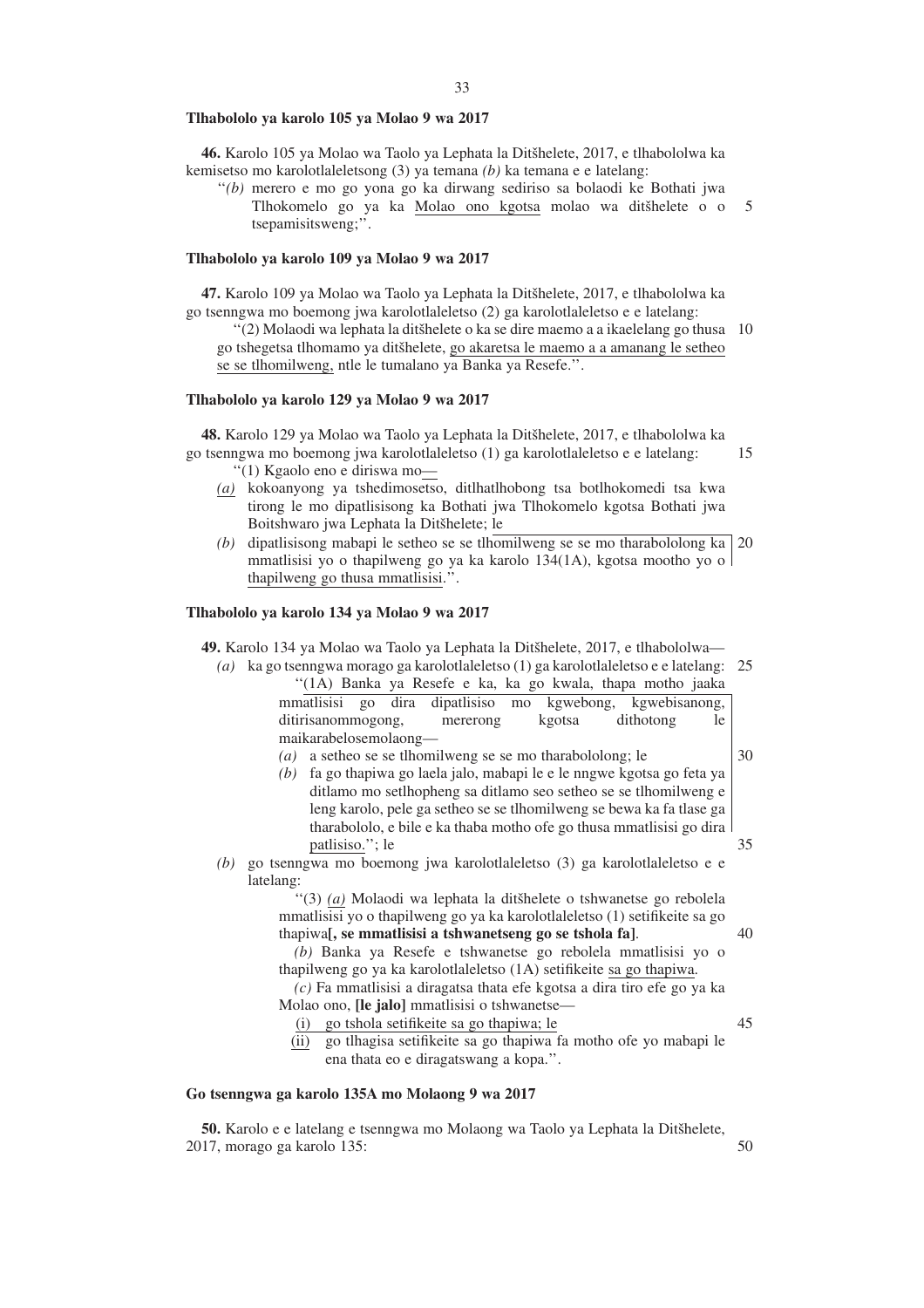# ''**Investigations into designated institutions in resolution**

**135A.** The investigator appointed to conduct an investigation in relation to a designated institution in resolution must conduct the investigation in accordance with this Chapter and, within the period specified by the Reserve Bank in the appointment, report to the Reserve Bank whether, in the investigator's opinion—

*(a)* the designated institution should—

- (i) be wound up;
- (ii) remain in resolution for a specified period or until a specified event occurs; or
- (iii) cease to be in resolution;
- *(b)* any business of the designated institution was, before it was placed in resolution, carried on negligently, recklessly or fraudulently; and
- *(c)* proceedings, including criminal proceedings, should be instituted against any person in connection with the conduct of the business of 15 the designated institution before it was placed in resolution.''.

#### **Insertion of Chapter 12A in Act 9 of 2017**

**51.** The following Chapter is hereby inserted in the Financial Sector Regulation Act, 2017, after Chapter 12:

#### ''**CHAPTER 12A**

5

10

20

# **RESOLUTION OF DESIGNATED INSTITUTIONS**

#### *Part 1*

#### *General provisions with respect to designated institutions*

#### **Exercise of Reserve Bank's powers**

**166A.** (1) The Reserve Bank is the resolution authority, and has the 25 resolution functions conferred on it by this Act.

(2) The resolution functions of the Reserve Bank are performed by the Governor.

#### **Reserve Bank's resolution objectives**

**166B.** The objective of the Reserve Bank in performing its resolution 30 functions is to assist in maintaining financial stability and protecting the interests of depositors of banks through the orderly resolution of designated institutions that are in resolution.

### **Reserve Bank's resolution functions**

**166C.** (1) In order to achieve its objective set out in section 166B, the 35 Reserve Bank must perform its resolution functions in relation to a designated institution, and ensure that the affairs of a designated institution in resolution are managed so as to maintain, as far as practicable, financial stability.

(2) To the extent that is practicable and consistent with subsection (1), the Reserve Bank must, in performing its resolution functions in relation to a designated institution, including managing the affairs of a designated institution in resolution—  $40$ 

- *(a)* have regard to, and seek to minimise any adverse impact on, the interests of shareholders and creditors of other members in the group of companies of which the designated institution forms part; and 45
- *(b)* comply with and ensure that the designated institution in resolution complies with the applicable labour laws.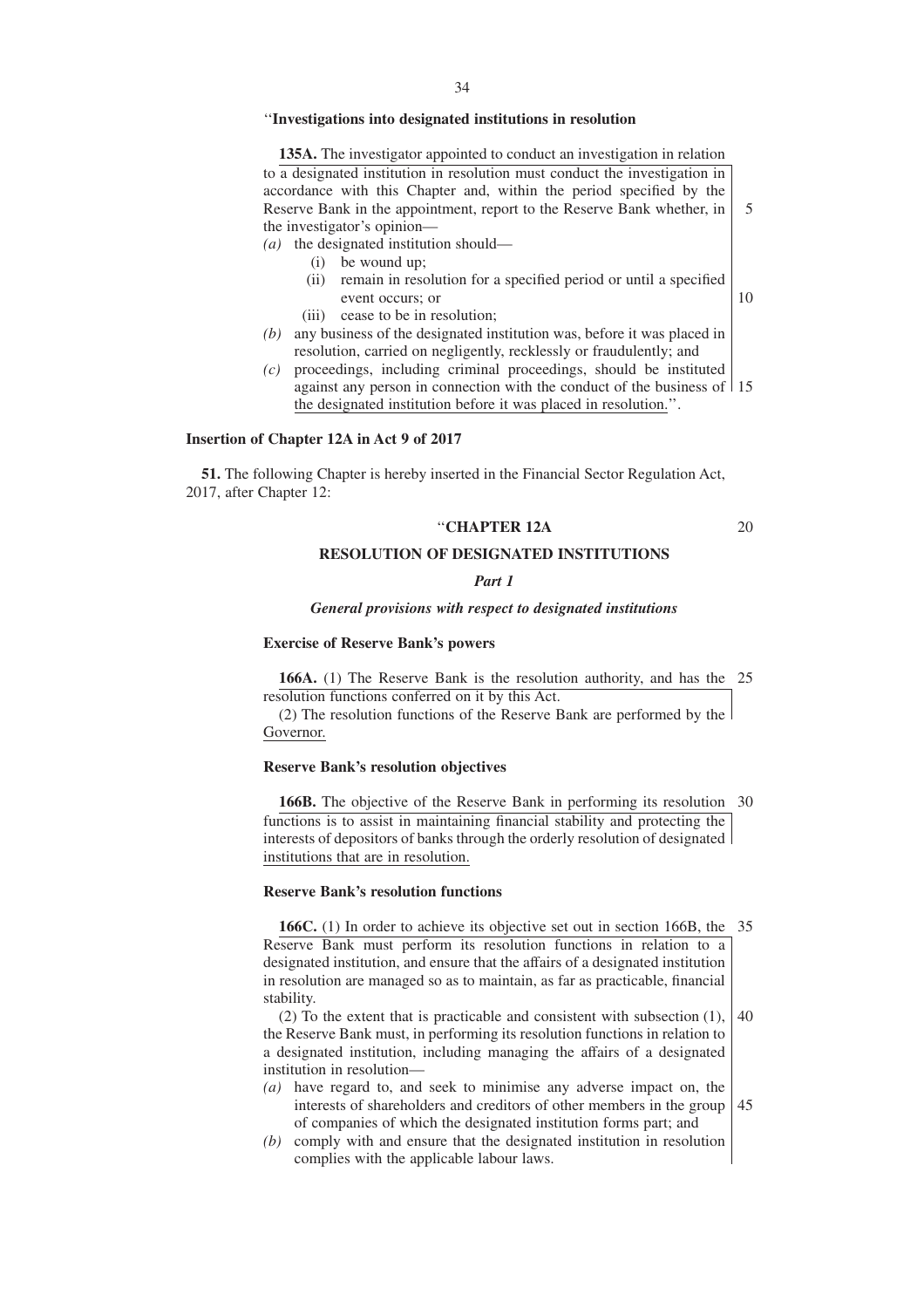# ''**Dipatlisiso go ditheo tse di tlhomilweng tse di mo tharabololong**

**135A.** Mmatlisisi yo o thapilweng gore a batlisise mabapi le setheo se se tlhomilweng se se mo tharabololong o tshwanetse go dira patlisiso go latela Kgaolo eno le, mo nakong e e tobaditsweng ke Banka ya Resefe mo go thapiweng, go begela Banka ya Resefe gore a, mo mogopolong wa mmatlisisi—

*(a)* setheo se se tlhomilweng se tshwanetse—

- (i) go fediswa;
- (ii) go sala go nna mo tharabololong sebaka sa nako e e rileng kgotsa go fitlhela tiragalo e e rileng e diragala; kgotsa 10
- (iii) go emisa go nna mo tharabololong;
- *(b)* kgwebo efe ya setheo se se tlhomilweng e ne e, pele e bewa ka fa tlase ga tharabololo, dirwa ntle le tlhokomelo, botlhaswa kgotsa ka tsietso; le
- *(c)* ditsamaiso, go akaretsa le ditsamaiso tsa bosenyi, di tshwanetse go dirwa kgatlhanong le motho ofe mabapi le tsamaiso ya kgwebo ya setheo se se tlhomilweng pele se bewa mo tharabololong.''. 15

# **Go tsenngwa ga Kgaolo 12A mo Molaong 9 wa 2017**

**51.** Kgaolo e e latelang e tsenngwa mo Molaong wa Taolo ya Lephata la Ditšhelete, 2017, morago ga Kgaolo 12: 20

# ''**KGAOLO 12A**

# **THARABOLOLO YA DITHEO TSE DI TLHOMILWENG**

# *Karolo 1*

#### *Ditaelo ka kakaretso mabapi le ditheo tse di tlhomilweng*

## **Tiragatso ya dithata tsa Banka ya Resefe**

25

5

**166A.** (1) Banka ya Resefe ke bothati jwa tharabololo; e bile e roletswe ditiro tsa tharabololo ka Molao ono. (2) Ditiro tsa tharabololo tsa Banka ya Resefe di dirwa ke Mmusisi.

#### **Maikaelelo a Banka ya Resefe a tharabololo**

**166B.** Maikaelelo a Banka ya Resefe mo go diragatseng ditiro tsa yona 30 tsa tharabololo ke go thusa mo go tsholeng tlhomamo ya ditšhelete le go sireletsa dikgatlhego tsa babayamadi ba dibanka ka tharabololo e e rulaganeng ya ditheo tse di tlhomilweng tse di mo tharabololong.

#### **Ditiro tsa tharabololo tsa Banka ya Resefe**

**166C.** (1) Gore e fitlhelele maikaelelo a yona a a tlhagisitsweng mo 35 karolong 166B, Banka ya Resefe e tshwanetse go diragatsa ditiro tsa yona tsa tharabololo mabapi le setheo se se tlhomilweng, le go netefatsa gore merero ya setheo se se tlhomilweng mo tharabololong e a laolwa gore go tshegetswe, ka moo go ka kgonagalang, tlhomamo ya ditšhelete.

(2) Go ya ka bogololo jo bo kgonagalang le go tlhomama mabapi le karolotlaleletso (1), Banka ya Resefe e tshwanetse, mo go diragatseng ditiro tsa yona tsa tharabololo mabapi le setheo se se tlhomilweng, go akaretsa le go laola merero ya setheo se se tlhomilweng mo tharabololong— 40

- *(a)* go tsaya tsia, le go leka go fokotsa kamego e e sa siamang mo, dikgatlhegong tsa batsholadišere le bakolotwa le maloko a mangwe mo setlhopheng sa ditlamo se setheo se se tlhomilweng e leng karolo ya sona; le 45
- *(b)* go obamela le go netefatsa gore setheo se se tlhomilweng mo tharabololong se obamela melao ya tsa bodiri e e diriswang. 50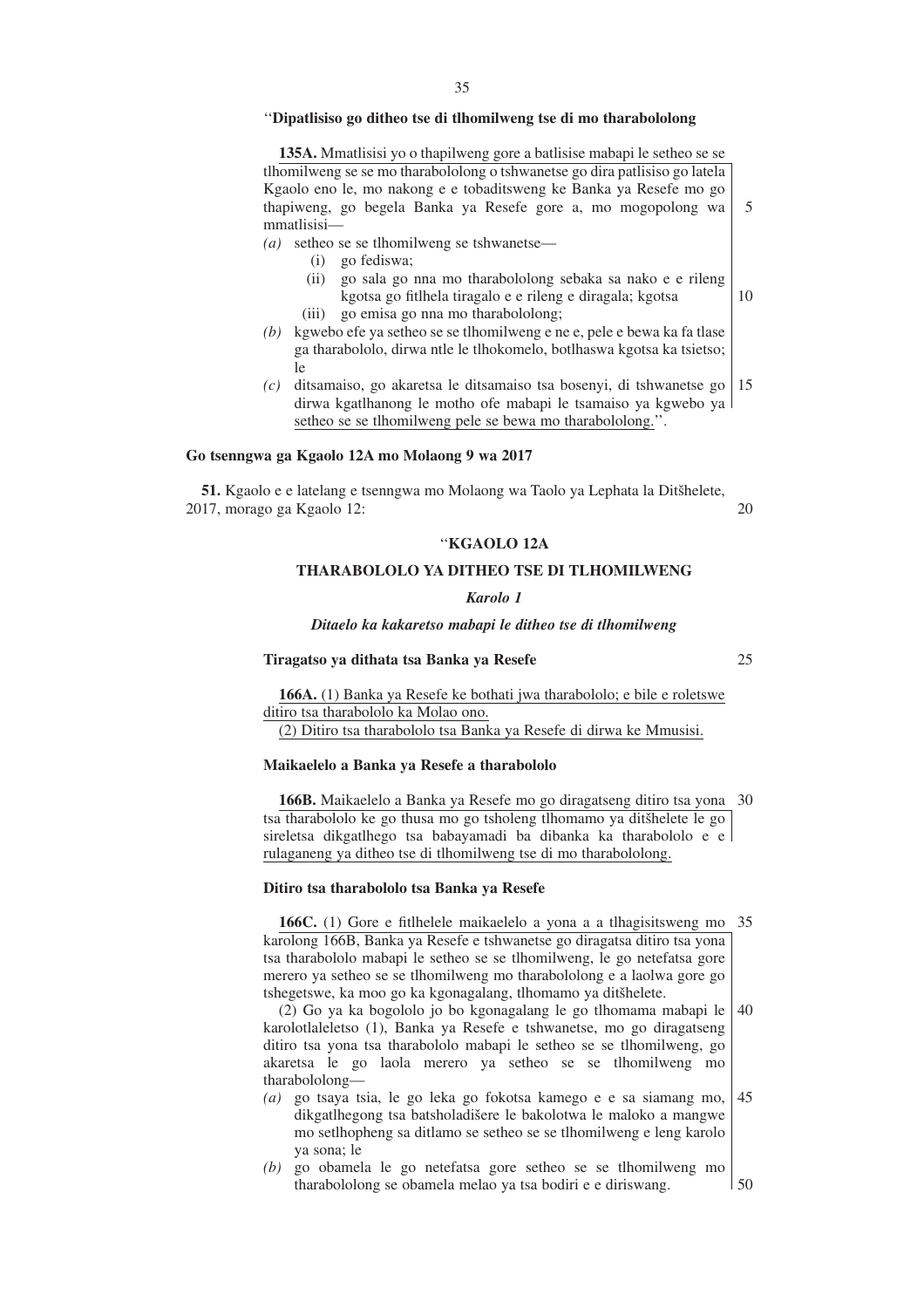(3) The Reserve Bank may, in relation to the resolution of a designated institution, consider the possible impact that its action may have on the financial stability of a foreign jurisdiction where the designated institution is registered.

#### **Winding up and similar steps in respect of designated institutions**

5

10

30

35

**166D.** (1) Despite any other law, none of the following steps may be taken in relation to a designated institution without the concurrence of the Reserve Bank:

- *(a)* Suspending, varying, amending or cancelling a licence issued to that designated institution;
- *(b)* adopting a special resolution to wind up the designated institution voluntarily;
- *(c)* applying to a court for an order that the designated institution be wound up;
- *(d)* appointing an administrator, statutory manager, trustee, liquidator, provisional liquidator or curator for or of the designated institution; 15
- *(e)* adopting a resolution to begin business rescue proceedings and place the designated institution under supervision;
- *(f)* applying to a court for an order in terms of section 131 of the Companies Act to place the designated institution under supervision and commencing business rescue proceedings; 20
- *(g)* adopting a business rescue plan for the designated institution;
- *(h)* any step corresponding to, or having the same or a similar effect to a step mentioned in paragraph *(f)* or *(g)*;
- *(i)* entering into an agreement for amalgamation or merger as defined in section 1 of the Companies Act of the designated institution with a company; 25
- *(j)* the designated institution entering into a compromise arrangement referred to in section 155 of the Companies Act with creditors of the designated institution; and
- *(k)* any action by a financial sector regulator to reduce the value of an outstanding claim against the designated institution or to convert an instrument issued by the designated institution to another instrument, whether such action is taken in terms of a financial sector law or agreement.

(2) A step referred to in subsection (1) that is taken without the Reserve Bank's concurrence is void.

### **Resolution planning**

**166E.** The Reserve Bank must, on the basis of risk analysis conducted in consultation with a financial sector regulator, take adequate and appropriate 40 steps to plan for the potential need for the orderly resolution of a designated institution.

#### **Bridge companies**

**166F.** (1) *(a)* The Reserve Bank may, for the purposes of exercising and performing its resolution functions, incorporate a company in accordance with the Companies Act. 45

*(b)* The company must, upon incorporation, be wholly owned by the Reserve Bank.

(2) The Reserve Bank may, for the purposes of facilitating the orderly resolution of a designated institution in resolution, transfer some or all of the shares that it holds in a bridge company to any person. 50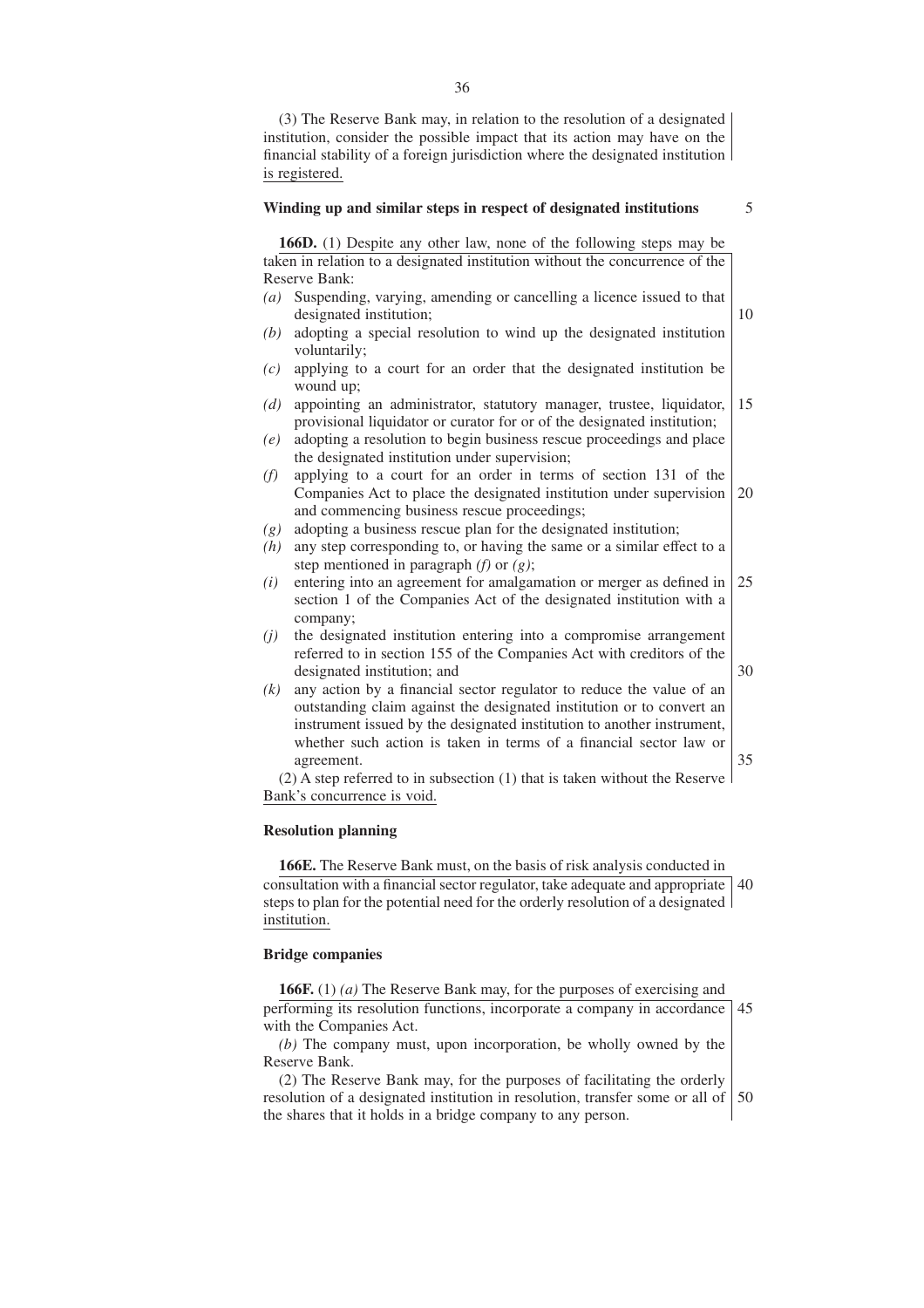(3) Banka ya Resefe e ka, mabapi le tharabololo ya setheo se se tlhomilweng, sekaseka kamego e e ka kgonegang e tiro ya yona e ka nnang le yona mo tlhomamong ya ditšhelete ya lefelotaolo le sele le setheo se se tlhomilweng se kwadisitsweng kwa go lona.

#### **Phatlalatso le dikgato tse di tshwanang mabapi le ditheo tse di tlhomilweng** 5

**166D.** (1) Go sa nyatswe molao mongwe le mongwe ofe, ga go epe ya dikgato tse di latelang e e tshwanetseng go tsewa mabapi le setheo se se tlhomilweng ntle le tumelelo ya Banka ya Resefe:

- *(a)* go sekega, go farologanya, go tlhabolola kgotsa go phimola laesense e e reboletsweng setheo seo se se tlhomilweng; 10
- *(b)* go amogela tharabololo e e kgethegileng go phatlalatsa setheo se se tlhomilweng ntle le pateletso;
- *(c)* go dira kopo kwa kgotlatshekelong ya taelo ya gore setheo se se tlhomilweng se phatlalatswe;
- *(d)* go thapa motsamaisi, molaodi wa semolao, motlhokomedi, mogapi, mogapi wa nakwana kgotsa motlhomamisi mabapi le kgotsa wa setheo se se tlhomilweng;
- *(e)* go amogela tharabololo go simolola ditsamaiso tsa phalodiso ya kgwebo le go baya setheo se se tlhomilweng ka fa tlase ga tlhokomelo; 20
- *(f)* go dira kopo kwa kgotlatshekelong ya taelo go ya ka karolo 131 ya *Companies Act* go baya setheo se se tlhomilweng ka fa tlase ga tlhokomelo le go simolola ditsamaiso tsa phalodiso ya kgwebo;
- *(g)* go amogela leanophalodiso la kgwebo la setheo se se tlhomilweng;
- *(h)* kgato efe e e tsamaelanang le, kgotsa e e nang le ditlamorago tse di tshwanang le kgato e e umakilweng mo temaneng *(f)* kgotsa *(g)*; 25
- *(i)* go dira tumalano mabapi le kopanyo kgotsa tlhakanyo jaaka e tlhalositswe mo karolong 1 ya *Companies Act* ya setheo se se tlhomilweng le setlamo;
- *(j)* setheo se se tlhomilweng se se tsenang mo tumalanong ya boineelo e e kailweng mo karolong 155 ya *Companies Act* le bakolotwa ba setheo se se tlhomilweng; le 30
- *(k)* kgato nngwe le nngwe ka bolaodi jwa lephata la ditšhelete go fokotsa boleng jwa tleleime e e saletseng kgatlhanong le setheo se se tlhomilweng kgotsa go fetolela sediriswa se se rebotsweng ke setheo se se tlhomilweng go sediriswa se sengwe, go sa kgathalesege gore kgato eo e tserwe go ya ka molao wa lephata la ditšhelete kgotsa tumalano. 35

(2) Kgato e e kailweng mo karolotlalelettsong (1) e e tserweng ntle le tumalano ya Banka ya Resefe ga se ya nnete.

# **Go rulaganyetsa tharabololo**

**166E.** Banka ya Resefe e tshwanetse, ka ntlha ya tshekatsheko ya matshosetsi e e dirilweng ka therisano le bolaodi jwa lephata la ditšhelete, go tsaya dikgato tse di nepagetseng e bile di le maleba go rulaganya mabapi le tlhokego e e kgonagalang ya tharabololo e e rulaganeng ya setheo se se 45 tlhomilweng.

# **Ditlamokgolaganyo**

**166F.** (1) *(a)* Banka ya Resefe e ka, mabapi le maitlhomo a go dirisa le godiragatsa ditiro tsa yona tsa tharabololo, go akaretsa setlamo go latela *Companies Act*. 50

*(b)* Setlamo se tshwanetse, fa se sena go akaretswa, go nna mo tsholong ka gotlhe ya Banka ya Resefe.

37

40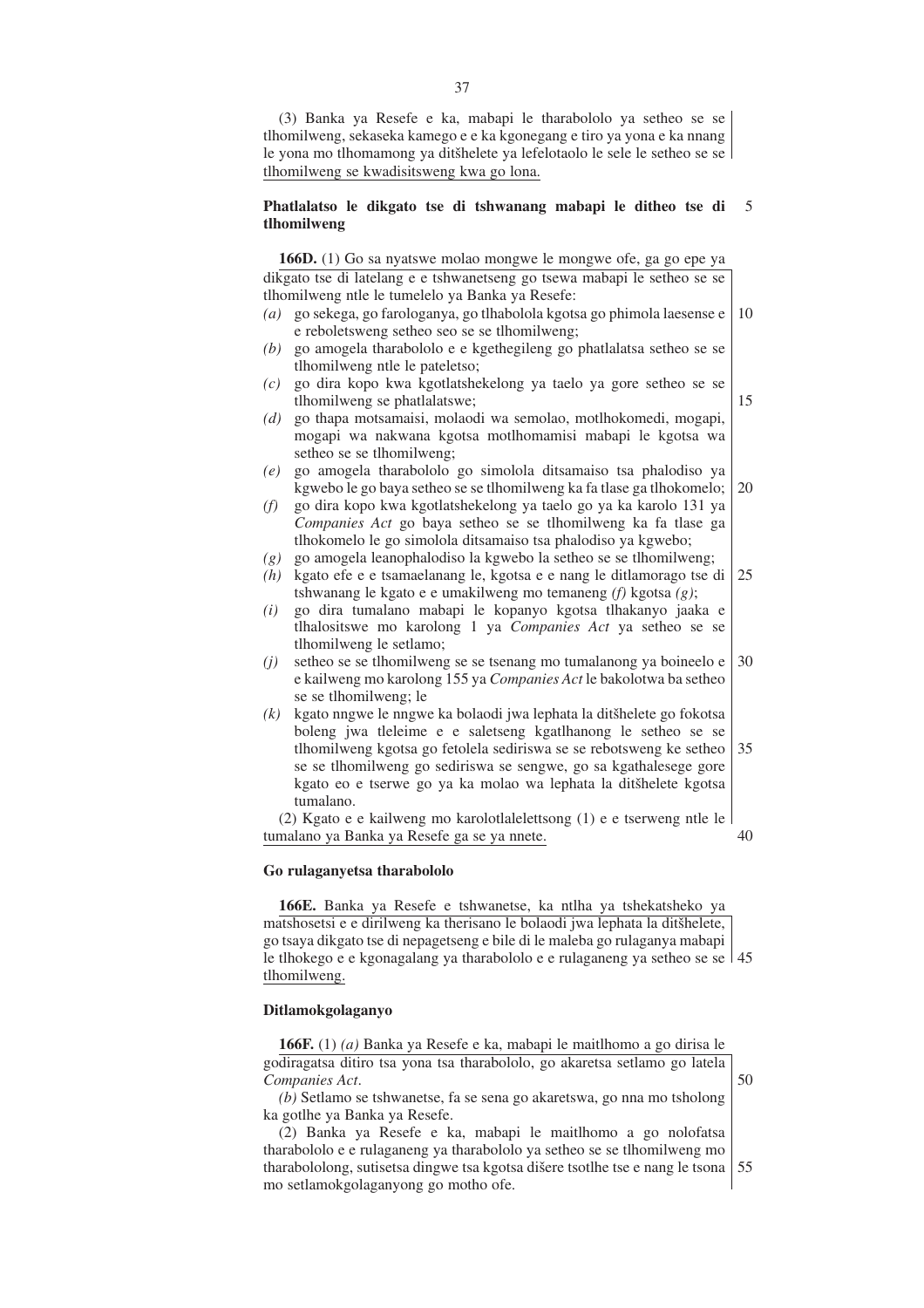(3) *(a)* If a bridge company is being used in connection with the resolution of a designated institution in resolution, the Reserve Bank must formulate a plan for the bridge company to meet all requirements in terms of applicable financial sector laws.

*(b)* The plan must be formulated in consultation with the authorities responsible for the relevant financial sector laws. 5

(4) A bridge company of which the Reserve Bank is the sole shareholder, and an officer or employee of such a bridge company, are exempt from requirements in terms of a financial sector law until the bridge company applies for a licence in terms of the financial sector law.

# **Act of, and evidence of, insolvency**

**166G.** (1) An action taken by the Reserve Bank, or by a designated institution in terms of this Act, is not an act of insolvency and is not admissible as evidence of the insolvency of a designated institution or member of a group of companies of which a designated institution is part.

(2) An action taken by the Reserve Bank in the exercise or performance of the Reserve Bank's resolution functions, and an action that the Reserve Bank causes a designated institution in resolution to take—

- *(a)* is not invalid merely because of the operation of the Companies Act or any other Act specified in the Regulations made for purposes of this section; and 20
- *(b)* is not a breach of a duty that the Reserve Bank may owe to the designated institution, or that the Reserve Bank or the designated institution may owe to the shareholders or creditors of the designated institution, including an obligation in terms of an agreement.

#### **Liquidation**

**166H.** (1) Despite any other provision of this Act, the Companies Act or the Insolvency Act—

*(a)* the Reserve Bank may apply to a competent court in terms of the Companies Act for the winding-up of a designated institution on the grounds that the institution has been placed in resolution and there are no reasonable prospects that the institution will cease to be in resolution; and *(b)* no person other than a person recommended by the Reserve Bank may be appointed as provisional liquidator or liquidator of a designated institution. (2) The Reserve Bank may appoint a person who, in the opinion of the Reserve Bank, has suitable experience and expertise to advise the provisional liquidator or liquidator of a designated institution, whether or not the designated institution was in resolution upon the appointment of the liquidator or provisional liquidator. (3) The provisional liquidator or liquidator must consult the person or persons appointed in terms of subsection (2), and must have regard to his or her advice in performing his or her functions as provisional liquidator or liquidator. (4) Despite any other law, the suspension, cancellation or termination of a licence of a designated institution, while it is being wound up on an application by the Reserve Bank, does not affect— *(a)* any order or appointment made, direction issued or any other thing done in terms of this section or the Insolvency Act in respect of such designated institution; or *(b)* any power to be exercised, duty to be executed or right to be enforced in respect of such designated institution by the Reserve Bank, the Master of the High Court or the provisional liquidator or liquidator in terms of this section or the Insolvency Act. 30 35 40 45 50 55

38

10

15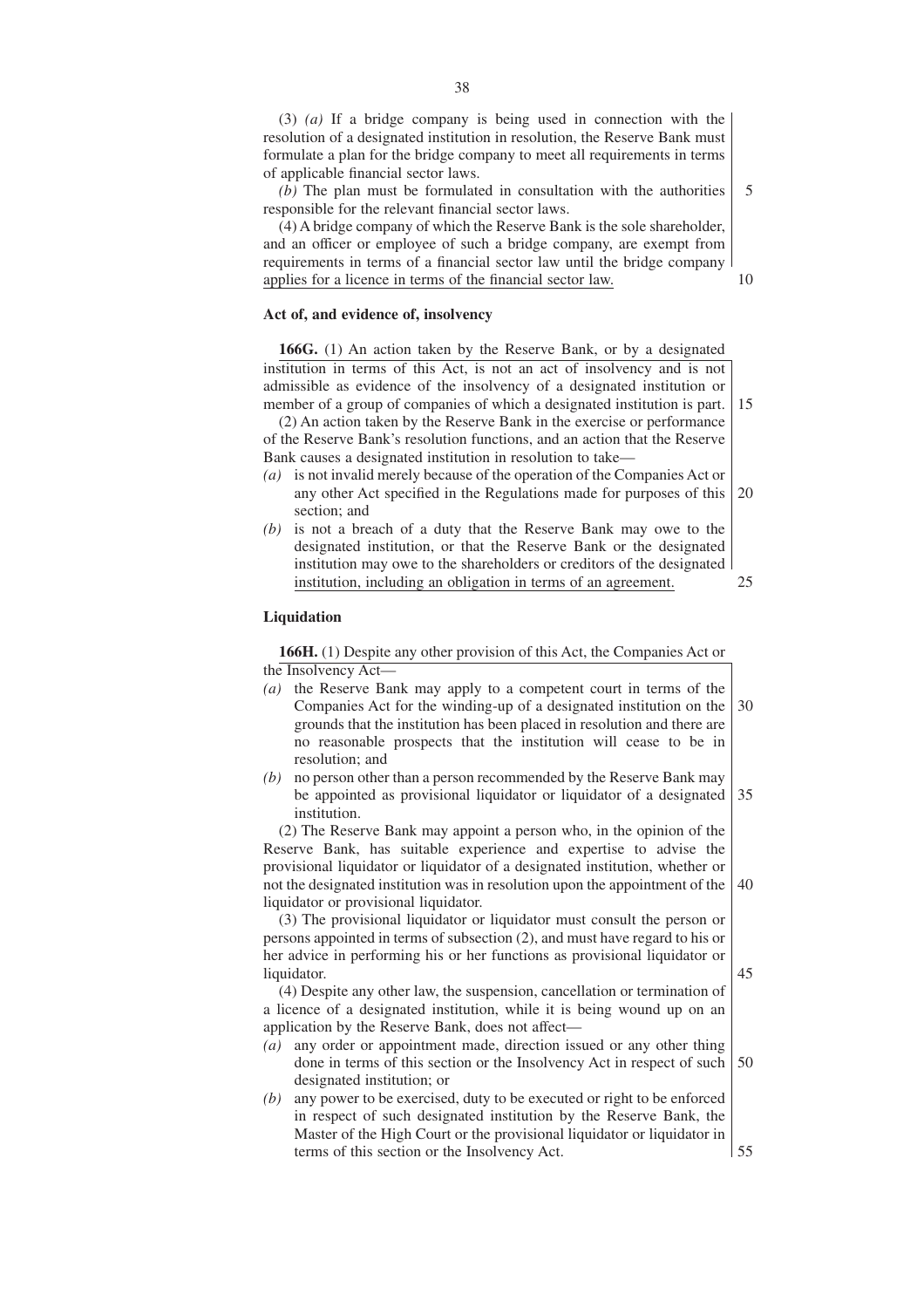(3) *(a)* Fa setlamokgolaganyo se diriswa mabapi le tharabololo ya setheo se se tlhomilweng mo tharabololong, Banka ya Resefe e tshwanetse go tlhama leano mabapi le setlamokgolaganyo gore se fitlhelele ditlhokego tsotlhe go ya ka melao ya lephata la ditšhelete e e diriswang.

*(b)* Leano le tshwanetse go tlhangwa ka therisano le balaodi ba ba rwalang maikarabelo mabapi le melao ya lephata la ditšhelete e e maleba. 5

(4) Setlamokgolaganyo seo Banka ya Resefe e leng motsholadišere ka gotlhe, le motlhankedi kgotsa modiri wa setlamokgolaganyo seo, se golotswe mo ditlhokegong go ya ka molao wa lephata la ditšhelete go fitlhela setlamokgolaganyo se dira kopo ya laesense go ya ka molao wa 10 lephata la ditšhelete.

## **Kgato ya, le bosup jwa, phutlhamo**

**166G.** (1) Kgato e e tserweng ke Banka ya Resefe, kgotsa ke setheo se se tlhomilweng go ya ka Molao ono, ga se kgato ya phutlhamo e bile ga e amogelesege jaaka bosupi jwa phutlhamo ya setheo se se tlhomilweng kgotsa leloko la setlhopha sa ditlamo tseo setheo se se tlhomilweng e leng karolo ya sona. 15

(2) Kgato e e tserweng ke Banka ya Resefe mo tirong kgotsa tiragatsong ya ditiro tsa tharabololo tsa Banka ya Resefe, le kgato e Banka ya Resefe e dirang gore setheo se se tlhomilweng mo tharabololong se e tseye—

20

- *(a)* ga se ya nnete fela ka ntlha ya tiro ya *Companies Act* kgotsa Molao mongwe le mongwe ofe o o tsepamisitsweng mo Melawanataolong e e dirilweng mabapi le maitlhomo a karolo eno; e bile
- *(b)* ga se tlolo ya tiro efe e Banka ya Resefe e tshwanetseng go e direla setheo se se tlhomilweng, kgotsa e Banka ya Resefe kgotsa setheo se se tlhomilweng se tshwanetseng go e direla batsholadisere kgotsa bakolotwa ba setheo se se tlhomilweng, go akaretsa le tlamego go ya ka tumalano. 25

## **Tswalokgwebo**

**166H.** (1) Go sa nyatswe taelo nngwe le nngwe efe ya Molao ono, *Companies Act* kgotsa *Insolvency Act*— 30

- *(a)* Banka ya Resefe e ka dira kopo kwa kgotlatshekelong e e nang le bokgoni go ya ka *Companies Act* mabapi le go fediswa ga setheo se se tlhomilweng ka ntlha ya fa setheo se beilwe mo tharabololong e bile go sena diponelopele dipe tse di utlwagalang tsa gore setheo se ka khutlisa go nna mo tharabololong; le 35
- *(b)* ga go motho ope ntle le motho yo o atlanegisitsweng ke Banka ya Resefe yo o ka thapiwang jaaka mogapi wa nakwana kgotsa mogapi wa setheo se se tlhomilweng.

(2) Banka ya Resefe e ka thapa motho yo, mo mogopolong wa Banka ya Resefe, a nang le maitemogelo le bokgoni jwa go gakolola mogapi wa nakwana kgotsa mogapi wa setheo se se tlhomilweng, go sa kgathalesege gore setheo se se tlhomilweng se ne se le mo tharabololong kgotsa nnyaa ka nako e go neng go thapiwa mogapi kgotsa mogapi wa nakwana ka yona. 40

(3) Mogapi wa nakwana kgotsa mogapi o tshwanetse go rerisana le motho kgotsa batho ba ba thapilweng go ya ka karolotlaleletso (2), e bile o tshwanetse go tsaya tsia kgakololo ya bona fa a dira tiro ya gagwe jaaka mogapi wa nakwana kgotsa mogapi. 45

(4) Go sa nyatswe molao mongwe le mongwe ofe, tshekego, phimolo kgotsa phediso ya laesense ya setheo se se tlhomilweng, fa se phatlalatswa ka kopo ya Banka ya Resefe, ga e ame— 50

- *(a)* taelo epe kgotsa go thapiwa go go dirilweng, taelo e e rebotsweng kgotsa sengwe le sengwe se se dirilweng go ya ka karolo eno kgotsa *Insolvency Act* mabapi le ditheo tseo tse di tlhomilweng; le
- *(b)* thata nnwge le nngwe e e tla diragatswang, tiro e e tla dirwang kgotsa tshwanelo e e tla gatelelwang mabapi le setheo seo se se tlhomilweng ke Banka ya Resefe, Molaodi wa Kgotlatshekelogodimo kgotsa mogapi wa nakwana kgotsa mogapi go ya ka karolo eno kgotsa *Insolvency Act*. 55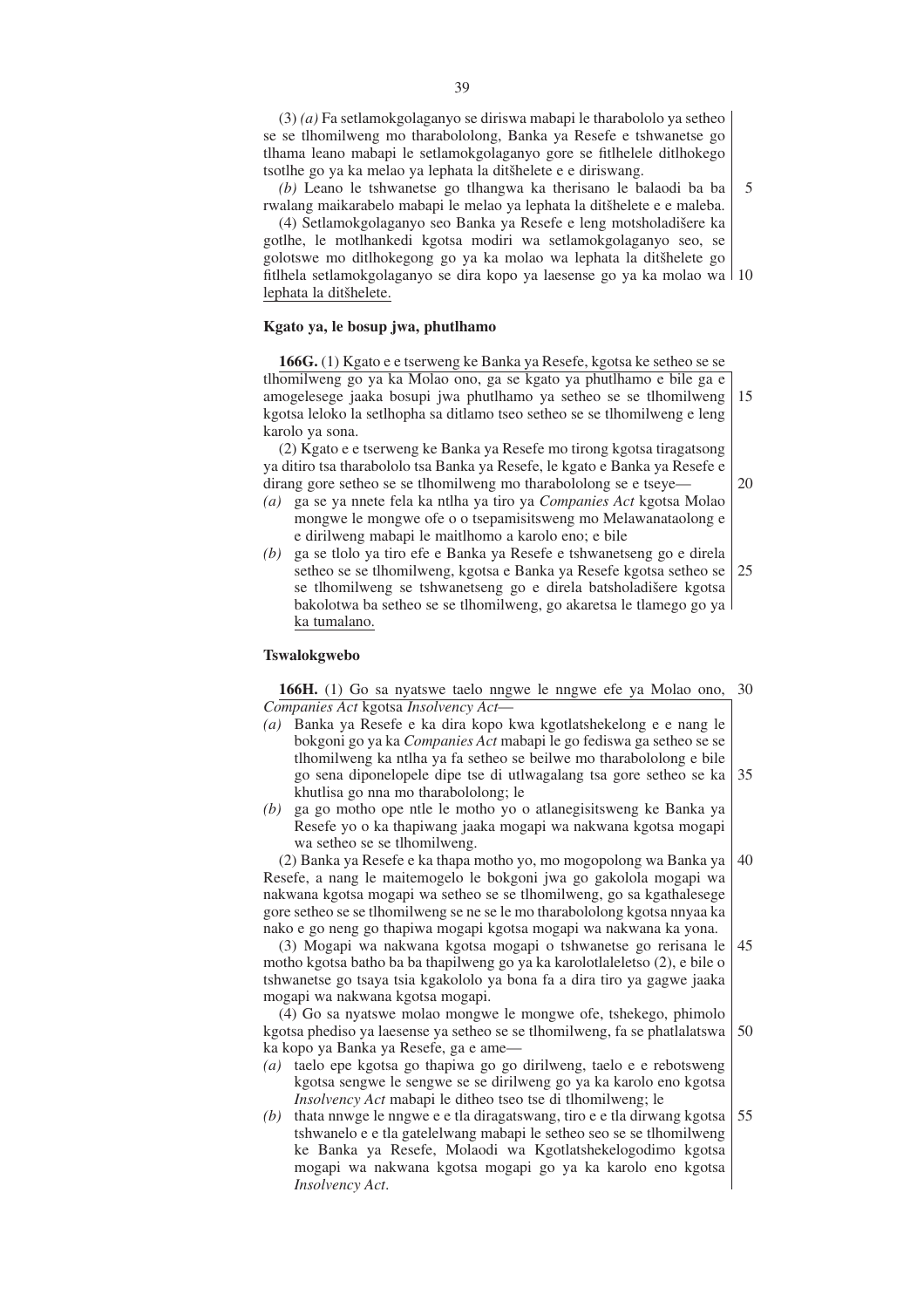(5) The suspension or revocation of a licence of a designated institution under a financial sector law, whether or not the designated institution is in resolution or is being wound up, does not affect—

- *(a)* the obligations and liabilities the designated institution has in connection with the licence; or
- *(b)* the powers of the Reserve Bank or a financial sector regulator under a financial sector law in relation to the designated institution.

(6) Notwithstanding anything to the contrary contained in any law, a liquidator or a trustee in liquidation may not cancel or set aside a disposition made, or a transaction or an action taken, by the Reserve Bank in exercising 1 10 its resolution functions in terms of this Act.

# **Delegation of Reserve Bank's resolution functions**

**166I.** (1) The Reserve Bank may, in writing—

| delegate any of the Reserve Bank's resolution functions; and<br>(a)           |     |
|-------------------------------------------------------------------------------|-----|
| at any time amend a delegation in terms of paragraph $(a)$ .<br>(b)           | 15  |
| (2) Subject to subsection (4), a delegation in terms of this section may be   |     |
| $made$ to —                                                                   |     |
| a Deputy Governor;<br>(a)                                                     |     |
| a staff member of the Reserve Bank;<br>(b)                                    |     |
| $(c)$ the resolution practitioner appointed for a designated institution;     | 20  |
| $(d)$ a financial sector regulator; or                                        |     |
| $(e)$ the Corporation.                                                        |     |
| (3) This section does not permit the Reserve Bank to delegate—                |     |
| ( <i>a</i> ) a power in terms of section 166J; or                             |     |
| the power to delegate contained in this section.<br>(b)                       | 25  |
| (4) A delegation in terms of subsection $(2)(c)$ must be limited to           |     |
| resolution functions.                                                         |     |
| $(5)$ A delegation in terms of this section—                                  |     |
| (a) is subject to the limitations and conditions specified in the delegation; |     |
| (b) does not divest the Reserve Bank of responsibility in respect of the      | -30 |
| delegated power or duty; and                                                  |     |
| may be revoked in writing at any time.<br>(c)                                 |     |
| (6) Anything done by a delegate in terms of the delegation must be            |     |
| regarded as having been done by the Reserve Bank.                             |     |
|                                                                               |     |

# *Part 2*

#### 35

#### *Placing designated institutions in resolution*

#### **Determination by Minister to place designated institution in resolution**

**166J.** (1) If in the opinion of the Reserve Bank—

- *(a)* a designated institution is, or will likely be, unable to meet its obligations, irrespective of whether or not the designated institution is insolvent; and 40
- *(b)* it is necessary to ensure the orderly resolution of the designated institution to—
	- (i) maintain financial stability; or
	- (ii) in the case of a bank or a member of a group of companies of which a bank is a member, to protect depositors of the bank, 45

the Reserve Bank may recommend to the Minister that the designated institution be placed in resolution.

(2) The Minister may, after considering a recommendation in terms of subsection (1) and if he or she considers that— 50

*(a)* the designated institution is or will probably be unable to meet its obligations, whether or not the designated institution is insolvent; and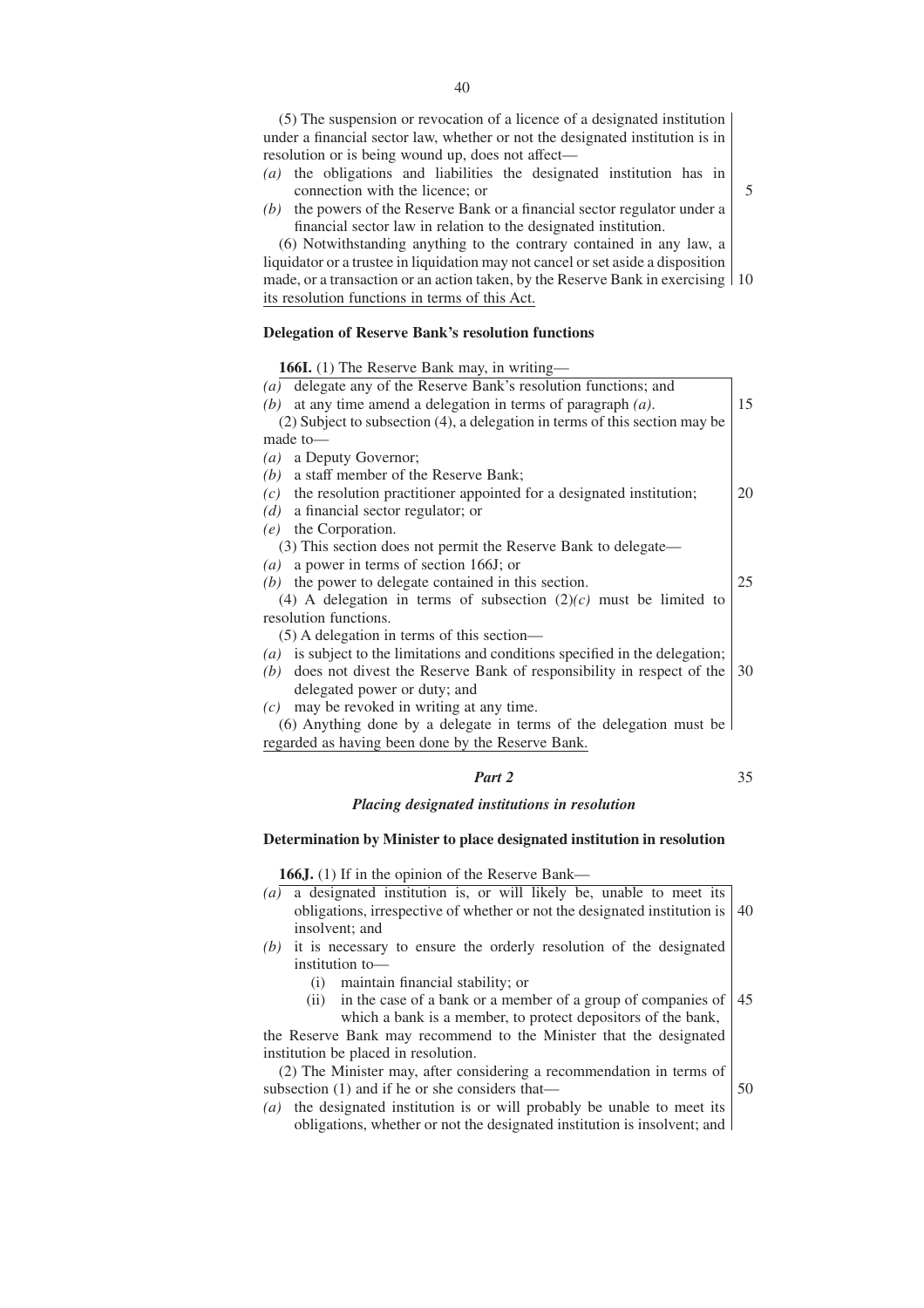(5) tshekego kgotsa phimolo ya laesense ya setheo se se tlhomilweng ka fa tlase ga molao wa lephata la ditšhelete, go sa kgathalesege gore setheo se se tlhomilweng se mo tharabololong kgotsa se a phatlalatswa, ga e ame— *(a)* ditlamego le maikarabelosemolao a setheo se se tlhomilweng se nang

- le ona mabapi le laesense; kgotsa
- *(b)* dithata tsa Banka ya Resefe kgotsa bolaodi jwa lephata la ditšhelete ka fa tlase ga molao wa lephata la ditšhelete mabapi le setheo se se tlhomilweng.

(6) Go sa nyatswe sengwe le sengwe se se sa tsamaelaneng le se se mo molaong ofe, mogapi kgotsa motlhokomedi mo tswalokgwebong o ka se phimole kgotsa a beele kwa thoko tshekegelo e e dirilweng, kgotsa tirisano kgotsa kgato e e tserweng, ke Banka ya Resefe mo go diragatseng ditiro tsa yona tsa tharabololo go ya ka Molao ono. 10

# **Tholelo ya ditiro tsa tharabololo tsa Banka ya Resefe**

| 166I. (1) Banka ya Resefe e ka, ka go kwala—                               | 15 |
|----------------------------------------------------------------------------|----|
| (a) rolela nngwe le nngwe ya ditiro tsa tharabololo tsa Banka ya Resefe;   |    |
| 1e                                                                         |    |
| (b) ka nako nngwe le nngwe tlhabolola tholelo go ya ka temana $(a)$ .      |    |
| (2) Go latela karolotlaleletso (4), tholelo go ya ka karolo eno e ka       |    |
| direlwa-                                                                   | 20 |
| $(a)$ Motlatsammusisi;                                                     |    |
| (b) leloko la badiri ba Banka ya Resefe;                                   |    |
| $(c)$ modiri wa tsa tharabololo yo o thapilweng mabapi le setheo se se     |    |
| tlhomilweng;                                                               |    |
| molaodi wa lephata la ditšhelete; kgotsa<br>(d)                            | 25 |
| $(e)$ Koporasi.                                                            |    |
| (3) Karolo eno ga e neye Banka ya Resefe tetla go rolela—                  |    |
| (a) thata go ya ka karolo 166J; kgotsa                                     |    |
| $(b)$ thata ya go rolela e e mo karolong eno.                              |    |
| (4) Tholelo go ya ka karolotlaleletso $(2)(c)$ e tshwanetse go lekanyetswa | 30 |
| go ditiro tsa tharabololo.                                                 |    |
| (5) Tholelo go ya ka karolo eno—                                           |    |
| (a) e go ya ka ditekanyetso le dipeelo tse di thagisits weng mo tholelong; |    |
| ga e amoge maikarabelo a Banka ya Resefe mabapi le thata e e<br>(b)        |    |
| roletsweng kgotsa tiro; e bile                                             | 35 |
| e ka phimolwa ka go kwala ka nako nngwe le nngwe.<br>(c)                   |    |
| (6) Sengwe le sengwe se se dirilweng ke morolelwa go ya ka tholelo se      |    |
| tshwanetse go tsewa jaaka se se dirilweng ke Banka ya Resefe.              |    |

# *Karolo 2*

*Go baya setheo se se tlhomilweng mo tharabololong*

40

**Tlhomamiso ka Tona go baya setheo se se tlhomilweng mo tharabololong**

**166J.** (1) Fa go ya ka mogopolo wa Banka ya Resefe—

- *(a)* setheo se se tlhomilweng se sa, kgotsa se ka se, kgone go fitlhelela ditlamego tsa sona, go sa kgathalesege gore setheo se se tlhomilweng se phutlhame kgotsa nnyaa; e bile 45
- *(b)* go botlhokwa go netefatsa tharabololo e e rulaganeng ya setheo se se tlhomilweng go—
	- (i) tshegetsa tlhomamo ya ditšhelete; kgotsa
- (ii) mo lebakeng la banka kgotsa leloko la setlhopha sa ditheo seo banka e leng leloko la sona, go sireletsa babayamadi ba banka, Banka ya Resefe e ka atlanegisa go Tona gore setheo se se tlhomilweng se bewe mo tharabololong. 50

(2) Tona o ka, morago ga go sekaseka katlanegiso go ya ka karolotlaleletso (1) le fa a tsaya tsia gore— 55

*(a)* setheo se se tlhomilweng se ka se kgotsa ka gongwe se ka se kgone go fitlhelela ditlamego tsa sona, go sa kgathalesege gore setheo se se tlhomilweng se phutlhame kgotsa nnyaa; e bile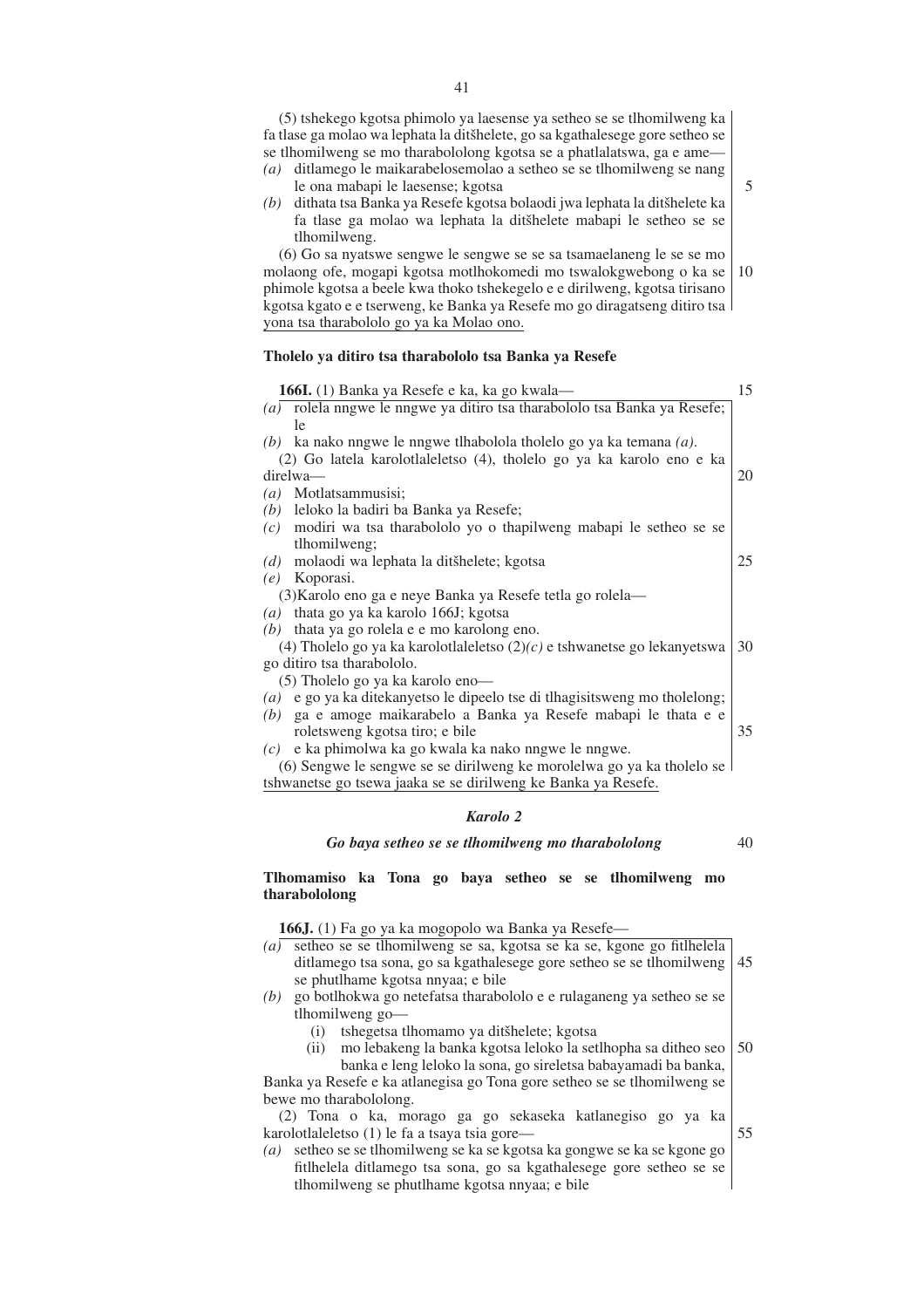- *(b)* it is necessary to ensure the orderly resolution of the designated institution-
	- (i) to maintain financial stability; or
	- (ii) in the case of a bank or a member of a group of companies of which a bank is a member, to protect depositors of the bank,

5

make a written determination, addressed to the Governor, placing the designated institution in resolution.

(3) The 'obligation' contemplated in subsections (1) and (2) includes an obligation in terms of a prudential standard.

(4) The Reserve Bank must notify the Managing Director or the chairperson of the board of directors of the designated institution of the determination by the Minister. 10

(5) The Reserve Bank must publish each determination made in terms of subsection  $(2)$ .

(6) Failure to comply with subsection (4) or (5) does not invalidate a  $\vert$  15 recommendation or a determination in terms of this section.

#### **When designated institution ceases to be in resolution**

## **166K.** (1) If—

*(a)* a designated institution is in resolution; and

- *(b)* the Reserve Bank is of the opinion that it is no longer necessary that the designated institution remain in resolution— 20
	- (i) to maintain financial stability; or
	- (ii) in the case of a bank or a member of a group of companies of which a bank is a member, to protect depositors of the bank,

the Reserve Bank must recommend to the Minister that the Minister revoke the determination made in terms of section 166J(2) by which the designated institution was placed in resolution. 25

(2) The Minister may, after considering a recommendation made in terms of subsection (1), revoke the determination.

(3) The Reserve Bank must publish each revocation, but failure to do so does not invalidate the revocation. 30

(4) A designated institution also ceases to be in resolution when a liquidator, other than a provisional liquidator, is appointed for the designated institution, unless the court orders otherwise.

#### **Placing designated institution in resolution not termination or accel-**35 **eration event**

**166L.** (1) A provision of an agreement is of no effect to the extent that the provision, on the basis that a designated institution has been or is proposed to be placed in resolution, or on the basis of a resolution action or proposed resolution action in relation to a designated institution— *(a)* confers a right, or imposes an obligation, on a person; or *(b)* accelerates or varies an obligation of a person, whether or not the person is a party to the agreement. 40

(2) Subsection (1) does not apply in relation to an obligation to give notice to a person. 45

# **Reserve Bank to manage and control affairs of designated institution**

**166M.** (1) While a designated institution is in resolution, the Reserve Bank has the power and authority to manage and control the affairs of the designated institution, and to exercise any of the powers of the governing body and the shareholders or a class of shareholders of the designated institution, including powers, to the exclusion of the governing body and officers, and the shareholders, of the designated institution. 50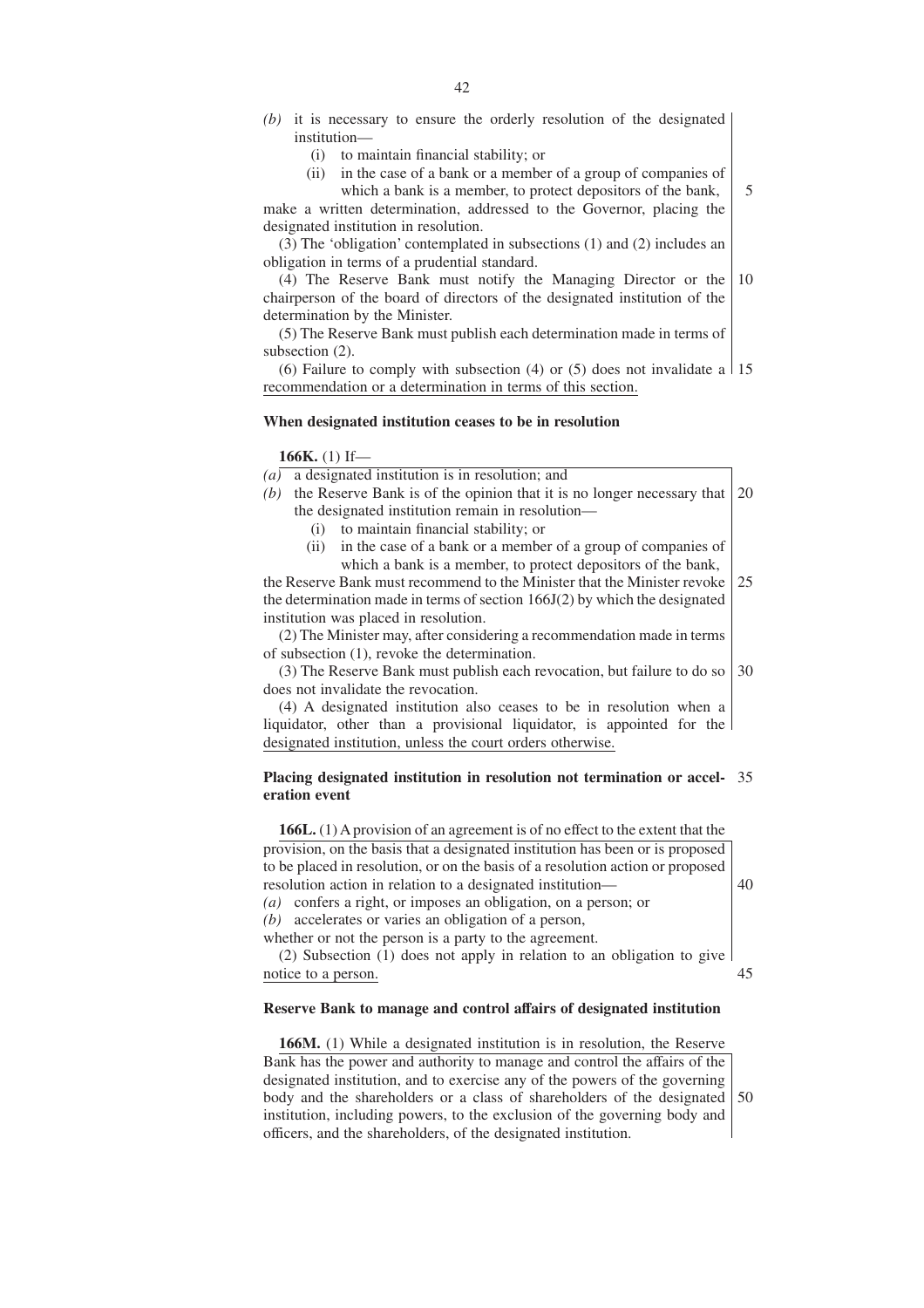- *(b)* go botlhokwa go netefatsa tharabololo e e rulaganeng ya setheo sa ditšhelete-
	- (i) go tshegetsa tlhomamo ya ditšhelete; kgotsa
	- (ii) mo lebakeng la banka kgotsa leloko la setlhopha sa ditheo seo

banka e leng leloko la sona, go sireletsa babayamadi ba banka, dira tlhomamiso e e kwetsweng, e e lebisitsweng go Mmusisi, e e bayang setheo se se tlhomilweng mo tharabololong. 5

(3) 'Tlamego' e e umakilweng mo dikarolotlaleletsong (1) le (2) di akaretsa tlamego go ya ka maemo a tlhokomelo.

(4) Banka ya Resefe e tshwanetse go itsise Mokaeditaolo kgotsa modulasetulo wa boto ya bakaedi ya setheo se se tlhomilweng ka ga tlhomamiso e e dirilweng ke Tona. 10

(5) Banka ya Resefe e tshwanetse go phasalatsa tlhomamiso nngwe le nngwe e e dirilweng go ya ka karolotlaleletso (2).

(6) Go retelelwa ke go obamela karolotlaleletso (4) kgotsa (5) ga go dire gore katlanegiso kgotsa tlhomamiso e se nne ya boammaruri go ya ka karolo eno. 15

#### **Fa setheo se se tlhomilweng se khutla go nna mo tharabololong**

# **166K.** (1) Fa—

 $(a)$  setheo se se tlhomilweng se le mo tharabololong; e bile *(b)* Banka ya Resefe e le ya mogopolo wa gore ga go sa tlhole go tlhokega

gore setheo se se tlhomilweng se nne mo tharabololong—

- (i) go tshegetsa tlhomamo ya ditšhelete; kgotsa
- (ii) mo lebakeng la banka kgotsa leloko la setlhopha sa ditheo seo banka e leng leloko la sona, go sireletsa babayamadi ba banka, Banka ya Resefe e tshwanetse go atlanegisa go Tona gore Tona a phimole tlhomamiso e e dirilweng go ya ka karolo 166J(2) e ka yona setheo se se tlhomilweng se beilweng mo tharabololong. 25

20

(2) Tona o ka, morago ga go sekaseka katlanegiso e e dirilweng go ya ka karolotlaleletso (1), phimola tlhomamiso. 30

(3) Banka ya Resefe e tshwanetse go phasalatsa phimolo nngwe le nngwe, fela go retelelwa ke go dira jalo ga go dire gore phimolo e se nne ya boammaruri.

(4) Setheo se se tlhomilweng se khutlisa go nna mo tharabololong fa mogapi, yo e seng mogapi wa nakwana, a thapiwa mabapi le setheo se se tlhomilweng, ntle le fa kgotlatshekelo e laela ka mokgwa osele. 35

## **Go baya setheo se se tlhomilweng mo tharabololong e seng mo tiragalong ya go khutlisa kgotsa ya go itlhaganedisa**

**166L.** (1) Taelo ya tumalano ga e na kutlwalo epe mo bogolong jwa gore 40 taelo, ka ntlha ya gore setheo se se tlhomilweng se tshitsintswe go bewa mo tharabololong, kgotsa ka ntlha ya kgato ya tharabololo kgotsa kgato e e tshitsintsweng ya tharabololo mabapi le setheo se se tlhomilweng— *(a)* e rolela tshwanelo, kgotsa e pateletsa tlamego, mo mothong; kgotsa *(b)* e itlhaganedisa kgotsa e farologantsha tlamego ya motho, go sa kgathalesege gore motho ke karolo ya tumalano kgotsa nnyaa. 45

(2) Karolotlaleletso (1) ga e diriswe mabapi le tlamego ya go naya motho kitsiso.

#### **Banka ya Resefe e tla tsamaisa le go laola merero ya setheo se se tlhomilweng** 50

**166M.** (1) Fa setheo se se tlhomilweng se le mo tharabololong, Banka ya Resefe e na le thata le taolo go tsamaisa le go laola merero ya setheo se se tlhomilweng, le go diragatsa nngwe le nngwe ya dithata tsa mokgatlho o o busang le batsholadišere kgotsa setlhopha sa batsholadišere ba setheo se se tlhomilweng, go akaretsa le dithata, ka kgethololo ya mokgatlho o o busang le batlhankedi, le batsholadišere, ba setheo se se tlhomilweng. 55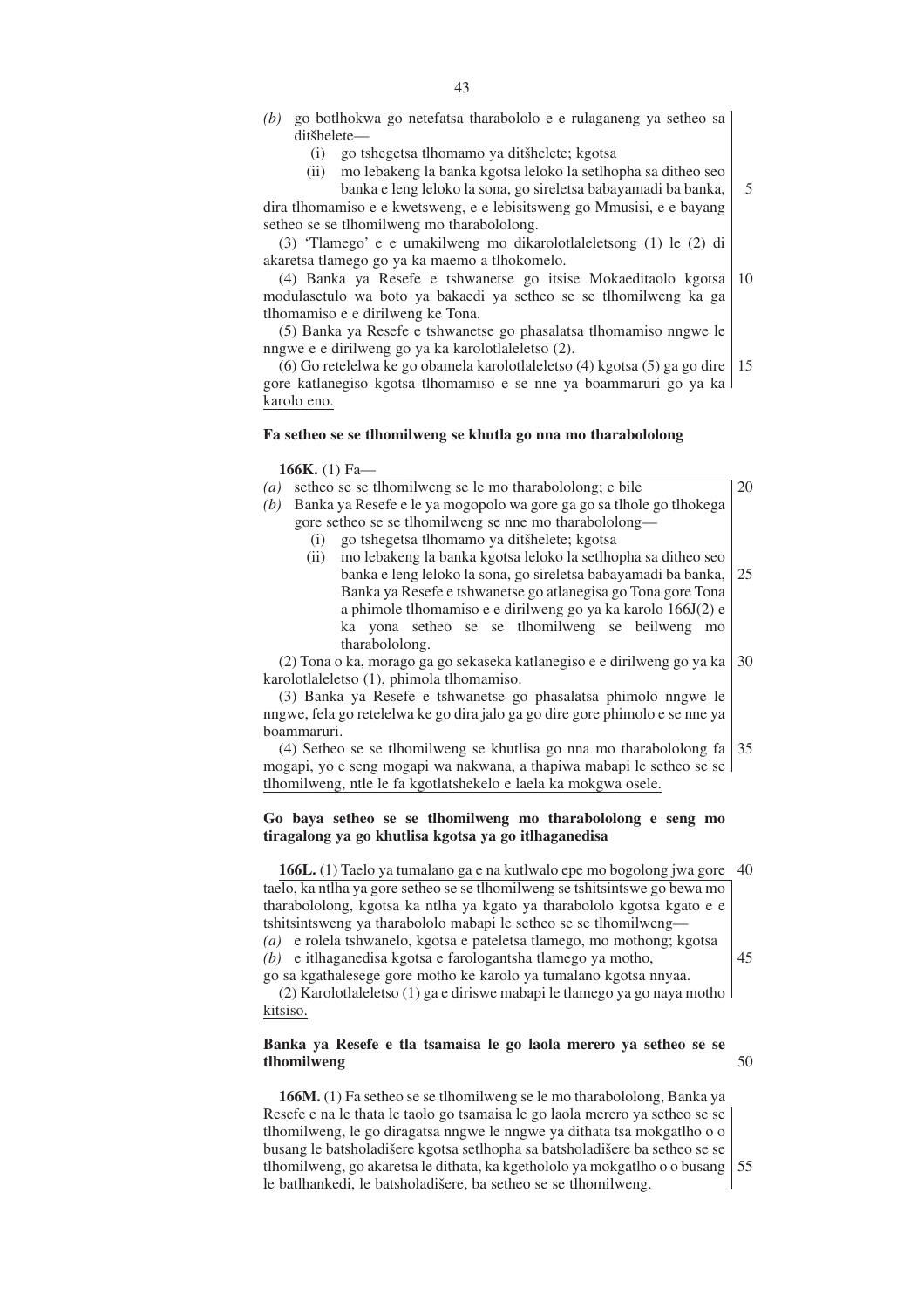(2) Without limiting subsection (1), the powers of the designated institution, the governing body and the shareholders of the designated institution referred to in that subsection include the following powers:

- *(a)* To convene meetings of creditors of the designated institution to consult with them in relation to the exercise and proposed exercise of those powers and the powers of the Reserve Bank in terms of this Act; 5
- *(b)* to negotiate with a creditor of the designated institution with a view to the final settlement of the claims of the creditor against the designated institution; and
- *(c)* to propose and enter into arrangements or compromises between the designated institution and all its creditors, or all the creditors of a class of the designated institution's creditors, in terms of section 155 of the Companies Act. 10

## **Reserve Bank not holding company**

166N. The Reserve Bank is not, merely because of this Chapter, a 15 holding company of a designated institution in resolution.

#### **Resolution practitioners**

**166O.** (1) The Reserve Bank must, subject to subsection (2), as soon as practicable after a designated institution is placed in resolution, appoint, in writing, a person to be the resolution practitioner for the designated institution while it is in resolution, with specified powers and functions delegated to the person in terms of section 166I. (2) The Reserve Bank may not appoint a person in terms of subsection (1) if the Reserve Bank is of the opinion that, in the circumstances, it is not necessary to do so to achieve the orderly resolution of the designated institution. (3) The Reserve Bank may at any time, in writing, terminate the appointment of a resolution practitioner for a designated institution in resolution. (4) A resolution practitioner appointed for a designated institution in resolution must— *(a)* comply with any instruction from the Reserve Bank in relation to the designated institution; *(b)* give the Reserve Bank, at least monthly, a report on his or her activities in relation to the designated institution; and 20 25 30 35

*(c)* comply with the other terms of his or her appointment.

#### **Transfer of shares in designated institutions in resolution**

| <b>166P.</b> (1) A share of a designated institution in resolution may not be                |  |
|----------------------------------------------------------------------------------------------|--|
| traded without the approval of the Reserve Bank.                                             |  |
| $(2)$ Subsection $(1)$ does not prevent a transfer of a share—                               |  |
| $(a)$ on the death of the shareholder;                                                       |  |
| $(b)$ to comply with an order of a court; or                                                 |  |
| in circumstances specified in a prudential standard.<br>(c)                                  |  |
| $(2)$ A monotonical topology controvers to proposation (1) in all $\alpha \in \mathbb{C}$ at |  |

 $(3)$  A purported transfer contrary to subsection  $(1)$  is of no effect.

#### *Part 3*

45

#### *Resolution measures*

# **Valuation**

**166Q.** (1) *(a)* Before the Reserve Bank takes a resolution action in relation to a designated institution in resolution, or a designated institution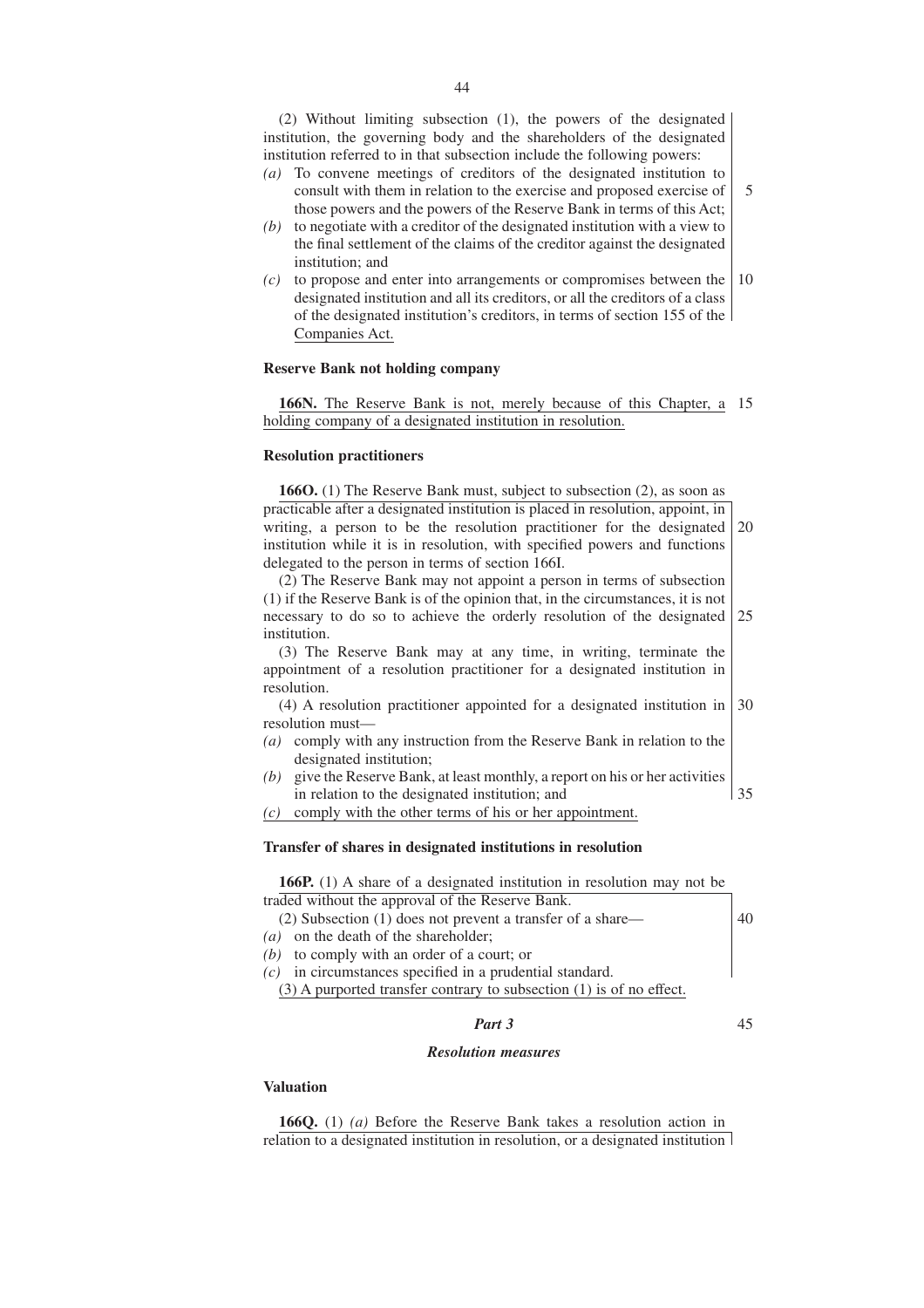(2) Ntle le go lekanyetsa karolotlaleletso (1), dithata tsa setheo se se tlhomilweng, mokgatlho o busang le batsholadišere ba setheo se se tlhomilweng tse di kailweng mo karolotlaleletsong eo di akaretsa dithata tse di latelang:

- *(a)* Go rulaganya dikopano tsa bakolotwa ba setheo se se tlhomilweng go rerisana le bona mabapi le tiragatso e e tshitsintsweng ya dithata tseo le dithata tsa Banka ya Resefe go ya ka Molao ono; 5
- *(b)* go buisana le mokolotwa wa setheo se se tlhomilweng ka mogopolo wa pheleletso ya tuelo ya bofelo ya ditleleime tsa mokolotwa kgatlhanong le setheo se se tlhomilweng; le
- *(c)* go tshitsinya le go dira dithulaganyo kgotsa boineelo magareng ga setheo se se tlhomilweng le bakolotwa botlhe ba sona, kgotsa bakolotwa botlhe ba setlhopha sa setheo se se tlhomilweng, go ya ka karolo 155 ya *Companies Act*.

## **Banka ya Resefe e seng setlamo se se okameng tse dingwe**

15

10

**166N.** Banka ya Resefe ga se, fela ka ntlha ya Kgaolo eno, setlamo se se okameng tse dingwe sa setheo se se tlhomilweng se se mo tharabololong.

## **Badiri ba tsa tharabololo**

**166O.** (1) Banka ya Resefe e tshwanetse, go ya ka karolotlaleletso (2), ka bonako jo bo kgonagalang morago ga fa setheo se se tlhomilweng se sena go bewa mo tharabololong, go thapa, ka go kwala, motho yo o tla nnang modiri wa tsa tharabololo wa setheo se se tlhomilweng fa se le mo tharabololong, ka dithata le ditiro tse di tsepamisitsweng tse di roletsweng motho go ya ka karolo 166I. 20

(2) Banka ya Resefe e ka thapa motho go ya ka karolotlaleletso (1) fa Banka ya Resefe e le ya mogopolo wa gore, mo maemng ao, ga go tlhokege go dira jalo go fitlhelela tharabololo e e rulaganeng ya setheo se se tlhomilweng. 25

(3) Banka ya Resefe ka nako nngwe le nngwe e ka, ka go kwala, emisa go thapiwa ga modiri wa tsa tharabololo wa setheo se se tlhomilweng se se mo tharabololong. 30

(4) Modiri wa tsa ttharabololo yo o thapilweng mabapi le setheo se se tlhomilweng o tshwanetse—

- *(a)* go obamela taelo efe go tswa kwa Bankeng ya Resefe mabapi le setheo se se tlhomilweng;
- *(b)* go naya Banka ya Resefe, bonnye kgwedi le kgwedi, pegelo ya ditiro tsa gagwe mabapi le setheo se se tlhomilweng; le

*(c)* go obamela dipeelo tse dingwe tsa go thapiwa ga gagwe.

#### Tshutisetso ya dišere kwa setheong se se tlhomilweng mo tharabololong

**166P.** (1) Sere ya setheo se se tlhomilweng mo tharabololong ga e ne e  $40$ rekiswa ntle le thebolo ya Banka ya Resefe. (2) Karolotlaleletso (1) ga e thibele tshutiso ya šere—

- *(a)* fa motsholašere a tlhokofala;
- *(b)* go obamela taelo ya kgotlatshekelo; kgotsa

*(c)* mo maemong a a tsepamisitsweng mo maemong a kelotlhoko. (3) Tshutiso e e tsewang jaaka ya nnete e e sa tsamaelaneng le karolotlaleletso (1) ga e ame ka gope. 45

# *Karolo 3*

#### *Ditsela tsa tharabololo*

#### **Tekanyoboleng**

**166Q.** (1) *(a)* Pele Banka ya Resefe e tsaya kgato ya tharabololo mabapi le setheo se se tlhomilweng mo tharabololong, kgotsa setheo se se tlhomilweng mo tharabololong se tsaya kgato, Banka ya Resefe e

## 50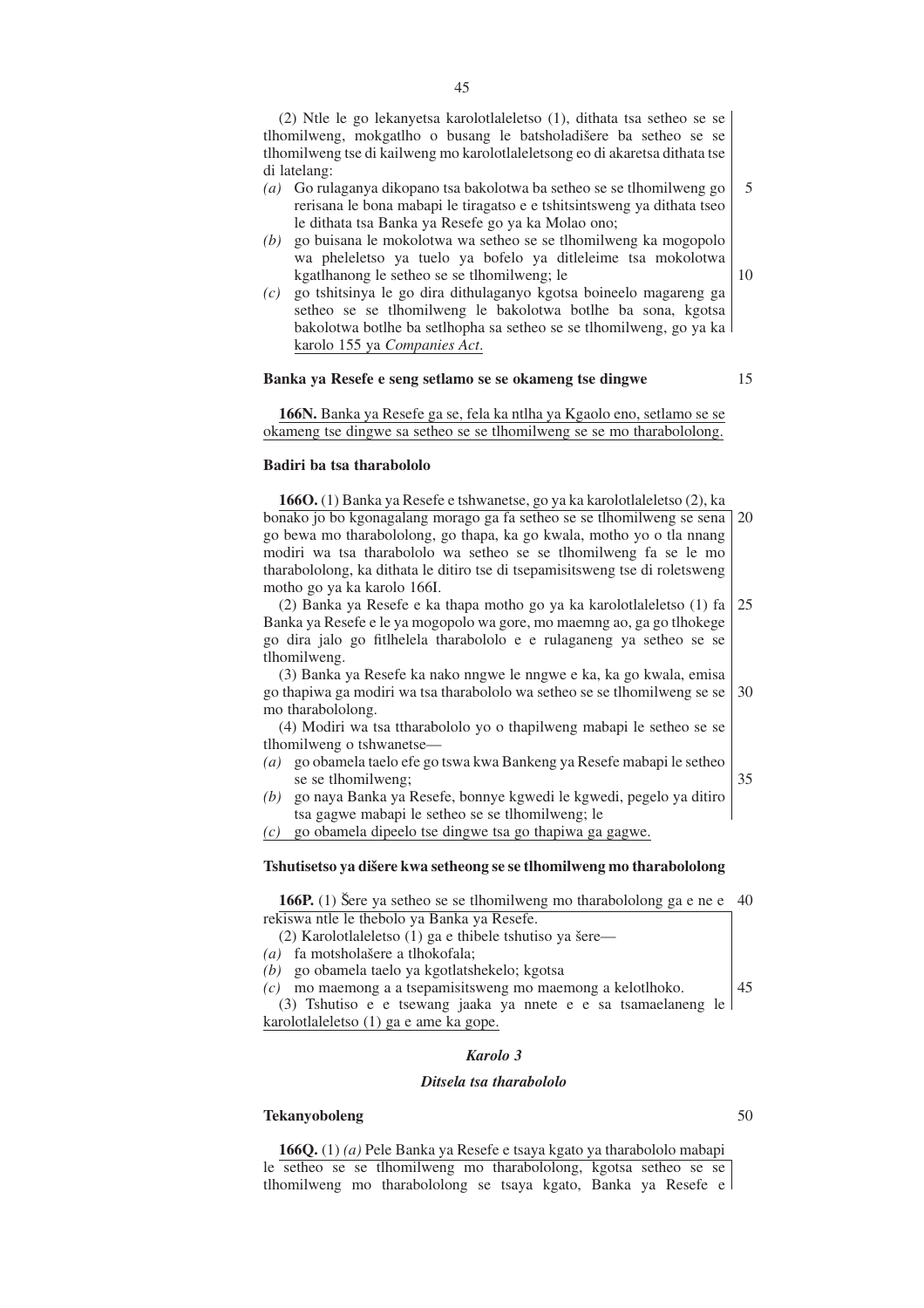in resolution takes such action, the Reserve Bank must obtain a valuation of the assets or liabilities involved.

*(b)* The valuation must state the amount that, in the valuator's opinion, would be realised from the asset, or the amount that, in the valuator's opinion, would be the amount payable on the liability, in a winding up of the designated institution.

*(c)* The purpose of the valuation is to inform the Reserve Bank in relation to the resolution action.

(2) As soon as practicable after a designated institution ceases to be in resolution, the Reserve Bank must obtain a valuation of the assets and liabilities that were dealt with in the resolution action. 10

(3) The Reserve Bank, in engaging a valuation for the purpose of this section, must specify the assumptions the valuator must make in conducting the valuation.

(4) A valuation in terms of this section must be carried out—

15

5

*(a)* by a valuator that meets the requirements prescribed in; and *(b)* otherwise in accordance with the requirements prescribed in, a prudential standard made for this section.

(5) The Reserve Bank must make valuations obtained in terms of this section available to the creditors and shareholders of the designated 20 institution.

#### **Powers**

**166R.** (1) If the Reserve Bank determines that it is necessary to do so for the orderly resolution of a designated institution in resolution, the Reserve Bank may do any of the following: *(a)* Subject to subsection (3), by notice to the other parties to an agreement 25

- to which the designated institution is a party, being an agreement that came into effect before the designated institution was put in resolution, cancel the agreement with effect from the date stated in the notice, which date must be after the date of the notice;
- *(b)* subject to subsection (4), by written notice to the parties and lodging notice to that effect with the court or arbitrator, suspend specified legal proceedings or arbitration proceedings to which the designated institution is a party;
- *(c)* despite subsection (3), and subject to subsection (4), by written notice to the parties, suspend the institution of any claim for damages in respect of loss sustained by a person resulting from a cancellation of an agreement in terms paragraph *(a)*; 35
- *(d)* subject to subsection (4), by written notice to the parties to an agreement to which a designated institution is a party, suspend an obligation of a party to the agreement; or 40
- *(e)* subject to subsection (5), by notice published in the Register, prohibit the commencement of specified legal proceedings or arbitration proceedings against the designated institution.

(2) The Reserve Bank may exercise the power in terms of subsection (1)*(a)* only— 45

- *(a)* if the agreement prefers one creditor of the designated institution over another creditor of the same class;
- *(b)* if the agreement is unreasonably onerous on the designated institution;
- *(c)* if the agreement is a lease of movable or immovable property entered into before the designated institution was placed in resolution; or 50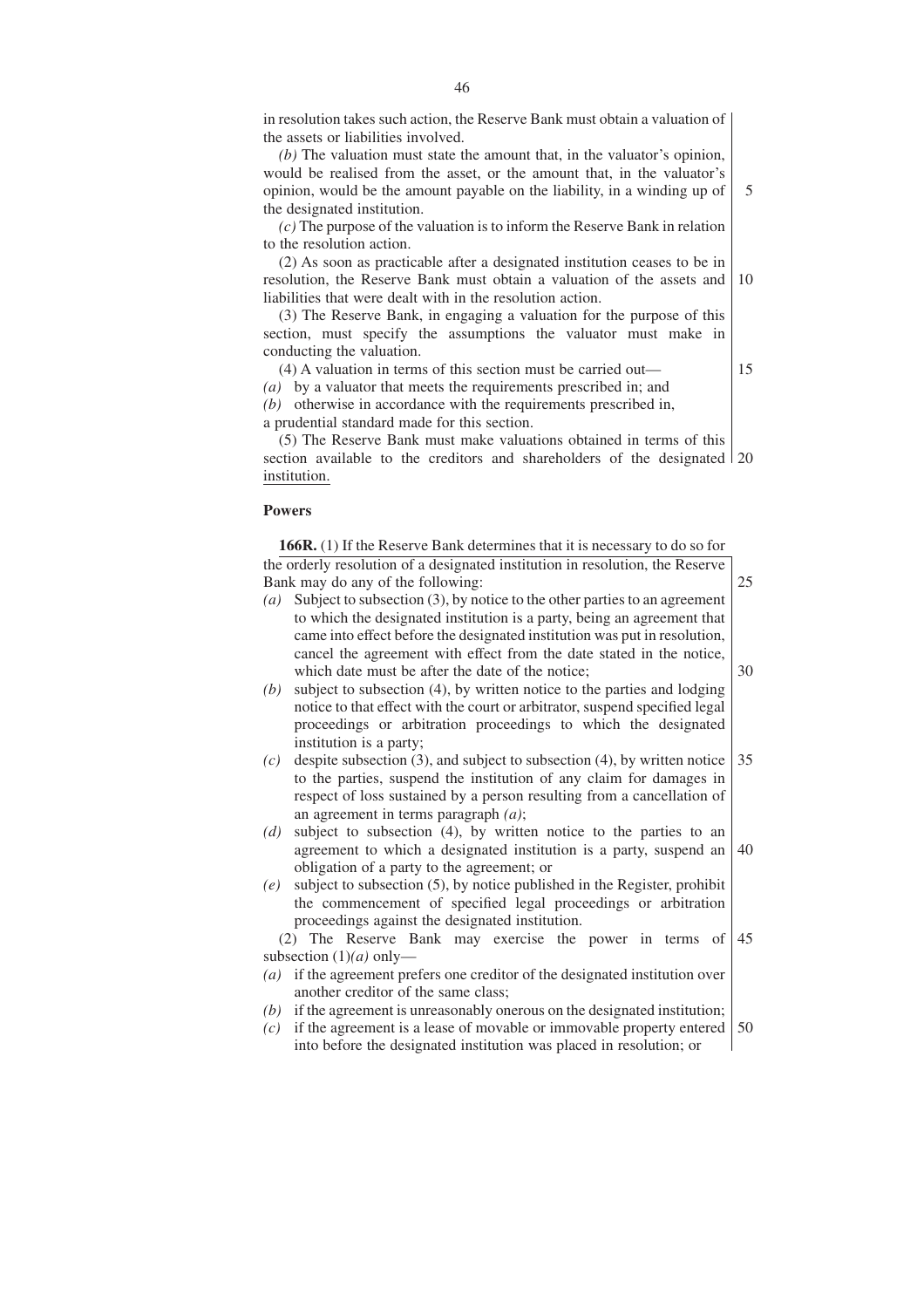tshwanetse go fitlhelela tekanyoboleng ya dithoto le maikarabelosemolao a a amegang.

*(b)* Tekanyoboleng e tshwanetse go tlhagisa boleng jo, ka mogopolo wa molekanyaboleng, bo tla fitlhelelwang go tswa mo dithotong, kgotsa tlhotlhwa e, go ya ka mogopolo wa molekanyaboleng, e tla nnang tlhotlhwa e e tla duelelang maikarabelosemolao, mo phedisong ya setheo se se tlhomilweng.

*(c)* Maitlhomo a tekanyoboleng ke go itsise Banka ya Resefe mabapi le kgato ya tharabololo.

(2) Ka bonako jo bo kgonagalang morago ga fa setheo se se tlhomilweng se khutlisa go nna mo tharabololong, Banka ya Resefe e tshwanetse go fitlhelela tekanyoboleng ya dithoto le maikarabelosemolao a a sekasekilweng ka kgato ya tharabololo. 10

(3) Banka ya Resefe, mo go direng tekanyoboleng mabapi le maitlhomo a karolo eno, e tshwanetse go tsepamisa diphopholetso tse molekanyaboleng a tshwanetseng go di dira mo go lekanyeng boleng. 15

(4) Tekanyoboleng go ya ka karolo eno e tshwanetse go dirwa—

*(a)* ke molekanyaboleng yo o fitlhelelang ditlhokego tse di beilweng mo; le

*(b)* ka mokgwa osele go latela ditlhokego tse di beilweng mo, maemong a tlhokomelo a a diretsweng karolo eno.

(5) Banka ya Resefe e tshwanetse go dira gore tekanyoboleng e e fitlhetsweng go ya ka karolo eno e fitlhelelwe ke bakolotwa le batsholadišere ba setheo se se tlhomilweng.

# **Dithata**

**166R.** (1) Fa Banka ya Resefe e tlhomamisa gore go botlhokwa go dira jalo mabapi le tharabololo e e rulaganeng ya setheo se se tlhomilweng se se mo tharabololong, Banka ya Resefe e ka dira efe ya tse di latelang:

- *(a)* Go latela karolotlaleletso (3), ka kitsiso go matlhakore a mangwe ao e leng karolo ya tumalano e setheo se se tlhomilweng e leng karolo ya yona, e le tumalano e e tseneng mo tirisong pele ga setheo se se tlhomilweng se bewa mo tharabololong, 20 phimola tumalano go simolola ka letlha le le beilweng mo kitsisong, letlha leo le tshwanetseng go nna morago ga letlha la kitsiso; 30
- *(b)* go latela karolotlaleletso (4), ka kitsiso e e kwetsweng go matlhakore a a amegang le go dira kitsiso mabapi le seo kwa kgotlatshekelong kgotsa kwa botsereganying, sekega ditsamaiso tsa semolao tse di rileng kgotsa ditsamaiso tsa botsereganyi tseo setheo se se tlhomilweng e leng karolo ya tsona; 35
- *(c)* go sa nyatswe karolotlaleletso (3), le go ya ka karolotlaleletso (4), ka kitsiso e e kwetsweng go matlhakore a a amegang, sekega setheo mabapi le tleleime efe ya ditshenyegelo mabapi le tatlhegelo e e bonweng ke motho ka ntlha ya phimolo ya tumalano go ya ka temana *(a)*; 40
- *(d)* go latela karolotlaleletso (4), ka kitsiso e e kwaletsweng matlhakore a a amegang mo setheong se se tlhomilweng e leng karolo, sekega tlamego ya letlhakore leo e leng karolo ya tumalano; kgotsa 45
- *(e)* go latela karolotlaleletso (5), ka kitsiso e e phasaladitsweng mo Rejisetareng, thibela tshimololo ya ditsamaiso tsa semolao tse di rileng kgotsa ditsamaiso tsa botsereganyi kgatlhanong le setheo se se tlhomilweng. 50

(2) Banka ya Resefe e ka diragatsa thata go ya ka karolotlaleletso (1)*(a)* fela—

- *(a)* fa tumalano e tsaya letlhakore la mokolotwa a le esi wa setheo se se tlhomilweng go feta mokolotwa yo mongwe wa setlhopha se se tshwanang; 55
- *(b)* fa tumalano e le matsapa ka mabaka a a sa utlwagaleng mo setheong se se tlhomilweng;
- *(c)* fa tumalano e le ya khiro ya thoto e e sutang kgotsa e e sa suteng e e dirilweng pele setheo se se thomilweng se bewa mo tharabololong; kgotsa 60

25

20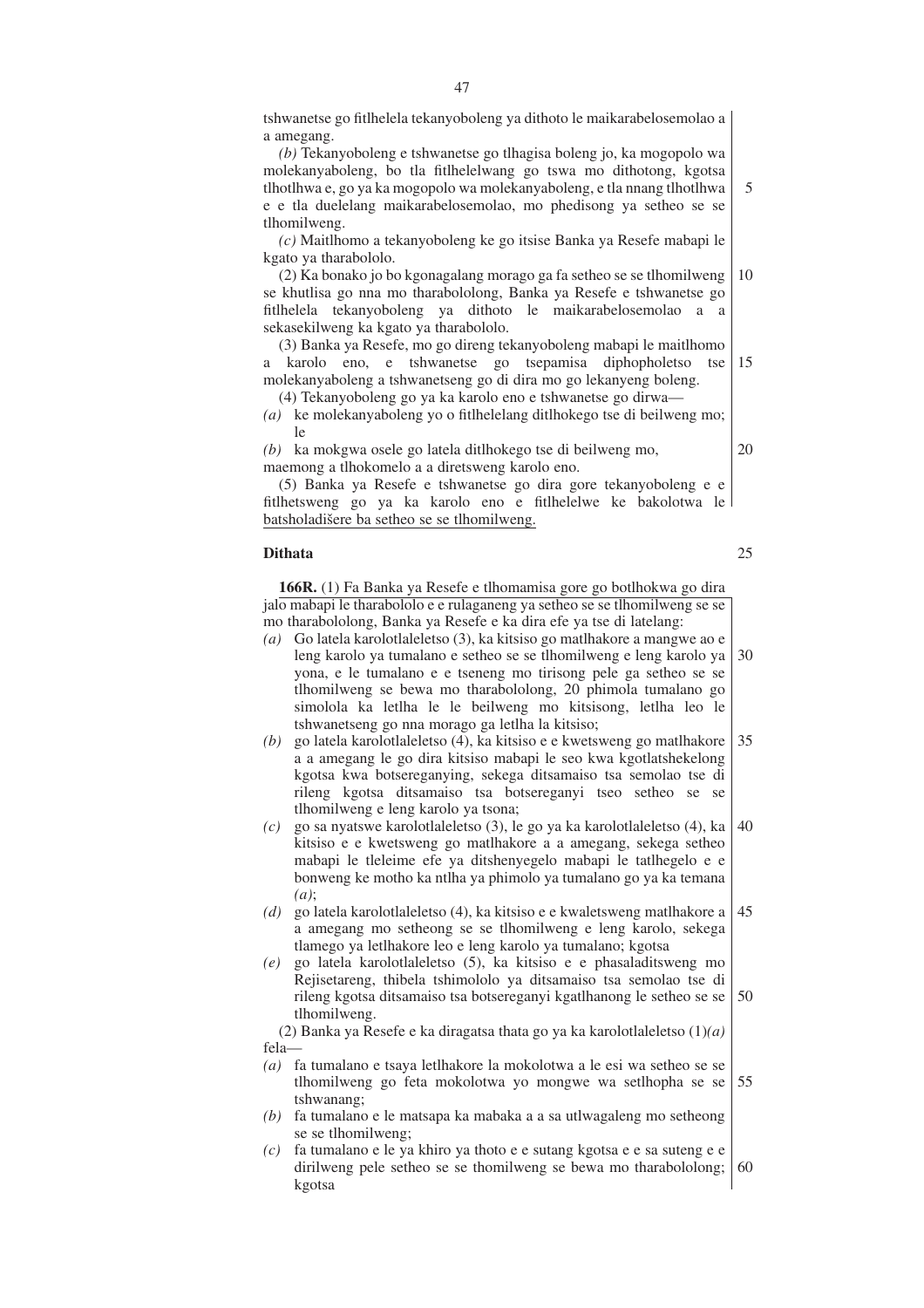*(d)* to the extent that the agreement is a guarantee issued by the designated institution before the designated institution was placed in resolution, excluding a guarantee that the designated institution is required to make good within 30 days after the designated institution was placed in resolution.

(3) Cancellation of an agreement in terms of subsection (1)*(a)* does not affect the rights of the parties to the agreement, which rights accrued before the date the cancellation takes effect.

(4) A notice in terms of subsection (1)*(b)*, *(c)* or *(d)* must specify the period of the suspension, which must be a reasonable period.

(5) A notice in terms of subsection (1)*(e)* must specify the period of the prohibition, which must be a reasonable period.

(6) A notice in terms of subsection  $(1)(b)$ ,  $(c)$ ,  $(d)$  or  $(e)$  further suspends the operation of any time barring terms, whether in an agreement or a law, and includes the suspension of the running of prescription in terms of the 15 Prescription Act, 1969 (Act No. 68 of 1969), for the specified period.

#### **Resolution action, including restructuring and bail in**

**166S.** (1) If the Reserve Bank determines that it is necessary for the orderly resolution of a designated institution in resolution that the designated institution enter into a particular transaction, the designated institution may enter into the transaction, and may do so despite any law or agreement that would otherwise restrict or prevent it from doing so, including a law or agreement that requires consent or approval by a specified person. 20

(2) For the purpose of this section, 'transaction' includes each of the following: 25

- *(a)* Transferring, creating an interest in, or dealing in any other way with, assets and liabilities of a designated institution; and
- *(b)* an amalgamation or merger, or a scheme of arrangement of a kind referred to in Chapter 5 of the Companies Act that involves, as one of the parties, a designated institution. 30

(3) *(a)* In making a determination in terms of subsection (1), the Reserve Bank must consult the Prudential Authority.

*(b)* A determination made in terms of subsection (1), in respect of a transaction referred to in subsection  $(2)(b)$ , must be made after consultation with the Competition Commission. 35

(4) When the transaction comes into effect—

- *(a)* the assets and liabilities of the parties that are transferred in terms of the transaction vest in, and become binding upon, the parties in accordance with the terms of the transaction;
- *(b)* a party to the transaction in whom an asset vests, or which is liable under the transaction, has the same rights and is subject to the same obligations as those that the transferor may have had, or to which it may have been bound, immediately before the transfer; and
- *(c)* in the case of an amalgamation or merger—
	- (i) all agreements, appointments, transactions and documents entered into, made, drawn up or executed with, by or in favour of, any of the amalgamating or merging parties and in force immediately before the transaction came into effect, remain of full force and effect and must be construed, for all purposes, as if they had been entered into, made, drawn up or executed with, by or in favour of the amalgamated or merged entity; and 50

48

40

45

5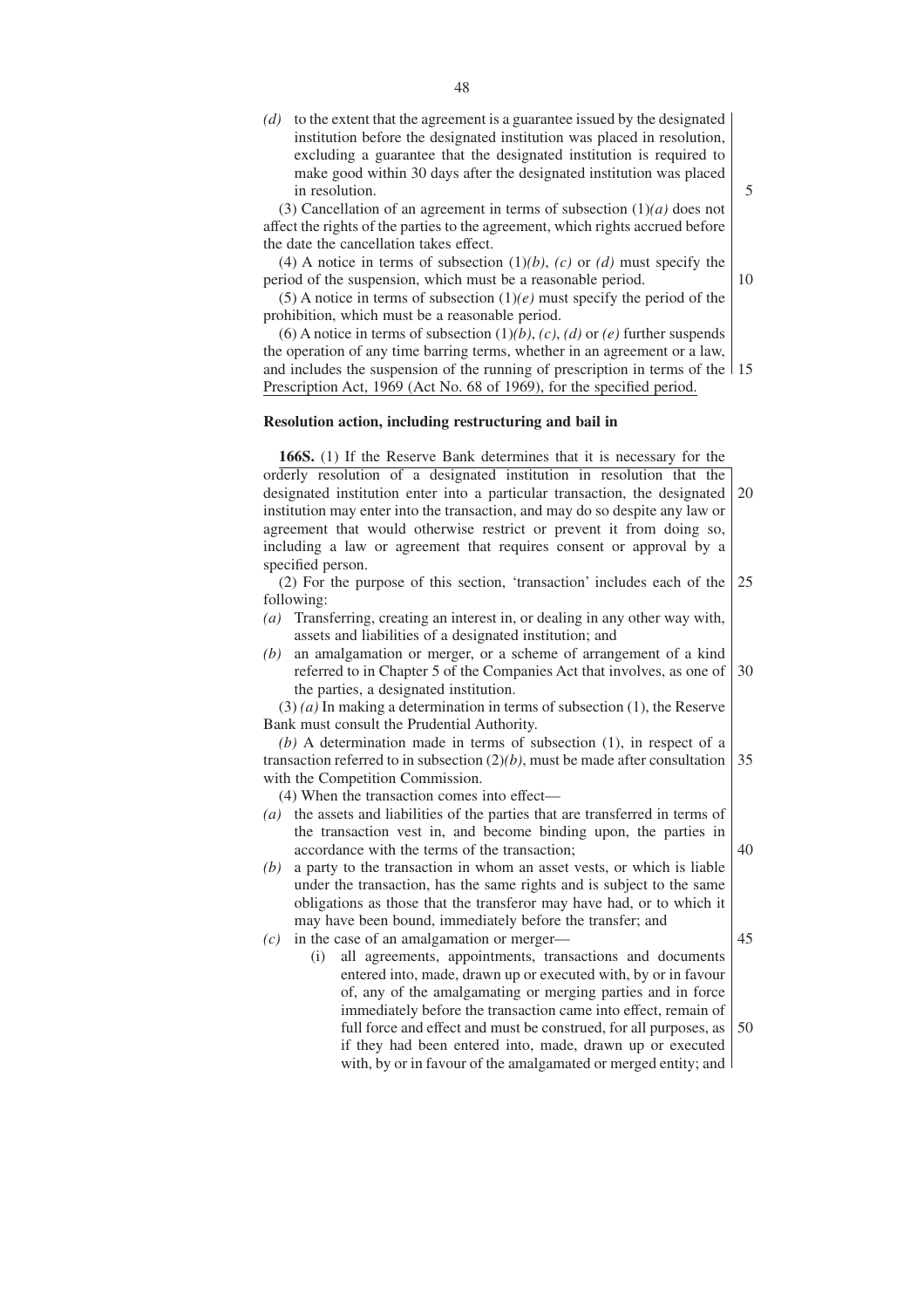*(d)* go ya ka bogolo jwa gore tumalano ke netefaletso e e rebotsweng ke setheo se se tlhomilweng pele setheo se se thomilweng se bewa mo tharabololong, go sa akaretse netefaletso ya gore setheo se se tlhomilweng se tlhokega gore se dire sentle mo matsatsing a le 30 morago ga fa setheo se se thomilweng se sena go bewa mo tharabololong.

(3) Phimolo ya tumalano go ya ka karolotlaleletso (1)*(a)* ga e ame ka gope ditshwanelo tsa matlhakore a a amegang mo tumalanong, ditshwanelo tse di fitlheletsweng pele ga letlha le phimolo e simololang ka lona.

(4) Kitsiso go ya ka karolotlaleletso (1)*(b)*, *(c)* kgotsa *(d)* e tshwanetse go tsepamisa paka ya tshekego, eo e tshwanetseng go nna paka e e utlwagalang.

(5) Kitsiso go ya ka karolotlaleletso (1)*(e)* e tshwanetse go tsepamisa paka ya kganelo, eo e tshwanetseng go nna paka e e utlwagalang.

(6) Kitsiso go ya ka karolotlaleletso (1)*(b)*, *(c)*, *(d)* kgotsa *(e)* e sekega gape go dira ga dipeelo dife tse di beelang nako, e ka tswa e le ka tumalano kgotsa molao, le go akaretsa tshekego ya tiragatso ya tseo di beilweng go ya ka *Prescription Act*, 1969 (Molao 68 wa 1969), mabapi le paka e e rileng. 15

#### **Kgato ya tharabololo, go akaretsa le go rulaganya gape le tuelokgololomolato**

(2) Mabapi le karolo eno, 'tirisano' e akaretsa nngwe le nngwe ya tse di *(a)* Go sutisa, go dira kgatlhego mo, kgotsa go dira ka mokgwa mongwe le mongwe ofe ka, dithoto le maikarabelosemolao a setheo se se tlhomilweng; le *(b)* kopanyo kgotsa tlhakanyo, kgotsa sekema sa thulaganyo sa mofuta o o rileng se se kailweng mo Kgaolong 5 ya *Companies Act* e e amanang le, jaaka nngwe ya matlhakore a a amegang, setheo se se tlhomilweng. (3) *(a)* Mo go direng tlhomamiso go ya ka karolotlaleletso (1), Banka ya (4) Fa tirisano e tsena mo tirisong— *(a)* dithoto le maikarabelosemolao tsa matlhakore a a amegang tse di sutiswang go ya ka tirisano e e newang tetla semolao, le go tlama, matlhakore a a amegang go tsamaelana le dipeelo tsa tirisano; *(b)* letlhakore mo tirisanong le le neilweng tetla semolao ya thoto, kgotsa le ka fa tlase ga tirisano le rwalang maikarabelo semolao, le na le ditshwanelo tse di tshwanang e bile le bewa ka fa tlase ga ditlamego tse di tshwanang le tseo mosutisi a neng a na le tsona, kgotsa tseo di neng di mo tlama, ka bonako pele ga tshutiso; le *(c)* mo lebakeng la kopanyo kgotsa tlhakanyo— (i) ditumalano tsotlhe, dithapo, ditirisano le dikwalo tse go tsenweng mo tsona, tse di dirilweng, tse di thadilweng kgotsa tse di diragaditsweng le, ke kgotsa ka go tsaya letlhakore la, lengwe le lengwe la matlhakore a kopanyo kgotsa tlhakanyo le go nna mo tirisong ka bonako pele ga tirisano e tsena mo tirisong, di sala go nna mo tirisong le go diriswa e bile di tshwanetse go tsewa, mabapi le maitlhomo otlhe, jaaka e kete tse go tsenweng mo go tsona, tse di dirilweng, tse di thadilweng kgotsa tse di diragaditsweng le, ke kgotsa ka go tsaya letlhakore la setheo se se kopantsweng kgotsa se se tlhakantsweng; le 25 40 45 55 60

**166S.** (1) Fa Banka ya Resefe e tlhomamisa gore go botlhokwa mabapi le tharabololo e e rulaganeng ya setheo se se tlhomilweng mo tharabololong gore setheo se se tlhomilweng se tsene mo tirisanong e e rileng, setheo se se tlhomilweng se ka tsena mo tirisanong, e bile se ka dira jalo go sa nyatswe molao ope kgotsa tumalano e ka mokgwa mongwe e kganelang kgotsa thibelang go dira jalo, go akaretsa le molao kgotsa tumalano e e tlhokang tumelelo kgotsa tetla ka motho yo o rileng.

latelang:

- 30
- 35

Resefe e tshwanetse go rerisana le Bothati jwa Tlhokomelo.

*(b)* Tlhomamiso e e dirilweng go ya ka karolotlaleletso (1), mabapi le tirisano e e kailweng mo karolotlaleletsong (2)*(b)*, e tshwanetse morago ga therisano le Khomišene ya Kgaisano.

49

5

10

20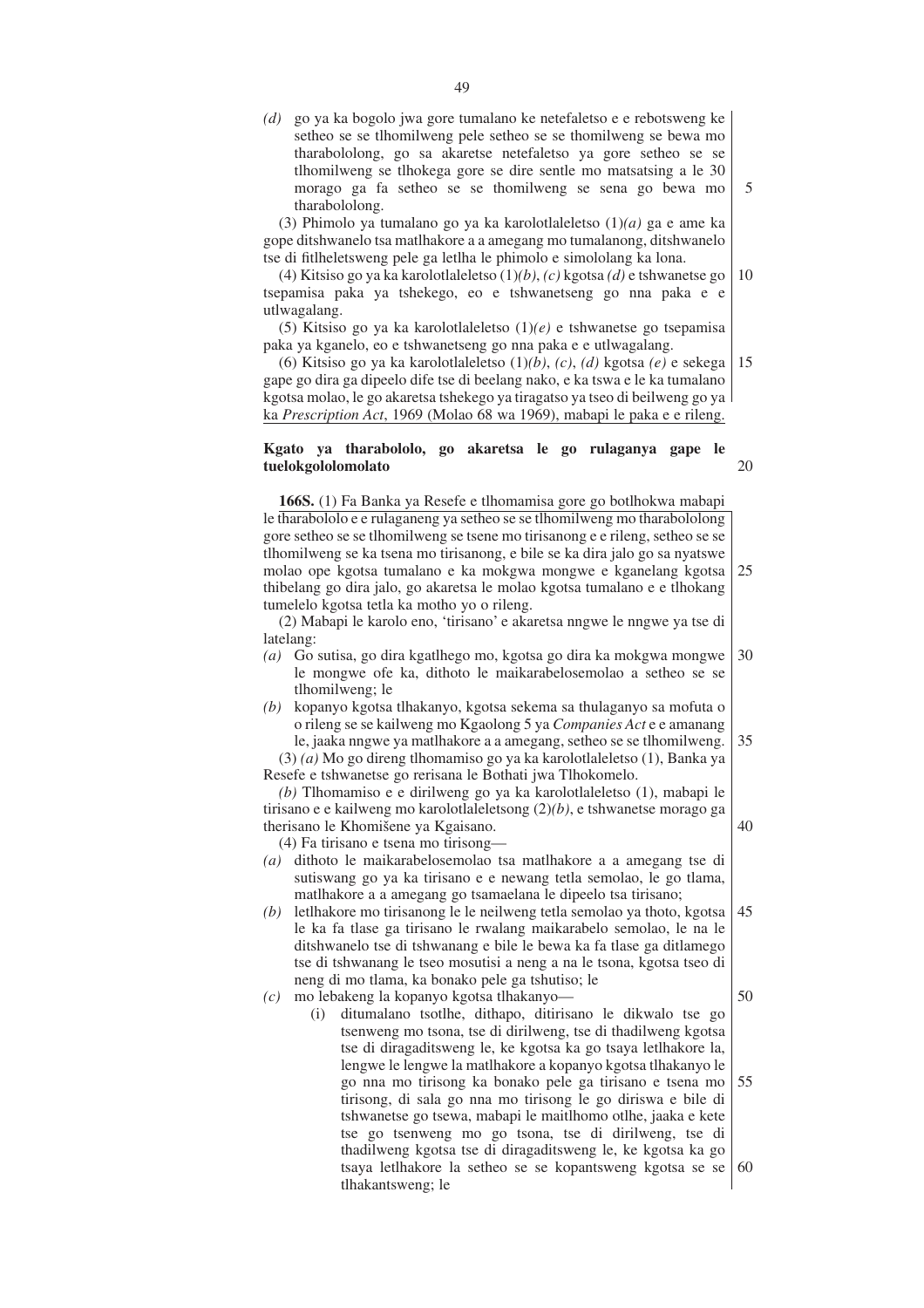(ii) any bond, pledge, guarantee or instrument to secure future advances, facilities or services by any of the amalgamating or merging parties, remains of full force and effect and must be construed for all purposes as a bond, pledge, guarantee or instrument given to or in favour of the amalgamated or merged entity as security for future advances, facilities or services by that entity.

5

15

35

40

(5) Subsection  $(4)/(c)(i)$  does not apply to agreements, appointments, transactions and documents that, by virtue of the terms and conditions of the transaction, are not to be retained in force after the amalgamation or merger. 10

(6) Despite any law or agreement, including the designated institution's memorandum of incorporation, a designated institution in resolution may, if the Reserve Bank determines that it is necessary to do so for the orderly resolution of the designated institution, do either or both of the following:

- *(a)* Cancel a share of the designated institution that is valued, in terms of section 166Q(1), at zero value, in liquidation; or
- *(b)* issue new shares of the designated institution, on terms approved by the Reserve Bank.

(7) If the Reserve Bank determines that it is necessary to do so for the orderly resolution of a designated institution in resolution, the Reserve Bank may, by written order, do any of the following in relation to an agreement to which the designated institution is a party: 20

- *(a)* By notice to a party to the agreement to which an amount is or may become payable by the designated institution, in terms of the agreement or arrangement, reduce the amount that is or may become payable, subject to sections 166Q and 166V; or 25
- *(b)* by written notice to all the other parties to the agreement, cancel the agreement.

(8) Subject to subsection (7)*(a)*, cancellation of an agreement in terms of subsection  $(7)(b)$  does not affect the rights of the parties to the agreement, which rights accrued before the date the cancellation takes effect. 30

(9) Subsection (7) does not apply to the following:

- *(a)* An unsettled exchange traded transaction, including a transaction on a licenced exchange;
- *(b)* a derivative instrument as defined in section 1 of the Financial Markets Act;
- *(c)* a deposit where the deposit holder is the Corporation for Public Deposits established by section 2 of the Corporation for Public Deposits Act, 1984 (Act No. 46 of 1984); or
- *(d)* a transaction in the settlement system between two or more settlement system participants as provided for in the National Payment System Act.

(10) An action in terms of this section does not, by itself, give rise to any right by a party to, or a person who holds an interest in, an agreement 45 referred to in subsection (7).

#### **Outcome of resolution actions**

**166T.** The Reserve Bank may exercise and perform its resolution powers in terms of this Part, and its associated powers, in relation to a liability of a designated institution in resolution in a way that results in the liability being 50 substituted with a shareholding in the designated institution or in a bridge company.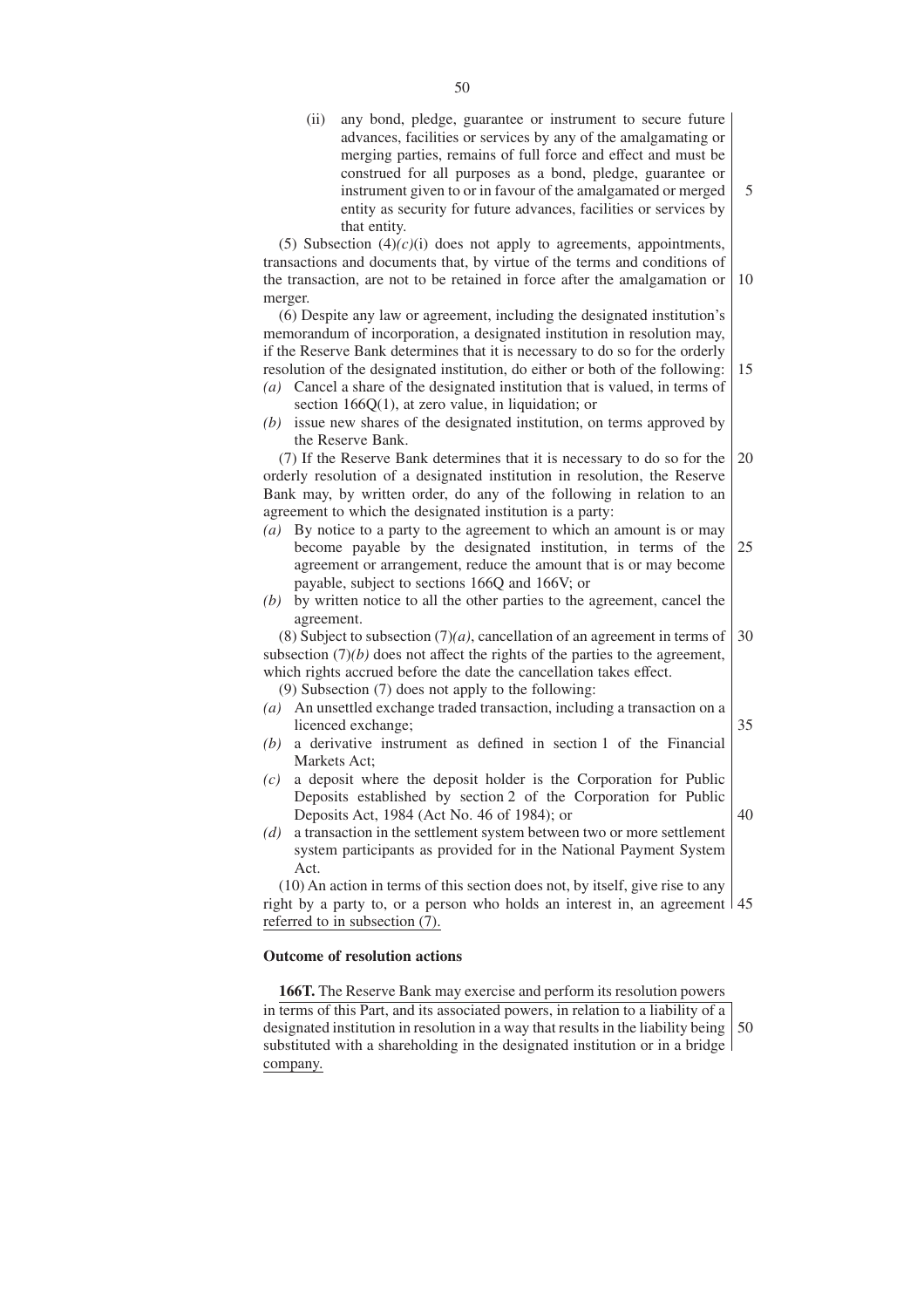(ii) bonto efe, maitlamo, netefaletso kgotsa sediriswa sa go sireletsa dituelelopele tsa isago, didiriswa kgotsa ditirelo ka nngwe ya matlhakore a a amegang mo kopanyong kgotsa mo tlhakanyong, di sala go nna mo tirisong le go diriswa e bile di tshwanetse go tsewa mabapi le maitlhomo a bonto, maitlamo, netefaletso kgotsa sediriswa se se neilweng, setheo se se se kopantsweng kgotsa se se tlhakantsweng jaaka tshireletso mabapi le dituelelopele tsa isago, didiriswa kgotsa ditirelo ka setheo seo.

5

(5) Karolotlaleletso (4)*(c)*(i) ga e diriswe mo ditumalanong, mo go thapiweng, mo ditirisanong le mo dikwalong tse, go ya ka dipeelo le mabaka tsa tirisano, di sa tleng go busetswa mo tirisong morago ga kopanyo kgotsa tlhakanyo. 10

(6) Go sa nyatswe molao ope kgotsa tumalano epe, go akaretsa le memorantamo wa kopanyo wa setheo, setheo se se tlhomilweng mo tharabololong se ka, fa Banka ya Resefe e tlhomamisa gore go botlhokwa go dira jalo mabapi le tharabololo e e rulaganeng ya setheo se se tlhomilweng, dira e le esi kgotsa ka bobedi ya tse di latelang: 15

- (a) Phimola šere ya setheo se se tlhomilweng ya, go ya ka karolo  $166O(1)$ , boleng jwa lefela, mo tswalokgwebong; kgotsa 20
- *(b)* rebola dišere tse dišwa tsa setheo se se tlhomilweng, ka dipeelo tse di rebotsweng ke Banka ya Resefe.

(7) Fa Banka ya Resefe e tlhomamisa gore go botlhokwa go dira jalo mabapi le tharabololo e e rulaganeng ya setheo se se tlhomilweng se se mo tharabololong, Banka ya Resefe e ka, ka taelo e e kwetsweng, dira efe ya tse di latelang mabapi le tumalano e setheo se se tlhomilweng e leng karolo ya yona: 25

- *(a)* Ka kitsiso go letlhakore leo le amegang mo tumalanong eo go ya ka yona tlhotlhwa e kgotsa e ka duelwa ke setheo se se tlhomilweng, go ya ka tumalano kgotsa thulaganyo, fokotsa tlhotlhwa e e kgotsa e e ka duelwang, go latela dikarolo 166Q le 166V; kgotsa 30
- *(b)* ka kitsiso e e kwaletsweng matlhakore otlhe a mangwe a a amegang mo tumalanong, phimola tumalano.

(8) Go latela karolotlaleletso (7)*(a)*, phimolo ya tumalano go ya ka karolotlaleletso (7)*(b)* ga e ame ka gope ditshwanelo tsa matlhakore a a amegang mo tumalanong, ditshwanelo tseo di fitlheletsweng pele ga letlha la phimolo le tsenngwa mo tirisong. 35

(9) Karolotlaleletso (7) ga e diriswa mo go tse di latelang:

- *(a)* Tirisano ya thekokananyo e e sa duelelwang, go akaretsa le tirisano mo kananyong e e abetsweng laesense; 40
- *(b)* sediriswa se se tswang jaaka se tlhalositswe mo karolong 1 ya *Financial Markets Act*;
- *(c)* tipositi e motsholatipositi e leng Koporasi ya Tipositi tsa Setšhaba e e tlhomilweng ka karolo 2 ya *Corporation for Public Deposits Act*, 1984 (Molao 46 wa 1984); kgotsa 45
- *(d)* tirisano mo thulaganyong ya pheleletsotuelo magareng ga batsayakarolo mo thulaganyong ya pheleletsotuelo ba le ba bedi kgotsa go feta jaaka go laetswe mo *National Payment System Act*.

(10) Kgato go ya ka karolo eno ga e, ka boyona, dire gore letlhakore le le amegang le tlhagise tshwanelo efe, kgotsa motho yo o nang le kgatlhego 50 mo, tumalanong e e kailweng mo karolotlaleletsong (7).

# **Ditlamorago tsa dikgato tsa tharabololo**

**166T.** Banka ya Resefe e ka diragatsa le go dira dithata tsa tharabololo tsa yona go ya ka Karolo eno, le dithata tsa yona tse di amanang, mabapi le maikarabelosemolao a setheo se se tlhomilweng se se mo tharabololong ka mokgwa o o bakang gore maikarabelosemolao a emisetswe ka go tshola dišere mo setheong se se tlhomilweng kgotsa mo setlamokgolaganyong. 55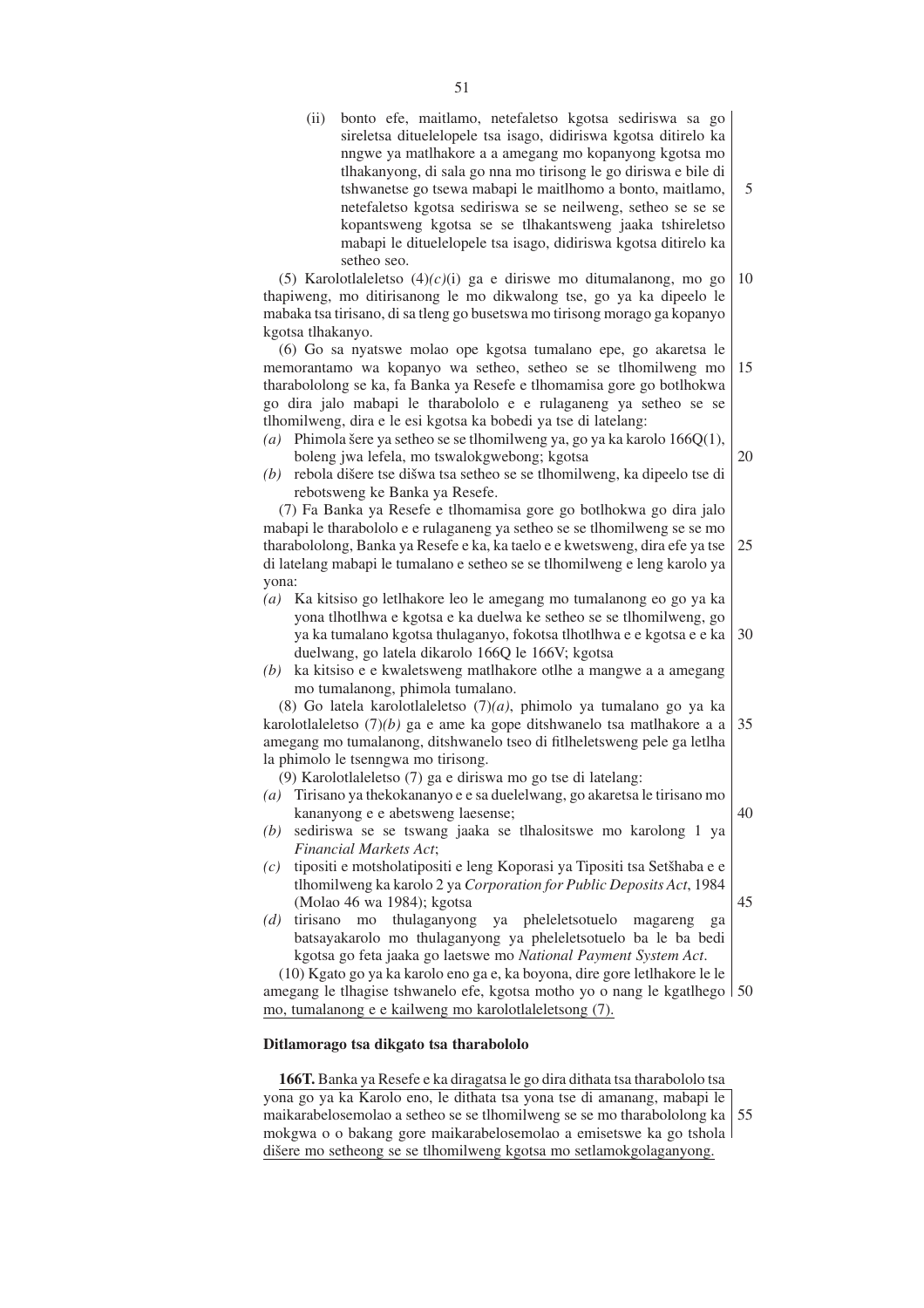#### **Creditor hierarchy and equality of claims**

**166U.** (1) The Reserve Bank must not take a resolution action, and must ensure that a designated institution in resolution does not take a resolution action, if it appears to the Reserve Bank that the result of the action would be that the value of a claim of a creditor of the designated institution would be reduced.

(2) Subsection (1) does not apply—

*(a)* to the claims of shareholders; or

*(b)* if the claims of creditors and shareholders of the designated institution

that rank lower in the creditor hierarchy have been reduced to zero. (3) Failure to comply with subsection (1) does not invalidate the action taken.

(4) *(a)* In taking resolution action in relation to a designated institution in resolution, the Reserve Bank must treat claims of creditors and shareholders of the designated institution that would have the same ranking in insolvency equally.

*(b)* The Reserve Bank must ensure that, when a designated institution in resolution takes resolution action, claims of creditors and shareholders of the designated institution that would have the same ranking in insolvency are treated equally.

*(c)* Paragraphs *(a)* and *(b)* do not apply if the Reserve Bank determines that it is necessary to treat the claims differently to effect the orderly resolution of the designated institution.

#### **'No creditor worse off' rule**

**166V.** (1) The Reserve Bank must not take resolution action in relation to 25 a designated institution in resolution that would result in a creditor or shareholder of the designated institution receiving less than the creditor or shareholder would have received if the designated institution had been wound up.

(2) The value of assets to which the creditor or shareholder becomes entitled in relation to the action must be taken into account in applying subsection  $(1)$ . 30

(3) Failure to comply with subsection (1) does not invalidate an acquisition of property by a *bona fide* purchaser for value who is not aware of the failure to comply (but may give rise to a right to compensation in the 35 creditor or shareholder).

(4) As soon as practicable after the Reserve Bank receives a valuation in terms of section 166Q(2) in respect of a designated institution in resolution, the Reserve Bank must—

- *(a)* consider, having regard to the valuation, whether a creditor or shareholder of the designated institution received, in respect of resolution action, less than it would have received if the designated institution had been wound up; and 40
- *(b)* if it considers that such a creditor or shareholder received less than it would have received if the designated institution had been wound up, determine the amount of the shortfall. 45

(5) If the Reserve Bank makes a determination in terms of subsection (4)*(b)*, the creditor or shareholder is entitled to recover from the designated institution the amount of the shortfall.

(6) Subsection (5) does not limit any claim that the creditor or  $\frac{150}{20}$ shareholder may have for any additional amount.

20

15

5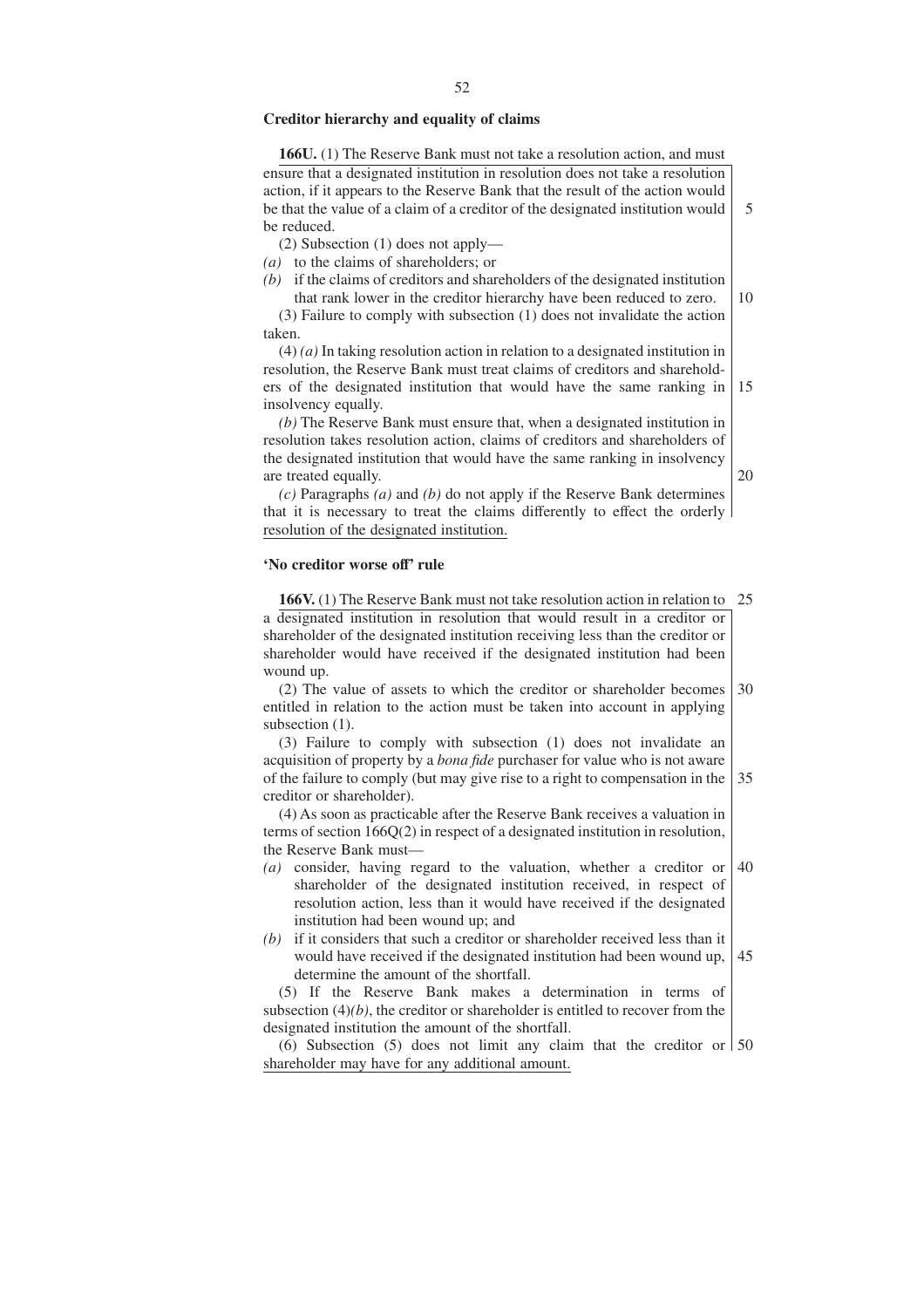#### **Thulaganyetsotatelano ya mokolotwa le tekatekano ya ditleleimi**

**166U.** (1) Banka ya Resefe ga e a tshwanela go tsaya kgato ya tharabololo, e bile e tshwanetse go netefatsa gore setheo se se tlhomilweng mo tharabololong ga se tseye kgato ya tharabololo, fa go lebega mo Bankeng ya Resefe e kete ditlamorago tsa kgato di dira gore boleng jwa tleleimi ya mokolotwa wa setheo se se tlhomilweng bo fokotswe.

5

50

(2) Karolotlaleletso (1) ga e diriswe mo— *(a)* ditleleiming tsa batsholadišere; kgotsa

*(b)* fa ditleleimi tsa bakolotwa le batsholadišere ba setheo se se tlhomilweng se se mo maemong a a kwa tlase mo thulaganyetsotatelanong ya bakolotwa di fokoleditswe go lefela. 10

(3) Go retelelwa ke go obamela karolotlaleletso (1) ga go dire gore kgato e e tserweng e se nne ya boammaruri.

(4) *(a)* Mo go tseyeng kgato ya tharabololo mabapi le setheo se se tlhomilweng se se mo tharabololong, Banka ya Resefe e tshwanetse go tshola ka tekatekano ditlelimi tsa bakolotwa le batsholadišere ba setheo se se thomilweng se se mo tharabololong tse di tla nnang le maemo a a tshwanang mo phutlhamong. 15

*(b)* Banka ya Resefe e tshwanetse go netefatsa gore, fa setheo se se tlhomilweng se se mo tharabololong se tsaya kgato ya tharabololo, ditleleimi tsa bakolotwa le batsholadišere ba setheo se se tlhomilweng tse di tla nnang mo maemong a a tshwanang mo phutlhamong di tsholwa ka go lekana. 20

*(c)* Ditemana *(a)* le *(b)* ga di diriswe fa Banka ya Resefe e tlhomamisa gore go botlhokwa go tshola ditleleimi ka go farologana go diragatsa 25 tharabololo e e rulaganeng ya setheo se se tlhomilweng.

# **Molawana wa 'Ga go mokolotwa yo o tshwanetseng go nna le tatlhegelo e e fetang eo a ka beng a e bone fa setheo se tswalelwa (NCWO)'**

**166V.** (1) Banka ya Resefe ga e a tshwanela go tsaya kgato ya tharabololo mabapi le setheo se se tlhomilweng mo tharabololong e e ka nnang le ditlamorago tsa gore mokolotwa kgotsa motsholadišere wa setheo se se tlhomilweng a amogele kwa tlase ga ka moo mokolotwa kgotsa motsholašere a neng a ka amogela fa setheo se se tlhomilweng se ne se phatlaladitswe. 30 35

(2) Boleng jwa dithoto tse mokolotwa kgotsa motsholašere a tshwanelang go nna le bona mabapi le kgato bo tshwanetse go tsewa tsia fa go diriswa karolotlaleletso (1).

(3) Go retelelwa ke go obamela karolotlaleletso (1) ga go dire gore phitlhelelo ya thoto ka moreki yo o senang maitlhomo a tsietso mabapi le boleng yo o sa itseng ka ga go retelelwa ga kobamelo (mme go ka dira gore go nne le tshwanelo ya phimolakeledi mo mokolotiweng kgotsa motsholašereng). 40

(4) Ka bonako jo bo kgonagalang morago ga fa Banka ya Resefe e sena go amogela tekanyoboleng go ya ka karolo 166Q(2) mabapi le setheo se se tlhomilweng se se mo tharabololong, Banka ya Resefe e tshwanetse— 45

- *(a)* go sekaseka gore, ka kelotlhoko go tekanyoboleng, a mokolotwa kgotsa motsholašere wa setheo se se tlhomilweng o amogetse, mabapi le kgato ya tharabololo, bonnye jo bo kwa tlase ga jo a kabo a bo amogetse fa setheo se se tlhomilweng se ne se phatlaladitswe; le
- *(b)* fa e gopola gore mokolotwa kgotsa motsholašere yoo o amaogetse bonnye jo bo kwa tlase ga jo a kabo a bo amogetse fa setheo se se tlhomilweng se ne se phatlaladitswe, go tlhomamisa tlhotlhwa ya madi a a tlhaelang.

(5) Fa Banka ya Resefe e dira tlhomamiso go ya ka karolotlaleletso (4)(b), mokolotwa kgotsa motsholašere o tshwanetse go fitlhelela go tswa kwa setheong se se tlhomilweng tlhotlhwa e e tlhaelang. 55

(6) Karolotlaleletso (5) ga e lekanyetse tleleimi epe e mokolotwa kgotsa motsholašere a ka tswang a na le yona mabapi le tlhotlhwa ya tlaleletso.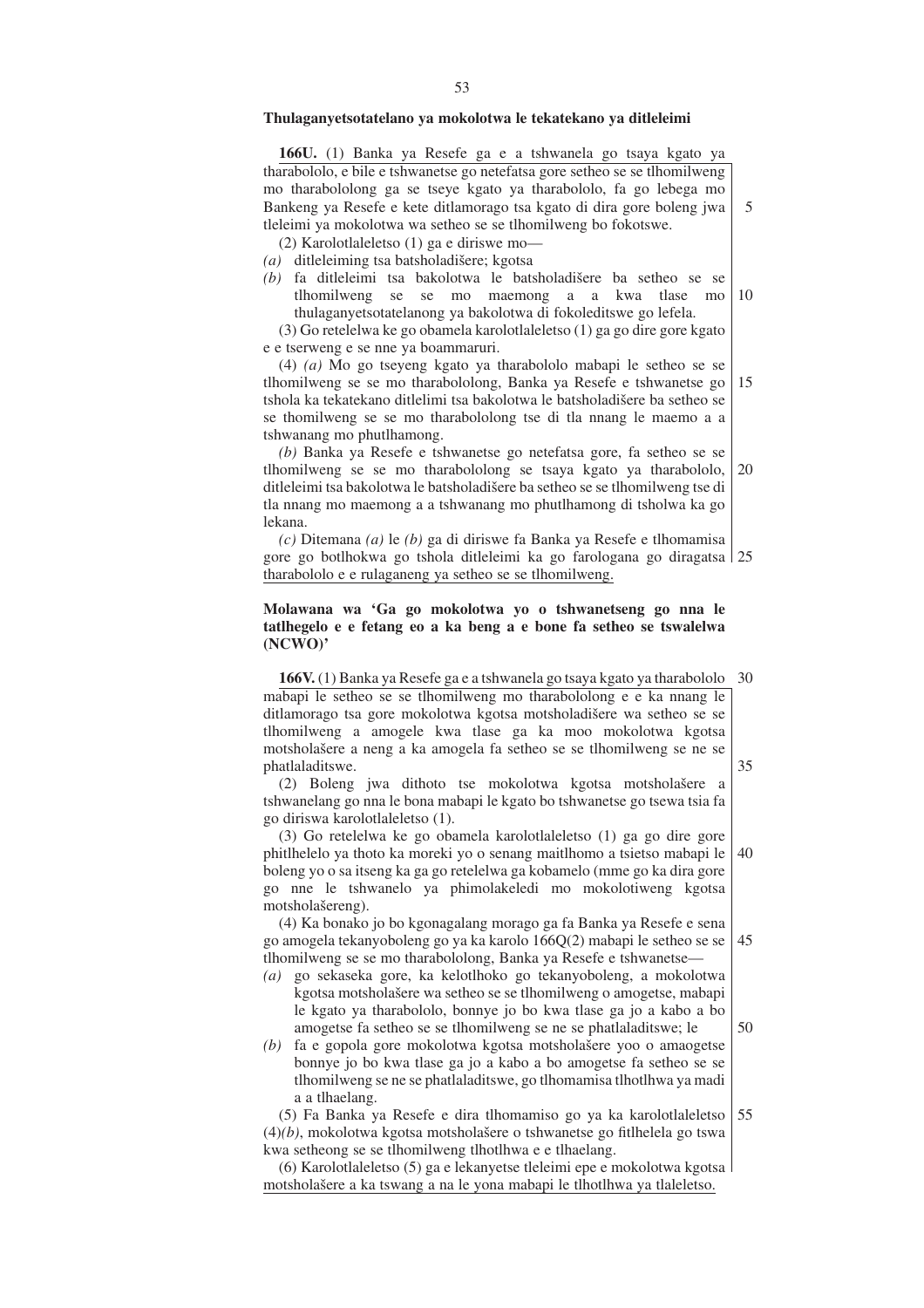# **Ranking of claims**

**166W.** (1) Subject to the provisions of this Act, claims against a designated institution in resolution will rank in the order provided in the Insolvency Act, regardless of whether the claim arose before or during the resolution.

5

(2) Notwithstanding the provisions of any law, if a designated institution is placed in liquidation, the trustee or liquidator must—

- *(a)* after payment of any preferred creditors provided for in the Insolvency Act, and before the payment of any unsecured creditors, apply the balance of the free residue in liquidation in the payment of any claims proved against the estate in question which were covered as a covered deposit in terms of this Act with interest thereon calculated as provided for in section 103(2) of the Insolvency Act; 10
- *(b)* after payment of any unsecured creditors, apply the balance of the free residue in liquidation in the payment of any claims proved against the estate in question arising in connection with flac instruments as defined in this Act; and 15
- *(c)* after the payment of flac instruments or, if no claims in connection with flac instruments have been made, then after the payment of unsecured creditors, apply the balance of the free residue in liquidation in the payment of any claims proved against the estate in question arising in connection with the amounts in terms of debt instruments designated as regulatory capital in terms of a financial sector law in the order prescribed in the financial sector law. 20

(3) Any payments made by the trustee or liquidator in terms of subsection  $(2)(c)$  must be paid in the order prescribed in the financial sector law or, if the financial sector law does not prescribe the order, they must rank equally and abate in equal proportion, if necessary. 25

(4) Notwithstanding the provisions of any law, the Reserve Bank must apply any money of the designated institution in resolution that becomes available to the resolution authority in paying the cost of the resolution and, subject to the provisions of this Act, in the payment of the claims of creditors which arose before the date of resolution. 30

# **Registration of transactions**

| <b>166X.</b> A person in charge of a register that records—                              |  |  |  |
|------------------------------------------------------------------------------------------|--|--|--|
| (a) title to property belonging to, or a bond or other right in favour of, or            |  |  |  |
| any appointment of or by, any person; or                                                 |  |  |  |
| $(b)$ a share, stock, debenture or other marketable security,                            |  |  |  |
| must, on presentation by the Reserve Bank or a person authorised by the                  |  |  |  |
| Reserve Bank of a certificate as to a transfer effected by a transaction in $ 40\rangle$ |  |  |  |
| terms of this Part, and the relevant documents of title, record the transfer             |  |  |  |
| effected by the transaction.                                                             |  |  |  |
|                                                                                          |  |  |  |

#### **Costs of resolution**

**166Y.** The Reserve Bank may recover from a designated institution in resolution, or from a designated institution after it ceases to be in resolution, amounts that the Reserve Bank incurs in exercising and performing its resolution functions in relation to the designated institution while in resolution. 45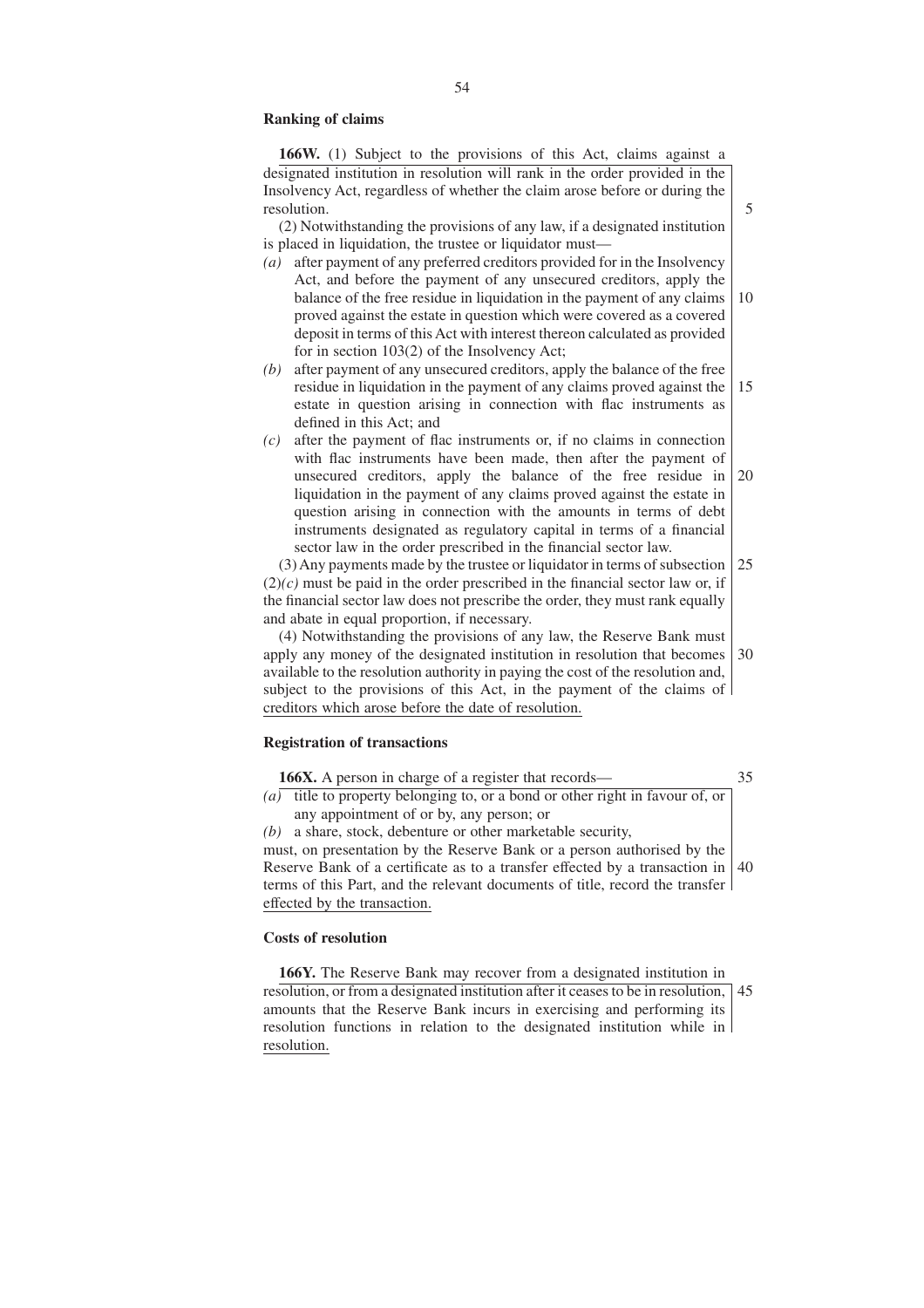#### **Go baya ditleleimi ka tatelano**

**166W.** (1) Go latela ditaelo tsa Molao ono, ditleleimi kgatlhanong le setheo se se tlhomilweng se se mo tharabololong di tla bewa ka tatelano mo taelong e e laetsweng mo *Insolvency Act*, go sa kgathalesege gore a tleleimi e nnile teng pele kgotsa ka nako ya tharabololo. (2) Go sa nyatswe ditaelo tsa molao ofe, fa setheo se se tlhomilweng se beilwe mo tswalokgwebong, motlhokomedi kgotsa mogapi o tshwanetse— *(a)* morago ga tuelo ya bakolotwa bafe ba ba kgethilweng bao go laelwang ka bona mo *Insolvency Act*, le pele ga tuelo ya bakolotwa bafe ba ba sa sireletsegang, go dirisa tshalelo ya masalela a a sa duelelweng mo tswalokgwebong mo tuelong ya ditleleimi dife tse di netefaditsweng kgatlhanong le thoto e e bolelwang tse di neng tsa duelelwa jaaka tipositi e e dueletsweng go ya ka Molao ono tse morokotso wa tsona o badilweng jaaka go laetswe mo karolong 103(2) ya *Insolvency Act*; *(b)* morago ga go duelwa ga bakolotwa bafe ba ba sa sireletsegang, go dirisa tshalelo ya masalalela a a sa duelelweng mo tswalokgwebong mo tuelong ya ditleleimi dife tse di netefaditsweng kgatlhanong le thoto e e bolelwang e e nnileng teng mabapi le didiriswa tsa flac jaaka di tlhalositswe mo Molaong ono; le *(c)* morago ga tuelelo ya didiriswa tsa ac kgotsa, fa go se ditleleimi dipe mabapi le didiriswa tsa ac tse di dirilweng, morago ga tuelo ya bakolotwa ba ba sa sireletsegang, go dirisa tshalelo ya masalalela a a sa duelelweng mo tswalokgwebong mo tuelong ya ditleleimi dife tse di netefaditsweng kgatlhanong le thoto e e bolelwang e e nnileng teng mabapi le ditlhotlhwa go ya ka didiriswa tsa molato tse di tlhomilweng jaaka bolaodi jwa khapetlele go ya ka molao wa lephata la ditšhelete mo tatelanong e e beilweng mo molaong wa lephata la ditšhelete. (3) Tuelo efe e e dirilweng ke motlhokomedi kgotsa mogapi go ya ka karolotlaleletso (2)*(c)* e tshwanetse go duelwa ka tatelano e e beilweng mo molaong wa lephata la ditšhelete, fa molao wa lephata la ditšhelete o sa beye tatelano, di tshwanetse go bewa mo maemong a a lekanang le go tloswa ka tekano, fa go tlhokega. (4) Go sa nyatswe ditaelo tsa molao ofe, Banka ya Resefe e tshwanetse go dirisa madi afe a setheo se se tlhomilweng mo tharabololong a a nnang teng mo bothating jwa tharabololo go duelela ditshenyegelo tsa tharabololo le, go latela ditaelo tsa Molao ono, mo tuelong ya ditleleimi tsa bakolotwa

5

10

15

20

25

30

35

#### **Kwadiso ya tirisano**

tse di nnileng teng pele ga letlha la tharabololo.

**166X.** Motho yo o rwalang maikarabelo a rejisetara e e gatisang—

*(a)* bong jwa thoto e e leng ya ga, kgotsa bonto kgotsa tshwanelo ya, 40 kgotsa go thapiwa ga kgotsa ke, motho ofe; kgotsa

*(b)* šere, thoto, tibentšhara kgotsa tshireletso e nngwe ya theko, o tshwanetse, mo tlhagisong ka Banka ya Resefe kgotsa motho yo o letleletsweng ke Banka ya Resefe ya setifikeite sa tshutiso e e dirilweng ka tirisano go ya ka Karolo eno, le dikwalo tse di maleba tsa bong jwa thoto, 45 go gatisa thustiso e e dirilweng ka tirisano.

## **Ditshenyegelo tsa tharabololo**

**166Y.** Banka ya Resefe e ka busetsa go tswa mo setheong se se tlhomilweng mo tharabololong, kgotsa go tswa mo setheong se se tlhomilweng morago ga go khutlisa go nna mo tharabololong, madi a Banka ya Resefe e a kolotang mo go direng le go diragatseng ditiro tsa yona tsa tharabololo mabapi le setheo se se tlhomilweng fa se ne se le mo tharabololong. 50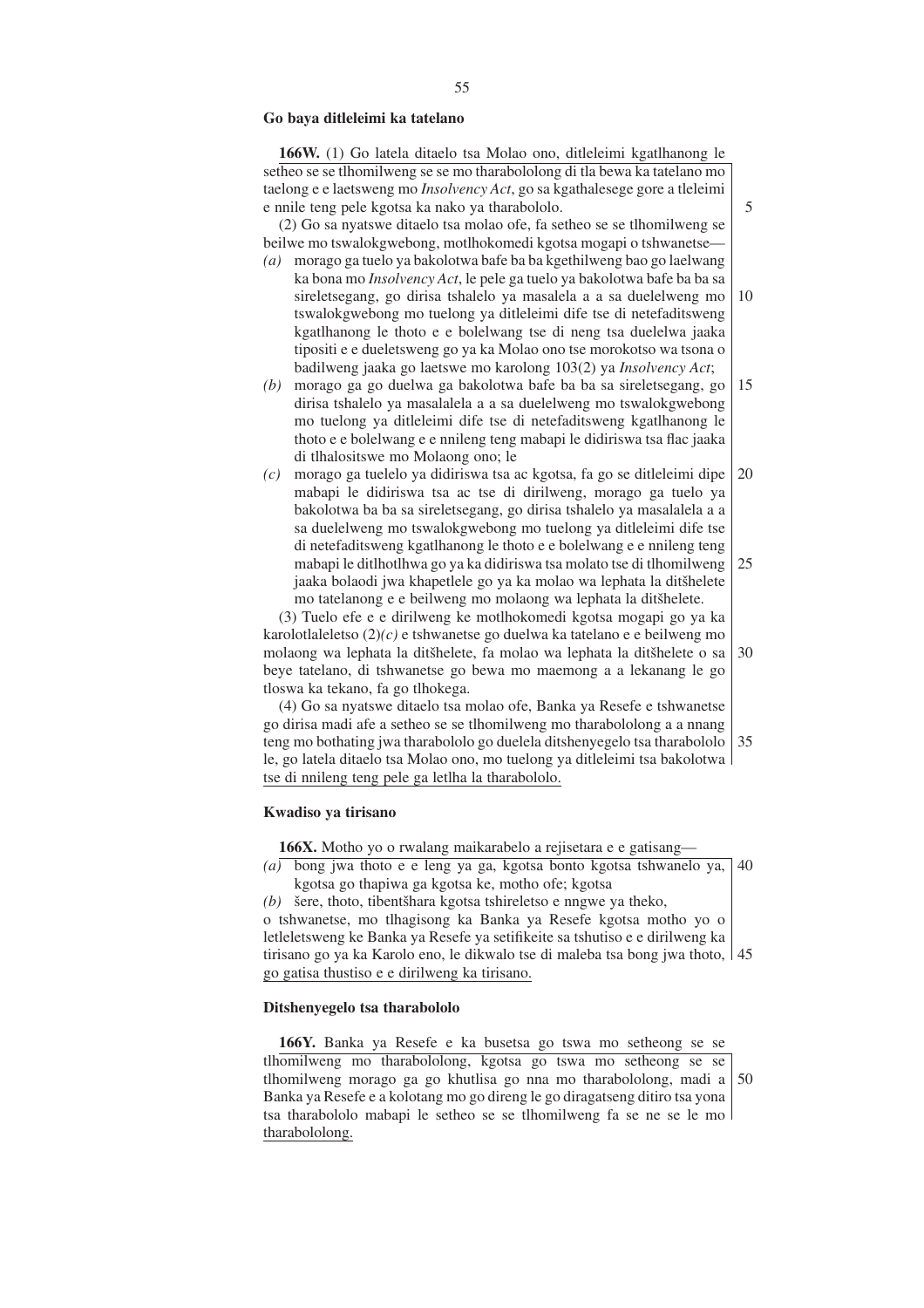#### *Part 4*

#### *Protections*

# **Administrative process for actions taken by Reserve Bank in terms of Chapter**

**166Z.** (1) This section applies in relation to the following actions taken by the Reserve Bank: *(a)* An action in terms of section 166J(1); and *(b)* an action in relation to a designated institution in resolution, being an action that adversely affects the rights of any person (a 'person concerned') and that has a direct, external legal effect. (2) The Reserve Bank must, subject to subsection (3), before taking an action to which this section applies— *(a)* publish a notice of the action with a statement that— (i) states the reasons for the proposed action; and (ii) includes information relevant to the matter; and *(b)* invite any person concerned to make representations to the Reserve Bank on the matter within a reasonable period specified in the notice, which period may not exceed 14 days. (3) In deciding whether to take the action, the Reserve Bank must take into account all submissions received by the end of the period specified in terms of subsection (2)*(b)*. (4) If the Reserve Bank determines that compliance with subsections (1) and (2) in respect of a proposed action is likely to affect financial stability adversely, or defeat the object of the proposed action, the Reserve Bank may take the action without complying with those subsections. (5) *(a)* If the Reserve Bank takes an action to which this section applies without complying with subsection (1) or (2), it must publish a statement of the reasons why the subsections were not complied with. *(b)* Any person concerned may make submissions to the Reserve Bank within one month after publication of the statement. *(c)* The Reserve Bank must consider the submissions and, as soon as practicable, publish a further notice stating what action, if any, the Reserve Bank proposes to take on the matter, including whether the Reserve Bank proposes to rescind or revoke the action or to provide concerned persons with restitution. (6) The Reserve Bank must not rescind or revoke an action taken in terms of section 166J or 166K. 5 10 15 20 25 30 35

(7) In respect of an action to which this section applies, the procedure specified in this section applies instead of the procedure prescribed by section 3(2) and section 4(1), (2) and (3) of the Promotion of Administrative  $\vert$  40 Justice Act.

#### *Part 5*

#### *Banks in resolution—covered deposits*

# **Corporation to ensure bank depositors have reasonable access to their covered deposits**

45

**166AA.** (1) Where a bank is in resolution, the Corporation must apply the Fund in one or more of the following ways to ensure that depositors of the bank have reasonable access to their covered deposits: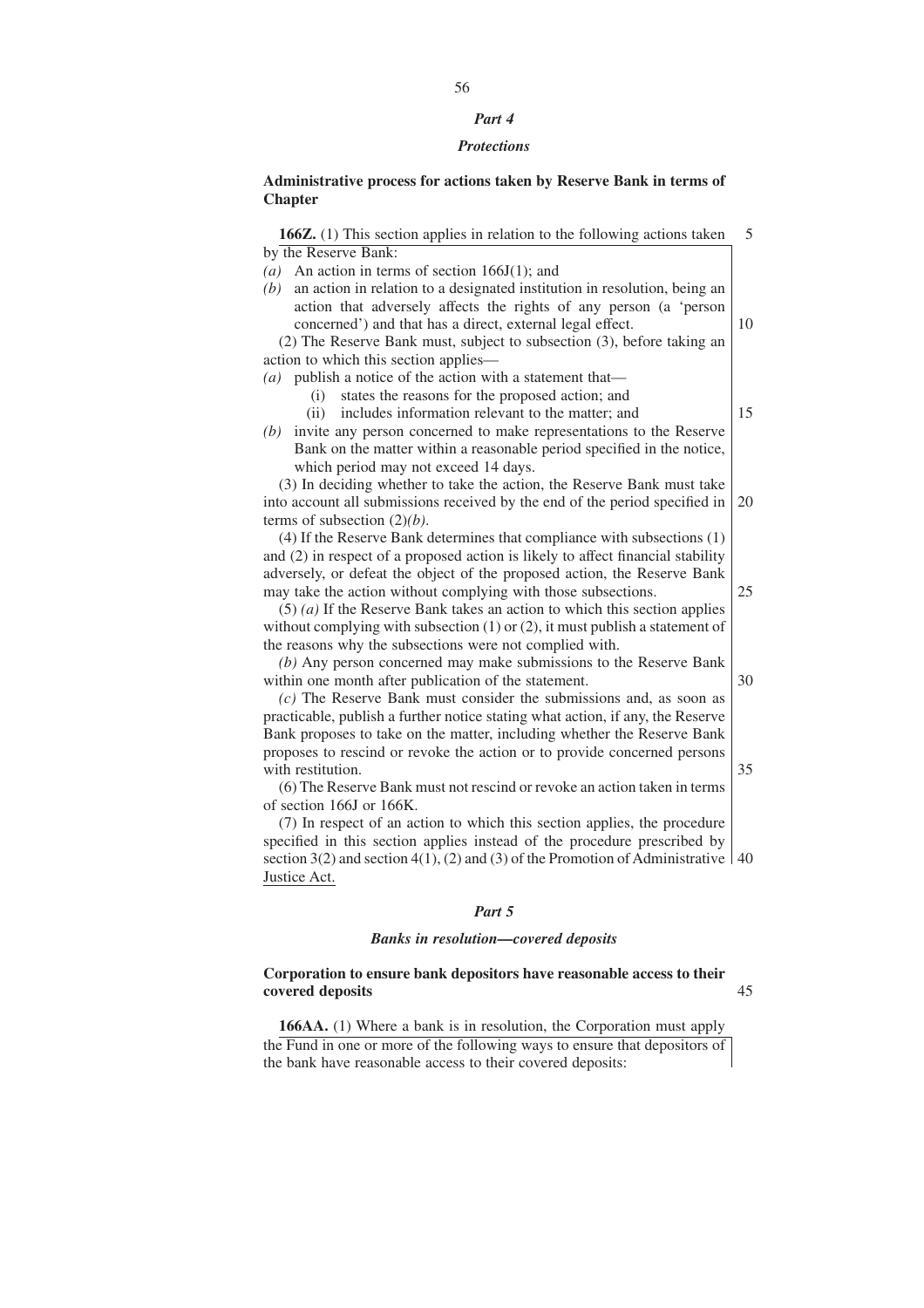#### *Karolo 4*

#### *Ditshireletso*

# **Mokgwatsamaiso wa dikgato tse di tserweng ke Banka ya Resefe go ya ka Kgaolo eno**

**166Z.** (1) Karolo eno e diriswa mabapi le dikgato tse di latelang tse di tserweng ke Banka ya Resefe: 5

- *(a)* Kgato go ya ka karolo 166J(1); le
- *(b)* kgato mabapi le setheo se se tlhomilweng mo tharabololong , e le kgato e e amang bobe ditshwanelo tsa motho ofe ('motho yo o amegang') e bile e na le ditlamorago tse di tlhamaletseng, tsa kwa ntle tsa semolao. 10

(2) Banka ya Resefe e tshwanetse, go latela karolotlaleletso (3), pele e tsaya kgato e karolo eno e diriswang mo go yona—

- *(a)* go phasalatsa kitsiso ya kgato ka polelotlhagiso e e—
	- (i) tlhalosang mabaka a kgato e e tshitsintsweng; le
	- (ii) akaretsang tshedimosetso e e maleba mo morerong; le
- *(b)* go laletsa motho ofe yo o amegang go dira ditlhagiso kwa Bankeng ya Resefe ka ga morero mo nakong e e lekaneng e e tsepamisitsweng mo kitsisong, nako eo e ka se feteng matsatsi a le 14.

(3) Mo go swetseng ka go tsaya kgato kgotsa nnyaa, Banka ya Resefe e tshwanetse go tsaya tsia ditlhagiso tsotlhe tse di amogetsweng ka nako ya go ya bokhutlong ga paka e e tsepamisitsweng go ya ka karolotlaleletso (2)*(b)*. 20

(4) Fa Banka ya Resefe e tlhomamisa gore kobamelo ya dikarolotlaleletso (1) le (2) mabapi le kgato e e tshitsintsweng e ka ama bobe tlhomamo ya ditšhelete, kgotsa ya se tsamaelane le maitlhomo a kgato e e tshitsintsweng, Banka ya Resefe e ka tsaya kgato ntle le go obamela dikarolotlaleletso tseo. 25

(5) *(a)* Fa Banka ya Resefe e tsaya kgato e karolo eno e diriswang mo go yona ntle le go obamela karolotlaleletso (1) kgotsa (2), e tshwanetse go phasalatsa polelotlhagiso ya mabaka a gore goreng dikarolotlaleletso di sa obamelwa. 30

*(b)* Motho mongwe le mongwe yo o amegang o ka dira ditlhagiso kwa Bankeng ya Resefe mo kgweding e le esi morago ga phasalatso ya polelotlhagiso.

*(c)* Banka ya Resefe e tshwanetse go sekaseka ditlhagiso le, ka bonako jo bo kgonagalang, go phasalatsa kitsiso e nngwe e e tlhagisang gore ke kgato efe, fa e le teng, e Banka ya Resefe e tshitsinyang go e tsaya mo morerong, go akaretsa le gore a Banka ya Resefe e tshitsinya go tlosa kgotsa go phimola kgato kgotsa go tlamela motho yo o amegang ka puseletso ya ditshwanelo. 40

(6) Banka ya Resefe ga e a tshwanela go tlosa kgotsa go phimola kgato e e tserweng go ya ka karolo 166J kgotsa 166K.

(7) Mabapi le kgato e karolo eno e diriswang mo go yona, tsamaiso e e tsepamisitsweng mo karolong eno e a diriswa mo boemong jwa tsamaiso e 45 e beilweng ka karolo 3(2) le karolo 4(1), (2) le (3) ya *Promotion of Administrative Justice Act*.

# *Karolo 5*

#### *Dibanka tse di mo tharabololong—ditipositi tse di sireleditsweng*

#### **Koporasi go netefatsa gore babayamadi ba banka ba na le phitlhelelo** 50 **e e rileng go ditipositi tsa bona tse di sireleditsweng**

**166AA.** (1) Fa banka e le mo tharabololong, Koporasi e tshwanetse go dirisa Letlole ka e le esi kgotsa go feta ya ditsela tse di latelang go netefatsa gore babayamadi ba banka ba na le phitlhelelo e e rileng go ditipositi tsa bona tse di sireleditsweng:

15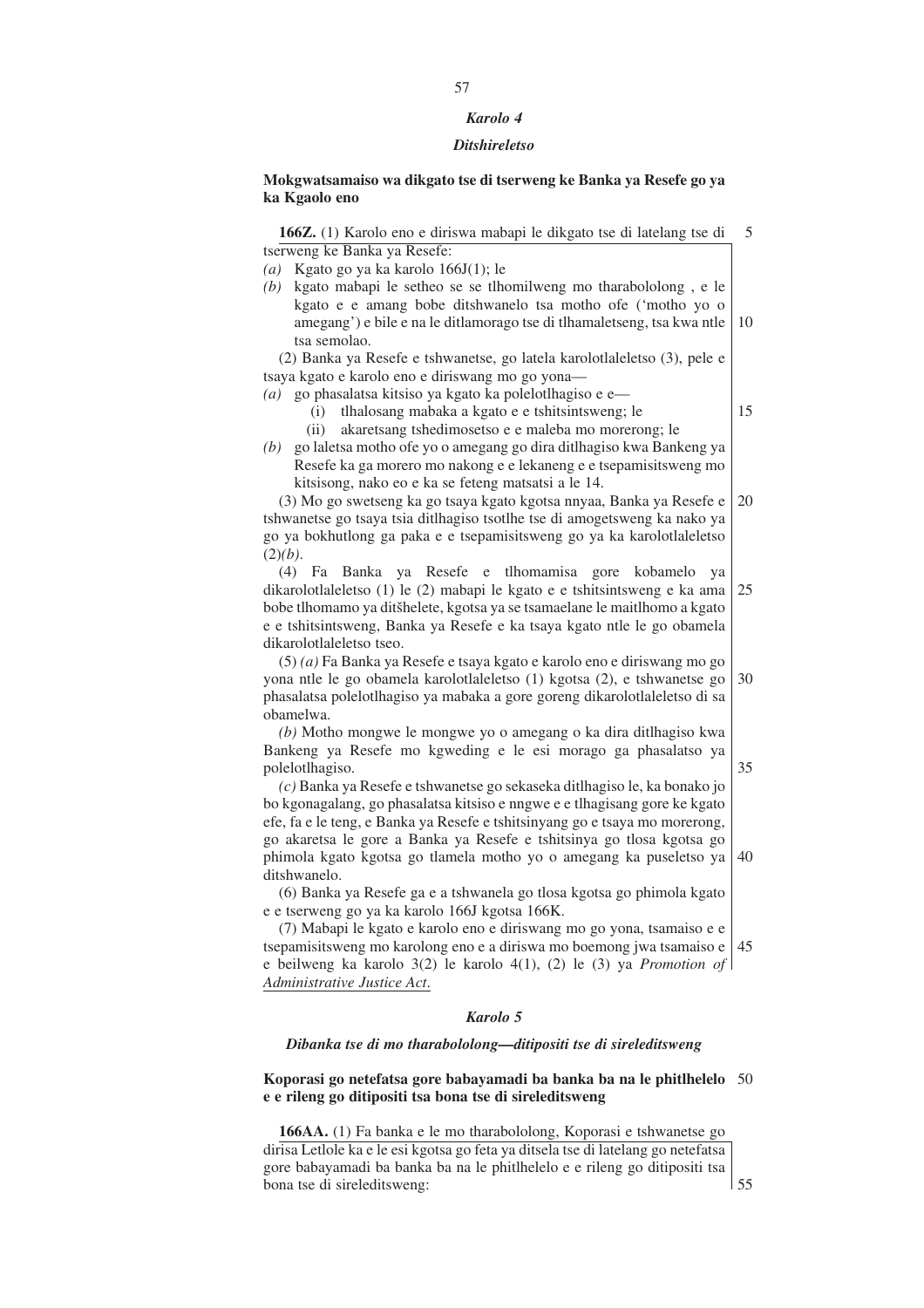- *(a)* To reimburse the bank in resolution for payments the bank has made while in resolution to depositors in respect of covered deposits;
- *(b)* to reimburse depositors of the bank in resolution in respect of covered deposits; or
- *(c)* to make payments in terms of an agreement related to a transaction referred to in section 166S(1), being an agreement in relation to the covered deposits of the bank in resolution. 5

(2) An agreement referred to in subsection (1)*(c)* may include any of the following:

*(a)* A secured loan to the bank in resolution;

10

- *(b)* a loss sharing agreement between the Corporation and the bank in resolution or a person assuming liability for covered deposits of the bank in resolution; or
- *(c)* a guarantee in favour of the bank in resolution, the Reserve Bank or another person in respect of the bank's obligations in relation to the covered deposits of the bank in resolution. 15

(3) *(a)* The Corporation may only enter into an agreement referred to in subsection  $(1)(c)$  if the Corporation believes that the agreement will contribute to the orderly resolution of the bank in resolution.

(b) The cost to the Fund in terms of the agreement may not exceed the  $\vert$  20 total amount of covered deposits held by the bank in resolution.

*(c)* Paragraph *(b)* does not apply to costs incurred by the Corporation when exercising its functions in terms of section 166AF.

#### **Limit of cover for covered deposits**

**166AB.** (1) The maximum amount that may be applied from the Fund in 25 respect of a depositor of a bank in resolution is the lesser of— *(a)* the sum of—

- (i) the total of the amounts standing to the credit of the accounts with the bank held by the depositor alone; and
- (ii) for each account with the bank held by the depositor together with one or more other persons, an amount calculated as the amount standing to the credit of the account divided by the number of account holders of the account; and 30
- *(b)* the amount prescribed by the Minister in Regulations made for the purposes of this section. 35

(2) A reference in subsection (1) to the amount standing to the credit of an account is a reference to the amount standing to the credit of the account as at the date the bank was placed in resolution.

#### **Payments made in error or as result of fraud**

#### **166AC.** If—

| $\left(a\right)$ | the Corporation makes one or more payments out of the Fund as<br>contemplated by section 166AA in respect of a depositor with a bank |    |  |  |  |
|------------------|--------------------------------------------------------------------------------------------------------------------------------------|----|--|--|--|
|                  | in resolution;                                                                                                                       |    |  |  |  |
| (b)              | the total amount paid was more than was permitted by section 166AB;                                                                  |    |  |  |  |
|                  | and                                                                                                                                  |    |  |  |  |
| (c)              | the excess amount paid was paid because of—                                                                                          |    |  |  |  |
|                  | an error by the Corporation or the bank in resolution, whether<br>(i)                                                                |    |  |  |  |
|                  | before or after the bank was placed in resolution, including a                                                                       |    |  |  |  |
|                  | failure of the bank to comply with an obligation to provide                                                                          |    |  |  |  |
|                  | information; or                                                                                                                      | 50 |  |  |  |
|                  | fraud, except fraud by an official or employee of the<br>(i)                                                                         |    |  |  |  |
|                  | Corporation.                                                                                                                         |    |  |  |  |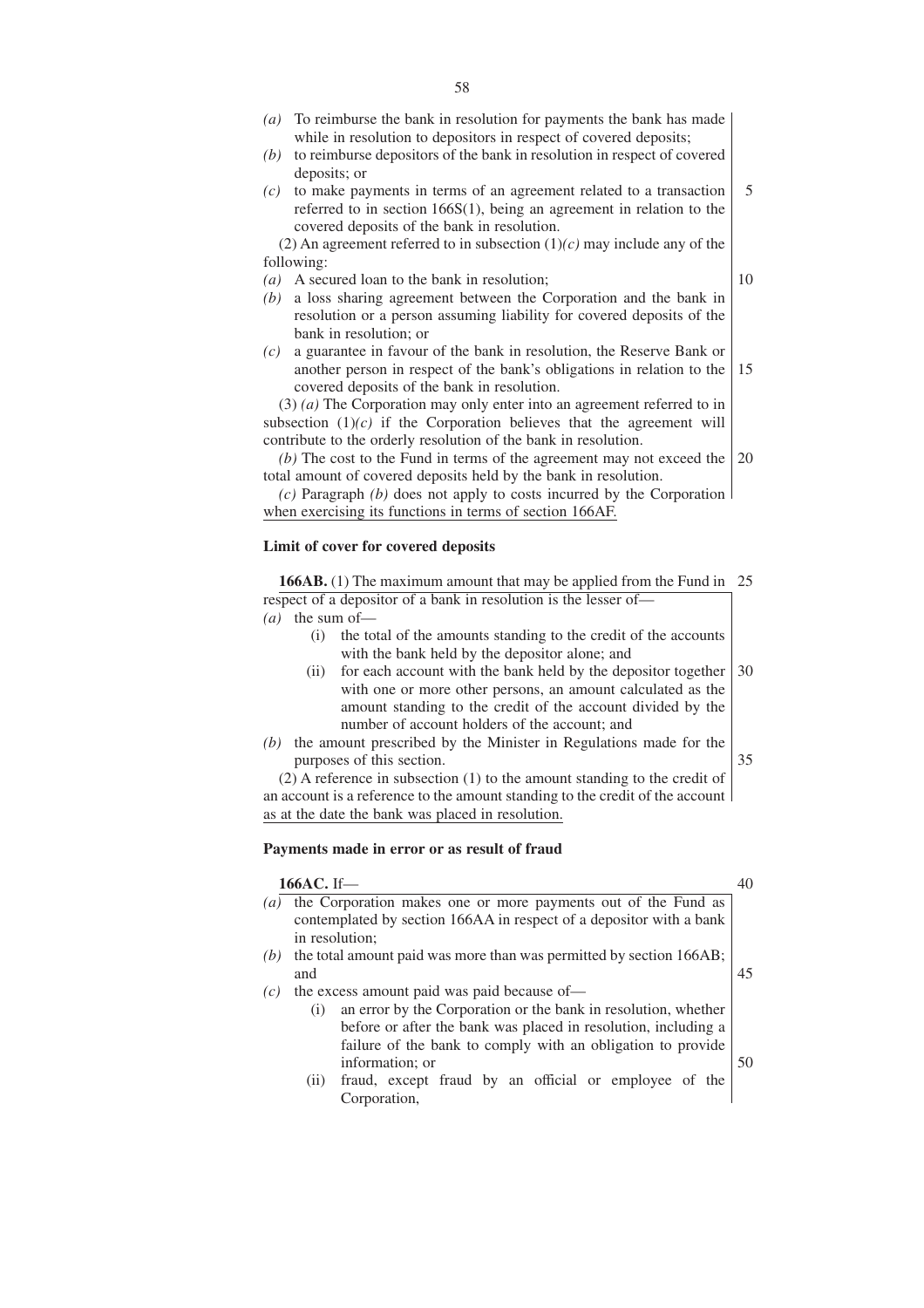|                  | sireleditsweng;                                                                                                                                            |
|------------------|------------------------------------------------------------------------------------------------------------------------------------------------------------|
| (b)              | go busetsa babayamadi ba banka e e mo tharabololong mabapi le                                                                                              |
|                  | ditipositi tse di sireleditsweng; kgotsa                                                                                                                   |
| (c)              | go dira dituelo go ya ka tumalano e e amanang le tirisano e e kailweng                                                                                     |
|                  | mo karolong 166S(1), eo e leng tumalano mabapi le ditipositi tse di                                                                                        |
|                  | sireleditsweng tsa banka e e mo tharabololong.                                                                                                             |
|                  | (2) Tumalano e e kailweng mo karolotlaleletsong $(1)(c)$ e ka akaretsa efe                                                                                 |
|                  | ya tse di latelang:                                                                                                                                        |
| $\left(a\right)$ | Bolengkadimo jo bo sireleditsweng kwa bankeng e e<br>mo                                                                                                    |
|                  | tharabololong;                                                                                                                                             |
| (b)              | tumalano ya karogano ya tatlhegelo magareng ga Koporasi le banka e<br>e mo tharabololong kgotsa motho yo o rwalang maikarabelo a                           |
|                  | maikarabelosemolao mabapi le tipositi e e sireleditsweng ya banka e e                                                                                      |
|                  | mo tharabololong; kgotsa                                                                                                                                   |
| (c)              | netefaletso e e mo letlhakoreng la banka e e mo tharabololong, Banka                                                                                       |
|                  | ya Resefe kgotsa motho yo mongwe mabapi le ditlamego tsa banka                                                                                             |
|                  | mabapi le ditipositi tse di sireleditsweng tsa banka e e mo                                                                                                |
|                  | tharabololong.                                                                                                                                             |
|                  | $(3)$ (a) Koporasi e dira fela tumalano e e kailweng mo karolotlaleletsong                                                                                 |
|                  | $(1)(c)$ fa Koporasi e dumela gore tumalano e tla etleetsa mo tharabololong                                                                                |
|                  | e e rulaganeng ya banka e e mo tharabololong.                                                                                                              |
|                  | (b) Tshenyegelo go Letlole go ya ka tumalano e ka se fete palogotlhe ya                                                                                    |
|                  | tlhotlhwa ya ditipositi tse di sireleditsweng tse di tshotsweng ke banka e e                                                                               |
|                  | mo tharabololong.<br>$(c)$ Temana (b) ga e diriswe mo ditshenyegelong tse di kolotwang ke                                                                  |
|                  | Koporasi fa e diragatsa ditiro tsa yona go ya ka karolo 166AF.                                                                                             |
|                  |                                                                                                                                                            |
|                  | Tekanyetso ya tshireletso mabapi le tipositi                                                                                                               |
|                  |                                                                                                                                                            |
|                  | 166AB. (1) Palogodimo ya tlhotlhwa e e ka diriswang go tswa mo                                                                                             |
|                  | Letloleng mabapi le mmayamadi wa banka e e mo tharabololong ke bonnye                                                                                      |
| jwa-             |                                                                                                                                                            |
|                  | $(a)$ palo ya-                                                                                                                                             |
|                  | palogotlhe ya boleng jo bo emeng mo sekolotong<br>(i)<br>sa<br>diakhaonto le banka e e tshotsweng ke mmayamadi ka esi; le                                  |
|                  | mabapi le akhaonto nngwe le nngwe le banka e e tshotsweng<br>(ii)                                                                                          |
|                  | ke mmayamadi mmogo le motho a le esi kgotsa ba bangwe ba                                                                                                   |
|                  | le bantsi, boleng jo bo badilweng jaaka boleng jo bo emeng mo                                                                                              |
|                  | akhaonto bo<br>sekolotong<br>sa<br>arogantswe ka palo<br>ya                                                                                                |
|                  | batsholadiakhaonto ba akhaonto; le                                                                                                                         |
|                  | (b) boleng jo bo beilweng ke Tona mo Melawanataolong e e dirilweng                                                                                         |
|                  | mabapi le maitlhomo a karolo eno.                                                                                                                          |
|                  | (2) Kaelo mo karolotlaleletsong (1) go boleng jo bo emeng mo                                                                                               |
|                  | sekolotong sa akhaonto ka letlha le banka e neng ya bewa mo tharabololong                                                                                  |
|                  | ka lona.                                                                                                                                                   |
|                  |                                                                                                                                                            |
|                  |                                                                                                                                                            |
|                  | Tuelo e e dirilweng ka phoso ka ntlha ya tsietso                                                                                                           |
|                  |                                                                                                                                                            |
|                  | 166AC. Fa-                                                                                                                                                 |
| (a)              | Koporasi e dira tuelo e le esi kgotsa go feta go tswa mo Letloleng jaaka                                                                                   |
|                  | go umakilwe mo karolong 166AA mabapi le mmayamadi le banka e e<br>mo tharabololong;<br>palogotlhe ya boleng e e duetsweng e ne e feta e e letleletsweng ke |

- *(c)* boleng jo bo feteletseng bo ne bo duetswe ka ntlha ya—
	- (i) phoso ka Koporasi kgotsa banka e e mo tharabololong, e ka nna pele kgotsa morago ga fa banka e sena go bewa mo tharabololong, go akaretsa le go retelelwa ga banka go obamela tlamego ya go tlamela tshedimosetso; kgotsa 55
	- (ii) tsietso, ntle le tsietso ka motlhankedi kgotsa modiri wa Koporasi,

*(a)* Go busetsa banka e e mo tharabololong dituelo tse banka e di dirileng fa e ne e le mo tharabololong go babayamadi mabapi le tipositi e e

5

10

15

20

25

30

35

40

45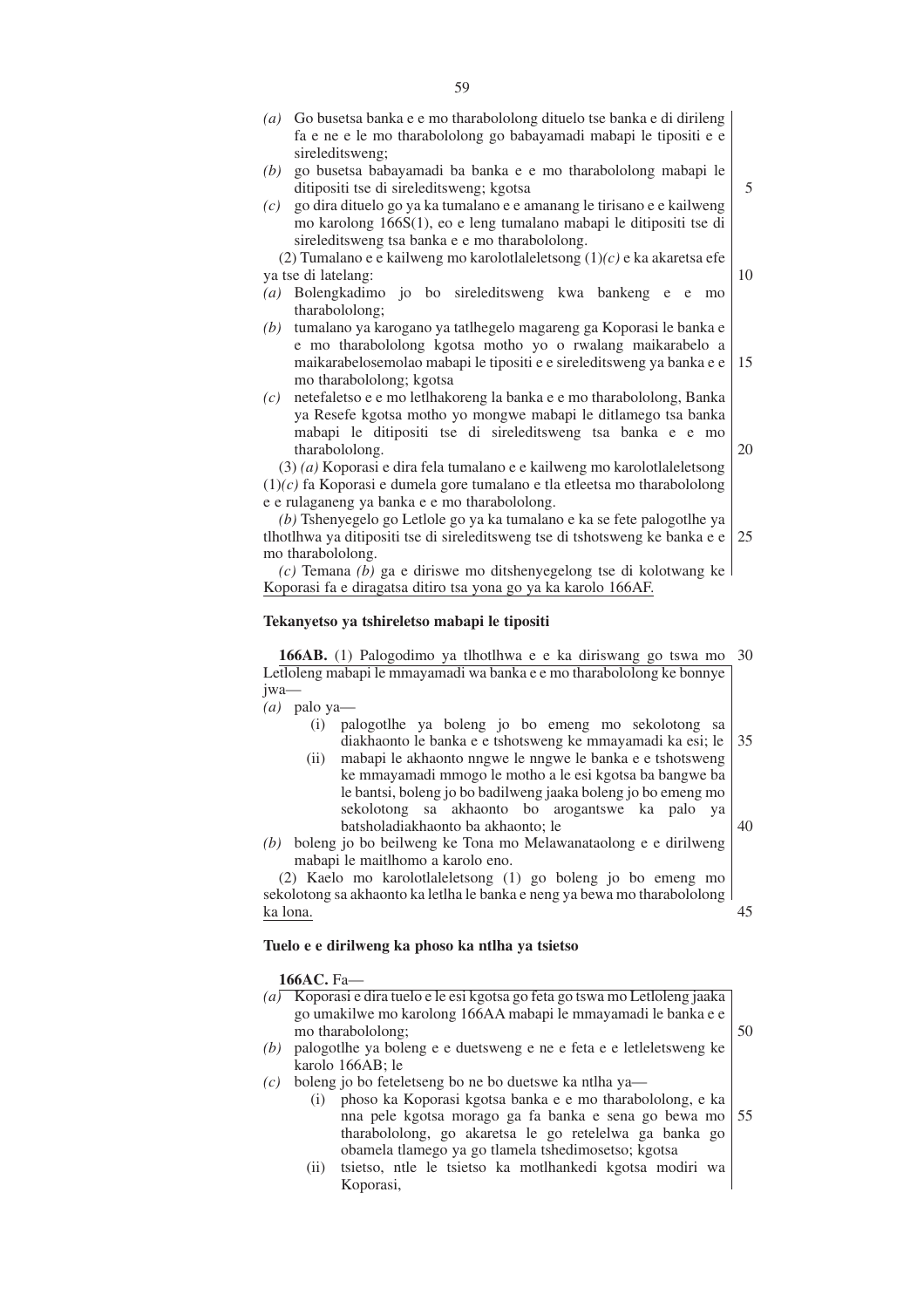the Corporation is entitled to recover the excess amount from the bank in resolution.

#### **Corporation substituted for depositor in respect of claims**

**166AD.** If the Corporation makes a payment out of the Fund as contemplated by section 166AA in respect of a depositor of a bank in resolution, the Corporation may, in terms of this section, assume and exercise the rights and remedies of the depositor against the bank to the extent of the payment. 5

## *Part 6*

# *Corporation for Deposit Insurance—establishment, functions and governance*

10

## **Establishment**

**166AE.** The Corporation for Deposit Insurance is hereby established.

#### **Objective and functions**

**166AF.** (1) The objective of the Corporation is, through the provision of 15 deposit insurance and carrying out its functions in terms of subsection (2), to support the Reserve Bank in fulfilling its objective of, and responsibility for, protecting and maintaining financial stability in terms of section 3(2) of the Reserve Bank Act and for protecting, enhancing and restoring or maintaining financial stability in terms of section 11 of this Act. (2) The functions of the Corporation are— 20

- *(a)* to establish, maintain and administer the Fund in accordance with this Chapter, in the interest of the holders of covered deposits; and
- *(b)* to promote awareness among financial customers, of the protections afforded by this Chapter. 25

#### **Membership**

**166AG.** (1) A bank is a member of the Corporation from the date it is licensed or registered in terms of the relevant financial sector law that allows it to hold covered deposits.

(2) If a bank was licensed or registered in terms of the relevant financial sector law before the establishment of the Corporation, it will be a member of the Corporation from the date the Corporation is established. 30

(3) When applying for a bank licence or registration, a bank must provide the responsible authority with information that will enable it to meet the requirements of the Corporation. 35

# **Governance of Corporation**

**166AH.** The Corporation must manage its affairs, including the Fund, in an efficient and effective way, and establish and implement appropriate and effective governance systems and processes, having regard to internationally accepted standards. 40

# **Board**

**166AI.** (1) The affairs of the Corporation are managed and controlled by a Board of directors, which, subject to this Act, exercises the powers and performs the duties conferred or imposed upon the Corporation by this Act and any other law. 45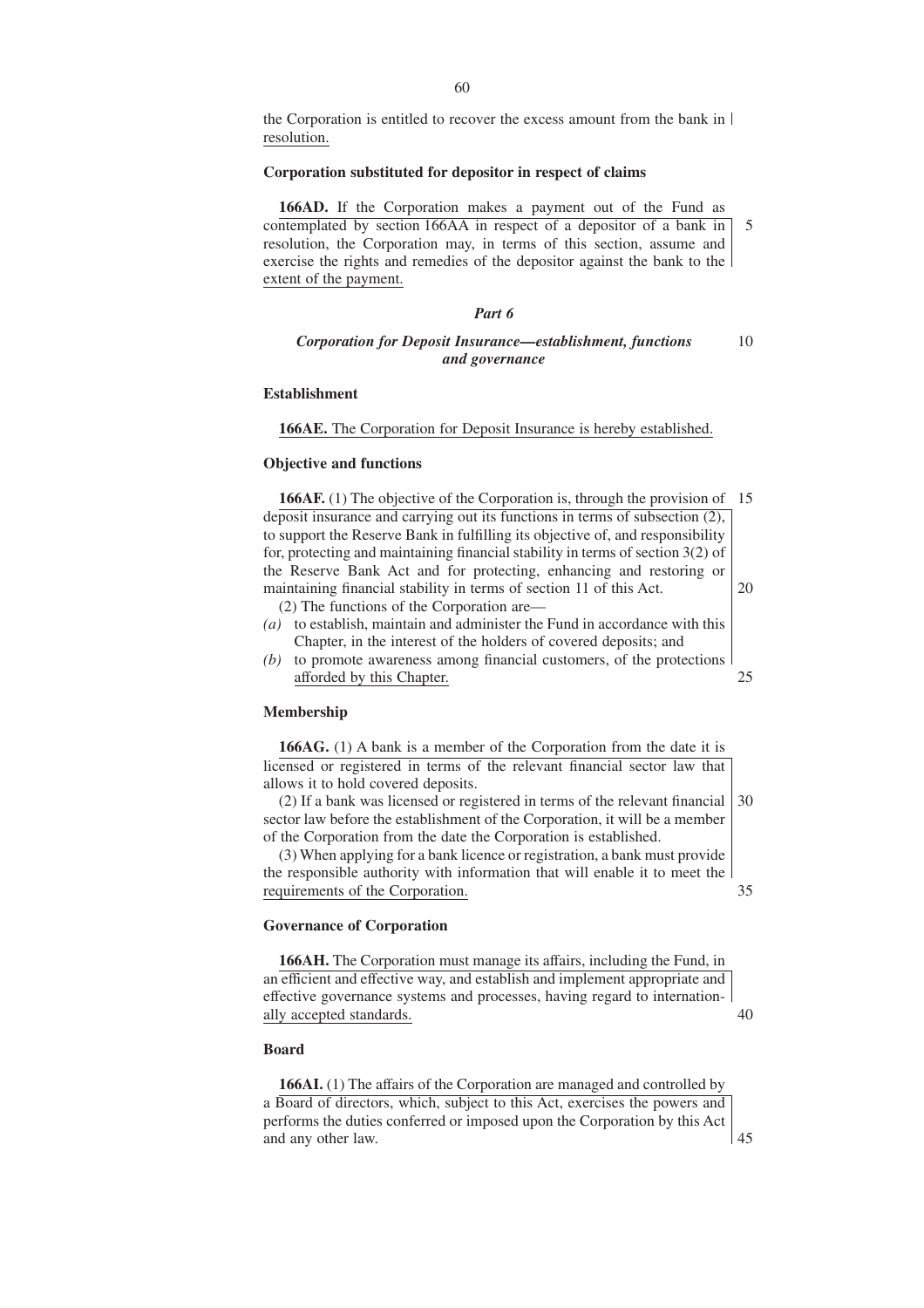Koporasi e tshwanetse go busetsa madi a a feteletseng go tswa kwa bankeng e e mo tharabololong.

## **Koporasi e emiseditswe ka mmayamadi mabapi le ditleleimi**

**166AD.** Fa Koporasi e dira tuelo go tswa mo Letloleng jaaka go umakilwe mo karololong 166AA mabapi le mmayamadi wa banka e e mo tharabololong, Koporasi e ka, go ya ka karolo eno, diriswa le go diragatsa ditshwanelo le dikgopololo tsa mmayamadi kgatlhanong le banka go ya ka bogolo jwa tuelo. 5

## *Karolo 6*

#### *Koporasi ya Insˇorense ya Tipositi—tlhomo, ditiro le taolo*

10

35

#### **Tlhomo**

#### 166AE. Koporasi ya Inšorense ya Tipositi e a tlhongwa fano.

#### **Maitlhomo le ditiro**

**166AF.** (1) Maitlhomo a Koporasi ke, ka tlamelo ya inšorense ya tipositi le go dira ditiro tsa yona go ya ka karolotlaleletso (2), go tshegetsa Banka ya Resefe mo go diragatseng maitlhomo a yona a, le maikarabelo mabapi le, go sireletsa le go tlhokomela tlhomamo ya ditšhelete go ya ka karolo 3(2) ya Molao wa Banka ya Resefe le mabapi le go sireletsa, go godisa le go busetsa kgotsa go tshegetsa tlhomamo ya ditšhelete go ya karolo 11 ya Molao ono. 15 20

(2) Ditiro tsa Koporasi ke—

- *(a)* go tlhoma, go tshegetsa le go tsamaisa Letlole go tsamaelana le Kgaolo eno, mo kgatlhegong ya batshodi ba tipositi tse di sireleditsweng; le
- (b) go tsweletsa temoso mo badirising ba ditšhelete, ya ditshireletso tse di  $\frac{125}{25}$ newang ke Kgaolo eno.

#### **Botokololo**

#### **166AG.** (1) Banka ke tokololo ya Koporasi go simolola ka letlha le e

abetsweng laesense kgotsa le kwadisitsweng ka lona go ya ka molao o o maleba wa lephata la ditšhelete o o e letlang go tshola tipositi e e sireletsegileng. 30

(2) Fa banka e ne e abetswe laesense kgotsa e kwadisitswe go ya ka molao o o maleba wa lephata la ditšhelete pele ga go tlhongwa ga Koporasi, e tla nna tokololo ya Koporasi go simolola ka letlha le Koporasi e tlhomilweng ka lona.

(3) Fa go dirwa kopo ya laesense ya banka kgotsa kwadiso, banka e tshwanetse go tlamela bothati jo bo rwalang maikarabelo ka tshedimosetso e e tla e kgontshang go fitlhelela ditlhokego tsa Koporasi.

#### **Taolo ya Koporasi**

**166AH.** Koporasi e tshwanetse go laola merero ya yona, go akaretsa le 40 Letlole, ka mokgwa o o nonofileng wa matsetseleko, le go tlhoma le go tsenya mo tirisong dithulaganyo le ditsamaiso, ka kelotlhoko mo maemong a a amogelesegang boditšhaba.

## **Boto**

**166AI.** (1) Merero ya Koporasi e tsamaiswa le go laolwa ke Boto ya 45 bakaedi, e, go ya ka Molao ono, e diragatsang dithata le go dira ditiro tse di roletsweng kgotsa tse di pateleditsweng Koporasi ke Molao ono le molao mongwe le mongwe ofe.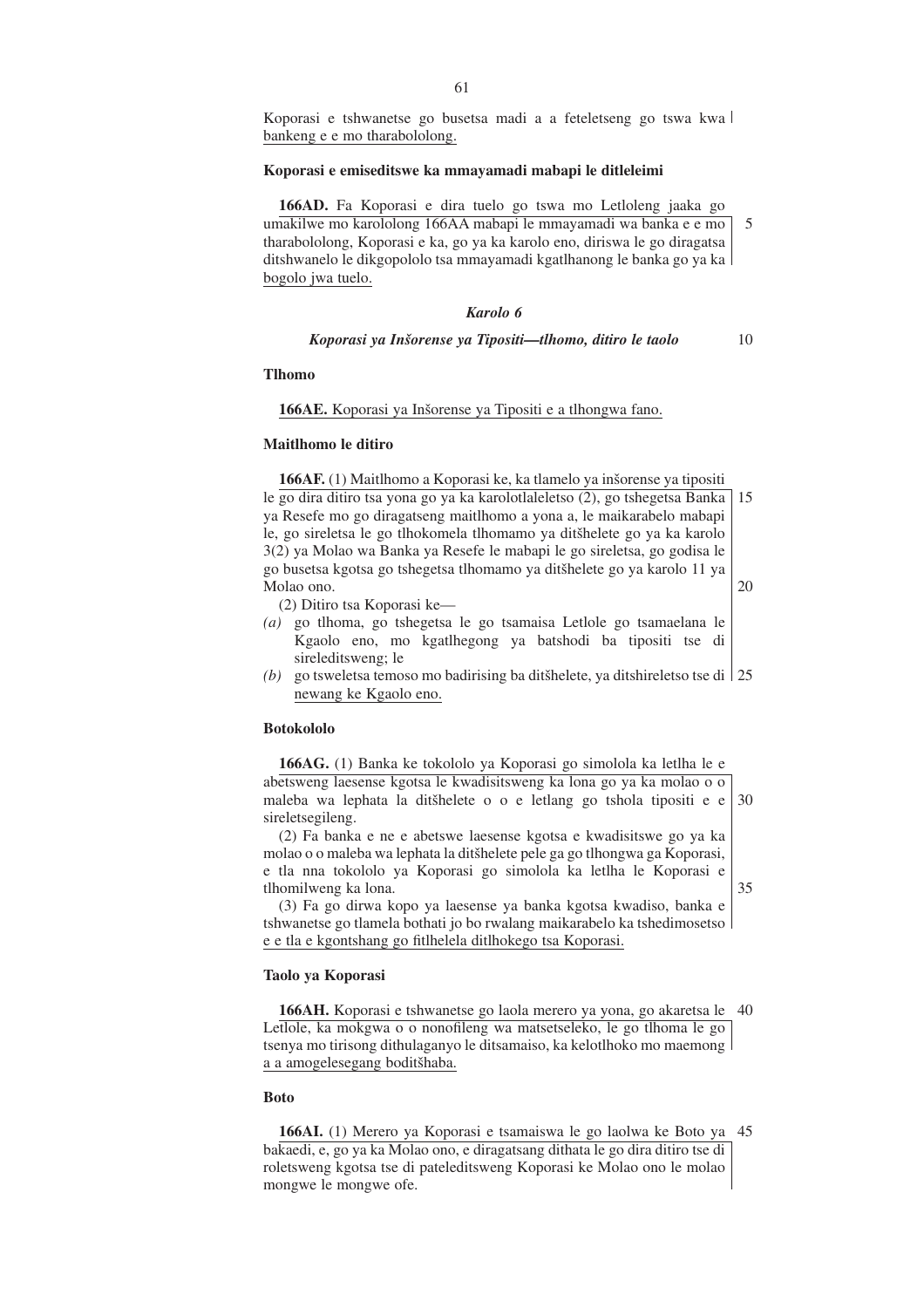| (2) The Board consists of no more than eight persons, namely—<br>a representative from the National Treasury appointed by the<br>$\left(a\right)$ |    |  |  |
|---------------------------------------------------------------------------------------------------------------------------------------------------|----|--|--|
| Director-General;                                                                                                                                 |    |  |  |
| a Deputy-Governor appointed by the Governor;<br>(b)                                                                                               |    |  |  |
| the Chief Executive Officer;<br>(c)                                                                                                               | 5  |  |  |
| the Commissioner;<br>(d)                                                                                                                          |    |  |  |
| the Chief Executive Officer of the Corporation;<br>(e)                                                                                            |    |  |  |
| the Group Chief Financial Officer of the Reserve Bank; and<br>(f)                                                                                 |    |  |  |
| no more than two persons appointed by the Governor as directors with<br>(g)                                                                       |    |  |  |
| the concurrence of the Minister.                                                                                                                  | 10 |  |  |
| (3) A director of the Board appointed in terms of subsection $(2)(g)$ —                                                                           |    |  |  |
| holds office for a term of no more than five years, as the Governor may<br>$\left( a\right)$                                                      |    |  |  |
| determine;                                                                                                                                        |    |  |  |
| is, at the expiry of that term, eligible for re-appointment for one further<br>(b)                                                                | 15 |  |  |
| term of no more than five years; and                                                                                                              |    |  |  |
| must vacate office before the expiry of a term of office if that person—<br>(c)<br>resigns from office, by giving at least three months written   |    |  |  |
| (i)<br>notice to the Governor or a shorter period that the Governor                                                                               |    |  |  |
| may accept; or                                                                                                                                    |    |  |  |
| is removed from office.<br>(i)                                                                                                                    | 20 |  |  |
| (4) The Governor must, at least three months before the end of the first                                                                          |    |  |  |
| term of office of a director of the Board appointed in terms of subsection                                                                        |    |  |  |
| $(2)(g)$ , inform the director of the Board whether the Governor proposes to                                                                      |    |  |  |
| seek the re-appointment of the person as a director of the Board.                                                                                 |    |  |  |
| (5) The Governor must, subject to due process, remove a director of the                                                                           | 25 |  |  |
| Board appointed in terms of subsection $(2)(g)$ from office if the director of                                                                    |    |  |  |
| the Board becomes a disqualified person.                                                                                                          |    |  |  |
| (6) The Governor must, subject to due process and with the concurrence                                                                            |    |  |  |
| of the Minister, remove a director of the Board appointed in terms of                                                                             |    |  |  |
| subsection $(2)(g)$ from office if the director—                                                                                                  | 30 |  |  |
| is unable to perform the duties of office for health or other reasons;<br>$\left(a\right)$                                                        |    |  |  |
| has failed in a material way to discharge any of the responsibilities of<br>(b)                                                                   |    |  |  |
| office, including any responsibilities entrusted in terms of legislation;                                                                         |    |  |  |
| <sub>or</sub>                                                                                                                                     |    |  |  |
| has acted in a way that is inconsistent with continuing to hold the<br>(c)                                                                        | 35 |  |  |
| office.                                                                                                                                           |    |  |  |
| (7) Without limiting subsection $(6)(b)$ , a director of the Board appointed                                                                      |    |  |  |
| in terms of subsection $(2)(g)$ must be taken to have failed in a material way                                                                    |    |  |  |
| to discharge the responsibilities of office if he or she is absent from two                                                                       | 40 |  |  |
| consecutive meetings of the Board without the leave of the Board.<br>(8) The Governor, with the concurrence of the Minister, may appoint one      |    |  |  |
| of the members of the Board, except the one mentioned in subsection $(2)(e)$                                                                      |    |  |  |
| or (f), as chairperson, and the Board may elect, from among themselves,                                                                           |    |  |  |
| another director of the Board as vice-chairperson.                                                                                                |    |  |  |
| $(9)$ (a) A director of the Board may nominate a person to act as alternate                                                                       | 45 |  |  |
| for him or her at a particular Board meeting, or Board meetings generally,                                                                        |    |  |  |
| where the director is unable to attend.                                                                                                           |    |  |  |
| $(b)$ If the Board agrees, the nominee has, for meetings where the director                                                                       |    |  |  |
| of the Board is unable to attend, the same rights and obligations as the                                                                          |    |  |  |
| director of the Board.                                                                                                                            | 50 |  |  |
| (10) A person may not act as an alternate if the person—                                                                                          |    |  |  |
| is a disqualified person; or<br>$\left( a\right)$                                                                                                 |    |  |  |
| is not ordinarily resident in the Republic.<br>(b)                                                                                                |    |  |  |
| <b>Functions of Board</b>                                                                                                                         |    |  |  |

**166AJ.** The Board of directors must—

- *(a)* generally oversee the management and administration of the Corporation to ensure that it is efficient and effective; and
- *(b)* act for the Corporation in the following matters: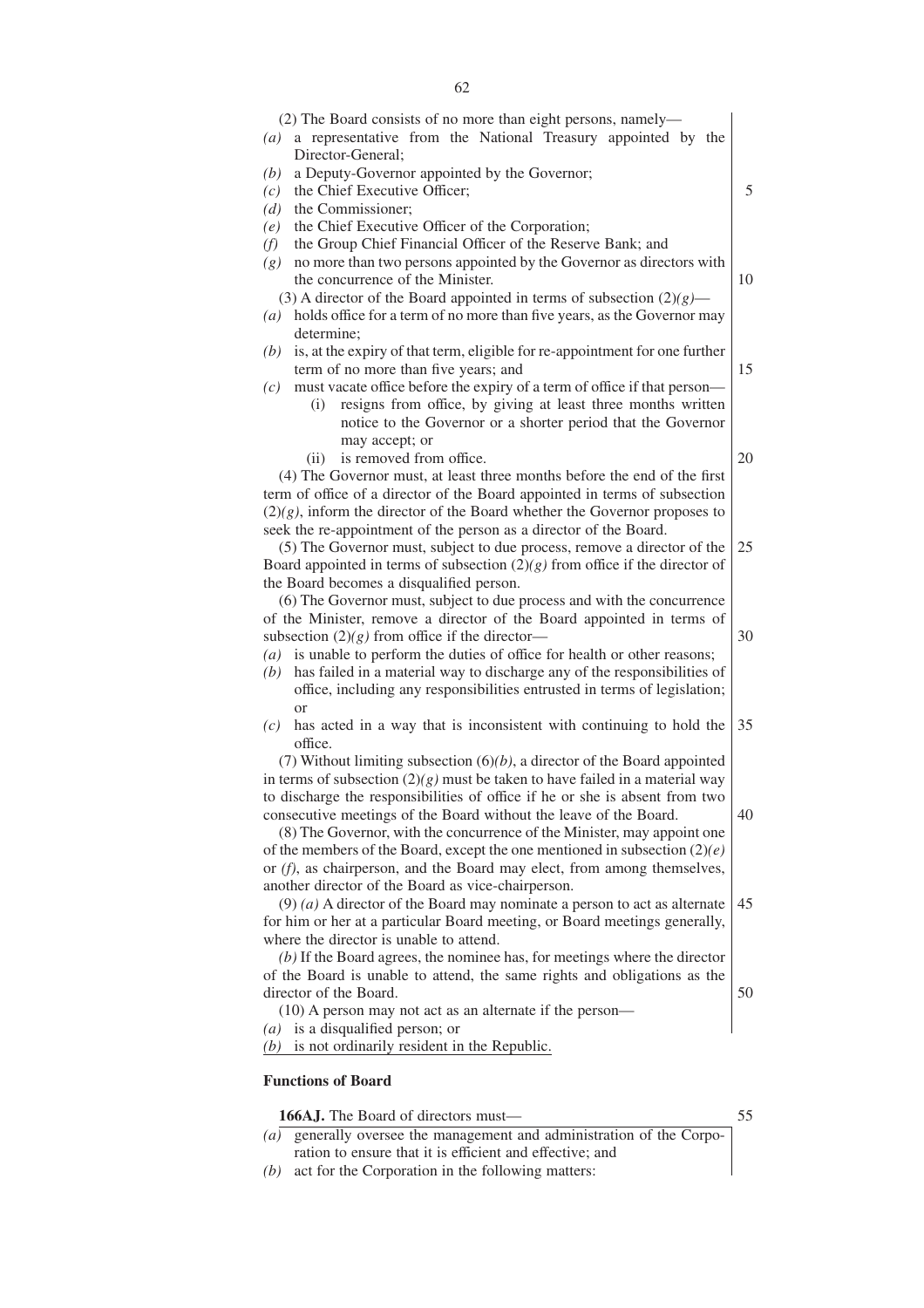| 5<br>10<br>15<br>20<br>25<br>30 |
|---------------------------------|
|                                 |
|                                 |
|                                 |
|                                 |
|                                 |
|                                 |
|                                 |
|                                 |
|                                 |
|                                 |
|                                 |
|                                 |
|                                 |
|                                 |
|                                 |
|                                 |
|                                 |
|                                 |
|                                 |
| 35                              |
|                                 |
|                                 |
| 40                              |
|                                 |
|                                 |
| 45                              |
|                                 |
|                                 |
|                                 |
| 50                              |
|                                 |
|                                 |
|                                 |
| 55                              |
|                                 |

**166AJ.** Boto ya bakaedi e tshwanetse—

- *(a)* ka kakaretso go baya leitlho taolo le tsamaiso ya Koporasi go netefatsa gore e na le bokgoni e bile e nonofile; le 60
- *(b)* go dira mabapi le Koporasi mo mererong e e latelang: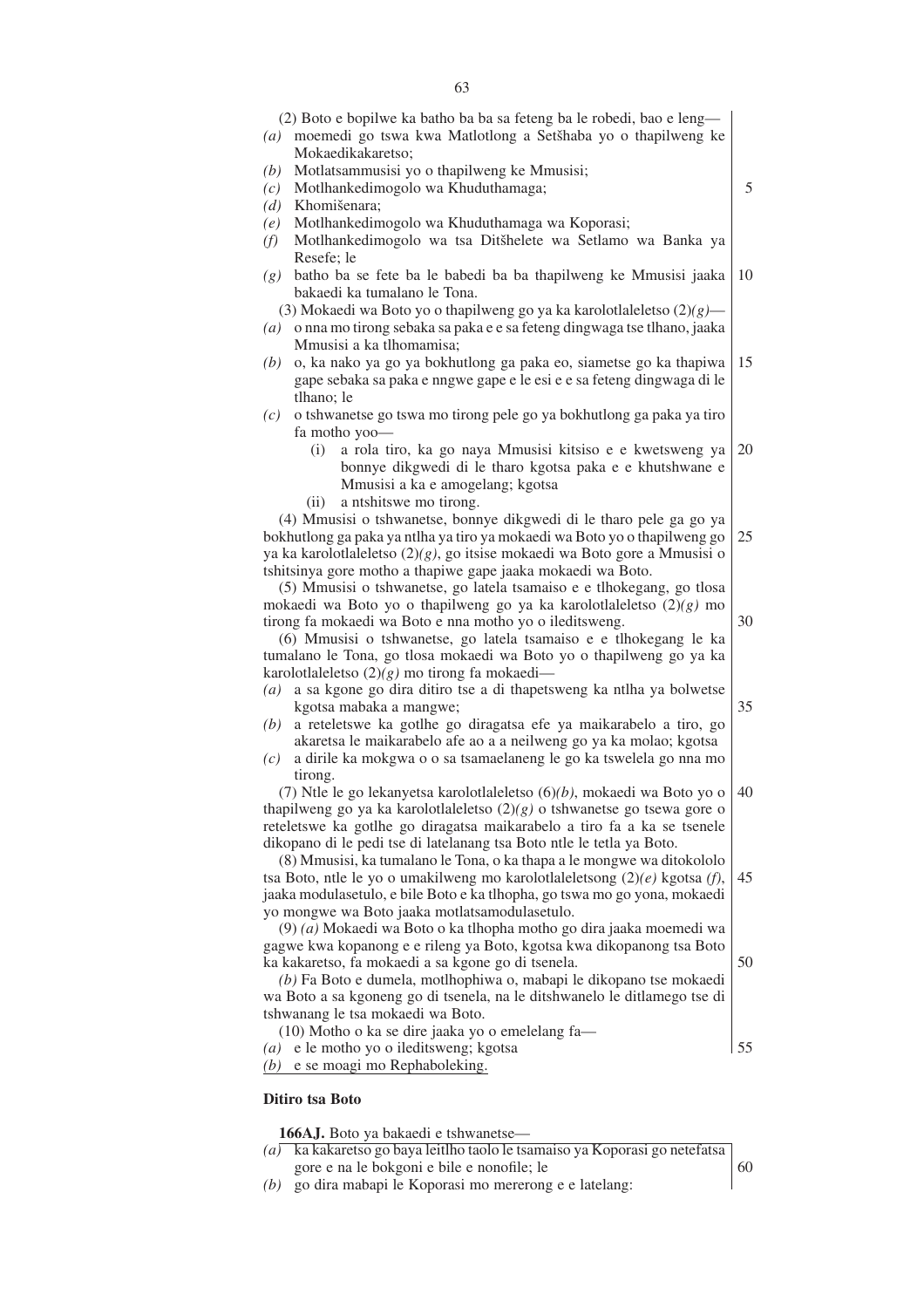- (i) Authorising the Chief Executive Officer of the Corporation to sign, on behalf of the Corporation, memoranda of understanding and amendments to memoranda of understanding;
- (ii) appointing members of committees contemplated in this Part and giving directions regarding the conduct of the work of a committee; 5
- (iii) determining, in relation to a bank in resolution, how to apply the Fund as contemplated by section 166AA;
- (iv) making determinations of the deposit insurance levy for the purposes of the legislation that imposes the levy; and
- (v) any other matter assigned in terms of a financial sector law to the Board of directors.

# **Meetings of Board and decisions**

**166AK.** (1) Meetings of the Board must be held at such times as the Board or the chairperson of the Board may determine. (2) An audio or audio-visual conference among a majority of the directors of the Board, which enables each participating director of the Board to hear and be heard by each of the other participating directors of the Board, must be regarded as a meeting of the Board, and each participating director of the Board must be regarded as being present at such a meeting. (3) Except where subsection (2) applies, meetings of the Board are held at places determined by the chairperson of the Board. (4) The chairperson of the Board presides at all meetings of the Board at which he or she is present. (5) If the chairperson of the Board is absent or is unable to act as chairperson, the vice-chairperson must act as chairperson. (6) If both the chairperson of the Board and the vice-chairperson of the Board are absent from a meeting of the Board, the directors of the Board present must elect one of the directors present to act as the chairperson. (7) A quorum for a Board meeting is a majority of the directors of the Board, which must include the person appointed in terms of section 166AI(2)*(a)* or his or her alternate and a Deputy-Governor appointed by the Governor or his or her alternate. (8) *(a)* A decision of a majority of the directors of the Board present and voting at a Board meeting, is taken to be a decision of the Board. *(b)* If the votes are equal, the person presiding at the meeting has a casting vote in addition to a deliberative vote. (9) A decision of the Board or an act performed under the authority of the Board is not invalid merely because there is a vacancy on the Board. (10) The Board must cause a record to be kept of the proceedings at the meetings of the Board. (11) The Board may make rules in relation to the holding of, and procedure at, meetings of the Board. (12) Despite subsection (8), the Board may take a decision by means of the signing by a majority of the directors of the Board, without their being present at any meeting of the Board, of a document containing such a decision, and that decision must be noted in the records of the next ensuing 15 20 25 30 35 40 45

#### **Appointment of Chief Executive Officer of Corporation**

meeting of the Board.

166AL. (1) The Board must appoint an employee of the Reserve Bank 50 who has appropriate expertise in the financial sector, as Chief Executive Officer of the Corporation.

(2) When appointing a person as Chief Executive Officer of the Corporation, the person and the Board must agree, in writing, on—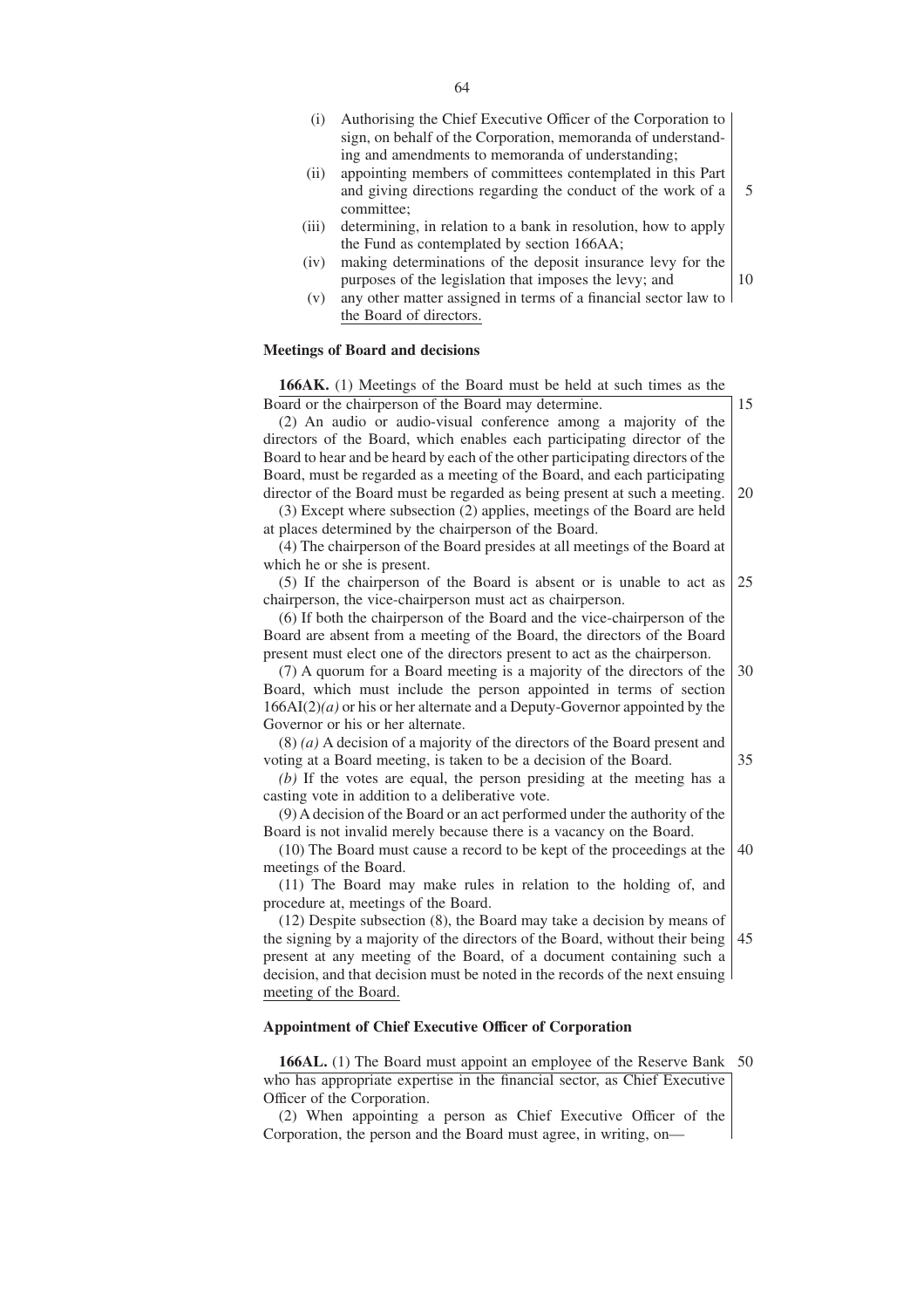|  | (i) Go rebolela Motlhankedimogolo wa Khuduthamaga wa     |  |  |
|--|----------------------------------------------------------|--|--|
|  | Koporasi go saena, mo boemong jwa Koporasi, memorantamo  |  |  |
|  | wa tumalano le ditlhabololo tsa memorantamo wa tumalano; |  |  |

- (ii) go thapa maloko a komiti a a umakilweng mo Karolong eno le go naya dikaelo mabapi le boitshwaro jwa tiro ya komiti;
- (iii) go tlhomamisa, mabapi le banka e e mo tharabololong, ka moo Letlole le ka diriswang jaaka go umakilwe mo karolong 166AA;
- (iv) go dira ditlhomamiso tsa lekgethwana la tipositi ya inšorense mabapi le maitlhomo a molao o o pateletsang lekgethwana; le 10
- (v) morero mongwe le mongwe ofe o o neilweng go ya ka molao wa lephata la ditšhelete Boto ya bakaedi.

#### **Dikopano tsa Boto le ditshwetso**

**166AK.** (1) Dikopano tsa Boto di tshwanetse go tshwarwa ka dinako tse di ka tlhomamiswang ke Boto kgotsa modulasetulo wa Boto.

(2) Khonferense ya kutlo kgotsa ponokutlo magareng ga bontsi jwa bakaedi ba Boto, e e kgontshang mongwe le mongwe wa bakaedi ba Boto ba ba tsayang karolo, e tshwanetse go tsewa jaaka kopano ya Boto, e bile mongwe le mongwe wa bakaedi ba Boto ba ba tsayang karolo o tshwanetse go tsewa jaaka yo o tsenetseng kopano eo.

(3) Ntle le mo karolotlaleletso (2) e diriswang, dikopano tsa Boto di tshwarelwa kwa mafelong a a tllhomamisitsweng ke modulasetulo wa Boto.

(4) Modulasetulo wa Boto o okama dikopano tsotlhe tsa Boto tse a di tsenetseng. 25

(5) Fa modulasetulo wa Boto a seyo kgotsa a sa kgone go dira jaaka modulasetulo, motlatsamodulasetulo o tshwanetse go dira jaaka modulasetulo.

(6) Fa ka bobedi modulasetulo wa Boto le motlatsamodulasetulo ba sa tsenela kopano ya Boto, bakaedi ba Boto ba ba tsenetseng kopano ba tshwanetse go tlhopha mongwe wa bakaedi yo o leng teng go dira jaaka modulasetulo. 30

(7) Khoramo ya kopano ya Boto ke bontsi jwa bakaedi ba Boto, e e tshwanetseng go akaretsa motho yo o thapilweng go ya ka karolo 166AI(2)*(a)* kgotsa moemedi wa gagwe le Motlatsammusisi yo o thapilweng ke Mmusisi kgotsa moemedi wa gagwe. 35

(8) *(a)* Tshwetso ya bontsi jwa bakaedi ba ba leng teng le go bouta kwa kopanong ya Boto, e tsewa jaaka tshwetso ya Boto.

*(b)* Fa diboutu di lekana, motho yo o okametseng kopanong o tla dira boutu e e kgethegileng mo godimo ga boutu e e dirilweng ke botlhe. 40

(9) Tshwetso ya Boto kgotsa tiro e e dirilweng ka fa tlase ga bolaodi jwa Boto ga e nne eo e seng ya boammaruri fela ka ntlha ya phatlhatiro e e leng teng mo Botong.

(10) Boto e tshwanetse go dira gore go tsholwe rekoto ya ditsamaiso kwa dikopanong tsa Boto. 45

(11) Boto e ka dira melawana mabapi le go tsholwa ga, le tsamaiso kwa, dikopanong tsa Boto.

(12) Go sa nyatswe karolotlaleletso (8), Boto e ka tsaya tshwetso ka tiriso ya go saenwa ka bontsi jwa bakaedi ba Boto, ntle le go nna teng ga bona kwa kopanong efe ya Boto, ga lokwalo le le nang le tshwetso eo, e bile tshwetso eo e tshwanetse go elwa tlhoko mo direkotong tsa kopano e e tla tshwarwang ya Boto. 50

#### **Go thapiwa ga Motlhankedimogolo wa Khuduthamaga wa Koporasi**

**166AL.** (1) Boto e tshwanetse go thapa modiri wa Banka ya Resefe yo o nang le boitseanape jo bo maleba mo lephateng la tsa ditšhelete, jaaka Motlhankedimogolo wa Khuduthamaga wa Koporasi. 55

(2) Fa go thapiwa motho jaaka Motlhankedimogolo wa Khuduthamaga wa Koporasi, motho le Boto ba tshwanetse go dumalana, ka go kwala, ka5

15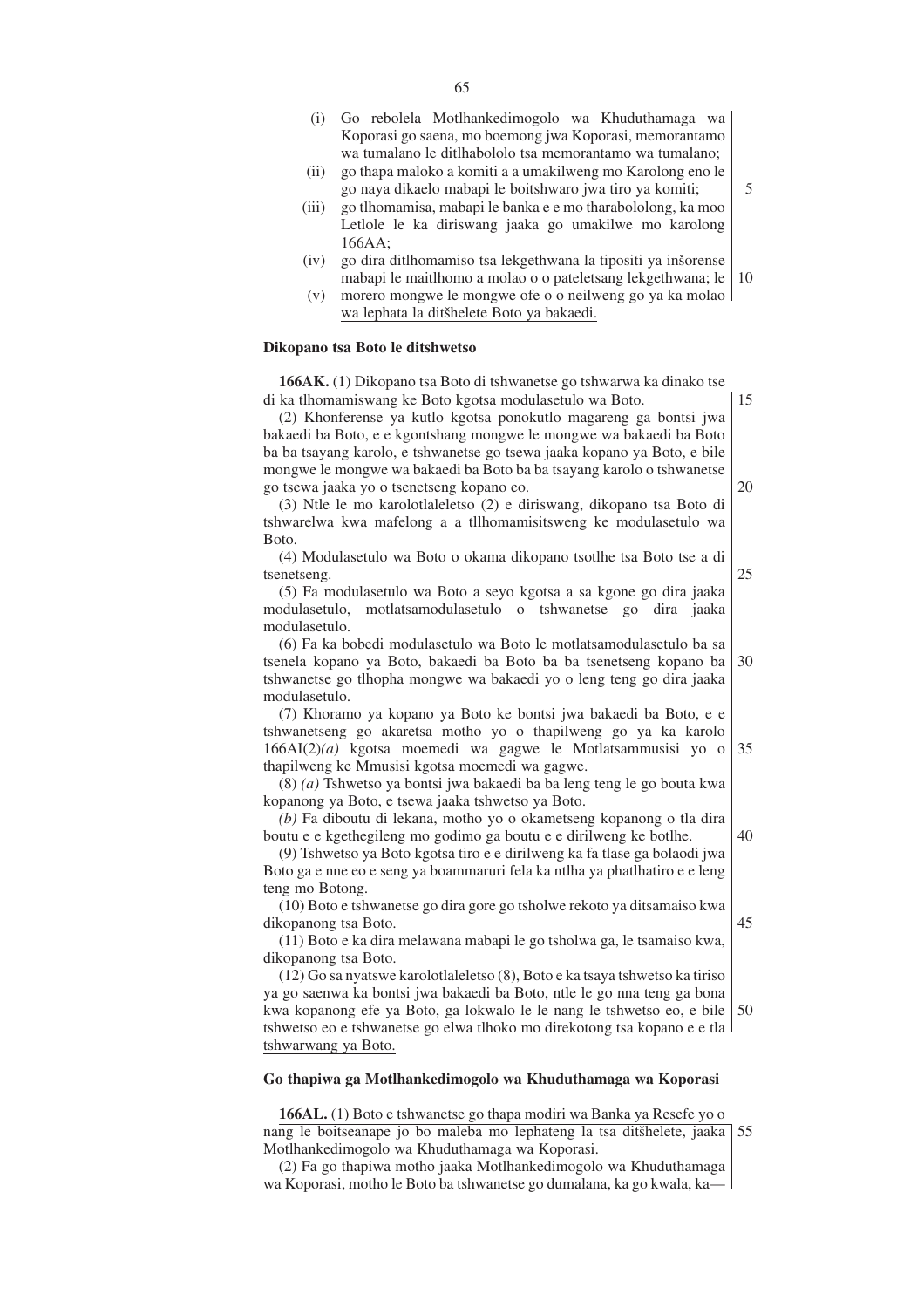- *(a)* the performance measures that will be used to assess the Chief Executive Officer of the Corporation's performance; and
- *(b)* the level of performance to be achieved against those performance measures.

(3) A person may not be appointed or hold office as Chief Executive Officer of the Corporation if the person— 5

- *(a)* is a disqualified person; or
- *(b)* is not ordinarily resident in the Republic.

(4) The Chief Executive Officer of the Corporation—

- *(a)* is responsible for the day-to-day management and administration of the Corporation; and 10
- *(b)* except as provided in section 166AJ*(b)*, must perform the functions of the Corporation, including exercising the powers and carrying out the duties associated with those functions.

(5) When acting in terms of subsection (4), the Chief Executive Officer of the Corporation must implement the policies and strategies adopted by the Board. 15

(6) The Board may appoint a senior staff member of the Corporation to act as Chief Executive Officer of the Corporation when the Chief Executive Officer of the Corporation is absent from office or otherwise unable to 20 perform the functions of office.

#### **Term of office of Chief Executive Officer of Corporation**

**166AM.** (1) A person appointed as the Chief Executive Officer of the

Corporation—

*(a)* serves in a full-time executive capacity; *(b)* holds office for a term no longer than five years, as the Board may determine; *(c)* is, at the expiry of that term, eligible for re-appointment for one further term; and *(d)* must vacate office before the expiry of a term of office if he or she— (i) resigns as Chief Executive Officer of the Corporation, by giving at least three months written notice to the Board, or a shorter period that the Board may accept; or (ii) is removed from office as Chief Executive Officer of the Corporation. 25 30 35

(2) The Board must, at least three months before the end of the first term of office of the Chief Executive Officer of the Corporation, inform the Chief Executive Officer of the Corporation whether the Board proposes to re-appoint him or her as Chief Executive Officer of the Corporation.

#### **Removal of Chief Executive Officer of Corporation**

166AN. (1) The Board must, subject to due process, remove the Chief Executive Officer of the Corporation from office if the Chief Executive Officer becomes a disqualified person.

(2) The Board may remove the Chief Executive Officer of the Corporation from office on the grounds that the Chief Executive Officer— 45

- *(a)* is unable to perform the duties of office for health or other reasons; *(b)* has failed in a material way to achieve the level of performance against the performance measures agreed to in terms of section 166AL(2);
- *(c)* has failed in a material way to discharge any of the responsibilities of office, including any responsibilities entrusted in terms of legislation; or 50
- *(d)* has acted in a way that is inconsistent with continuing to hold the office.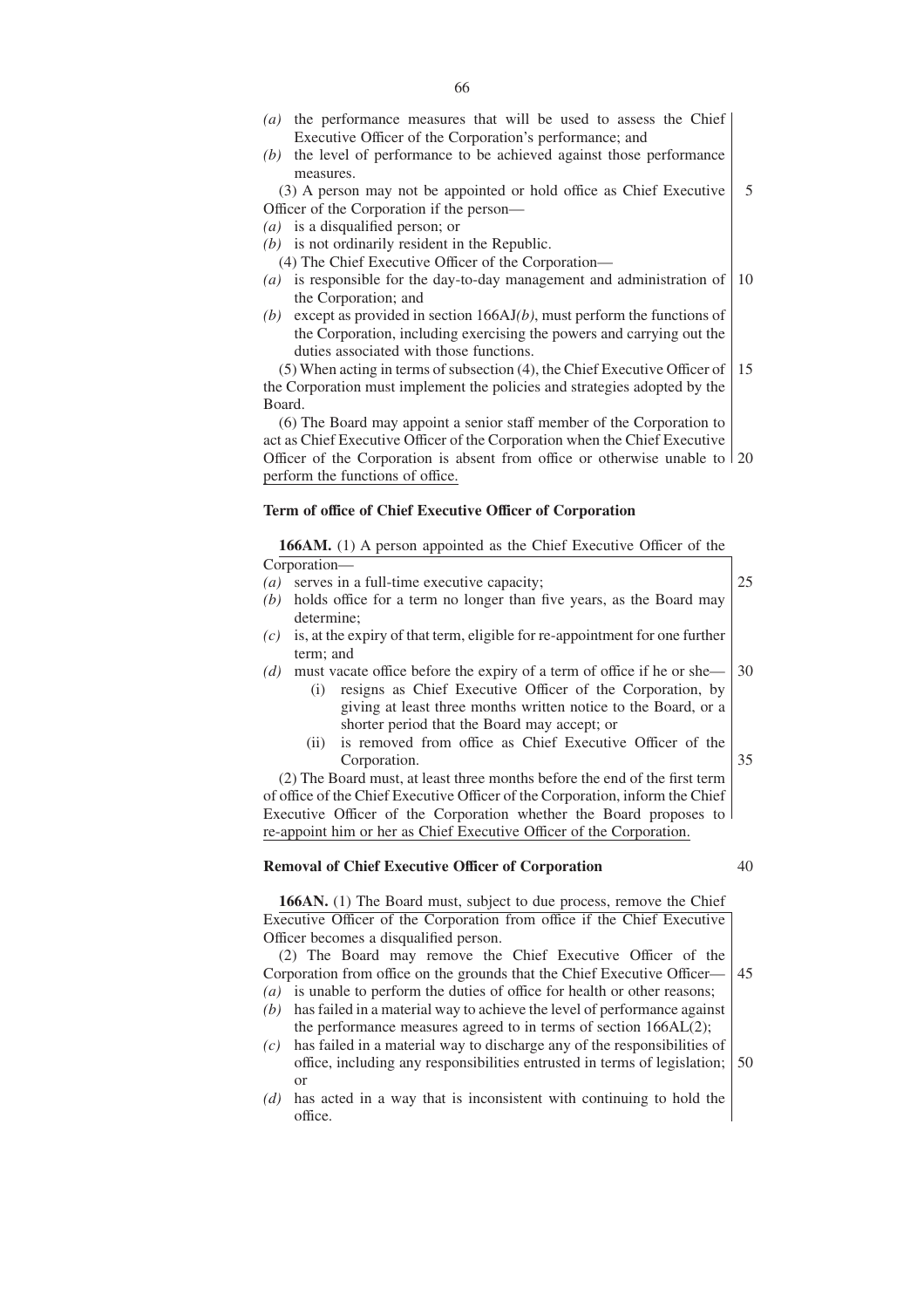*(a)* ditekanyetsotiro tse di tla diriswang go sekaseka tiragatso ya Motlhankedimogolo wa Khuduthamaga wa Koporasi; le

*(b)* maemo a tiragatso a a tla fitlhelelwang ka papiso go ditekanyetsotiro. (3) Motho o ka se thapiwe kgotsa a dire jaaka Motlhankedimogolo wa

Khuduthamaga wa Koporasi fa motho—

*(a)* e le motho yo o ileditsweng; kgotsa

*(b)* e se moagi wa mo Rephaboleking.

- (4) Motlhankedimogolo wa Khuduthamaga wa Koporasi—
- *(a)* o rwala maikarabelo mabapi le taolo le tsamaiso ya letsatsi le letsatsi ya Koporasi; le
- *(b)* ntle le jaaka go tlametswe mo karolong 166AJ*(b)*, o tshwanetse go dira ditiro tsa Koporasi, go akaretsa le go diragatsa dithata le go dira ditiro tse di amanang le ditiro tseo.

(5) Fa a dira go ya ka karolotlaleletso (4), Motlhankedimogolo wa Khuduthamaga wa Koporasi o tshwanetse go tsenya mo tirisong dipholisi le maano a a amogetsweng ke Boto. 15

(6) Boto e ka thapa mongwe yo mogolo wa badiri ba Koporasi go dira jaaka Motlhankedimogolo wa Khuduthamaga wa Koporasi fa Motlhankedimogolo wa Khuduthamaga wa Koporasi a seyo mo tirong kgotsa ka mokgwa ofe a sa kgone go dira ditiro tsa ofisi. 20

**Paka ya tiro ya Motlhankedimogolo wa Khuduthamaga wa Koporasi**

**166AM.** (1) Motho yo o thapilweng jaaka Motlhankedimogolo wa Khuduthamaga wa Koporasi—

- *(a)* o dira nako yotlhe mo maemong a khuduthamaga;
- *(b)* o nna mo tirong sebaka sa paka e e sa feteng dingwaga di e tlhano, jaaka Boto e ka tlhomamisa; 25
- *(c)* o, ka nako ya go ya bokhutlong ga paka, siametse go ka thapiwa gape sebaka sa paka e nngwe gape e le esi; e bile
- *(d)* o tshwanetse go tswa mo tirong pele ga paka ya tiro e ya bokhutlong fa a—
	- (i) rola tiro jaaka Motlhankedimogolo wa Khuduthamaga wa Koporasi, ka go naya Boto kitsiso e e kwetsweng ya bonnye dikgwedi di le tharo, kgotsa paka e e khutshwane e Boto e ka e amogelang; kgotsa
	- (ii) tloswa mo tirong jaaka Motlhankedimogolo wa Khuduthamaga wa Koporasi. 35

(2) Boto e tshwanetse, bonnye dikgwedi di le tharo pele ga go ya bokhutlong ga paka ya ntlha ya tiro ya Motlhankedimogolo wa Khuduthamaga wa Koporasi, go itsise Motlhankedimogolo wa Khuduthamaga wa Koporasi gore a Boto e tshitsinya go mo thapa gape 40 jaaka Motlhankedimogolo wa Khuduthamaga wa Koporasi.

## **Go tloswa ga Motlhankedimogolo wa Khuduthamaga wa Koporasi**

**166AN.** (1) Boto e tshwanetse, go latela tsamaiso e e maleba, go tlosa Motlhankedimogolo wa Khuduthamaga wa Koporasi mo tirong fa Motlhankedimogolo wa Khuduthamaga e nna motho yo o ileditsweng.

(2) Boto e ka tlosa Motlhankedimogolo wa Khuduthamaga wa Koporasi mo tirong ka ntlha ya mabaka a gore Motlhankedimogolo wa Khuduthamaga—

- *(a)* ga a kgone go dira ditiro tsa ofisi ka ntlha ya bolwetse kgotsa mabaka a mangwe; 50
- *(b)* o reteletswe ka gotlhe go fitlhelela maemo a tiragatso ka papiso go ditekanyetsotiragatso tse go dumalanweng ka tsona go ya ka karolo 166AL(2);
- *(c)* a reteletswe ka gotlhe go dira epe ya maikarabelo a tiro, go akaretsa le maikarabelo afe ao a a neilweng go ya ka molao; kgotsa
- *(d)* a dirile ka mokgwa o o sa tsamaisaneng le go tswelela go nna mo tirong.

10

5

30

- 45
- 

- 
- 
- 
-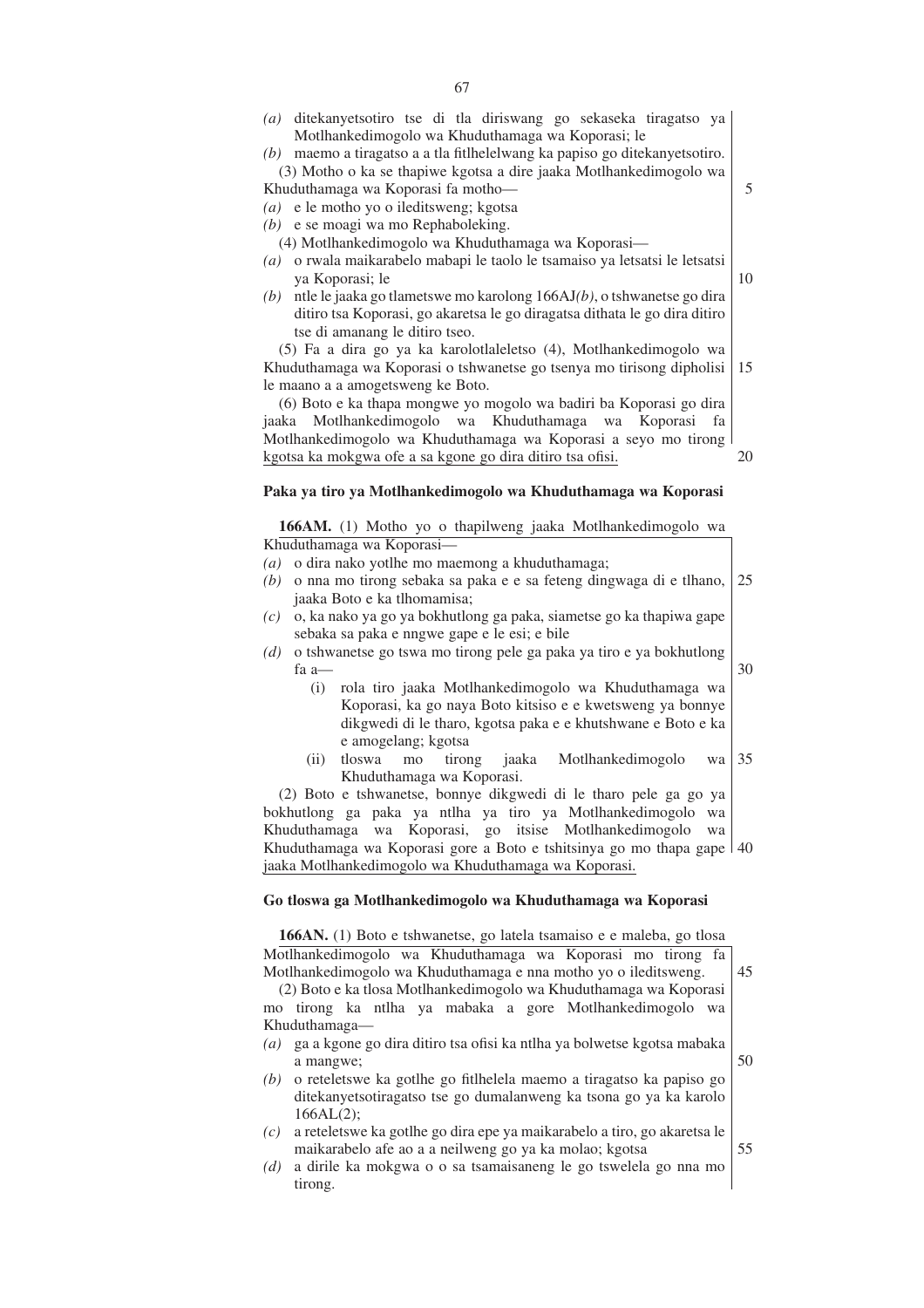(3) Without limiting subsection (2)*(c)*, the Chief Executive Officer of the Corporation must be taken to have failed in a material way to discharge the responsibilities of office if he or she is absent from two consecutive meetings of the Board without the leave of the Board.

#### **Committees**

**166AO.** (1) The Board may establish committees as it considers necessary.

(2) The Board must, at least, establish an investment committee to review the investment portfolio of the Fund, which committee must make recommendations to the Board regarding the investment of the Fund.

(3) A committee established in terms of this section consists of such directors as the Board may select and, if the Board so decides, such staff members of the Corporation as the Board may select.

(4) A committee established in terms of this section must be chaired by a director of the Board, other than the Chief Executive Officer of the Corporation. 15

(5) The functions, procedures and membership of a committee established in terms of this section are determined by the Board.

(6) The chairperson of each committee established in terms of this section must ensure that minutes of each meeting of that committee are kept 20 in a manner determined by the Board.

## **Duties of directors of Board and members of committees**

**166AP.** A director of the Board, and a member of a committee established in terms of section 166AO must—

- *(a)* act honestly in all matters relating to the Corporation; and *(b)* perform the functions of office as a director or member-(i) in good faith; (ii) for a proper purpose; and 25
	- (iii) with the degree of care and diligence that a reasonable person
	- in the director's or member's position would exercise. 30

# **Disclosure of interests**

| <b>166AQ.</b> (1) A director of the Board must disclose, at a meeting of the    |    |
|---------------------------------------------------------------------------------|----|
| Board, or in writing to each of the other directors, any interest in any matter |    |
| that is being or may be considered by the Board that—                           |    |
| the director has; or<br>(a)                                                     | 35 |
| a person who is a related party to the director has.<br>(b)                     |    |
| $(2)$ A disclosure referred to in subsection $(1)$ must be made as soon as      |    |
| practicable after the director of the Board becomes aware of the interest.      |    |
| (3) A director of the Board who has, or who has a related party who has,        |    |
| an interest that is required to be disclosed in terms of subsection $(1)$ , may | 40 |
| not participate in the consideration of, or decision on, a matter to which the  |    |
| interest relates unless—                                                        |    |
| the director has disclosed the interest as required by subsection (1);<br>(a)   |    |
| and                                                                             |    |
| the other directors have decided that the interest does not affect the<br>(b)   | 45 |
| proper execution of that director's functions in relation to the matter.        |    |
| $(4)$ Subsections $(1)$ to $(3)$ apply, with the necessary changes required by  |    |
| the context, to members of committees established in terms of section           |    |
| 166AO.                                                                          |    |
| $(5)$ (a) Each member of the Corporation's staff and each person to whom        | 50 |
| a power or function of the Corporation has been delegated must make             |    |
| timely, proper and adequate disclosure of his or her interests, including the   |    |
| interests of a related party, that could reasonably be seen as interests that   |    |
| may affect the proper execution of his or her functions of office or the        |    |
| delegated power.                                                                | 55 |

*(b)* The Chief Executive Officer of the Corporation must ensure that paragraph *(a)* is complied with.

5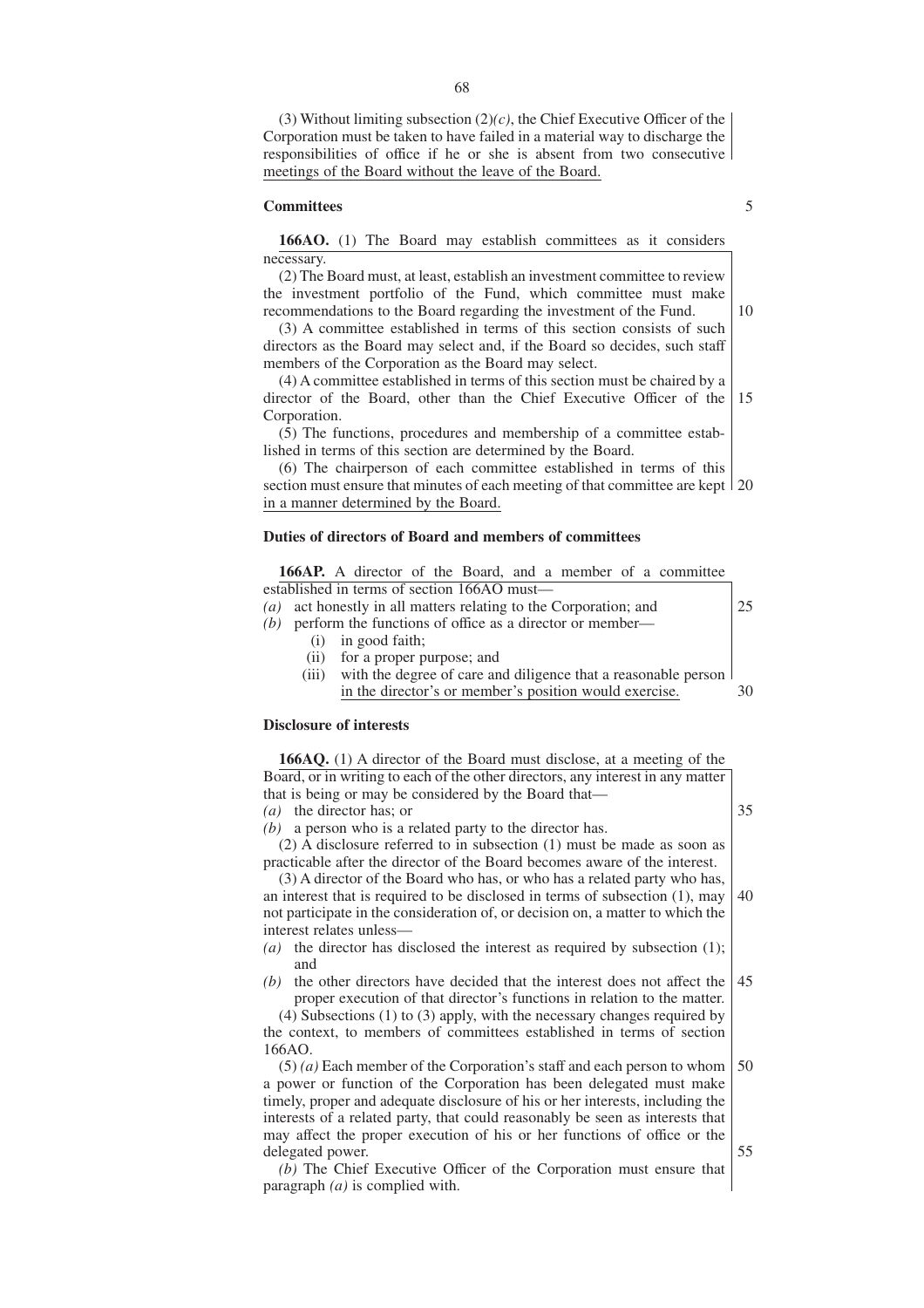(3) Ntle le go lekanyetsa karolotlaleletso (2)*(c)*, Motlhankedimogolo wa Khuduthamaga wa Koporasi o tshwanetse go tsewa gore o reteletswe ka gotlhe go diragatsa maikarabelo a tiro fa a sa tsenela dikopano tse pedi tse di latelanang tsa Boto ntle le tetla ya Boto.

#### **Dikomiti**

**166AO.** (1) Boto e ka tlhoma dikomiti jaaka fa e bona go tlhokega.

(2) Boto e tshwanetse, bonnye, go tlhoma komitipeeletso go thadisa potefolio ya peeletso ya Letlole, komiti e e tshwanetseng go dira dikatlanegiso kwa Botong mabapi le peeletso ya Letlole.

(3) Komiti e e tlhomilweng go ya ka karolo eno e na le bakaedi ba ba jalo jaaka Boto e ka tlhopha le, fa Boto e swetsa jalo, badiri ba ba jalo ba Koporasi jaaka fa Boto e ka tlhopha. 10

(4) Komiti e e tlhomilweng go ya ka karolo eno e tshwanetse go etwa pele ke mokaedi wa Boto, yo mongwe ntle le Motlhankedimogolo wa Khuduthamaga wa Koporasi.

(5) Ditiro, ditsamaiso le botokololo jwa komiti e e tlhomilweng go ya ka karolo eno di tlhomamiswa ke Boto.

(6) Modulasetulo wa komiti nngwe le nngwe e e tlhomilweng go ya ka karolo eno o tshwanetse go netefatsa gore metsotso ya kopano nngwe le nngwe ya komiti eo e tsholwa ka mokgwa o o tlhomamisitsweng ke Boto. 20

#### **Ditiro tsa bakaedi ba Boto le ditokololo tsa dikomiti**

**166AP.** Mokaedi wa Boto, le tokololo ya komiti e e tlhomilweng go ya ka karolo 166AO o tshwanetse go— *(a)* dira ka botshepegi mo mererong yotlhe e e amanang le Koporasi; le *(b)* dira ditiro tsa ofisi jaaka mokaedi kgotsa tokololo— (i) ka mowa o montle; 25

- (ii) mabapi le maitlhomo a nnete; le
- (iii) ka tlhokomelo le matsetseleko ao motho yo o leng mo maemong a mokaedi kgotsa tokololo a ka a dirang.

# **Tshenolo ya dikgatlhego**

**166AQ.** (1) Mokaedi wa Boto o tshwanetse go senola, kwa kopanong ya Boto, kgotsa ka go kwalela mongwe le mongwe wa bakaedi ba bangwe, kgatlhego efe mo morerong ofe o kgotsa o o ka tsewang ke Boto gore— *(a)* mokaedi o na le yona; kgotsa

*(b)* motho yo o amanang le mokaedi o na le yona.

(2) Tshenolo e e kailweng mo karolotlaleletsong (1) e tshwanetse go dirwa ka bonako jo bo kgonegang morago ga fa mokaedi wa Boto a sena go lemoga kgatlhego.

(3) Mokaedi wa Boto yo o nang le, kgotsa yo nang le wa losika yo o nang le, kgatlhego e e tshwanetseng go senolwa go ya ka karolotlaleletso (1), o ka se tseye karolo mo tshekatshekong, kgotsa mo go swetsweng ka, morero o kgatlhego e amanang le ona ntle le fa— 40

- *(a)* mokaedi a senotse kgatlhego jaaka go tlhokega go ya ka karolotlaleletso (1); le
- *(b)* bakaedi ba bangwe ba sweditse gore kgatlhego ga e ame ka gope ka moo mokaedi yoo a diragatsang ditiro tsa gagwe mabapi le morero. 45

(4) Dikarolotlaleletso (1) go fitlha go (3) di a diriswa, ka diphetogo tse di tlhokegang go latela bokao, mo ditokololong tsa dikomiti tse di tlhomilweng go ya ka karolo 166AO.

(5) *(a)* Tokololo nngwe le nngwe ya badiri ba Koporasi le motho mongwe le mongwe yo o roletsweng thata kgotsa tiro ya Koporasi o tshwanetse go dira tshenolo ya kgatlhego ya gagwe ka nako, e e nepagetseng e bile e le maleba, go akaretsa le kgatlhego ya wa losika, eo e ka tsewang jaaka kgatlhego e e ka amang tiragatso e e nepagetseng ya ditiro tsa gagwe tsa ofisi kgotsa thata e e roletsweng. 50 55

*(b)* Motlhankedimogolo wa Khuduthamaga wa Koporasi o tshwanetse go netefatsa gore temana *(a)* e a obamelwa.

5

15

30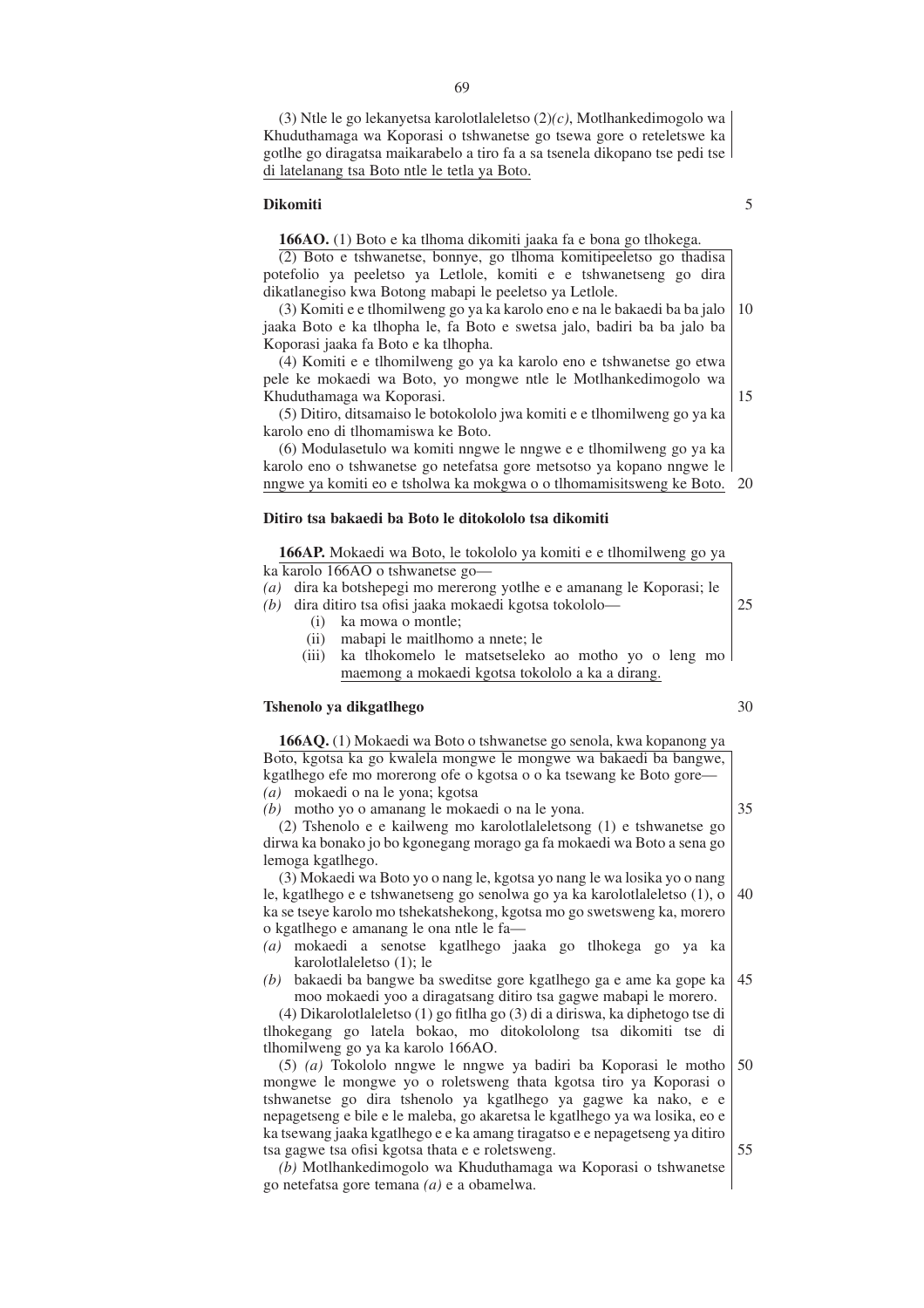*(b)* when the interest was acquired.

(7) For the purposes of this section, a person does not have to disclose—

- *(a)* the fact that that person, or a person who is a related party to that person, is— 5
	- (i) an official or employee of the Reserve Bank; or
	- (ii) a financial customer of a financial institution; or

*(b)* an interest that is not material.

(8) The Chief Executive Officer of the Corporation must maintain a register of all disclosures made in terms of this section and of all decisions made in terms of this section. 10

#### **Share capital**

**166AR.** (1) The share capital of the Corporation is R1 000 000, but may be increased by the Board at any time.

(2) Only the Reserve Bank and the Republic may hold a share of the Corporation.

(3) The liability of the Reserve Bank as holder of a share in the Corporation is limited to the amount unpaid in respect of the share.

#### **Financial year of Corporation**

**166AS.** A financial year of the Corporation ends on 31 March.

#### **Surplus funds**

**166AT.** (1) The amount of any surplus funds of the Corporation, after deducting expenses of the Corporation and making proper provisions at the end of each financial year of the Corporation, must be credited to the Fund. 25

(2) Subsection (1) does not prevent amounts of surplus funds being credited to the Fund at other times.

#### **Bookkeeping and auditing**

**166AU.** The Corporation must—

- *(a)* cause proper account to be kept of all financial transactions, assets and 30 liabilities of the Corporation and of the Fund; and
- *(b)* cause financial statements to be compiled in respect of each financial year and submit copies of those statements, after auditing required by law, to the Minister and the Reserve Bank.

#### **Annual report**

**166AV.** (1) The Corporation must, within six months after the end of each financial year, submit to the Minister and the Reserve Bank a report on its operations, and the operations of the Fund, during the financial year.

(2) The Minister must table a copy of the report referred to in subsection (1) and the financial statements referred to in section 166AU*(b)* in Parliament at the same time as the Minister tables copies of the reports referred to in section 32(3) of the Reserve Bank Act. 40

#### **Winding up of Corporation**

**166AW.** The Corporation may not be wound up except by, or on authority of, an Act. 45

70

## 35

15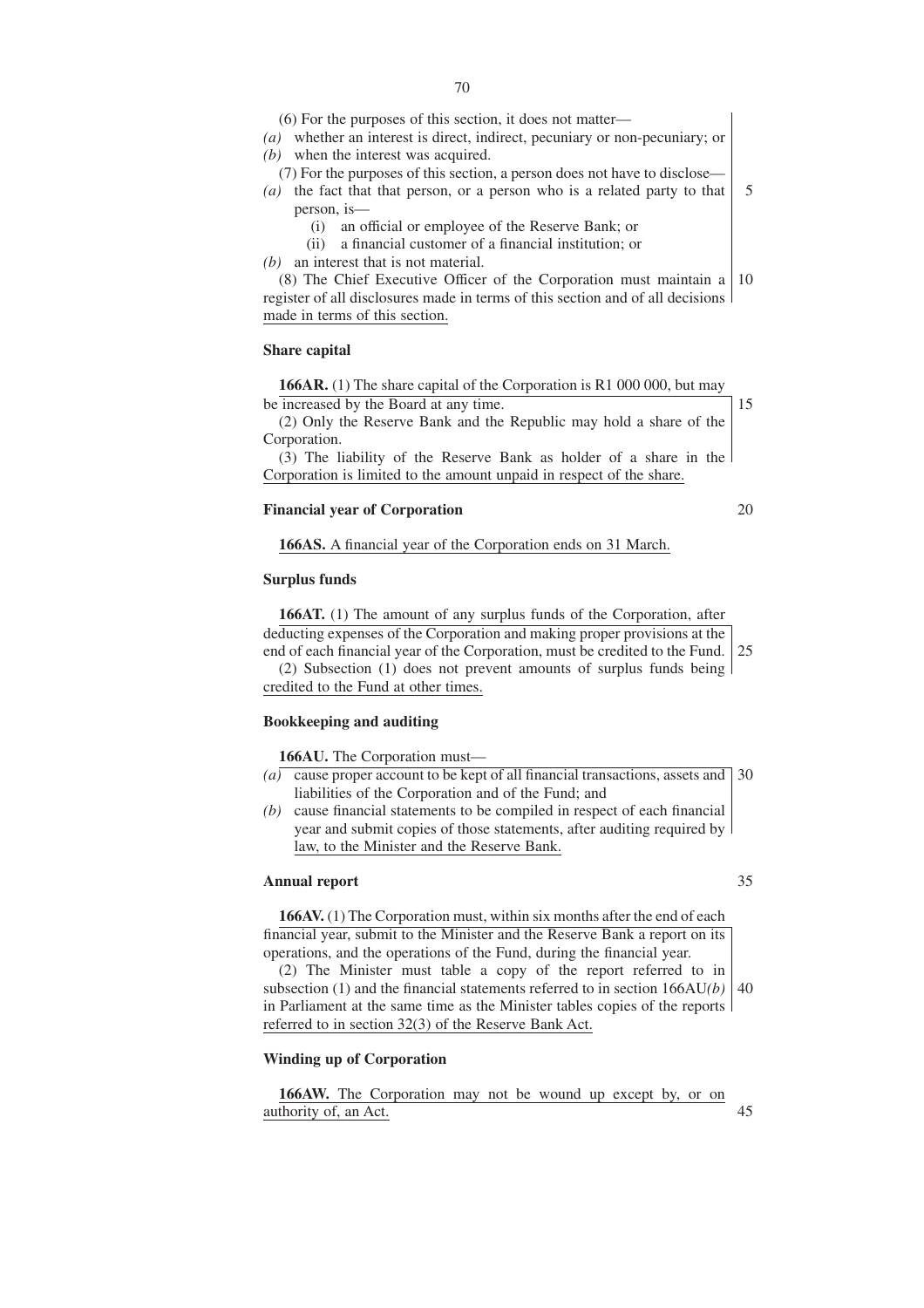(6) Mabapi le maitlhomo a karolo eno, ga go kgathalesege—

- *(a)* gore a kgatlhego e tlhamaletse, ga e a tlhamalala, ke ya tšhelete kgotsa ga se ya tšhelete; kgotsa
- *(b)* kgatlhego e bonwe leng.

(7) Mabapi le maitlhomo a karolo eno, motho ga a tshwanela go senola—

- *(a)* ntlha ya gore motho yoo, kgotsa motho wa losika la motho yoo, ke—
	- (i) moofisiri kgotsa modiri wa Banka ya Resefe; kgotsa
- (ii) modirisi wa ditšhelete kgotsa setheo sa ditšhelete; kgotsa *(b)* kgatlhego e e seng botlhokwa.

(8) Motlhankedimogolo wa Khuduthamaga wa Koporasi o tshwanetse go tshola rejisetara ya ditshenolo tsotlhe tse di dirilweng go ya ka karolo eno le ya ditshwetso tsotlhe tse di dirilweng go ya ka karolo eno. 10

# **Khapetlele ya dišere**

**166AR.** (1) Khapetlele ya dišere ya Koporasi ke R1 000 000, fela e ka oketswa ke Boto nako nngwe le nngwe.

(2) Ke fela Banka ya Resefe le Rephaboleki di ka tsholang šere ya Koporasi.

(3) Maikarabelosemolao a Banka ya Resefe jaaka motshodi wa šere mo Koporasing a lekanyeditswe go tlhotlhwa e e sa duelwang mabapi le šere.

# **Ngwaga wa ditsˇhelete wa Koporasi**

166AS. Ngwaga wa ditšhelete wa Koporasi o khutla ka di 31 Mopitlwe.

#### **Matlole a tshalelo**

**166AT.** (1) Tlhotlhwa ya matlole afe a tshalelo a Koporasi, morago ga go gogwa ga ditshenyegelo tsa Koporasi le go dira ditlamelo tse di nepagetseng kwa bokhutlong jwa ngwaga mongwe le mongwe wa ditšhelete wa Koporasi, e tshwanetse go duelwa kwa Letloleng. 25

(2) Karolotlaleletso (1) ga e thibele gore madi a a salatseng a matlole a duelwe mo Letloleng ka dinako tse dingwe.

#### **Palotlotlo le boruni**

**166AU.** Koporasi e tshwanetse— 30

- *(a)* go dira gore go nne le botsayamaikarabelo jwa ditirisano tsa ditšhelete, dithoto le maikarabelosemolao tsa Koporasi le tsa Letlole; le
- *(b)* go dira gore go bewe diteitemente tsa ditšhelete mabapi le ngwaga mongwe le mongwe wa ditšhelete le go romela dikhopi tsa diteitemente tseo, morago ga boruni jo bo tlhokegang go ya ka molao, go Tona le Banka ya Resefe. 35

#### **Pegelo ya ngwaga**

**166AV.** (1) Koporasi e tshwanetse, mo dikgweding di le thataro morago ga go ya bokhutlong ga ngwaga mongwe le mongwe wa ditšhelete, go romelela Tona le Banka ya Resefe pegelo e e ka ga ditiro tsa yona, le ditiro tsa Letlole, mo ngwageng wa ditšhelete. 40

(2) Tona o tshwanetse go tlhagisa khopi ya pegelo e e kailweng mo karolotlaleletsong (1) le diteitemente tsa ditšhelete tse di kailweng mo karolong 166AU*(b)* kwa Palamenteng ka nako e Tona a tlhagisang dikhopi tsa dipegelo tse di kailweng mo karolong 32(3) ya Molao wa Banka ya Resefe. 45

#### **Phatlalatso ya Koporasi**

**166AW.** Koporasi e ka se phatlalatswe ntle le ka, kgotsa ka taolo ya, Molao.

20

15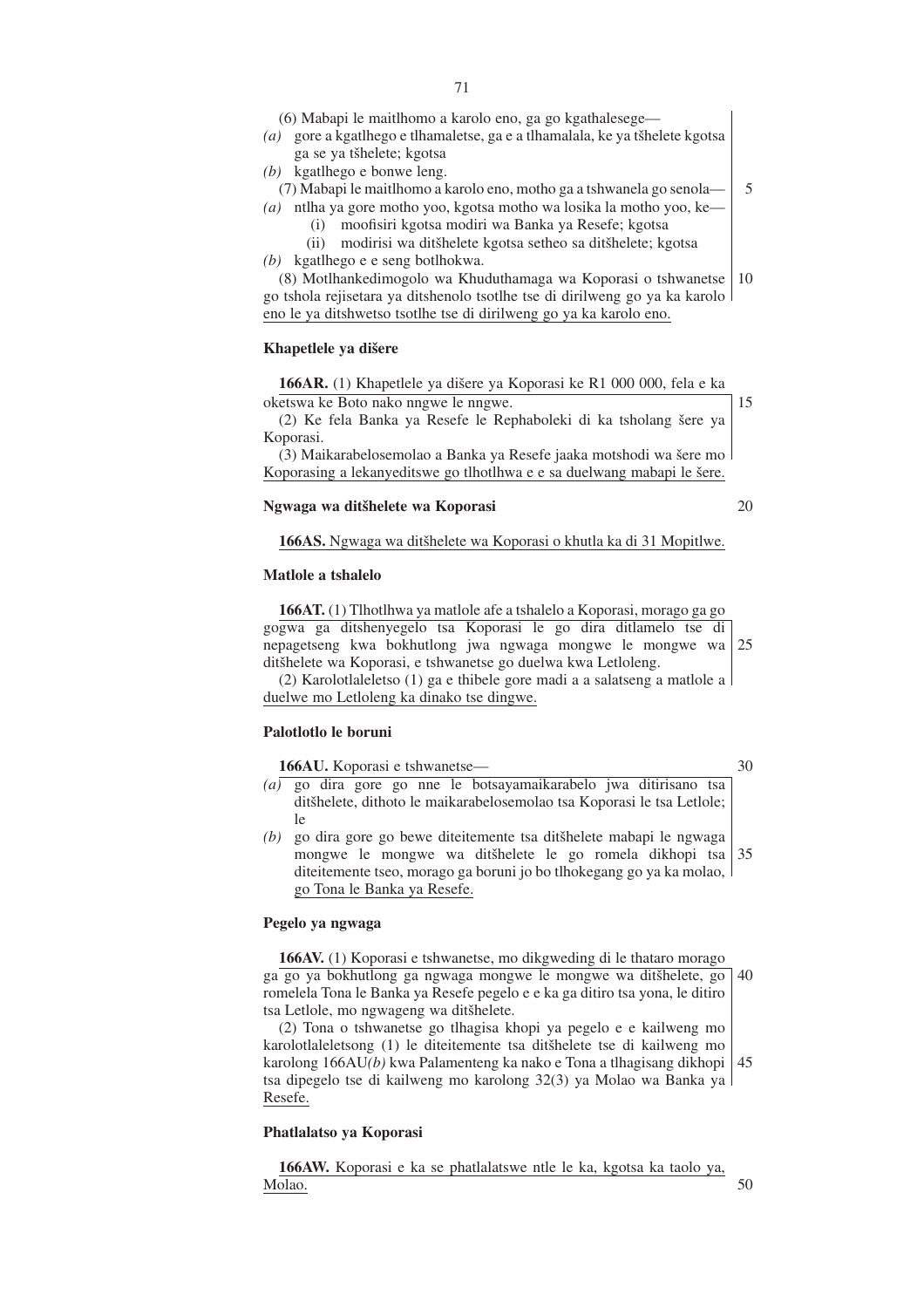#### **Staff and resources**

**166AX.** (1) The Corporation must determine the personnel, accommodation, facilities, use of assets, resources and other services that it requires to function effectively. (2) The Corporation may— *(a)* enter into secondment arrangements in respect of persons; *(b)* engage persons on contract otherwise than as employees; *(c)* enter into contracts; *(d)* acquire or dispose of property; *(e)* insure itself against any loss, damage, risk or liability that it may suffer or incur; and *(f)* do anything else necessary for the performance of its functions. (3) The Corporation may not enter into a secondment arrangement in respect of a person, or engage a person on contract, unless the person and the Corporation have agreed in writing on— *(a)* the performance measures that will be used to assess that person's performance; and *(b)* the level of performance that must be achieved against those measures.

# **Resources provided by Reserve Bank**

**166AY.** (1) The Reserve Bank must provide the Corporation with the personnel, accommodation, facilities, use of assets, resources and other services determined in accordance with section 166AX(1) and as agreed to by the Reserve Bank.

(2) The Reserve Bank must second the personnel that it provides in terms 25 of subsection (1) to the Corporation.

#### **Duties of directors, committee members and staff members**

**166AZ.** (1) A person who is or has been a director of the Board, a member of a committee established in terms of section 166AO or a staff member of the Corporation, may not use that position or any information obtained as a result of holding that position to— 30

- *(a)* improperly benefit himself or herself or another person;
- *(b)* cause improper detriment to the Corporation's or the Reserve Bank's ability to perform its functions; or

*(c)* cause improper detriment to another person.

(2) For the purposes of this section, 'benefit' and 'detriment' are not limited to financial benefit or detriment.

## **Co-operation and collaboration with financial sector regulators and Reserve Bank**

**166BA.** (1) The Corporation, the financial sector regulators and the 40 Reserve Bank must co-operate and collaborate with one another to assist the Corporation to exercise its powers and perform its functions in terms of this Act, including by providing assistance and information promptly regarding any matter of which the regulators and the Reserve Bank become aware of that affects or may affect the performance of any of those powers or functions of the Corporation. 45

(2) Without limiting subsection (1), the financial sector regulators must comply with any reasonable request from the Corporation, including requests to

- (i) determine standards;
- (ii) issue directives; and
- (iii) promote awareness among financial customers of the protections afforded by this Chapter.

20

5

10

15

50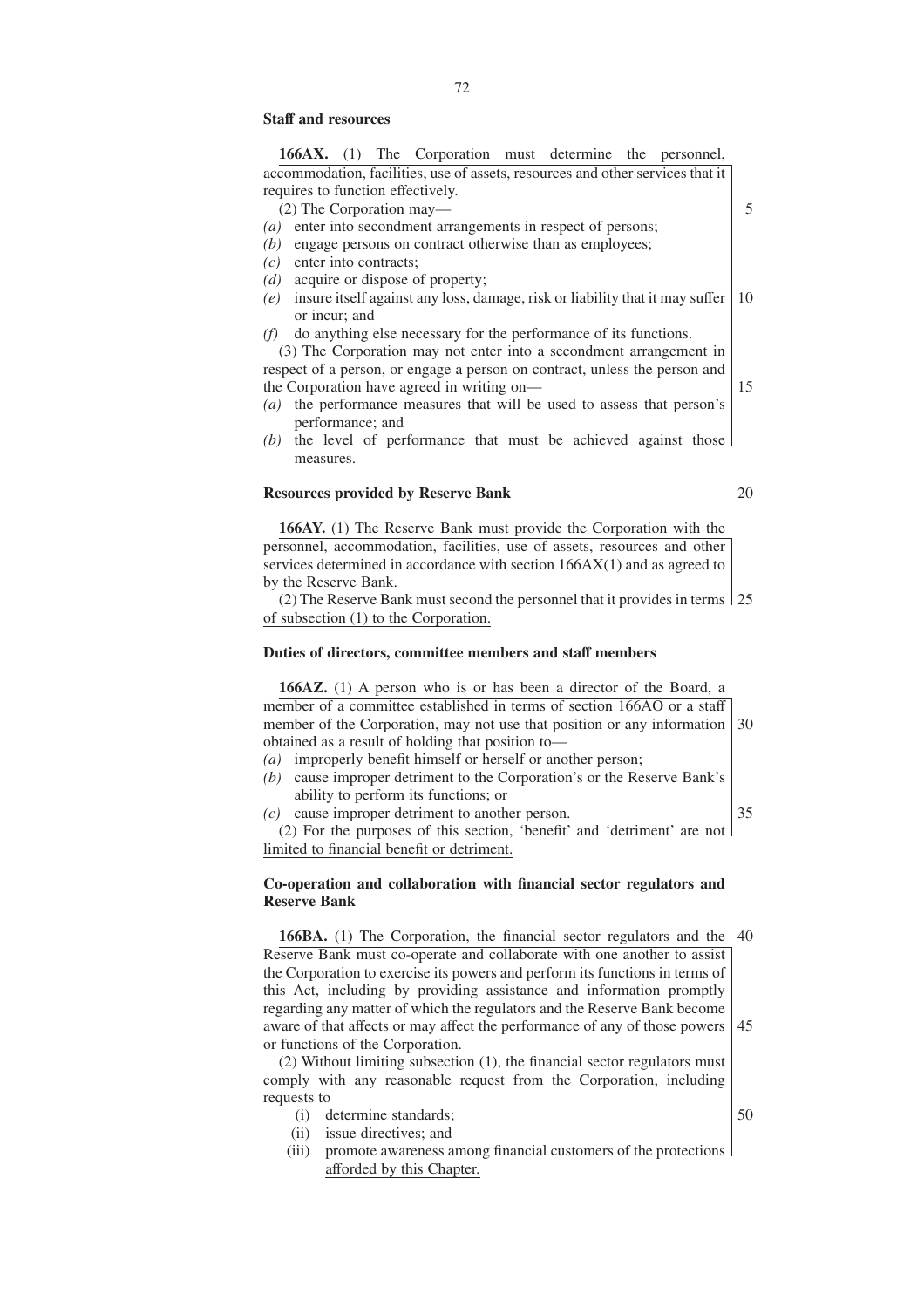#### **Badiri le ditlamelo**

**166AX.** (1) Koporasi e tshwanetse go tlhomamisa badiri, bonno, didiriswa, tiriso ya dithoto, ditlamelo le ditirelo tse dingwe tse e di tlhokang gore e dire ka nonofo. (2) Koporasi e ka— *(a)* dira dithulaganyo tsa tshutisonakwana ya badiri mabapi le batho; *(b)* buisana le batho ba ba leng mo konterakeng ka mokgwa o o sa tshwaneng le jaaka wa badiri; *(c)* dira dikonteraka; *(d)* fitlhelela kgotsa latlha thoto; *(e)* ins`ora kgatlhanong le tatlhegelo, tshenyego, kotsi kgotsa maikarabelosemolao e e ka nnang ka fa tlase ga yona kgotsa ya e itemogela; le *(f)* go dira sengwe le sengwe se se tlhokegang mabapi le go diragatsa ditiro tsa yona. (3) Koporasi e ka dira thulaganyo ya tshutisonakwana ya modiri mabapi le motho, kgotsa ya buisana le motho yo o mo konterakeng, ntle le fa motho le Koporasi ba dumalane ka go kwala ka ga— *(a)* ditekanyetsotiro tse di tla diriswang go lekanyetsa tirgatso ya motho yoo; le *(b)* maemo a tiragatso a a tshwanetseng go fitlhelewa ka papiso go ditekanyetso tseo. 10 15 20

### **Ditlamelo tse di tlamelwang ka Banka ya Resefe**

**166AY.** (1) Banka ya Resefe e tshwanetse go tlamela Koporasi ka badiri, bonno, didiriswa, tiriso ya dithoto, ditlamelo le ditirelo tse dingwe tse di 25 tlhomamisitsweng go ya ka karolo 166AX(1) le go dumelelwa ke Banka ya Resefe.

(2) Banka ya Resefe e tshwanetse go sutisa nakwana modiri yo e mo tlamelang go ya ka karolotlaleletso (1) go Koporasi.

# **Ditiro tsa bakaedi, ditokololo tsa komiti le badiri**

# 30

**166AZ.** (1) Motho yo e leng kgotsa yo o kileng a nna mokaedi wa Boto, tokololo ya komiti e e tlhomilweng go ya ka karolo 166AO kgotsa modiri wa Koporasi, o ka se dirise maemo ao kgotsa tshedimosetso efe e e fitlheletsweng ka ntlha ya go nna mo maemong ao go—

- *(a)* una molemo ka tsela e e sa siamang mabapi le ena kgotsa motho yo mongwe; 35
- *(b)* dira gore Koporasi kgotsa Banka ya Resefe e se kgone go dira ditiro tsa yona ka nepagalo; kgotsa
- *(c)* utlwisa motho yo mongwe botlhoko.

(2) Mabapi le karolo eno, 'molemo' le 'tshenyo' ga di a lekanyetswa go 40 kunomolemo ya tšhelete kgotsa tshenyo.

# **Tirisanommogo le thusano le balaodi ba lephata la ditsˇhelete le Banka ya Resefe**

**166BA.** (1) Koporasi, balaodi ba lephata la ditšhelete le Banka ya Resefe ba tshwanetse go dirisana mmogo le go thusana go thusa Koporasi gore e 45 diragatse dithata tsa yona le go dira ditiro tsa yona go ya ka Molao ono, go akaretsa le go tlamela thuso le tshedimosetso ka bonako mabapi le morero mongwe le mongwe o balaodi le Banka ya Resefe e o lemogang o o amang kgotsa o o ka amang tiragatso efe ya dithata kgotsa ditiro tseo tsa Koporasi.

(2) Ntle go lekanyetsa karolotlaleletso (1), balaodi ba lephata la dits̆helete ba tshwanetse go obamela kopo nngwe le nngwe e e utlwagalang go tswa kwa Koporasing, go akaretsa le dikopo tsa go— 50

- (i) tlhomamisa maemo;
- (ii) rebola ditaelo; le
- (iii) tsweletsa temoso mo badirising ba ditšhelete ka ga ditshireletso  $\frac{155}{25}$ tse di tlamelwang ke Kgaolo eno.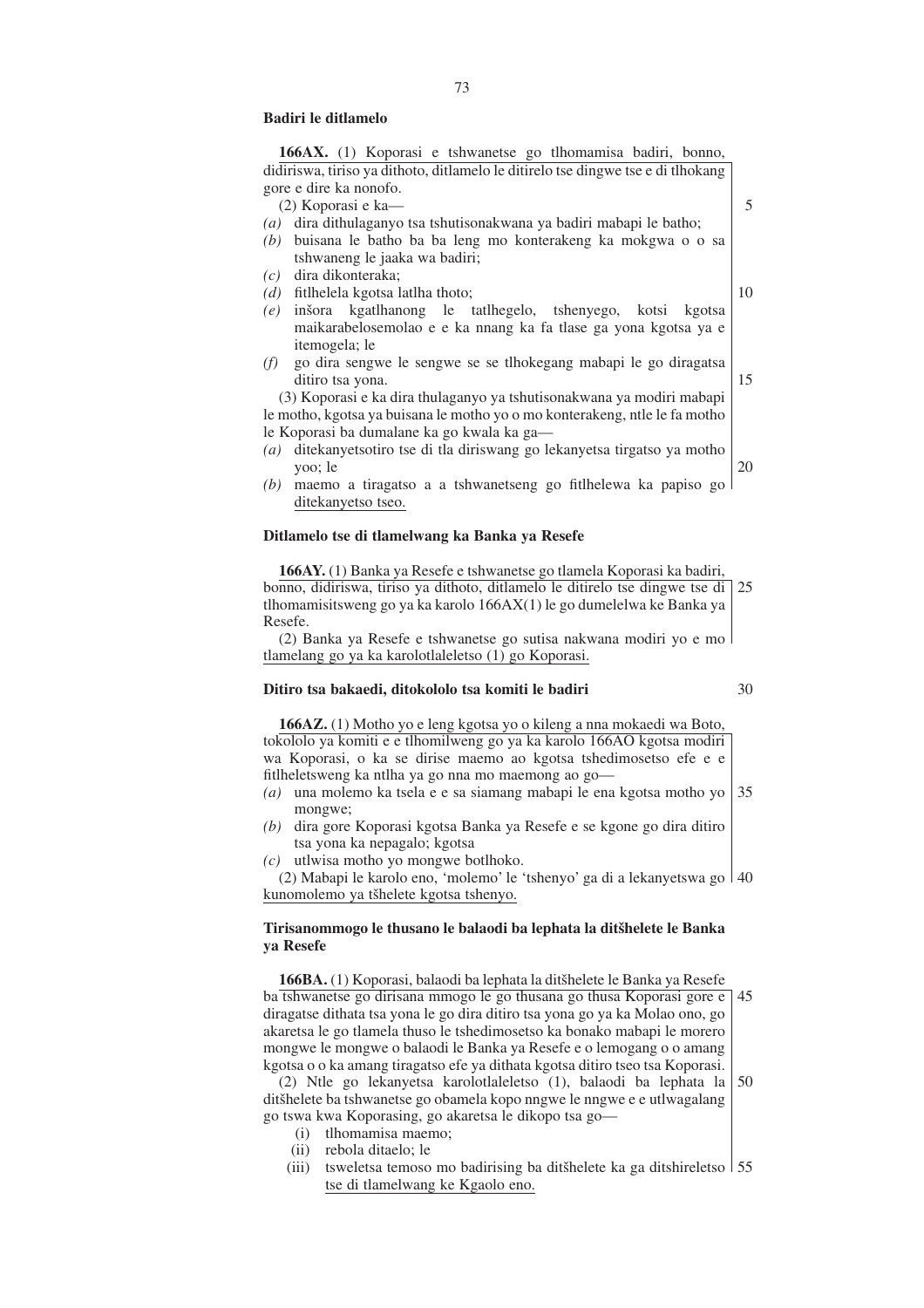# **Memoranda of understanding**

**166BB.** (1) The Corporation may enter into memoranda of understand-

ing with—

- *(a)* the Reserve Bank;
- *(b)* a financial sector regulator; or
- *(c)* a body in a foreign country that has powers or functions corresponding to its powers or functions.

(2) The validity of an action taken by the Corporation in terms of this Act or a financial sector law is not affected by a failure to comply with this section or a memorandum of understanding contemplated in subsection (1). 10

# **Deposit insurance levy**

**166BC.** (1) The Corporation may charge its members deposit insurance levies in accordance with this Part, read with legislation that empowers the imposition of levies, to fund the operations of the Corporation and administration of the Fund.

(2) Deposit insurance levies are payable to the Corporation at the time specified by the Corporation in accordance with the legislation that empowers the imposition of the levies.

### *Part 7*

#### *Deposit Insurance Fund*

20

15

5

# **Deposit Insurance Fund**

|                   | <b>166BD.</b> (1) A fund called the Deposit Insurance Fund is established. |    |
|-------------------|----------------------------------------------------------------------------|----|
|                   | $\overline{(2)}$ The Fund is held by the Corporation.                      |    |
|                   | (3) The Corporation must establish an account at the Reserve Bank for      |    |
|                   | the purposes of the Fund.                                                  | 25 |
|                   | $(4)$ The Fund consists of-                                                |    |
| $\left( a\right)$ | the amount standing to the credit of the account established in terms of   |    |
|                   | subsection $(3)$ ;                                                         |    |
| (b)               | the investments made with money of the Fund; and                           |    |
|                   | $(c)$ the other assets of the Corporation attributable to the Fund.        | 30 |
|                   | $(5)$ There must be credited to the Fund—                                  |    |
| $\left(a\right)$  | surplus funds of the Corporation referred to in section 166AT;             |    |
| (b)               | amounts collected as deposit insurance premiums as envisaged in            |    |
|                   | section 166BG;                                                             |    |
| (c)               | interest and other amounts earned from investments of the Fund;            | 35 |
| (d)               | amounts recovered by the Corporation attributable to amounts paid          |    |
|                   | out of the Fund; and                                                       |    |
| (e)               | other amounts received by the Corporation for the purposes of, or in       |    |
|                   | connection with, the Fund.                                                 |    |
|                   | (6) The Fund may only be applied as follows:                               | 40 |
| $\left( a\right)$ | To make payments in terms of section 166AA, including in terms of          |    |
|                   | agreements contemplated by that section;                                   |    |
| (b)               | by way of investments in terms of section $166BE(1)$ ; or                  |    |
| (c)               | to repay amounts paid into the Fund in error.                              |    |
|                   |                                                                            |    |
|                   | <b>Investment</b>                                                          | 45 |

**166BE.** (1) The Corporation may apply money standing to the credit of the Fund by way of investment consistent with the investment strategy for the Fund.

(2) The Corporation must formulate, review regularly and give effect to an investment strategy for the Fund, which strategy must be aimed at achieving the objective of the Corporation by ensuring that the Fund is able to make payments required by this Chapter. 50

(3) In formulating and reviewing the investment strategy for the Fund, the Corporation must consider, among other things, the risk involved in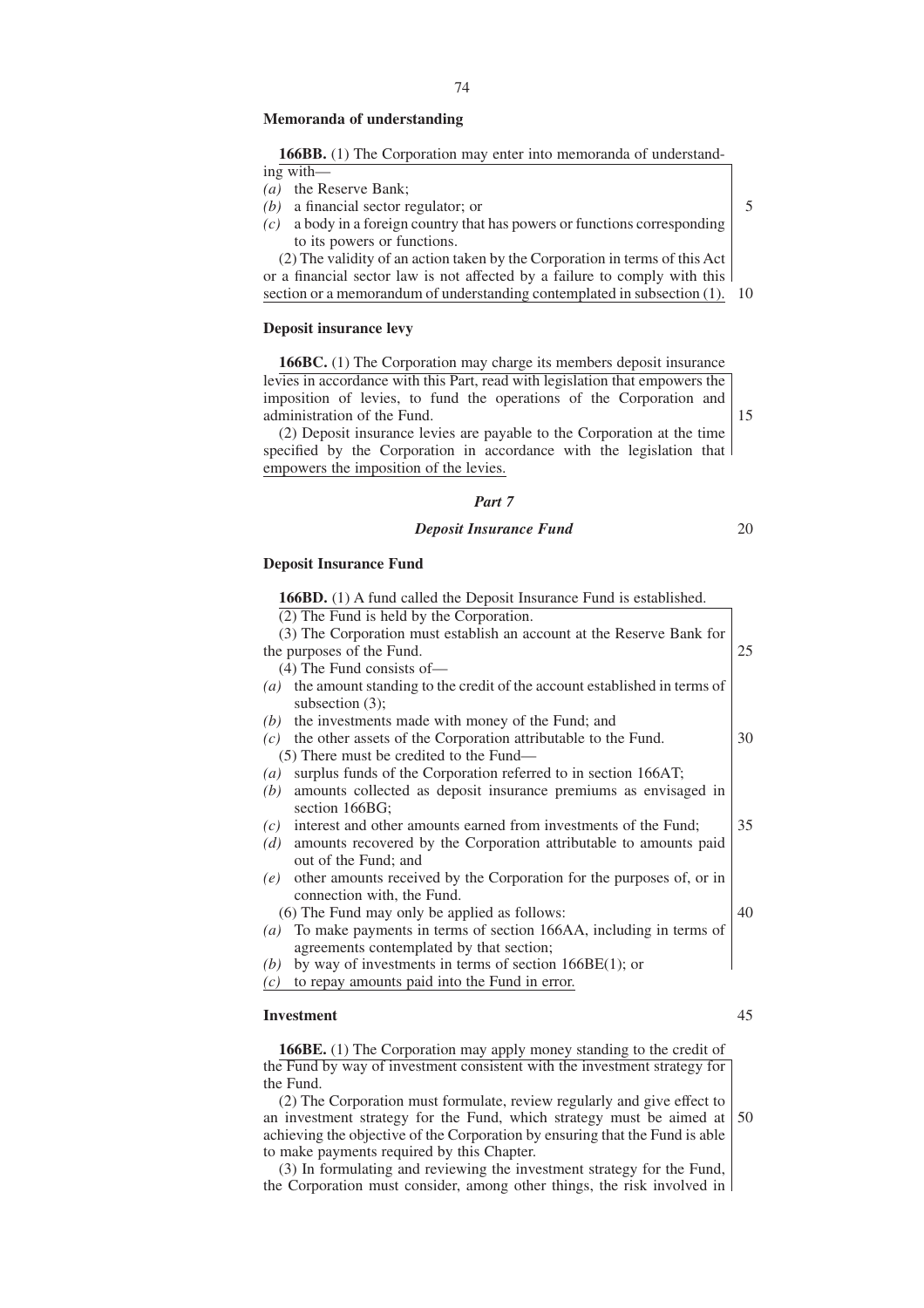## **Memorantamo wa tumalano**

#### **166BB.** (1) Koporasi e ka dira memorantamo wa tumalano le—

- *(a)* Banka ya Resefe;
- *(b)* bolaodi jwa lephata la ditšhelete; kgotsa
- *(c)* mokgatlho kwa nageng ya boditšhaba o o nang le dithata kgotsa ditiro tse di tsamaelanang le dithata le ditiro tsa yona. 5

(2) Boammaruri jwa kgato e e tserweng ke Koporasi go ya ka Molao ono kgotsa molao wa lephata la ditšhelete ga bo angwe ke go retelelwa ke go obamela karolo eno kgotsa memorantamo wa tumalano o o umakilweng mo karolotlaleletsong (1).

#### Lekgethwana la inšorense va tipositi

**166BC.** (1) Koporasi e ka duedisa ditokololo tsa yona makgethwana a insorense ya tipositi go tsamaelana le Karolo eno, ka puisommogo le molao o o neelanang ka maatla a go pateletsa makgethwana, go thusa ditiro tsa Koporasi ka matlole le tsamaiso ya Letlole.

(2) Makgethwana a inšorense ya tipositi a duelwa kwa Koporasing mo nakong e e tsepamisitsweng ke Koporasi go tsamaelana le molao o o neelanang ka maatla a go pateletsa makgethwana.

# *Karolo 7*

# *Letlole la Insˇorense ya Tipositi*

# Letlole la Inšorense ya Tipositi

| 166BD. (1) Letlole le le bidiwang Letlole la Inšorense ya Tipositi le a             |    |
|-------------------------------------------------------------------------------------|----|
| tlhongwa.                                                                           |    |
| (2) Letlole le tsholwa ke Koporasi.                                                 |    |
| (3) Koporasi e tshwanetse go tlhoma akhaonto kwa Bankeng ya Resefe                  | 25 |
| mabapi le maitlhomo a Letlole.                                                      |    |
| (4) Letlole le na le-                                                               |    |
| madi a a tsentsweng mo akhaontong e e tlhomilweng go ya ka<br>(a)                   |    |
| karolotlaleletso (3);                                                               |    |
| dipeeletso tse di dirilweng ka madi a Letlole; le<br>(b)                            | 30 |
| (c) dithoto tse dingwe tsa Koporasi tse di amanang le Letlole.                      |    |
| (5) Go tshwanetse go nna le madi a a tsentsweng mo Letloleng—                       |    |
| tshalelo ya matlole a Koporasi a a kailweng mo karolong 166AT;<br>(a)               |    |
| madi a a kgobokantsweng jaaka dituelotshireletso tsa ditipositi jaaka<br>(b)        |    |
| go bonetswe pele mo karolong 166BG;                                                 | 35 |
| morokotso le madi a mangwe a a bonweng go tswa mo dipeeletsong<br>(c)               |    |
| tsa Letlole;                                                                        |    |
| madi a a buseditsweng ke Koporasi a tsewa jaaka madi a a duetsweng<br>(d)           |    |
| go tswa mo Letloleng; le                                                            |    |
| madi a mangwe a a amogetsweng ke Koporasi mabapi le maitlhomo a,<br>(e)             | 40 |
| kgotsa mabapi le, Letlole.                                                          |    |
| (6) Letlole le ka diriswa fela jaana:                                               |    |
| Go dira dituelo go ya ka karolo 166AA, go akaretsa le go ya ka<br>$\left( a\right)$ |    |
| ditumalano tse di umakilweng mo karolong eo;                                        |    |
| ka tsela ya dipeeletso go ya ka karolo 166BE(1); kgotsa<br>(b)                      | 45 |
| go duela madi a a duetsweng mo Letloleng ka phoso.<br>(c)                           |    |
|                                                                                     |    |

# **Peeletso**

**166BE.** (1) Koporasi e ka dirisa madi a a tsentsweng mo Letloleng ka mokgwa wa peeletso e e tsamaelanang le leano la peeletso la Letlole.

(2) Koporasi e tshwanetse go tlhama, go sekaseka nako le nako le go tsenya mo tirisong leano la peeletso la Letlole, leano le le tshwanetseng go lebiswa mo go fitlheleleng maikaelelo a Koporasi ka go netefatsa gore Letlole le kgona go dira dituelo tse di tlhokegang go ya ka Kgaolo eno. 50

(3) Mo go tlhameng le go sekasekeng leano la peeletso la Letlole, Koporasi e tshwanetse go tsaya tsia, magareng ga tse dingwe, matshosetsi 55

10

15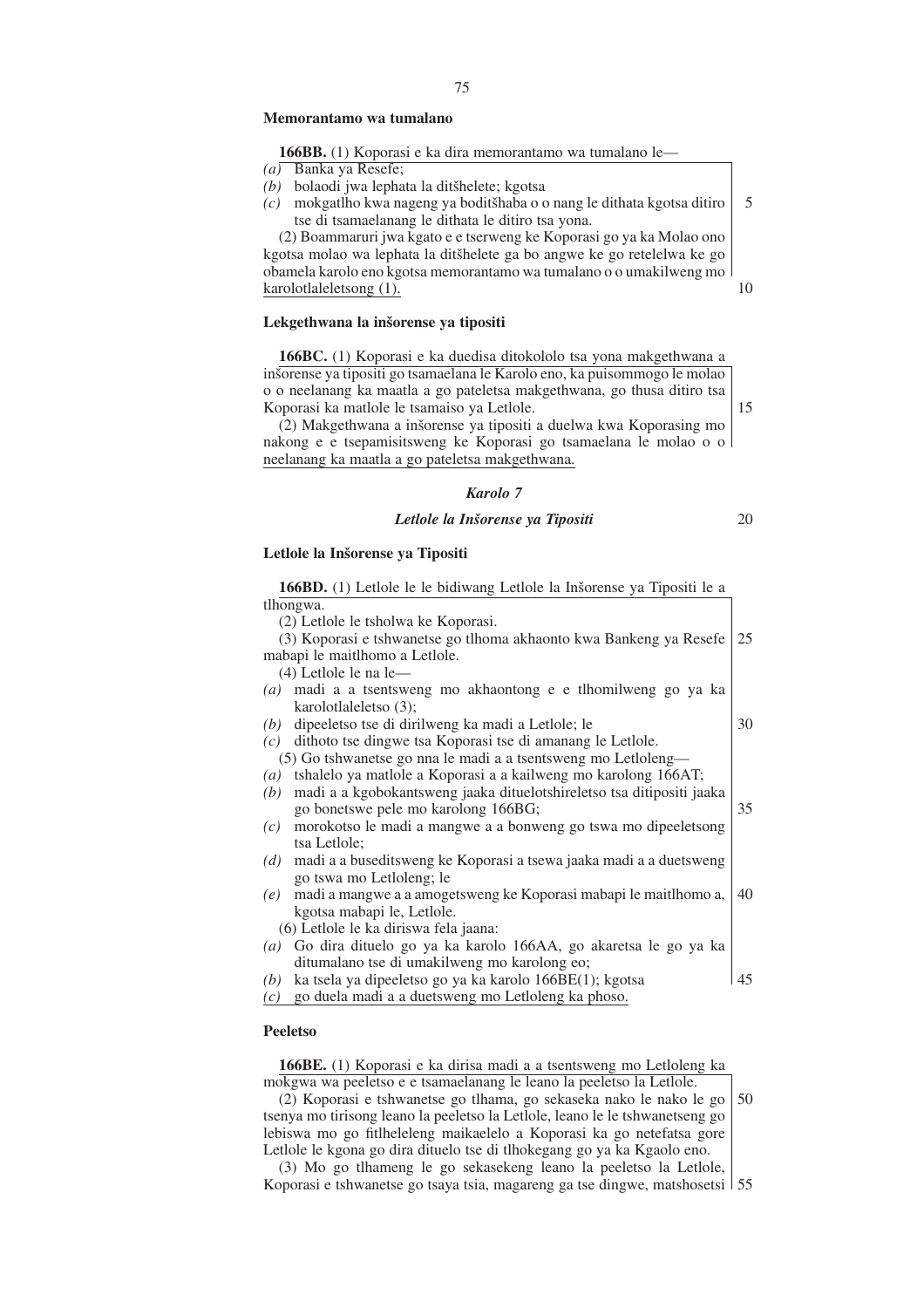making, holding and realising, and the likely return from, the Fund's investments.

# **Information**

**166BF.** The Prudential Authority, Financial Sector Conduct Authority and members of the Corporation must comply with any request by the Corporation for information relevant to the performance of the Corporation's functions in terms of this Act. 5

#### *Part 8*

# *Contributions to Fund*

#### **Deposit insurance premiums**

**166BG.** (1) The Corporation may collect deposit insurance premiums from its members in accordance with this Part to ensure that the Fund is able to make payments required by this Chapter.

(2) The Corporation must publish premiums, that have been collected, in the Register and on its website.

(3) Premiums are payable to the Corporation at the time specified by the Corporation, or at a time agreed to by the Corporation.

#### **Fund liquidity**

**166BH.** (1) Members of the Corporation that hold covered deposits must maintain a minimum amount in the account of the Fund as specified by the 20 Corporation in a standard.

(2) The Corporation must pay interest to members on the amount referred to in subsection (1), which interest must be specified in the standard.''.

# **Amendment of section 241 of Act 9 of 2017**

**52.** Section 241 of the Financial Sector Regulation Act, 2017, is hereby amended— 25 *(a)* by the substitution for subsection (3) of the following subsection:

''(3) A supervised entity must not fail or refuse to comply with a requirement issued in terms of subsection (1).''; and

*(b)* by the addition of the following subsection:

(4) In this section, 'information' does not include aggregate statistical 30 data or information that does not disclose the identity of a person.''.

# **Amendment of section 248 of Act 9 of 2017**

**53.** Section 248 of the Financial Sector Regulation Act, 2017, is hereby amended by the substitution in subsection (4) for paragraph *(b)* of the following paragraph:

''*(b)* The Tribunal and the Corporation, although **[it is]** they are not **[a]** public 35 **[entity]** entities in terms of the Public Finance Management Act, must also comply with the requirements in paragraph *(a)*.''.

# **Amendment of section 250 of Act 9 of 2017**

**54.** Section 250 of the Financial Sector Regulation Act, 2017, is hereby amended by the insertion after paragraph  $(g)$  of the following paragraph: ''*(g*A*)* the Corporation;''. 40

# **Substitution of section 265 of Act 9 of 2017**

**55.** The following section is hereby substituted for section 265 of the Financial Sector Regulation Act, 2017:

10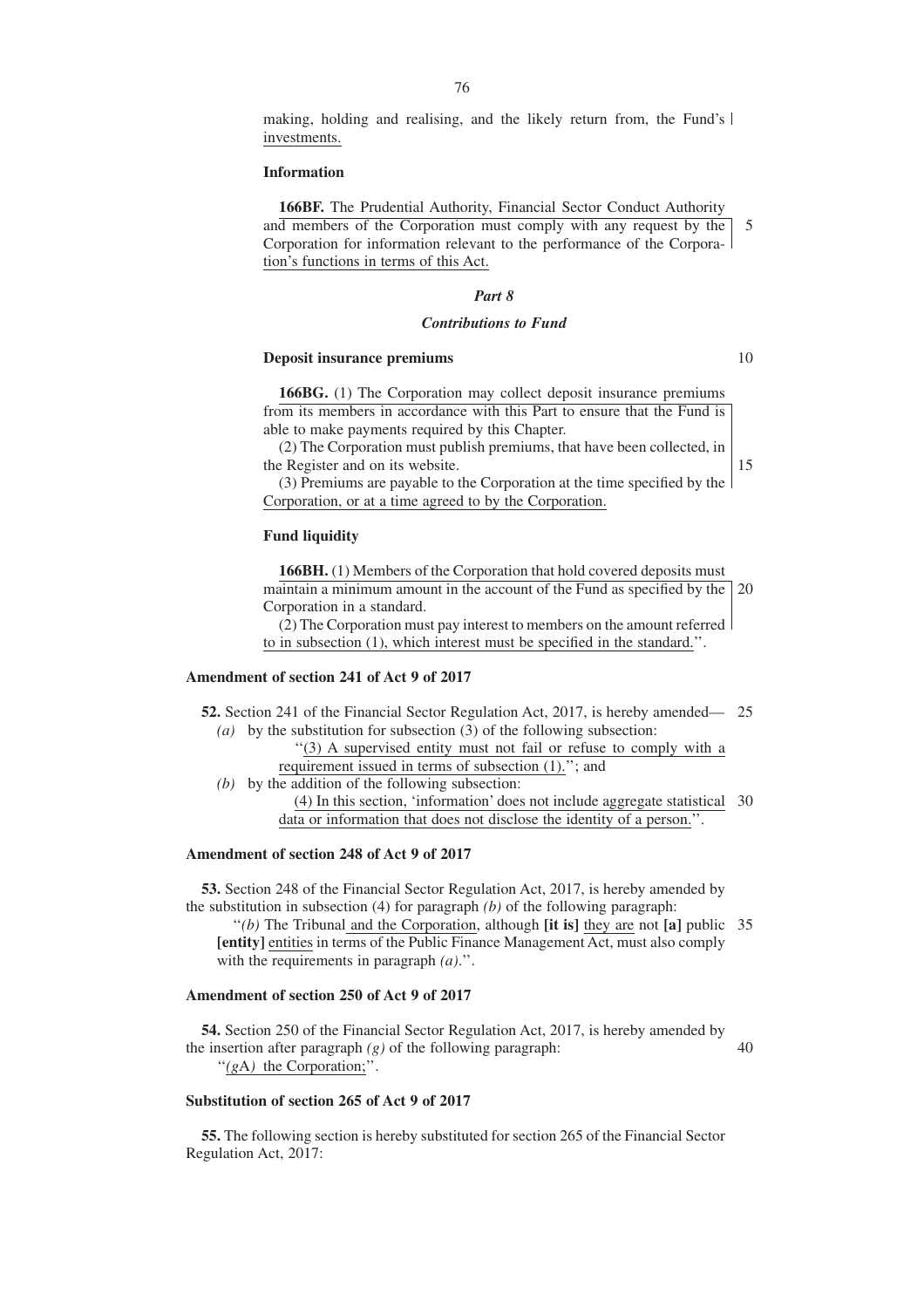a a leng teng mo go direng, go tsholeng le go fitlheleleng, le poelo e e ka kgonegang go tswa mo, dipeeletsong tsa Letlole.

#### **Tshedimosetso**

**166BF.** Bothati jwa Tlhokomelo, Bothati jwa Boitshwaro jwa Lephata la Ditšhelete le ditokololo tsa Koporasi di tshwanetse go obamela kopo efe ka Koporasi mabapi le tshedimosetso e e amanang le tiragatso ya ditiro tsa Koporasi go ya ka Molao ono. 5

# *Karolo 8*

# *Diketleetso mo Letloleng*

# **Dituelotshireletso tsa ditipositi**

**166BG.** (1) Koporasi e ka kgobokanya dituelotshireletso tsa ditipositi go tswa mo ditokololong tsa yona go tsamaelana le Karolo eno go netefatsa gore Letlole le kgona go dira dituelo tse di tlhokegang go ya Kgaolo eno. (2) Koporasi e tshwanetse go phasalatsa dituelo, tse di setseng di

kgobokantswe, mo Rejisetareng le mo webesaeteng ya yona. (3) Dituelo di duelwa kwa Koporasing mo nakong e e tsepamisitsweng ke Koporasi, kgotsa mo nakong e e dumeletsweng ke Koporasi.

# **Thekisonolo ya Letlole**

**166BH.** (1) Ditokololo tsa Koporasi tseo di tshotseng tipositi e e sireleditsweng di tshwanetse go tshola madi a a rileng mo akhaontong ya 20 Letlole jaaka go laetswe ke Koporasi mo peelong.

(2) Koporasi e tshwanetse go duela ditokololo morokotso mo mading a a kailweng mo karolotlaleletsong (1), morokotso o o tshwanetseng go tsepamiswa mo peelong.''.

### **Tlhabololo ya karolo 241 ya Molao 9 wa 2017**

**52.** Karolo 241 ya Molao wa Taolo ya Lephata la Ditšhelete, 2017, e tlhabololwa—

*(a)* ka go tsenngwa mo boemong jwa karolotlaleletso (3) ga karolotlaleletso e e latelang:

|                                                               | "(3) Setheo se se tlhokometsweng ga se a tshwanela go retelelwa |  |  |  |  |  |
|---------------------------------------------------------------|-----------------------------------------------------------------|--|--|--|--|--|
| kgotsa go gana go obamela tlhokego e e rebotsweng go ya ka 30 |                                                                 |  |  |  |  |  |
| karolotlaleletso (1)."; le                                    |                                                                 |  |  |  |  |  |

*(b)* ka go tsenngwa ga karolotlaleletso e e latelang: (4) Mo karolong eno, 'tshedimosetso' ga e akaretse tshedimosetso ya dipalopalo ya palogare kgotsa tshedimosetso e e sa senoleng boitshupo jwa motho.''. 35

# **Tlhabololo ya karolo 248 ya Molao 9 wa 2017**

**53.** Karolo 248 ya Molao wa Taolo ya Lephata la Ditšhelete, 2017, e tlhabololwa ka 10 kemisetso mo karolotlaleletsong (4) ya temana *(b)* ka temana e e latelang:

''*(b)* Lekgotla le Koporasi, le fa **[e le]** di se **[a]** tsa puso **[setheo]** ditheo go ya ka *Public Finance Management Act*, di tshwanetse go obamela ditlhokego tse di mo 40 temaneng *(a)*.''.

# **Tlhabololo ya karolo 250 ya Molao 9 wa 2017**

54. Karolo 250 ya Molao wa Taolo ya Lephata la Ditšhelete, 2017, e tlhabololwa ka ka go tsenngwa morago ga temana *(g)* ga temana e e latelang: ''*(g*A*)* Koporasi;''.

#### **Kemisetso ya karolo 265 ya Molao 9 wa 2017**

**55.** Karolo e e latelang e tsenngwa mo boemong jwa karolo 265 ya Molao wa Taolo ya Lephata la Ditšhelete, 2017:

# 10

15

25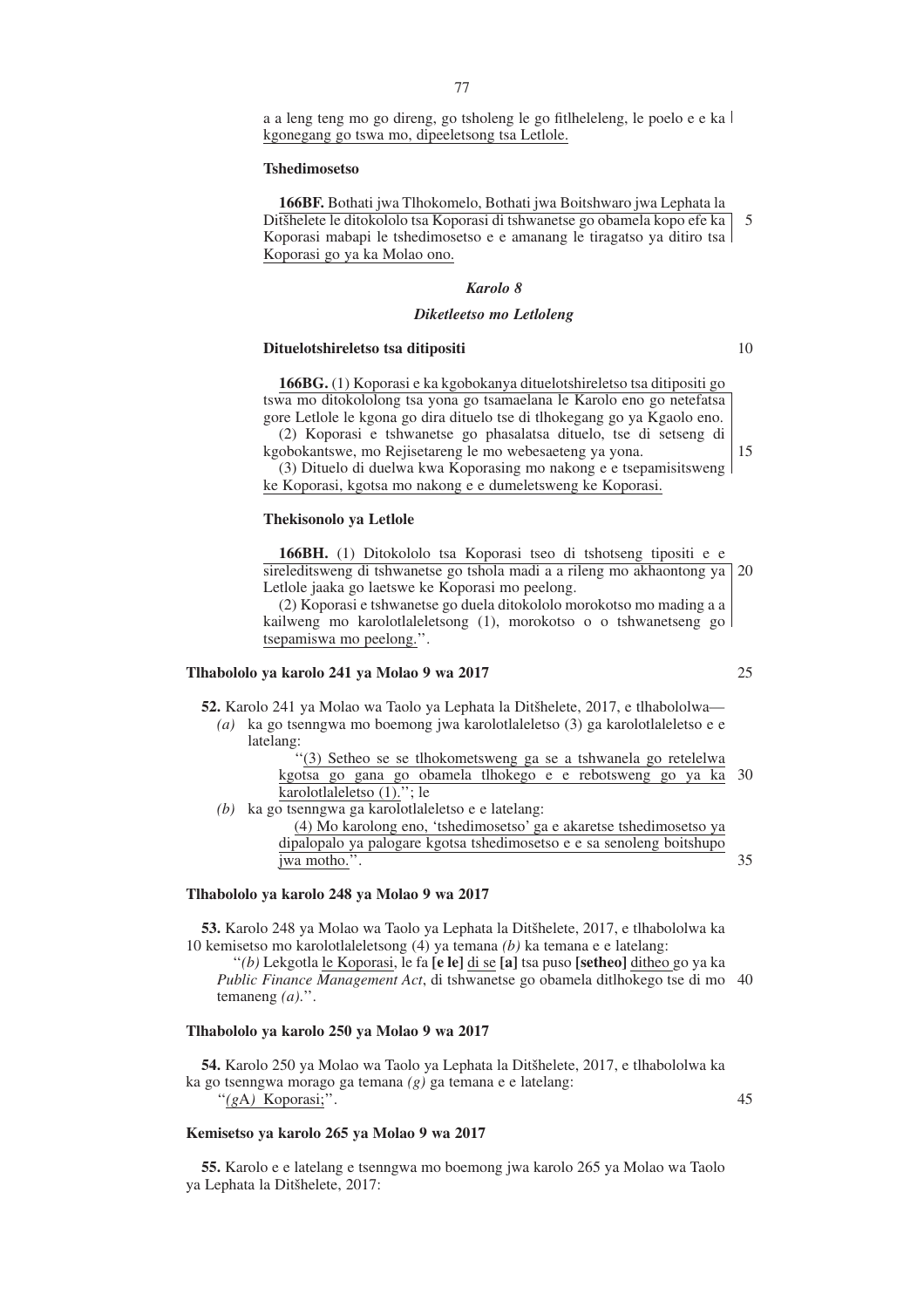# ''**Duties of members and staff of certain bodies**

**265.** A person who contravenes sections 46(1) or (2), 52, 69(1) or (2), **[or]** 74 or 166AZ commits an offence and is liable on conviction to a fine not exceeding R5 000 000 or imprisonment for a period not exceeding five years, or to both a fine and such imprisonment.''.

#### **Amendment of section 267 of Act 9 of 2017**

**56.** Section 267 of the Financial Sector Regulation Act, 2017, is hereby amended by the substitution for subsection (1) of the following subsection:

 $''(1)$  A supervised entity that contravenes section  $131(1)(b)$  or section 241(3), commits an offence and is liable on conviction to a fine not exceeding R1 000 for 10 each day during which the offence continues.''.

## **Substitution of section 285 of Act 9 of 2017**

**57.** The following section is hereby substituted for section 285 of the Financial Sector Regulation Act, 2017:

#### ''**Immunities**

15

5

**285.** The State, the Minister, the Reserve Bank, the Governor and Deputy Governors, a financial sector regulator, a member of the Executive Committee**[,]** or the Prudential Committee, a member of a subcommittee of the Prudential Authority or the Financial Sector Conduct Authority, a member of the Tribunal, the Ombud Council, a member of the Ombud 20 Board, an employee of the State, a board member or officer of the Reserve Bank, a staff member of a financial sector regulator, a staff member of the Reserve Bank, the Corporation, a Board member, a staff member of the Corporation, a resolution practitioner appointed for a designated institution in resolution and a person appointed or delegated by a financial sector 25 regulator, **[or]** the Reserve Bank or the Corporation to exercise a power or perform a function or duty in terms of a financial sector law is not liable for, or in respect of, any loss or damage suffered or incurred by any person arising from a decision taken or action performed in good faith in the exercise of a function, power or duty in terms of a financial sector law.''. 30

# **Amendment of Schedule 2 to Act 9 of 2017**

**58.** Schedule 2 to the Financial Sector Regulation Act, 2017, is hereby amended by the insertion after the item relating to the Long-Term Insurance Act and the Short-Term Insurance Act of the following item:

| "This Act, in so far as it relates to matters within the |                                 |    |
|----------------------------------------------------------|---------------------------------|----|
| objectives of—                                           |                                 |    |
| the Prudential Authority<br>$\left( a\right)$            | <b>Prudential Authority</b>     |    |
| $\overline{(b)}$ the Financial Sector Conduct Authority  | <b>Financial Sector Conduct</b> |    |
| $(c)$ the Reserve Bank                                   | Authority Reserve Bank".        | 40 |
|                                                          |                                 |    |

# **Amendment of Schedule 3 to Act 9 of 2017**

**59.** Schedule 3 to the Financial Sector Regulation Act is hereby amended by the insertion after item 20 of the following item:

"20A. A list of designated institutions, indicating which of them are in resolution''.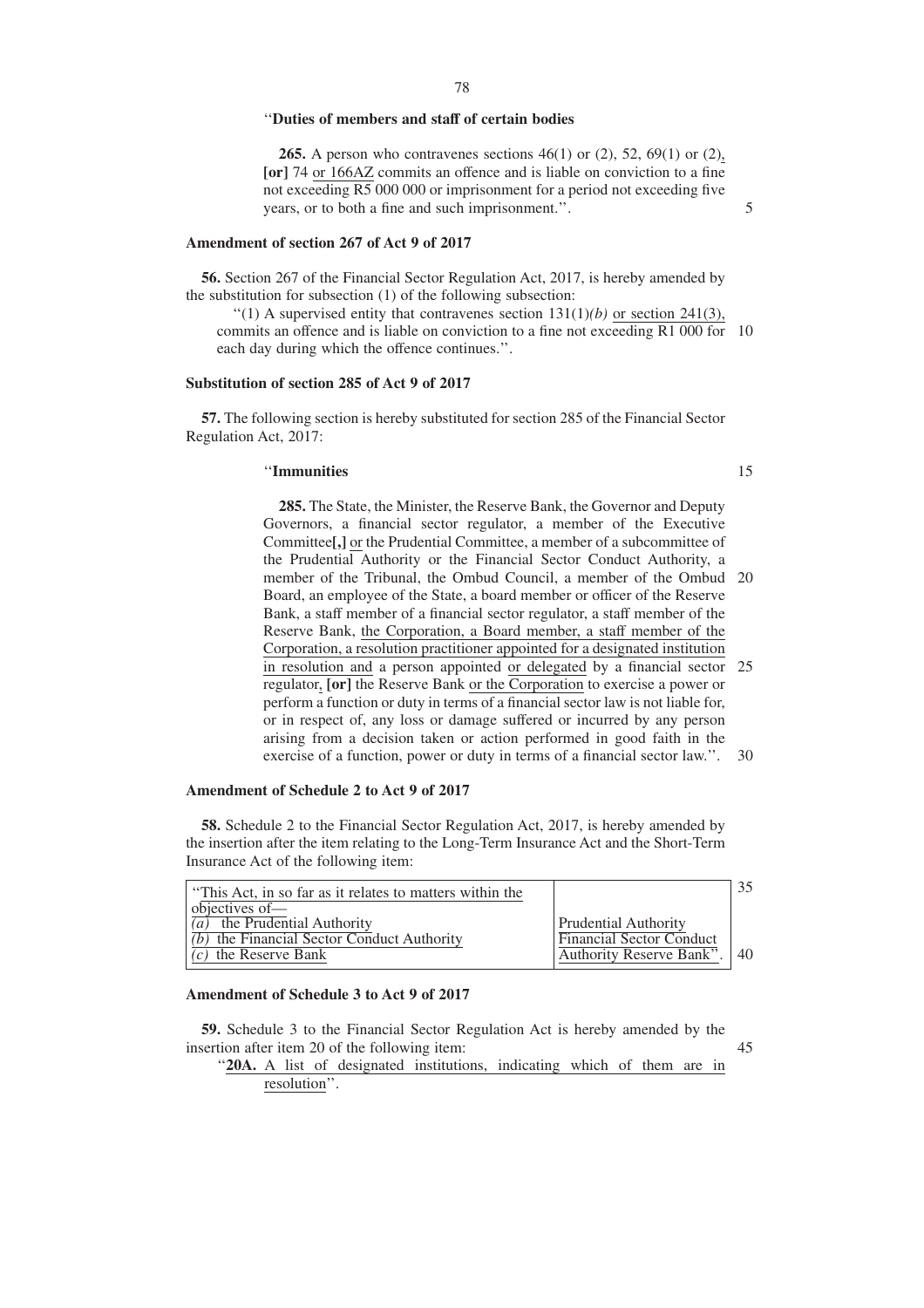## ''**Ditiro tsa ditokololo le badiri ba mekgatlho e e rileng**

**265.** Motho yo o tlolang dikarolo 46(1) kgotsa (2), 52, 69(1) kgotsa (2), **[kgotsa]** 74 kgotsa 166AZ o tlola molao e bile fa a bonwe molato o ka atlholelwa tuediso e e sa feteng R5 000 000 kgotsa go tlhatlhelwa kwa kgolegelong sebaka sa paka e e sa feteng dingwaga tse tlhano, kgotsa ka bobedi tuediso le kgolego eo.''. 5

#### **Tlhabololo ya karolo 267 ya Molao 9 wa 2017**

56. Karolo 267 ya Molao wa Taolo ya Lephata la Ditšhelete, 2017, e tlhabololwa ka kemisetso ya karolotlaleletso (1) ka karolotlaleletso e e latelang:

''(1) Setheo se se tlhokometsweng se se tlolang karolo 131(1)*(b)* kgotsa karolo 241(3), se tlola molao e bile fa se bonwe molato se ka atlholelwa tuediso e e sa feteng R1 000 mabapi le letsatsi lengwe le lengwe le tlolomolao e tswelelang ka lona.''. 15

#### **Kemisetso ya karolo 285 ya Molao 9 wa 2017**

**57.** Karolo e e latelang e tsenngwa mo boemong jwa karolo 285 ya Molao wa Taolo va Lephata la Ditšhelete, 2017: 20

#### **''Dikgololo**

**285.** Puso, Tona, Banka ya Resefe, Mmusisi le Batlatsammusisi, molaodi wa lephata la ditsˇhelete, tokololo ya Komitikhuduthamaga**[,]** kgotsa Komiti ya Kelotlhoko, tokololo ya komititlaleletso ya Bothati jwa Tlhokomelo kgotsa Bothati jwa Boitshwaro jwa Lephata la Ditšhelete, tokololo ya Lekgotla, Khansele ya Ombud, tokololo ya Boto ya Ombud, modiredi wa Puso, tokololo ya boto kgotsa motlhankedi wa Banka ya Resefe, modiredi wa Banka ya Resefe, Koporasi, tokololo ya Boto, modiredi wa Koporasi, modiredi wa tsa tharabololo yo o thapetsweng setheo se se tlhomilweng mo tharabololong le motho yo o thapilweng kgotsa yo o roletsweng ke molaodi wa lephata la ditšhelete, **[kgotsa]** Banka ya Resefe kgotsa Koporasi go diragatsa thata kgotsa go dira tiro go ya ka molao wa lephata la ditšhelete ga a rwale maikarabelosemolao a, kgotsa mabapi le, tatlhegelo kgotsa tshenyego efe e e bonweng kgotsa e e itemogetsweng ke motho ofe ka ntlha ya tshwetso e e tserweng kgotsa kgato e e tserweng ka mowa montle mo go diragatsweng ga tiro, kgotsa thata go ya ka molao wa lephata la ditšhelete.". 30 35 40

# Tlhabololo ya Šejule 2 ya Molao 9 wa 2017

58. Šejule 2 ya Molao wa Taolo ya Lephata la Ditšhelete, 2017, e tlhabololwa ka go tsenngwa morago ga ntlha e e amanang le *Long-Term Insurance Act* le *Short-Term Insurance Act* ga ntlha e e latelang:

| "Molao, jaaka ga o amana le merero e e mo            |                           | 50 |
|------------------------------------------------------|---------------------------|----|
| $maikaelelong$ $a$ —                                 | Bothatijwa Tlhokomelo     |    |
| (a) Bothatiiwa Tlhokomelo                            | Bothatijwa Boitshwaro     |    |
| $(b)$ Bothatijwa Boitshwaro jwa Lepheta laDitšhelete | jwa Lephata la Ditšhelete |    |
| $(c)$ Bakan va Resefe                                | Bamnika ya Resefe".       |    |

#### Tlhabololo ya Šejule 3 ya Molao 9 wa 2017

**59.** Šejule 3 ya Molao wa Taolo ya Lephata la Ditšhelete e tlhabololwa ka go tsenngwa morago ga ntlha 20 ga ntlha e e latelang:

# "20A. Lenane la ditheo tse di tlhomilweng, le le bontshang gore ke dife tsa tsona<sub>60</sub> tse di leng mo tharabololong''.

10

25

45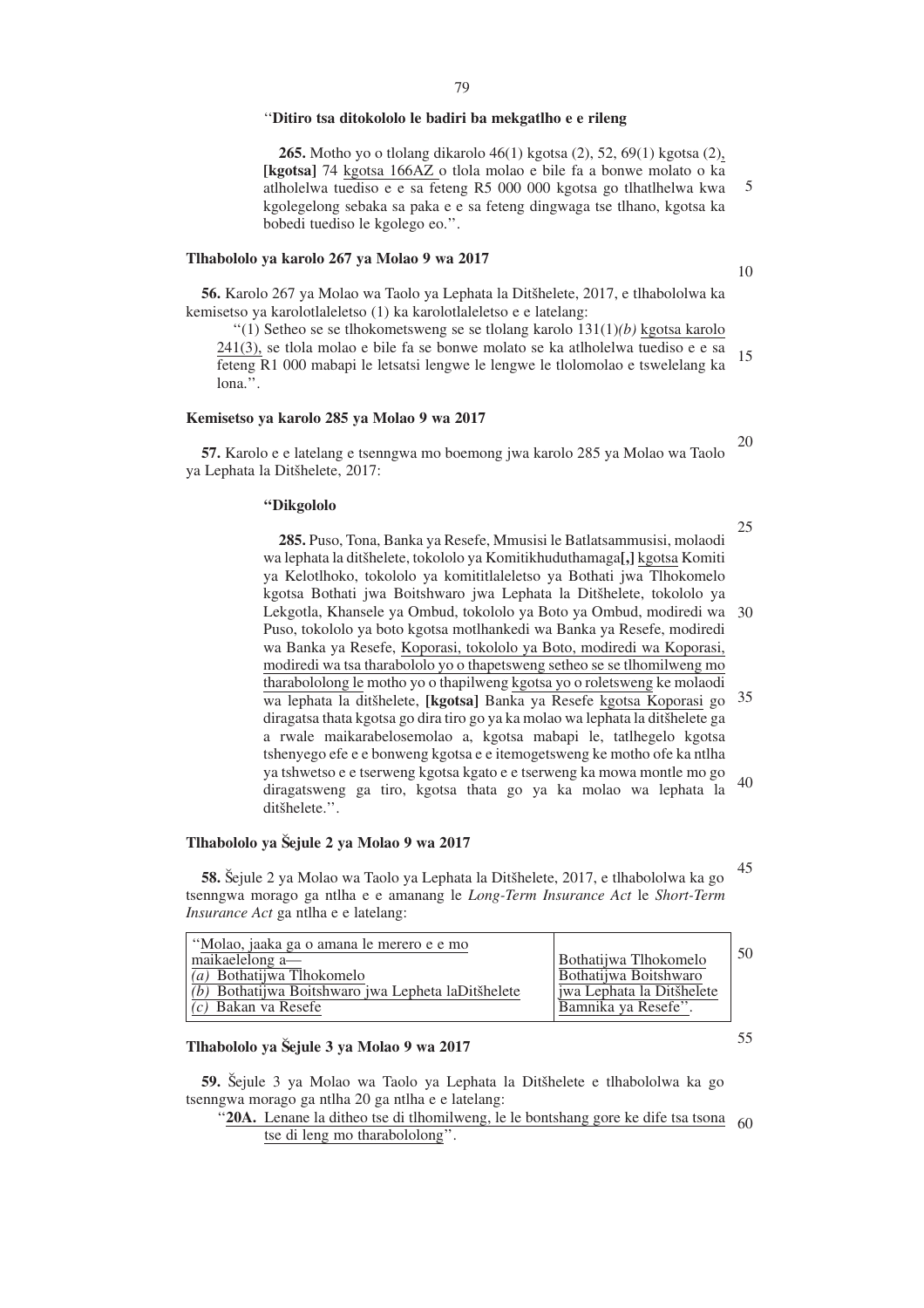#### **Amendment of long title of Act 9 of 2017**

**60.** The Financial Sector Regulation Act, 2017, is hereby amended by the substitution for the long title of the following long title:

''**To establish a system of financial regulation by establishing the Prudential Authority and the Financial Sector Conduct Authority, and conferring powers on these entities; to preserve and enhance financial stability in the Republic by conferring powers on the Reserve Bank; to establish the Financial Stability Oversight Committee; to provide for the establishment of a framework for the resolution of designated institutions to ensure that the impacts or potential impact of a failure of a designated institution on financial stability are managed appropriately; to designate the Reserve Bank as the resolution authority; to establish a deposit insurance scheme, including a Corporation for Deposit Insurance; to regulate and supervise financial product providers and financial services providers; to improve market conduct in order to protect financial customers; to provide for co-ordination, co-operation,** 15 **collaboration and consultation among the Reserve Bank, the Prudential Authority, the Financial Sector Conduct Authority, the Corporation for Deposit Insurance, the National Credit Regulator, the Financial Intelligence Centre and other organs of state in relation to financial stability and the functions of these entities; to establish the Financial System Council of** 20 **Regulators and the Financial Sector Inter-Ministerial Council; to provide for making regulatory instruments, including prudential standards, conduct standards and joint standards; to make provision for the licensing of financial institutions; to make comprehensive provision for powers to gather information and to conduct supervisory on-site inspections and investigations; to make provision in relation to significant owners of financial institutions and the supervision of financial conglomerates in relation to eligible financial institutions that are part of financial conglomerates; to make provision for designated institutions in connection with resolution matters; to provide for powers to enforce financial sector laws, including by the imposition of** 30 **administrative penalties; to provide for the protection and promotion of rights in the financial sector as set out in the Constitution; to establish the Ombud Council and confer powers on it in relation to ombud schemes; to provide for coverage of financial product and financial service providers by appropriate ombud schemes; to establish the Financial Services Tribunal as an indepen-**35 **dent tribunal and to confer on it powers to reconsider decisions by financial sector regulators, the Ombud Council and certain market infrastructures; to establish the Financial Sector Information Register and make provision for its operation; to provide for information sharing arrangements; to create offences; to provide for regulation-making powers of the Minister; to amend** 40 **and repeal certain financial sector laws; to make transitional and savings provisions; and to provide for matters connected therewith.**''. 5 10 25

#### **Amendment of Arrangement of Sections of Act 9 of 2017**

**61.** The Arrangement of Sections of the Financial Sector Regulation Act, 2017, is hereby amended— 45

- *(a)* by the substitution for item 9 of the following item:
- ''**9.** Inconsistencies between Act and other **[financial sector]** laws''; *(b)* by the substitution for item 27 of the following item:
- ''**27.** Memoranda of understanding **[relating to financial stability]**''; *(c)* by the substitution for item 28 of the following item:
- 50
- ''**28.** Roles of other organs of state in relation to financial stability and resolution'';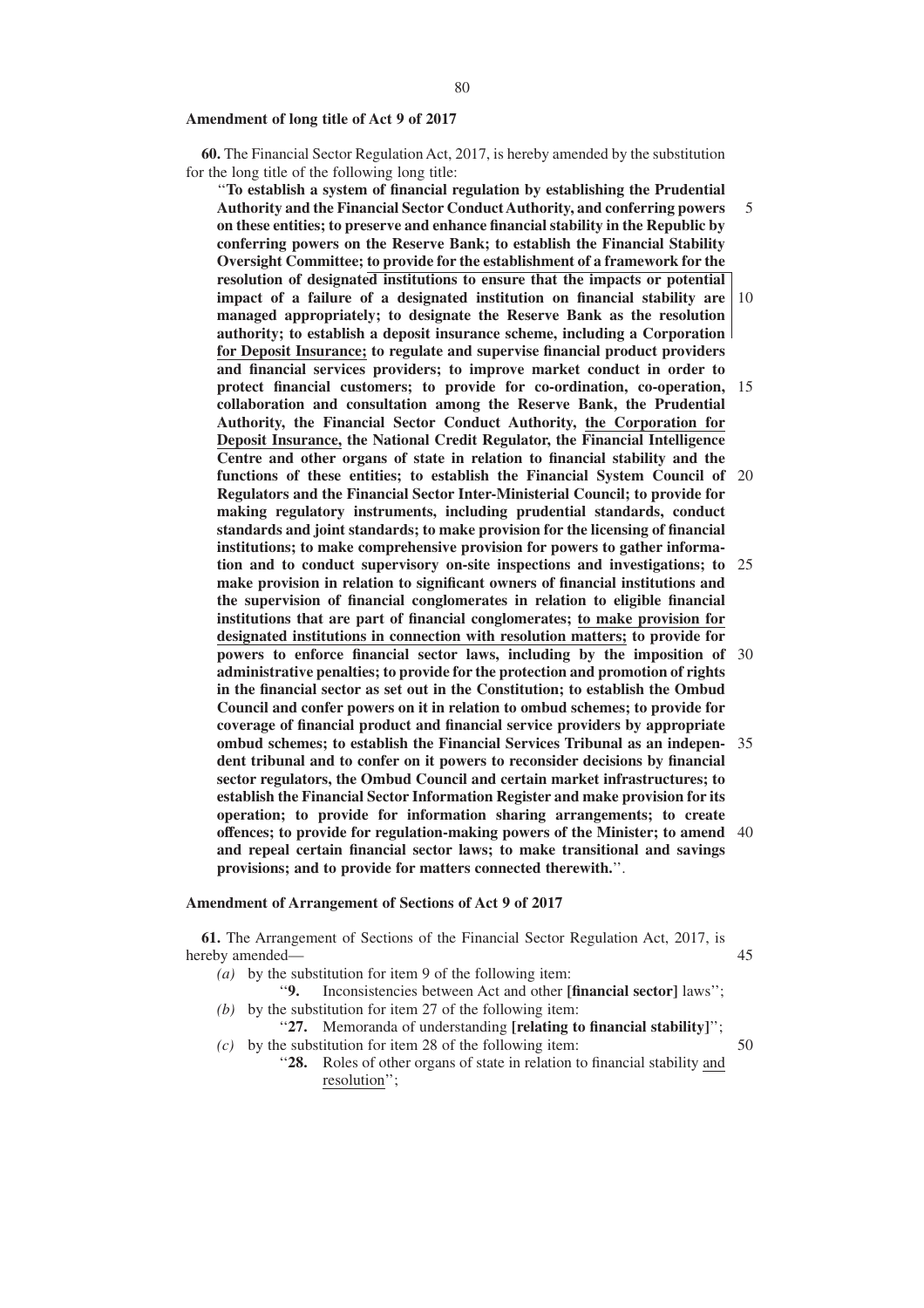#### **Tlhabololo ya setlhogo se se leele sa Molao 9 wa 2017**

**60.** Molao wa Taolo ya Lephata la Ditsˇhelete, 2017, o tlhabololwa ka kemisetso ya setlhogo se se leele ka setlhogo se se leele se se latelang:

''**Go tlhoma thulaganyo ya taolo ya ditsˇhelete ka go tlhoma Bothati jwa Tlhokomelo le Bothati jwa Boitshwaro jwa Lephata la Ditsˇhelete, le go naya** ditheo tseo maatla; go boloka le go oketsa tlhomamo ya ditšhelete mo **Rephaboleking ka go naya Banka ya Resefe dithata; go tlhoma Komiti ya Kelotlhoko ya Tlhomamo ya Ditsˇhelete; go laola mabapi le go tlhongwa ga letlhomeso la tharabololo ya ditheo tse di tlhomilweng go netefatsa gore dikutlwalo kgotsa kutlwalo e e ka kgonegang ya go retelelwa ga setheo se se tlhomilweng mo tlhomamong ya ditsˇhelete di laolwa ka nepagalo; go tlhoma Banka ya Resefe jaaka bothati jwa tharabololo; go tlhoma sekema sa insˇorense ya tipositi, go akaretsa le Koporasi ya Insˇorense ya Ditipositi; go laola le go tlhokomela batlamedi ba dikuno tsa ditsˇhelete le batlamedi ba** ditirelo tsa ditšhelete; go tokafatsa boitshwaro jwa mmaraka go sireletsa 15 badirisi ba ditšhelete; go tlamela ka kgolagano, tirisanommogo, kopano le **therisano magareng ga Banka ya Resefe, Bothati jwa Tlhokomelo, Bothati jwa** Boitshwaro jwa Lephata la Ditšhelete, Koporasi ya Inšorense ya Ditipositi, **Molaodi wa Bosetsˇhaba wa Sekoloto le ditheo tsa puso mabapi le tlhomamo ya ditsˇhelete le ditiro tsa ditheo tseno; go tlhoma Khansele ya Balaodi ba** 20 **Thulaganyo ya Ditšhelete le Khansele ya Ditona ya Lephata la Ditšhelete; go laela mabapi le didiriswa tsa taolo, go akaretsa le maemo a tlhokomelo, maemo a boitshwaro le maemo a a kopantsweng; go laola mabapi le go abela ditheo tsa ditsˇhelete dilaesense; go dira taolo e e tsenyeletsang dithata tsa go kgobokanya tshedimosetso le go dira ditlhatlhobo tsa botlhokomedi tsa kwa** 25 **tirong le dipatlisiso; go laela mabapi le beng ba ba botlhokwa ba ditheo tsa ditsˇhelete le tlhokomelo ya ditheo tsa ditsˇhelete tse di kopantsweng mabapi le ditheo tsa ditsˇhelete tse di matshwanedi tseo e leng karolo ya ditheo tsa ditsˇhelete tse di kopantsweng; go laela mabapi le ditheo tse di tlhomilweng mabapi le merero ya tharabololo; go tlamela mabapi le dithata tsa go gatelela melao ya lephata la ditsˇhelete, go akaretsa le go pateletsa dikotlhao tsa tsamaiso; go laela mabapi le tshireletso le tsweletso ya ditshwanelo mo lephateng la ditsˇhelete jaaka go tlhagisitswe mo Molaotheong; go tlhoma Khansele ya Ombud le go e naya dithata mabapi le dikema tsa ombud; go** laela mabapi le tshireletso ya kuno ya ditšhelete le batlamedi ba ditirelo tsa 35 **ditsˇhelete ka dikema tse di maleba tsa ombud; go tlhoma Lekgotla la Ditirelo tsa Ditsˇhelete jaaka lekgotla le le ikemetseng le go le naya dithata tsa go** sekaseka ditshwetso tsa balaodi ba lephata la ditšhelete, Khansele ya Ombud **le dithulaganyetso tse di rileng tsa popegotheo ya mmaraka; go tlhoma** Rejisetara ya Tshedimosetso ya Lephata la Ditšhelete le go laela mabapi le go 40 **dira ga yona; go laela mabapi le dithulaganyo tsa go arogana tshedimosetso; go tlhama ditlolomolao; go laela mabapi le dithata tsa go dira melawana ga Tona; go tlhabolola le go phimola melao e e rileng ya lephata la ditšhelete; go dira ditaelo tsa nakwana le ditshomarelo; le go laela mabapi le merero e e amanang le ona.**''. 5 10 30 45

#### **Tlhabololo ya Thulaganyo ya Dikarolo tsa Molao 9 wa 2017**

61. Thulaganyo ya Dikarolo tsa Molao wa Taolo ya Lephata la Ditšhelete, 2017, e tlhabololwa—

- *(a)* ka kemisetso ya ntlha 9 ka ntlha e e latelang:
	- ''**9.** Go sa tsamaelaneng magareng ga Molao le melao e mengwe ya 50 [lephata la ditšhelete]";
- *(b)* ka kemisetso ya ntlha 27 ka ntlha e e latelang:
	- ''**27.** Memorantamo wa tumalano **[mabapi le tlhomamo ya** ditšheletel":
- *(c)* ka kemisetso ya ntlha 28 ka ntlha e e latelang: ''**28.** Dikarolo tse di tsewang ke ditheo tse dingwe tsa puso mabapi le tlhomamo ya ditšhelete le tharabololo";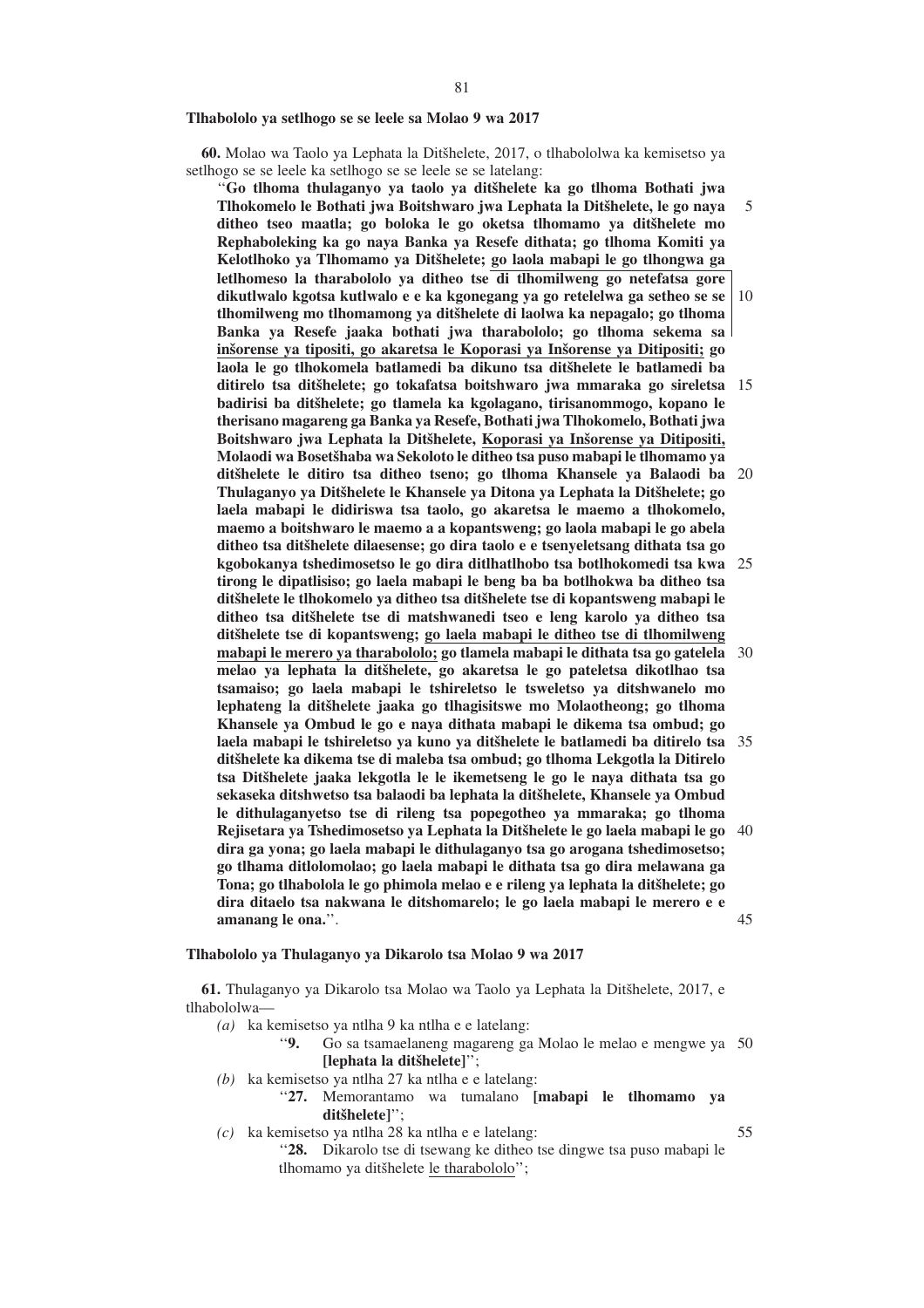*(d)* by the substitution for the heading to Part 6 of Chapter 2 of the following heading:

''Systemically important financial institutions and payment systems'';

- *(e)* by the insertion after item 29 of the following items:
	- ''**29A.** Designated institutions

## **29B.** Designation of systemically important payment systems'';

- *(f)* by the substitution for item 30 of the following item:
	- ''**30.** Prudential standards and regulator's directives in respect of systemically important financial institutions and designated institutions''; 10
- $(g)$  by the substitution for item 91 of the following item:
	- ''**91.** Applicability of Promotion of Administrative Justice Act **[to administrative action by financial sector regulators]**'';
- *(h)* by the insertion after item 135 of the following item:
- "135A. Investigations into designated institutions in resolution"; and 15
- *(i)* by the insertion after item 166 of the following items:

# ''**CHAPTER 12A**

# **RESOLUTION OF DESIGNATED INSTITUTIONS**

# *Part 1*

#### *General provisions with respect to designated institutions* 20

- 166A. Exercise of Reserve Bank's powers 166B. Reserve Bank's resolution objectives
- 166C. Reserve Bank's resolution functions
- 166D. Winding up and similar steps in respect of designated institutions
- 166E. Resolution planning
- 166F. Bridge companies
- 166G. Act of, and evidence of, insolvency
- 166H. Liquidation
- 166I. Delegation of Reserve Bank's resolution functions

# *Part 2*

# 30

45

25

5

# *Placing designated institutions in resolution*

| 166J. Determination by Minister to place designated institution in         |  |
|----------------------------------------------------------------------------|--|
| resolution                                                                 |  |
| 166K. When designated institution ceases to be in resolution               |  |
| 166L. Placing designated institution in resolution not termination or   35 |  |
| acceleration event                                                         |  |
| 166M. Reserve Bank to manage and control affairs of designated             |  |
| institution                                                                |  |
| 166N. Reserve Bank not holding company                                     |  |
| 166O. Resolution practitioners                                             |  |
| 166P. Transfer of shares in designated institutions in resolution          |  |

# *Part 3*

# *Resolution measures*

- 166Q. Valuation
- 166R. Powers
- 166S. Resolution action, including restructuring and bail in
- 166T. Outcome of resolution actions
- 166U. Creditor hierarchy and equality of claims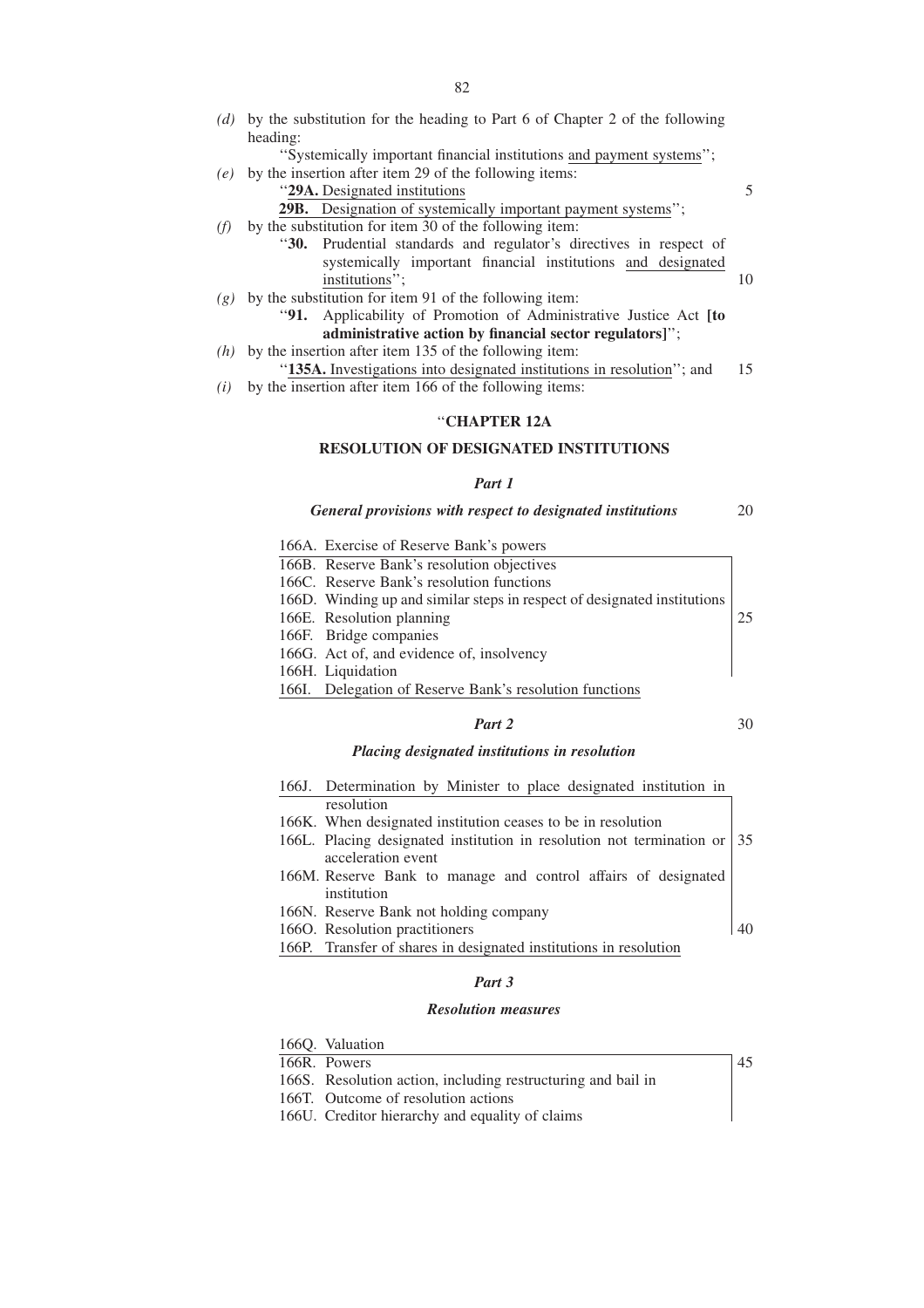*(d)* ka kemisetso ya the setlhogo sa Karolo 6 ya Kgaolo 2 ka setlhogo se se latelang:

"Ditheo tsa ditšhelete tsa botlhokwa jo bo rulaganeng le dithulaganyo tsa tuelo'';

- *(e)* ka go tsenngwa morago ga ntlha 29 ga dintlha tse di latelang: ''**29A.** Ditheo tse di tlhomilweng 5
	- **29B.** Go tlhongwa ga dithulaganyo tsa tuelo tsa botlhokwa jo bo rulaganeng'';
- *(f)* ka kemisetso ya ntlha  $30$  ka ntlha e e latelang:
	- "30. Maemo a botlhokwa le ditaelo tsa molaodi mabapi le ditheo tsa 10 dits̆helete tsa botlhokwa jo bo rulaganeng le ditheo tse di tlhomilweng'';
- *(g)* ka kemisetso ya ntlha 91 ka ntlha e e latelang:
	- ''**91.** Tiriso ya *Promotion of Administrative Justice Act* **[mo tirong ya** tsamaiso ka balaodi ba lephata la ditšhelete]"; 15
- *(h)* ka go tsenngwa morago ga ntlha 135 ga ntlha e e latelang: ''**135A.** Dipatlisiso tsa ditheo tse di tlhomilweng mo tharabololong''; le
- *(i)* ka go tsenngwa morago ga ntlha 166 ga ntlha e e latelang:

#### ''**KGAOLO 12A**

#### **THARABOLOLO YA DITHEO TSE DI TLHOMILWENG** 20

#### *Karolo 1*

#### *Ditaelo ka kakaretso mabapi le ditheo tse di tlhomilweng*

| 166A. Tiragatso ya dithata tsa Banka ya Resefe                        |    |
|-----------------------------------------------------------------------|----|
| 166B. Maikaelelo a tharabololo a Banka ya Resefe                      |    |
| 166C. Ditiro tsa tharabololo tsa Banka ya Resefe                      | 25 |
| 166D. Phatlalatso le dikgato tse di tshwanang mabapi le ditheo tse di |    |
| thomilweng                                                            |    |
| 166E. Go rulaganyetsa tharabololo                                     |    |
| 166F. Ditlamokgolaganyo                                               |    |
| 166G. Tiro ya, le bosupi jwa, phutlhamo                               | 30 |
| 166H. Tswalokgwebo                                                    |    |
| 166I. Tholelo ya dtiro tsa tharabololo tsa Banka ya Resefe            |    |

### *Karolo 2*

#### *Go baya ditheo tse di tlhomilweng mo tharabololong*

- 166J. Tlhomamiso ka Tona go baya setheo se se tlhomilweng mo tharabololong 166K. Fa setlamo se se tlhomilweng se khutla go nna mo tharabololong 166L. Go baya setheo se se tlhomilweng mo tharabololong e seng tiragalo ya go fedisa kgotsa go itlhaganedisa 166M. Banka ya Resefe go tsamaisa le go laola merero ya setheo se se 35 40
- tlhomilweng
- 166N. Banka ya Resefe e seng setlamo se se okameng
- 166O. Badiri ba tsa tharabololo
- 166P. Tshutisetso ya dišere kwa ditheong tse di tlhomilweng tse di mo | 45 tharabololong

# *Karolo 3*

#### *Ditsela tsa tharabololo*

- 166Q. Tekanyoboleng<br>166R. Dithata
- Dithata
- 166S. Kgato ya tharabololo, go akaretsa le go rulaganya gape le tuelokgololomolato

- 166T. Ditlamorago tsa dikgato tsa tharabololo
- 166U. Thulaganyetsotatelano ya mokolotwa le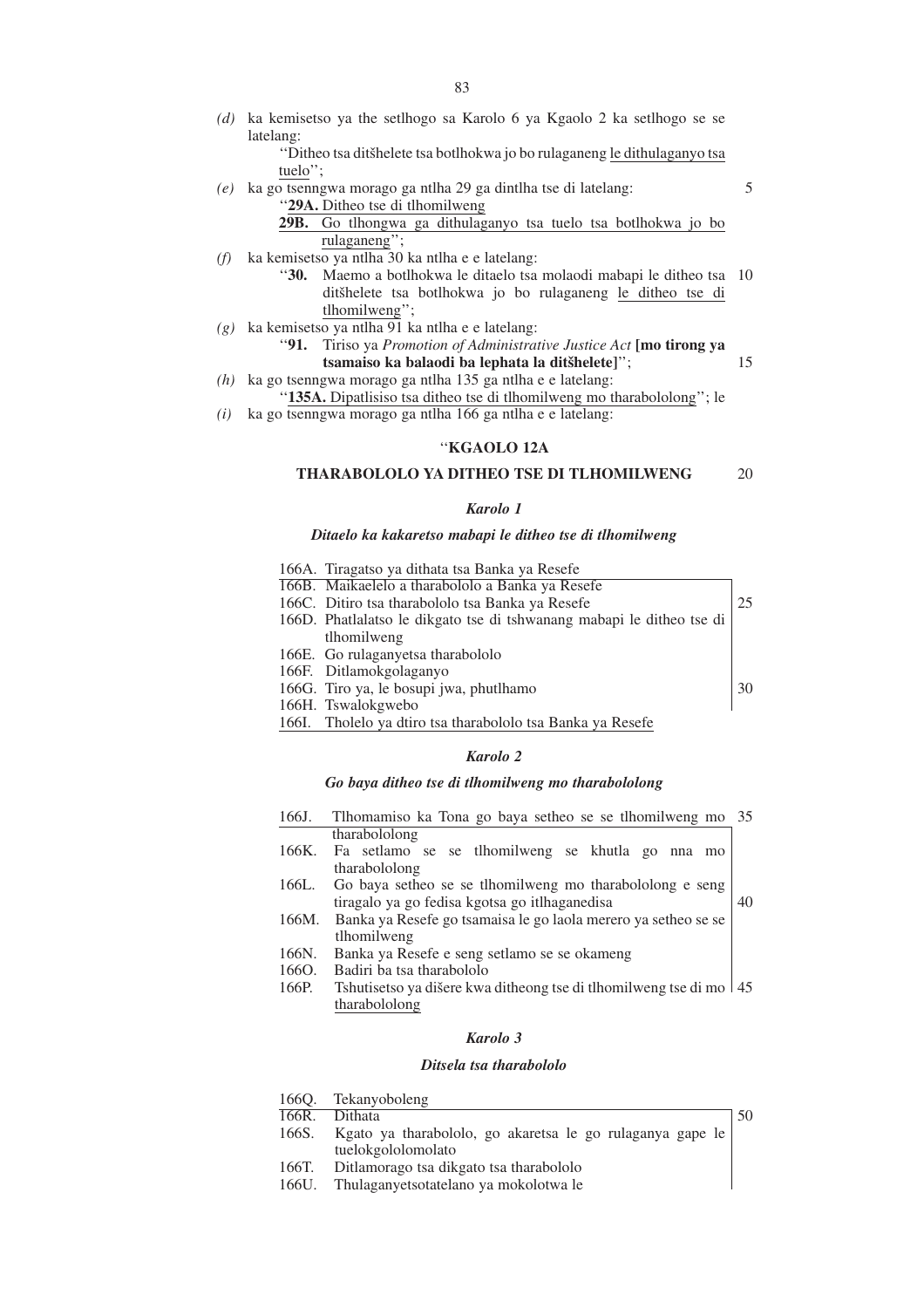166V. 'No creditor worse off' rule

166W. Ranking of claims

166X. Registration of transactions

166Y. Costs of resolution

# *Part 4*

#### *Protections*

# 166Z. Administrative process for actions taken by Reserve Bank in terms of Chapter

# *Part 5*

# *Banks in resolution—covered deposits*

10

5

| 166AA. Corporation to ensure bank depositors have reasonable access |     |
|---------------------------------------------------------------------|-----|
| to their covered deposits                                           |     |
| 166AB. Limit of cover for covered deposits                          |     |
| 166AC. Payments made in error or as result of fraud                 |     |
| 166AD. Corporation substituted for depositor in respect of claims   | 15. |

# *Part 6*

# *Corporation for Deposit Insurance—establishment, functions and governance*

|             | 166AE. Establishment                                                   |    |
|-------------|------------------------------------------------------------------------|----|
|             | 166AF. Objective and functions                                         | 20 |
|             | 166AG. Membership                                                      |    |
|             | 166AH. Governance of Corporation                                       |    |
| 166AL Board |                                                                        |    |
|             | 166AJ. Functions of Board                                              |    |
|             | 166AK. Meetings of Board and decisions                                 | 25 |
|             | 166AL. Appointment of Chief Executive Officer of Corporation           |    |
|             | 166AM. Term of office of Chief Executive Officer of Corporation        |    |
|             | 166AN. Removal of Chief Executive Officer of Corporation               |    |
|             | 166AO. Committees                                                      |    |
|             | 166AP. Duties of directors of Board and members of committees          | 30 |
|             | 166AQ. Disclosure of interests                                         |    |
|             | 166AR. Share capital                                                   |    |
|             | 166AS. Financial year of Corporation                                   |    |
|             | 166AT. Surplus funds                                                   |    |
|             | 166AU. Bookkeeping and auditing                                        | 35 |
|             | 166AV. Annual report                                                   |    |
|             | 166AW. Winding up of Corporation                                       |    |
|             | 166AX. Staff and resources                                             |    |
|             | 166AY. Resources provided by Reserve Bank                              |    |
|             | 166AZ. Duties of directors, committee members and staff members        | 40 |
|             | 166BA. Co-operation and collaboration with financial sector regulators |    |
|             | and Reserve Bank                                                       |    |
|             | 166BB. Memoranda of understanding                                      |    |
|             | 166BC. Deposit insurance levy                                          |    |
|             |                                                                        |    |

# *Part 7*

# *Deposit Insurance Fund*

166BD. Deposit Insurance Fund 166BE. Investment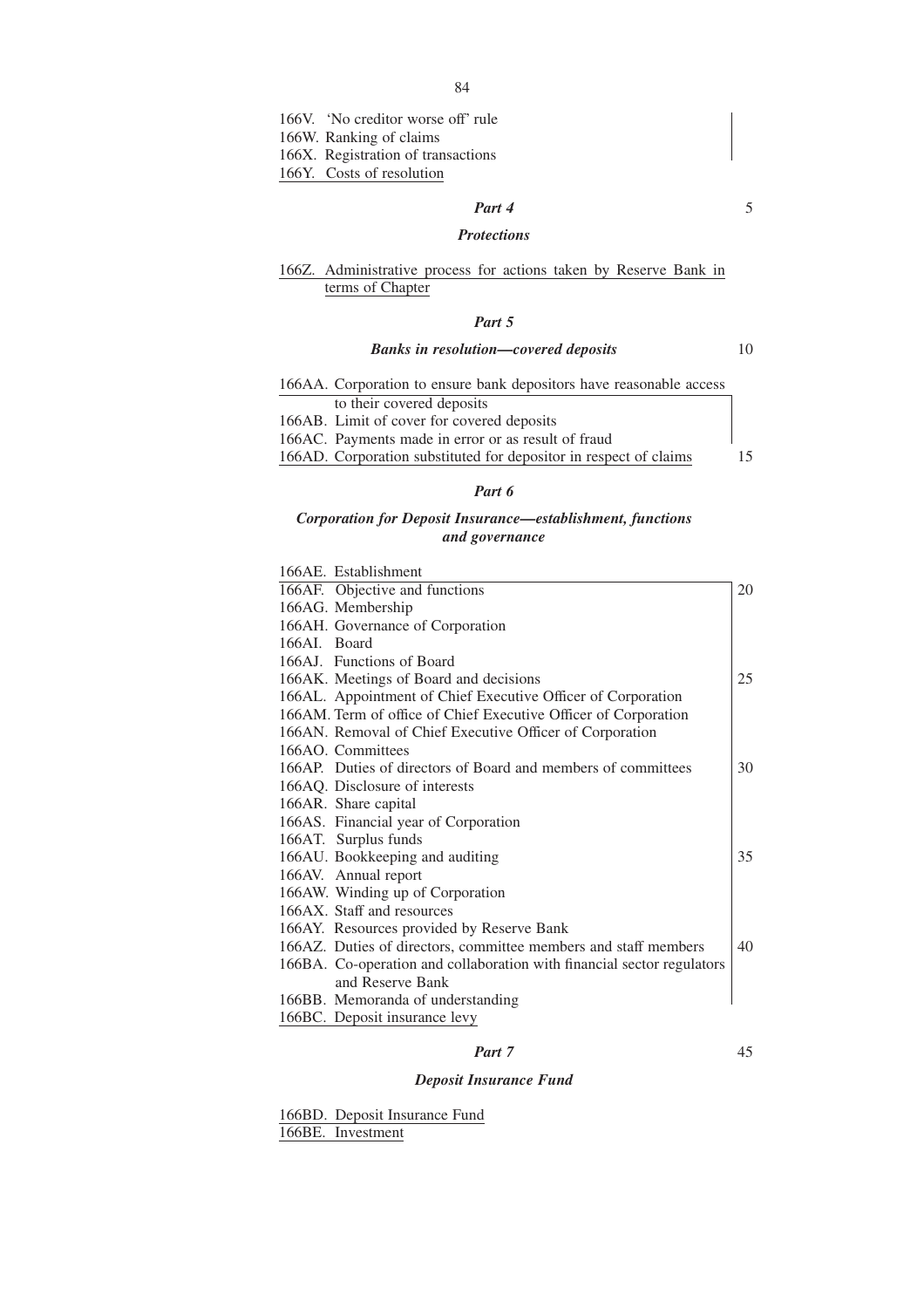- 166V. Molawana wa 'Ga go mokolotwa yo o tshwanetseng go nna le tatlhegelo e e fetang eo a ka beng a e bone fa setheo se tswalelwa' 166W. Go baya ditleleimi ka tatelano
- 166X. Kwadiso ya tirisano 166Y. Ditshenyegelo tsa tharabololo

5

### *Karolo 4*

# *Ditshireletso*

#### 166Z. Mokgwatsamaiso wa dikgato tse di tserweng ke Banka ya Resefe go ya ka Kgaolo eno 10

# *Kgaolo 5*

# *Dibanka tse di mo tharabololong—tipositi tse di sireleditsweng*

| 166AA. Koporasi go netefatsa gore babayamadi ba banka ba na le    |  |  |
|-------------------------------------------------------------------|--|--|
| phitlhelelo e e rileng go tipositi tsa bona tse di sireleditsweng |  |  |
| 166AB. Tekanyetso ya tshireletso mabapi le tipositi tse di 15     |  |  |
| sireleditsweng                                                    |  |  |
| 166AC. Tuelo e e dirilweng ka phoso ka ntlha ya tsietso           |  |  |
| 166AD. Koporasi e emiseditswe ka mmayamadi mabapi le ditleleimi   |  |  |

### *Karolo 6*

|                             | Koporasi ya Inšorense ya Tipositi—tlhomo, ditiro le taolo              | 20 |
|-----------------------------|------------------------------------------------------------------------|----|
| 166AE. Thomo                |                                                                        |    |
| 166AF. Maitlhomo le ditiro  |                                                                        |    |
| 166AG. Botokololo           |                                                                        |    |
| 166AH. Taolo ya Koporasi    |                                                                        |    |
| 166AL Boto                  |                                                                        | 25 |
| 166AJ. Ditiro tsa Boto      |                                                                        |    |
|                             | 166AK. Dikopano tsa Boto le ditshwetso                                 |    |
|                             | 166AL. Go thapiwa ga Motlhankedimogolo wa Khuduthamaga wa              |    |
| Koporasi                    |                                                                        |    |
|                             | 166AM. Paka ya tiro ya Motlhankedimogolo wa Khuduthamaga wa            | 30 |
| Koporasi                    |                                                                        |    |
|                             | 166AN. Go tloswa ga Motlhankedimogolo wa Khuduthamaga wa               |    |
| Koporasi                    |                                                                        |    |
| 166AO. Dikomiti             |                                                                        |    |
|                             | 166AP. Ditiro tsa bakaedi ba Boto le ditokololo tsa dikomiti           | 35 |
|                             | 166AQ. Tshenolo ya dikgatlhego                                         |    |
|                             | 166AR. Khapetlele ya dišere                                            |    |
|                             | 166AS. Ngwaga wa ditšhelete wa Koporasi                                |    |
| 166AT. Matlole a tshalelo   |                                                                        |    |
| 166AU. Palotlotlo le boruni |                                                                        | 40 |
| 166AV. Pegelo ya ngwaga     |                                                                        |    |
|                             | 166AW. Phatlalatso ya Koporasi                                         |    |
| 166AX. Badiri le ditlamelo  |                                                                        |    |
|                             | 166AY. Ditlamelo tse di tlamelwang ke Banka Resefe                     |    |
|                             | 166AZ. Ditiro tsa bakaedi, ditokololo tsa komiti le badiri             | 45 |
|                             | 166BA. Tirisanommogo le thusano le balaodi ba lephata la ditšhelete le |    |
|                             | Banka ya Resefe                                                        |    |
|                             | 166BB. Memorantamo wa tumalano                                         |    |

166BC. Lekgethwana la inšorenseya tipositi

#### *Karolo 7*

50

# *Letlole la Insˇorense ya Tipositi*

166BD. Letlole la inšorenseya tipositi 166BE. Peeletso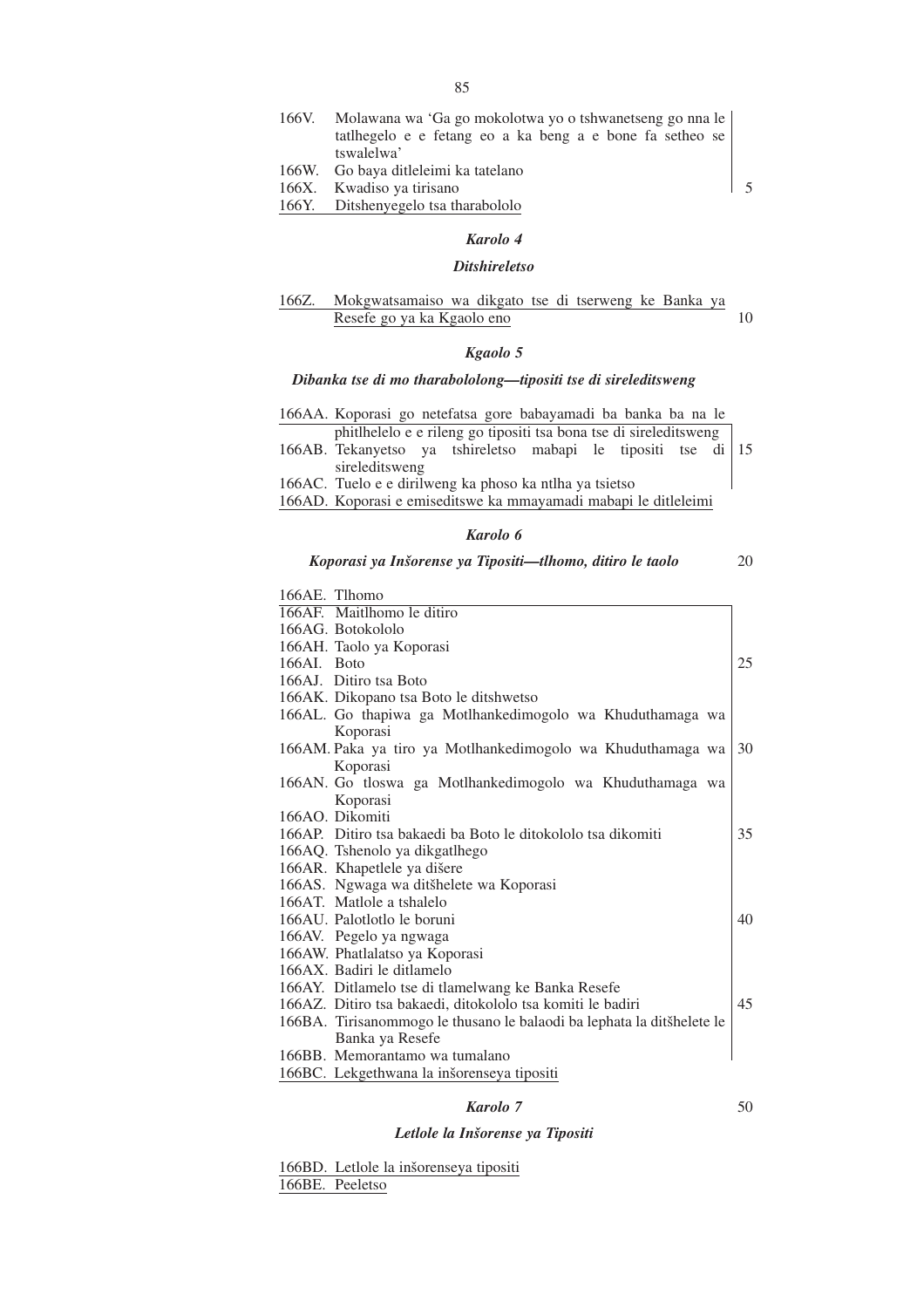# 166BF. Information

# *Part 8*

# *Contributions to Fund*

5

166BG. Deposit insurance premiums 166BH. Fund liquidity''.

# **Amendment of section 52 of Act 18 of 2017**

**62.** Section 52 of the Insurance Act, 2017, is hereby amended by the substitution in subsection (1) for paragraph *(a)* of the following paragraph:

''*(a)* This Chapter does not apply to a branch of a foreign reinsurer, a Lloyd's underwriter **[or]**, Lloyd's or an insurer that is a designated institution in terms of the 10 Financial Sector Regulation Act.''.

# **Short title**

**63.** (1) This Act is called the Financial Sector Laws Amendment Act, 2021, and comes into effect on a date determined by the Minister by notice in the *Gazette*.

(2) Different dates may be determined by the Minister in respect of the coming into 15 effect of different provisions of this Act.